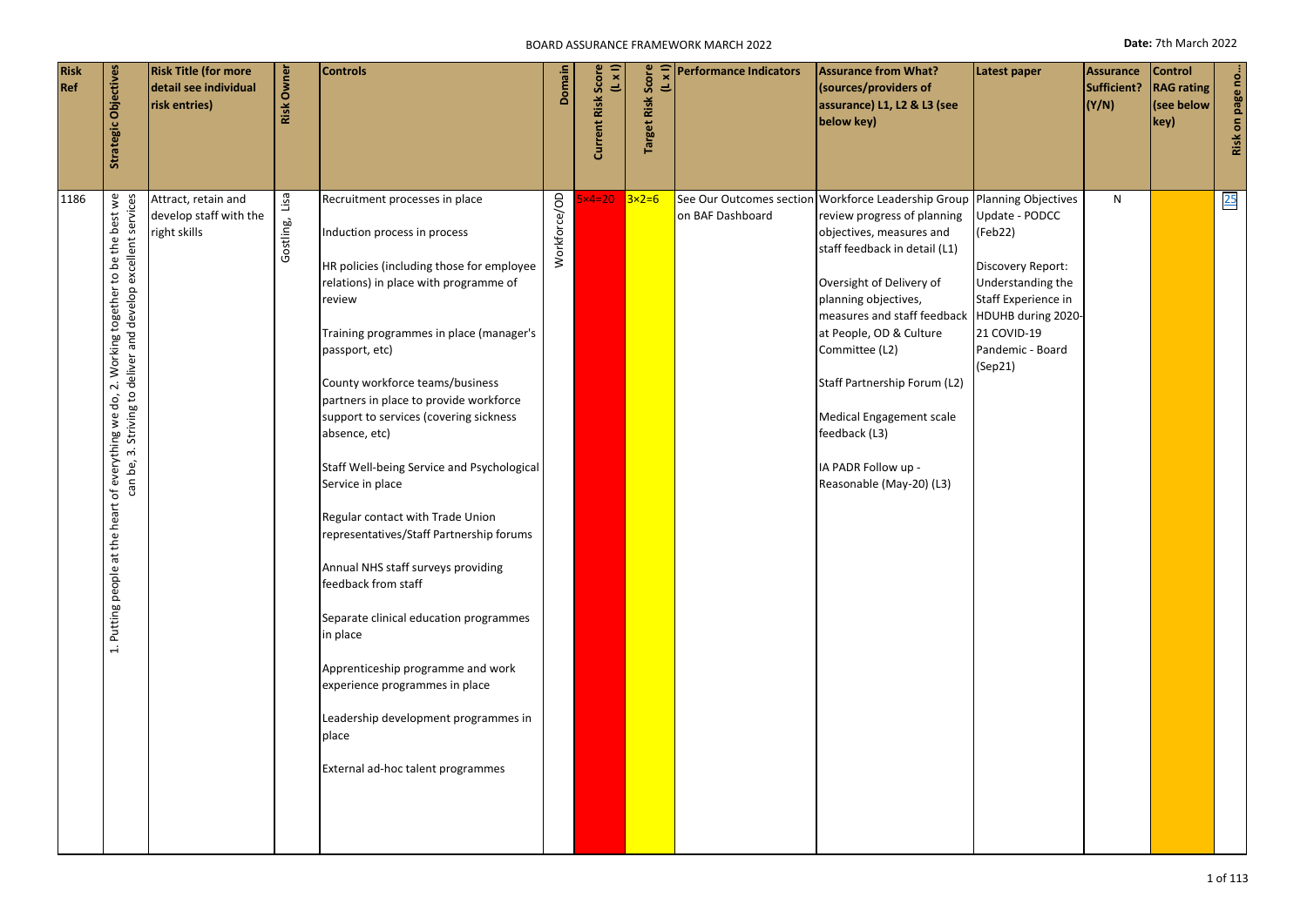| 1199 |             | Achieving financial |             | Understanding the underlying deficit and     |              | $x4=16$ | $2x4=8$ |                            | See Our Outcomes section Lightfoot engaged and have  | M9 Financial Report     | Y | 32 |
|------|-------------|---------------------|-------------|----------------------------------------------|--------------|---------|---------|----------------------------|------------------------------------------------------|-------------------------|---|----|
|      |             | sustainability      |             | Opportunities Framework. A pre-COVID-        | claims       |         |         | on the BAF Dashboard       | produced a bed opportunity                           | Board (Jan22)           |   |    |
|      | resources   |                     |             | 19 assessment has been completed,            |              |         |         |                            | analysis with consistent                             |                         |   |    |
|      | Ⴆ           |                     | Thomas, Huw | which will need to be refined as part of     |              |         |         |                            | Operational agreement to conclusions to the internal | M10 Financial           |   |    |
|      | use         |                     |             | the Roadmap to Financial Sustainability.     | Finance inc. |         |         | underlying deficit         | work (L1)                                            | Report - SRC (Feb       |   |    |
|      |             |                     |             |                                              |              |         |         | assessment.                |                                                      | 22)                     |   |    |
|      |             |                     |             | Very high level base-case long term          |              |         |         |                            | Financial Reporting to                               |                         |   |    |
|      | Sustainable |                     |             | financial model.                             |              |         |         | <b>Welsh Government</b>    | Sustainable Resources                                | <b>Finance Planning</b> |   |    |
|      |             |                     |             |                                              |              |         |         | accepting of impact of     | Committee (L2)                                       | Objective update -      |   |    |
|      | ق           |                     |             | A Planning Steering Group is in place to co- |              |         |         | COVID-19 on underlying     |                                                      | SRC (Aug21)             |   |    |
|      |             |                     |             | ordinate activities across key corporate     |              |         |         | deficit.                   | Planning Objectives overseen                         |                         |   |    |
|      |             |                     |             | functions.                                   |              |         |         |                            | by Sustainable Resources                             |                         |   |    |
|      |             |                     |             |                                              |              |         |         | Plan in place to develop a | Committee (L2)                                       |                         |   |    |
|      |             |                     |             | The Planning Team are embedded within        |              |         |         | long term financial plan.  |                                                      |                         |   |    |
|      |             |                     |             | the operational management structures        |              |         |         |                            |                                                      |                         |   |    |
|      |             |                     |             | across the organisation.                     |              |         |         | High level financial       |                                                      |                         |   |    |
|      |             |                     |             |                                              |              |         |         | assessment of A Healthier  |                                                      |                         |   |    |
|      |             |                     |             | A Strategic Enabling Group is in place to    |              |         |         | Mid and West Wales in      |                                                      |                         |   |    |
|      |             |                     |             | co-ordinate improvements to the Health       |              |         |         | place.                     |                                                      |                         |   |    |
|      |             |                     |             | Board's key systems to improve systems       |              |         |         |                            |                                                      |                         |   |    |
|      |             |                     |             | and processes across the organisation,       |              |         |         |                            |                                                      |                         |   |    |
|      |             |                     |             | including:                                   |              |         |         |                            |                                                      |                         |   |    |
|      |             |                     |             | Improving together - a programme to          |              |         |         |                            |                                                      |                         |   |    |
|      |             |                     |             | embed a quality management system to         |              |         |         |                            |                                                      |                         |   |    |
|      |             |                     |             | ensure consistency of approach in            |              |         |         |                            |                                                      |                         |   |    |
|      |             |                     |             | addressing quality and service               |              |         |         |                            |                                                      |                         |   |    |
|      |             |                     |             | improvement throughout the                   |              |         |         |                            |                                                      |                         |   |    |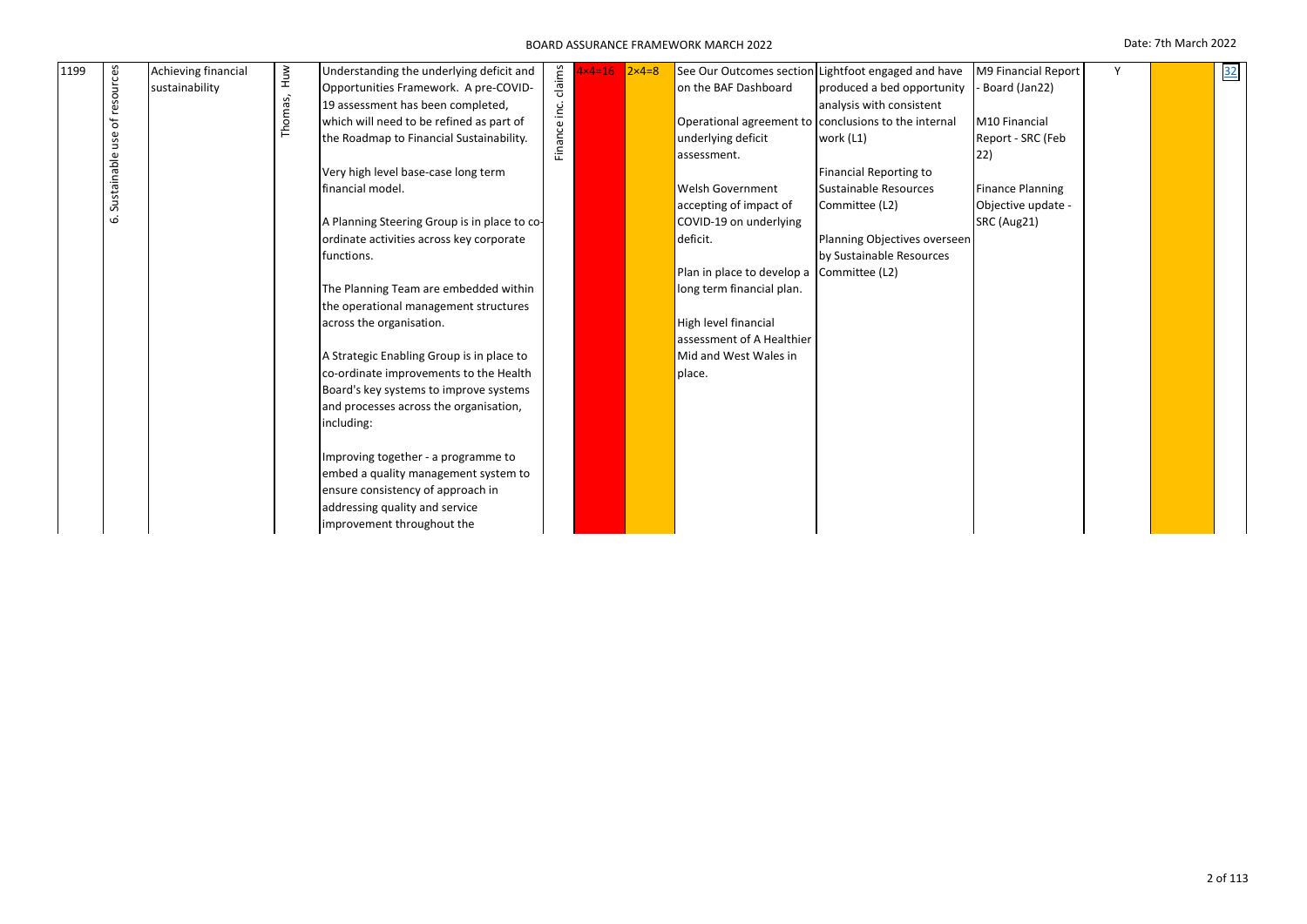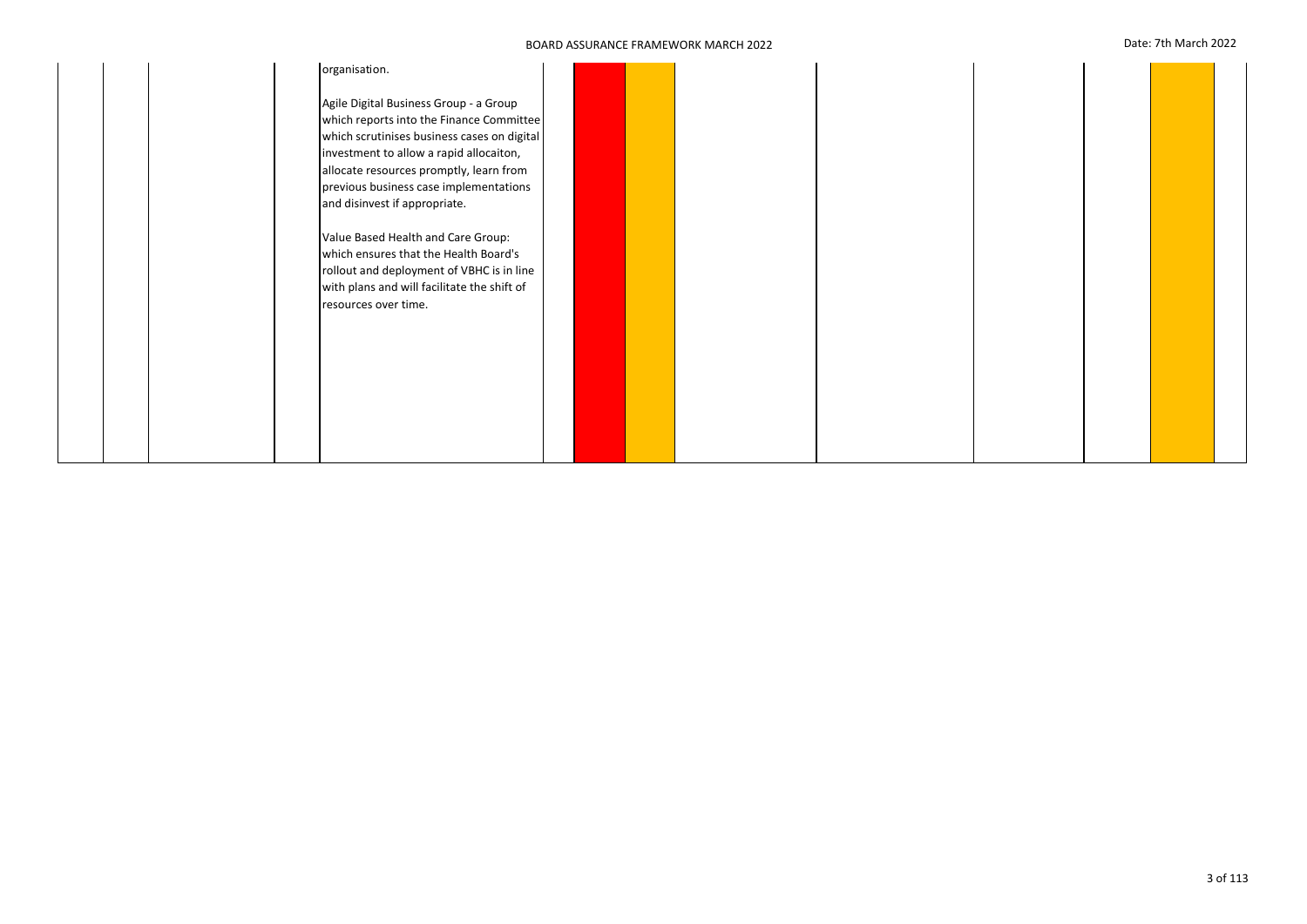| 1198 | ces         | Ability to shift care in | 巪         | Transformation Steering Group (TSG) &     | Business objectives/projects | $1 \times 4 = 16$ | $2 \times 4 = 8$ | See Our Outcomes section | Lightfoot Viewer for urgent      | TMH Update -        | N | 39 |
|------|-------------|--------------------------|-----------|-------------------------------------------|------------------------------|-------------------|------------------|--------------------------|----------------------------------|---------------------|---|----|
|      | $\circ$     | the community            | Paterson, | Strategic Enabling Group (SEG)to support  |                              |                   |                  | in the BAF Dashboard     | care to track improvements       | Board (Jul21)       |   |    |
|      | نة          |                          |           | strategic innovation and development in   |                              |                   |                  |                          | (L1)                             |                     |   |    |
|      | Ⴆ           |                          |           | the UHB                                   |                              |                   |                  |                          |                                  | Three Year Draft    |   |    |
|      | G)<br>ğ     |                          |           |                                           |                              |                   |                  |                          | <b>County Management</b>         | Plan for Children's |   |    |
|      |             |                          |           | Operations Innovation 'Board' (new        |                              |                   |                  |                          | Systems Leadership Forum         | Services - Board    |   |    |
|      | Sustainable |                          |           | Silver) to aid planning to optimal level, |                              |                   |                  |                          | focus on performance and         | (Jul21)             |   |    |
|      |             |                          |           | with workstreams and system               |                              |                   |                  |                          | delivery (L1)                    |                     |   |    |
|      |             |                          |           | overarching group.                        |                              |                   |                  |                          |                                  | PCB-Implementing    |   |    |
|      | نما         |                          |           |                                           |                              |                   |                  |                          | Locality Leads meeting           | the Healthier Mid   |   |    |
|      |             |                          |           | CHC and UHB Protocol for managing low     |                              |                   |                  |                          | oversee integrated locality      | and West Wales      |   |    |
|      |             |                          |           | level service change                      |                              |                   |                  |                          | development (L1)                 | Strategy - Board    |   |    |
|      |             |                          |           |                                           |                              |                   |                  |                          |                                  | (Jan22)             |   |    |
|      |             |                          |           | All Business Cases need to be taken       |                              |                   |                  |                          | Primary Care & Long Term         |                     |   |    |
|      |             |                          |           | through Transformation Steering Group.    |                              |                   |                  |                          | Care SMT meeting (L1)            |                     |   |    |
|      |             |                          |           |                                           |                              |                   |                  |                          |                                  |                     |   |    |
|      |             |                          |           | IMTP in place for every cluster which is  |                              |                   |                  |                          | Regional Partnership Fund        |                     |   |    |
|      |             |                          |           | submitted to WG                           |                              |                   |                  |                          | Group (L2)                       |                     |   |    |
|      |             |                          |           | WHC (18) 025 - Improving Value through    |                              |                   |                  |                          | <b>Board Seminar discussions</b> |                     |   |    |
|      |             |                          |           | Allocative & Technical Efficiency: A      |                              |                   |                  |                          | (L2)                             |                     |   |    |
|      |             |                          |           | Financial Framework to Support            |                              |                   |                  |                          |                                  |                     |   |    |
|      |             |                          |           | Secondary Acute Services Shift to         |                              |                   |                  |                          | Delivery of Planning             |                     |   |    |
|      |             |                          |           | Community/Primary Service Delivery        |                              |                   |                  |                          | Objectives overseen by           |                     |   |    |
|      |             |                          |           |                                           |                              |                   |                  |                          | <b>Executive Team and Board</b>  |                     |   |    |
|      |             |                          |           |                                           |                              |                   |                  |                          | Committees (L2)                  |                     |   |    |
|      |             |                          |           |                                           |                              |                   |                  |                          |                                  |                     |   |    |
|      |             |                          |           |                                           |                              |                   |                  |                          |                                  |                     |   |    |
|      |             |                          |           |                                           |                              |                   |                  |                          |                                  |                     |   |    |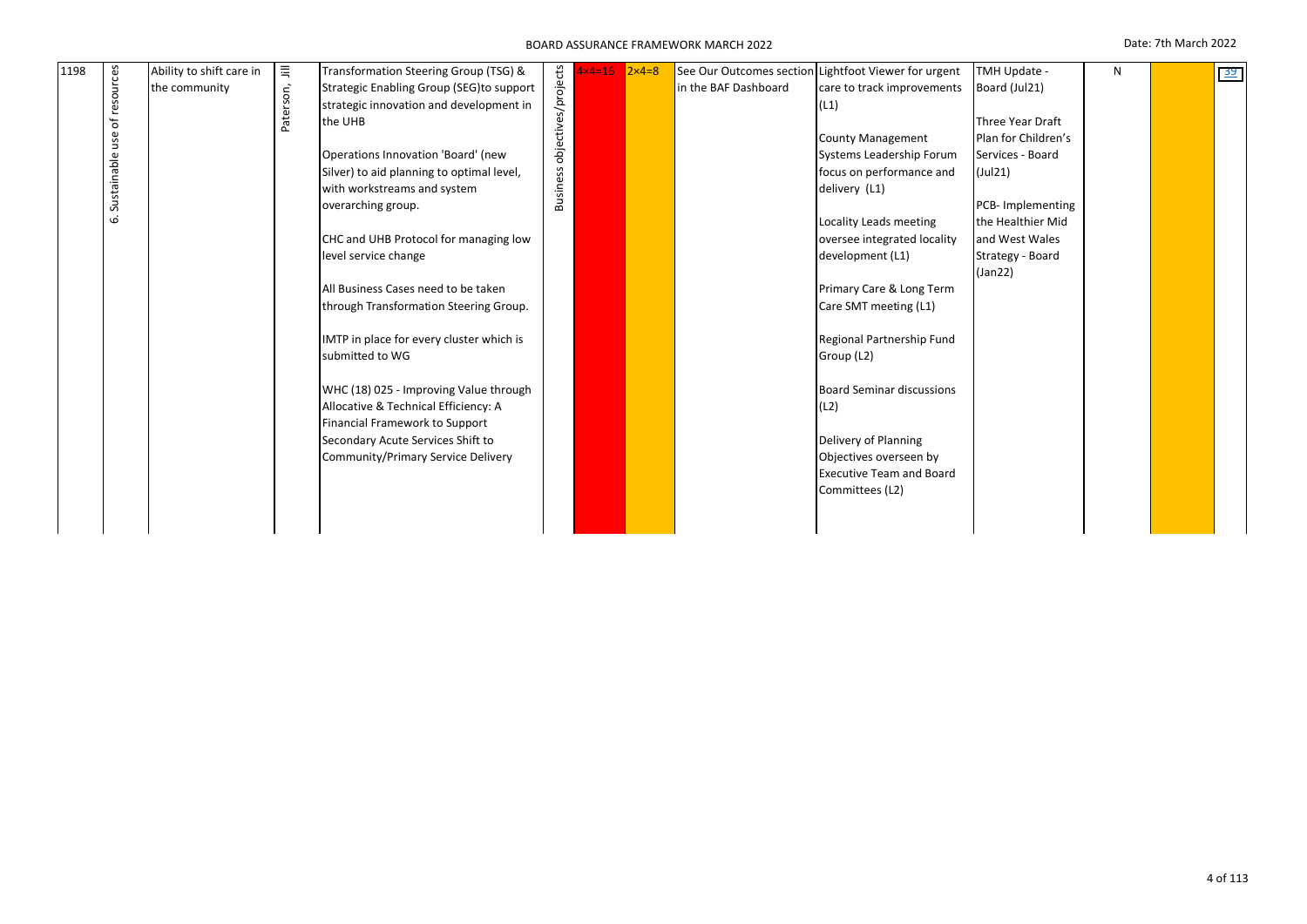| 1190 | Striving to deliver and develop excellent services<br>ന് | Capacity to engage and<br>contribute to<br>"Improving Together" | Thomas, Huw | Key Board outcome indicators with<br>aligned qualitative and quantitative<br>measures.<br>Improving Together Plan.<br>Improving Together Steering Group<br>reports into SEG. This meet monthly to<br>review progress in relation to developing<br>the concept and roll out.<br>Improving Together Work streams to<br>develop initial concept prior to<br>engagement and roll out with operational<br>teams.<br>Head of Strategic Performance<br>Improvement appointed and in post.<br>Performance Dashboards developed for<br>finance, workforce, quality and risk<br>Existing datasets for NHS Delivery<br>Framework<br>Support and expert advice for<br>improvement Cymru and appointed<br>consultants<br>Quality framework, with the Enabling<br>Quality Improvement in Practice (EQIIP)<br>programme, improvement coach<br>development programme and access to<br>supporting resources/ teams (QIST/<br>VBHC/TPO/PMO/OD/workforce/R&D<br>etc) | Business objectives/projects | $x4=16$ | $2\times 4=8$ | See Our Outcomes section Improving Together T&F<br>on BAF Dashboard | groups (L1)<br>Improving Together Steering<br>group (L2)<br>Strategic Enabling Group (L2) (Oct 21) | <b>Strategic Business</b><br>intelligence - Board<br>(Aug21)<br>Improving Together<br>Steering Group - | N |  | 49 |
|------|----------------------------------------------------------|-----------------------------------------------------------------|-------------|---------------------------------------------------------------------------------------------------------------------------------------------------------------------------------------------------------------------------------------------------------------------------------------------------------------------------------------------------------------------------------------------------------------------------------------------------------------------------------------------------------------------------------------------------------------------------------------------------------------------------------------------------------------------------------------------------------------------------------------------------------------------------------------------------------------------------------------------------------------------------------------------------------------------------------------------------|------------------------------|---------|---------------|---------------------------------------------------------------------|----------------------------------------------------------------------------------------------------|--------------------------------------------------------------------------------------------------------|---|--|----|
|------|----------------------------------------------------------|-----------------------------------------------------------------|-------------|---------------------------------------------------------------------------------------------------------------------------------------------------------------------------------------------------------------------------------------------------------------------------------------------------------------------------------------------------------------------------------------------------------------------------------------------------------------------------------------------------------------------------------------------------------------------------------------------------------------------------------------------------------------------------------------------------------------------------------------------------------------------------------------------------------------------------------------------------------------------------------------------------------------------------------------------------|------------------------------|---------|---------------|---------------------------------------------------------------------|----------------------------------------------------------------------------------------------------|--------------------------------------------------------------------------------------------------------|---|--|----|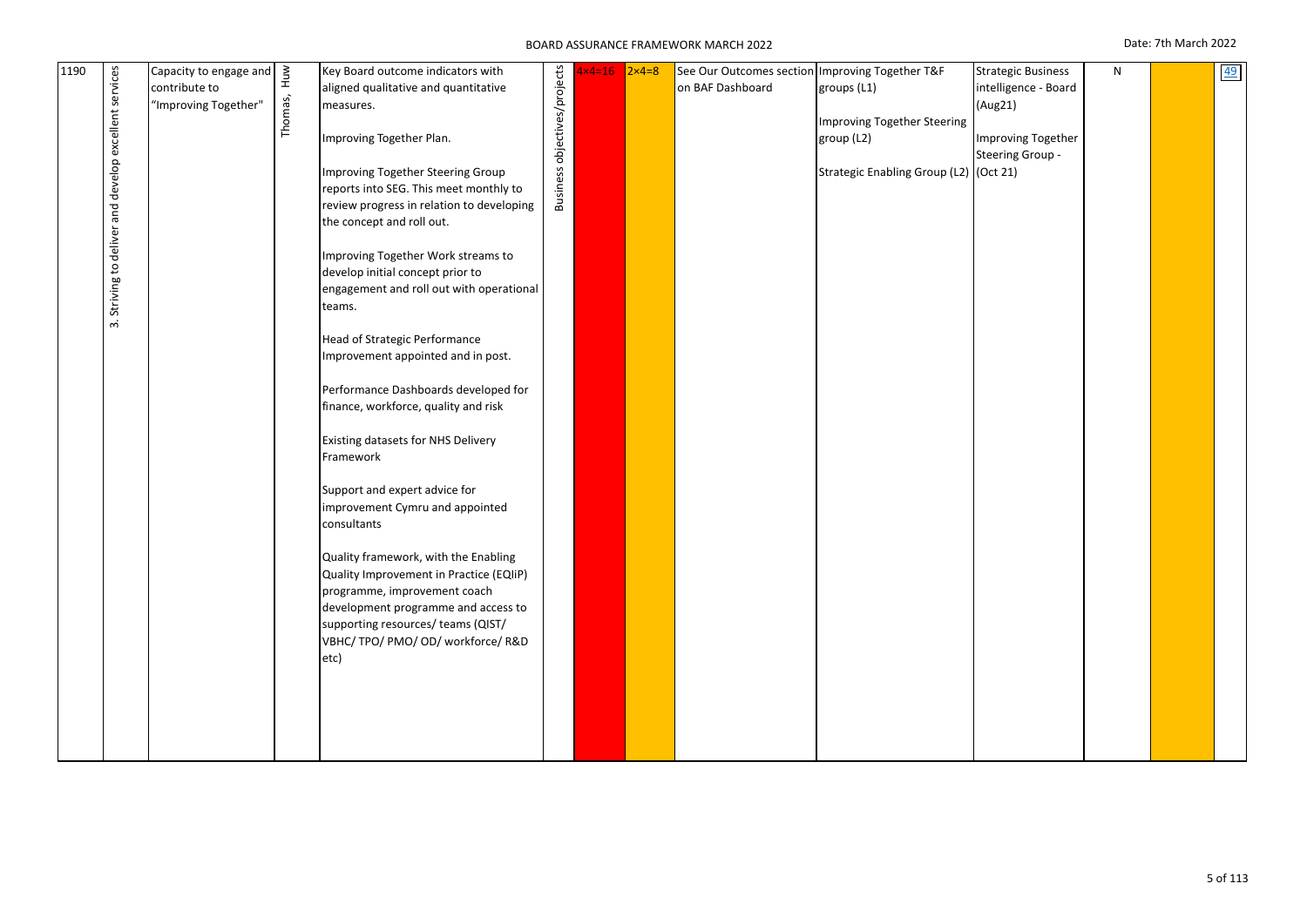| 1192 | and our communities                                     | Wrong value set for<br>best health and well-<br>being | Kloer, Dr Philip | Statutory member of Public Service<br>Boards and each county has undertaken a<br>Wellbeing Assessment in 2017 with a set<br>of actions for partners to implement<br>Key member of Regional Partnership<br>Board (RPB)<br>Engagement unpinning Healthier Mid and<br>West Wales Strategy | Health Inequalities/Equity | $\times$ 4=16 | $2\times 4=8$ | in the BAF Dashboard | See Our Outcomes section Population health measures<br>collected by Public Health<br>Wales (vaccinations,<br>screening, etc) (L1)<br>Tracking of crude mortality,<br>risk-adjusted mortality and<br>other data (L1)<br>Oversight of delivery of | N | 53 |
|------|---------------------------------------------------------|-------------------------------------------------------|------------------|----------------------------------------------------------------------------------------------------------------------------------------------------------------------------------------------------------------------------------------------------------------------------------------|----------------------------|---------------|---------------|----------------------|-------------------------------------------------------------------------------------------------------------------------------------------------------------------------------------------------------------------------------------------------|---|----|
|      | best health and wellbeing for our individuals, families |                                                       |                  | <b>Equality Impact Assessments and</b><br>consultation undertaken on service<br>change<br>Patient participation groups in place for                                                                                                                                                    |                            |               |               |                      | <b>Planning Objectives</b><br>undertaken by Assurance<br>Committees (L2)<br>Overseeing the development<br>of Wellbeing Assessment as                                                                                                            |   |    |
|      |                                                         |                                                       |                  | some services, eg maternity, respiratory<br>Close links between services and<br>voluntary sector groups, eg AgeConcern,<br>MIND<br>Speaking to people re outcomes (Prog7 of                                                                                                            |                            |               |               |                      | statutory member of PSB (L2)<br>Oversight of Programme 7 of<br>transformation fund by RPB<br>(L2)<br>Oversight of delivery of New                                                                                                               |   |    |
|      | The<br>4.                                               |                                                       |                  | Trans Fund)<br>Together for change (supporting<br>community led programme)                                                                                                                                                                                                             |                            |               |               |                      | <b>Hospital Programme</b><br>Business Case by SDODC (L2)<br>SRG advisory role to the<br>Board (L2)                                                                                                                                              |   |    |
|      |                                                         |                                                       |                  | Relationship with Community Health<br>Council (2 weekly meeting with Chair and<br>CEO and bi-monthly planning meetings)<br>Working with disadvantaged/vulnerable<br>groups                                                                                                             |                            |               |               |                      | Director of Public Health<br>Annual Report to Board (L2)                                                                                                                                                                                        |   |    |
|      |                                                         |                                                       |                  | Stakeholder Reference Group<br><b>Staff Partnership Forum</b>                                                                                                                                                                                                                          |                            |               |               |                      |                                                                                                                                                                                                                                                 |   |    |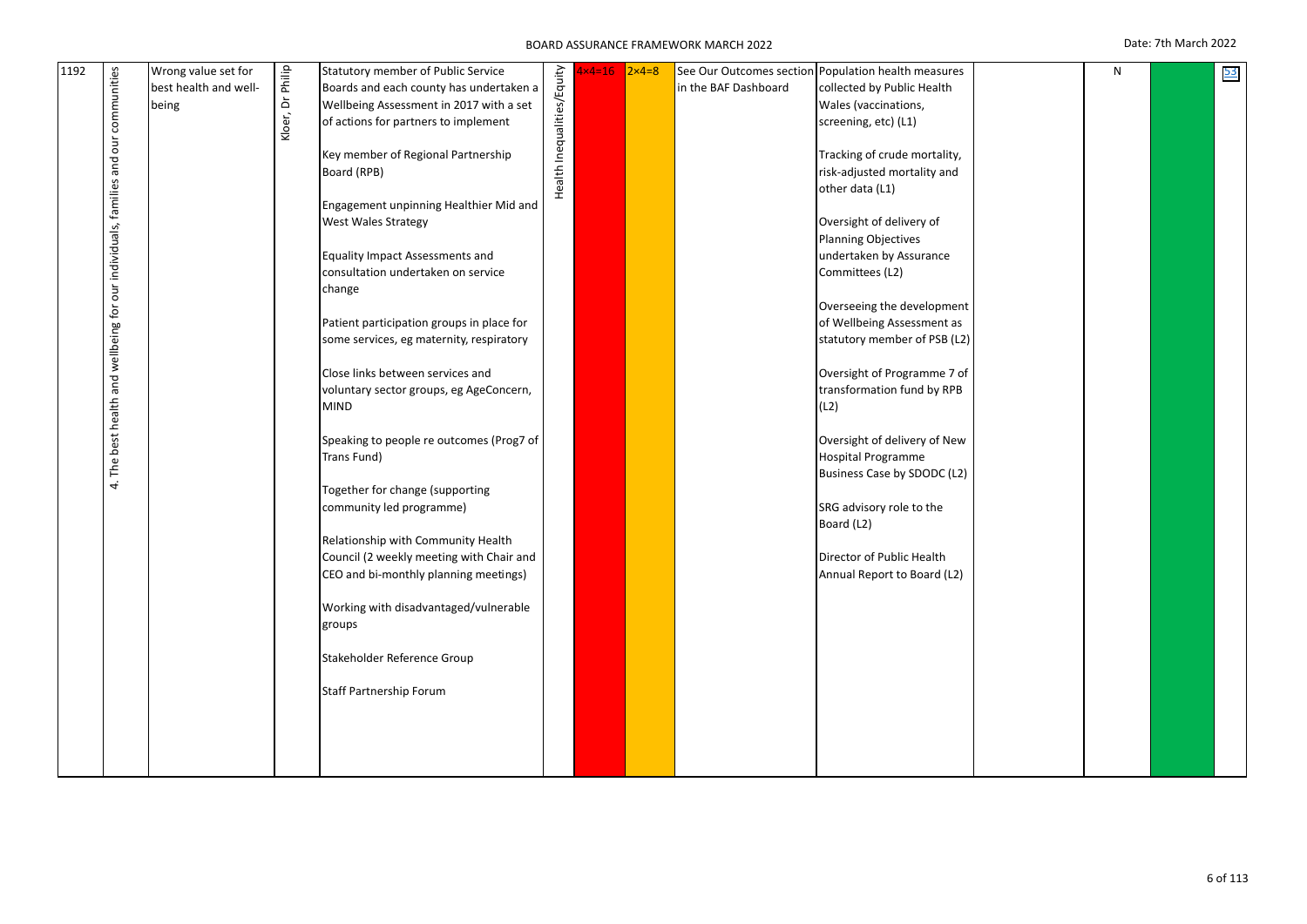| 1196 | care                             | Insufficient investment | ee      | Annual programme of replacement in          |                              | $x4=16$ | $2x3=6$ |                  | See Our Outcomes section Development of Integrated | PCB - Implementing         | Y | 60 |
|------|----------------------------------|-------------------------|---------|---------------------------------------------|------------------------------|---------|---------|------------------|----------------------------------------------------|----------------------------|---|----|
|      |                                  | in                      |         | place for equipment, IT and Estates which   |                              |         |         | on the Dashboard | Assurance and Approval Plan                        | the Healthier Mid          |   |    |
|      |                                  | facilities/equipment/di | Davies, | follows a prioritisation process.           |                              |         |         |                  | in support of PBC (L1)                             | and West Wales             |   |    |
|      |                                  | gital infrastructure    |         |                                             |                              |         |         |                  |                                                    | Strategy - Board           |   |    |
|      |                                  |                         |         | When possible, aligning replacement         |                              |         |         |                  | Programme Group to                                 | (Jan-22) & SDCODC          |   |    |
|      | sustainable, accessible and kind |                         |         | equipment to large All Wales Capital        | Business objectives/projects |         |         |                  | oversee delivery of the                            | (Feb22)                    |   |    |
|      |                                  |                         |         | schemes to minimise the impact on           |                              |         |         |                  | Business Cases (L1)                                |                            |   |    |
|      |                                  |                         |         | discretionary capital within the UHB.       |                              |         |         |                  |                                                    | AHMWW PBC                  |   |    |
|      |                                  |                         |         |                                             |                              |         |         |                  | Oversight by Strategic                             | Programme Group            |   |    |
|      |                                  |                         |         | Completion of the medical devices           |                              |         |         |                  | Development and                                    | Update - Board             |   |    |
|      |                                  |                         |         | inventory by the operational                |                              |         |         |                  | <b>Operational Delivery</b>                        | Seminar (Dec 21)           |   |    |
|      |                                  |                         |         | management team which helps in the          |                              |         |         |                  | Committee (L2)                                     |                            |   |    |
|      | Safe,                            |                         |         | prioritisation of available funds.          |                              |         |         |                  |                                                    | TMH Update -               |   |    |
|      |                                  |                         |         |                                             |                              |         |         |                  | Internal Audit Programme                           | Board (Jul21)              |   |    |
|      | ιή.                              |                         |         |                                             |                              |         |         |                  |                                                    |                            |   |    |
|      |                                  |                         |         | Communication with Welsh Government         |                              |         |         |                  | aligned to Business Case                           |                            |   |    |
|      |                                  |                         |         | via Planning Framework and IMTP             |                              |         |         |                  | Development ((L3)                                  | <b>Planning Objectives</b> |   |    |
|      |                                  |                         |         | (Infrastructure & Investment Enabling       |                              |         |         |                  |                                                    | Update (Planning) -        |   |    |
|      |                                  |                         |         | Plans) and regular dialogue through         |                              |         |         |                  | Gateway review of PBCs by                          | SDODC (Feb22)              |   |    |
|      |                                  |                         |         | Capital Review meetings.                    |                              |         |         |                  | WG (L3)                                            |                            |   |    |
|      |                                  |                         |         |                                             |                              |         |         |                  |                                                    | Pentre Awel Update         |   |    |
|      |                                  |                         |         | Preparation of priority lists for           |                              |         |         |                  |                                                    | SDODC (Aug21)              |   |    |
|      |                                  |                         |         | equipment, Estates and IM&T in the event    |                              |         |         |                  |                                                    |                            |   |    |
|      |                                  |                         |         | of notification of additional capital funds |                              |         |         |                  |                                                    | DCP Update -               |   |    |
|      |                                  |                         |         | from Welsh Government i.e. in year          |                              |         |         |                  |                                                    | SDODC (Feb22)              |   |    |
|      |                                  |                         |         | slippage and to enable where possible,      |                              |         |         |                  |                                                    |                            |   |    |
|      |                                  |                         |         | the preparation of forward plans. This is   |                              |         |         |                  |                                                    |                            |   |    |
|      |                                  |                         |         | also addressed through the identification   |                              |         |         |                  |                                                    |                            |   |    |
|      |                                  |                         |         | of high priority issues through the annual  |                              |         |         |                  |                                                    |                            |   |    |
|      |                                  |                         |         | planning cycle.                             |                              |         |         |                  |                                                    |                            |   |    |
|      |                                  |                         |         |                                             |                              |         |         |                  |                                                    |                            |   |    |
|      |                                  |                         |         | Digital Strategy.                           |                              |         |         |                  |                                                    |                            |   |    |
|      |                                  |                         |         | A programme structure has been              |                              |         |         |                  |                                                    |                            |   |    |
|      |                                  |                         |         | established with the Chief Executive as     |                              |         |         |                  |                                                    |                            |   |    |
|      |                                  |                         |         | SRO to develop the business cases           |                              |         |         |                  |                                                    |                            |   |    |
|      |                                  |                         |         | required in support of the Health and       |                              |         |         |                  |                                                    |                            |   |    |
|      |                                  |                         |         | Care Strategy, A Healthier Mid and West     |                              |         |         |                  |                                                    |                            |   |    |
|      |                                  |                         |         | Wales. It is likely that all the capital    |                              |         |         |                  |                                                    |                            |   |    |
|      |                                  |                         |         | mitigations for the over arching risk will  |                              |         |         |                  |                                                    |                            |   |    |
|      |                                  |                         |         |                                             |                              |         |         |                  |                                                    |                            |   |    |
|      |                                  |                         |         | be interim solutions only pending the       |                              |         |         |                  |                                                    |                            |   |    |
|      |                                  |                         |         | major infrastructure investment plans to    |                              |         |         |                  |                                                    |                            |   |    |
|      |                                  |                         |         | ensure the sustainability of the health and |                              |         |         |                  |                                                    |                            |   |    |
|      |                                  |                         |         | care strategy.                              |                              |         |         |                  |                                                    |                            |   |    |
|      |                                  |                         |         |                                             |                              |         |         |                  |                                                    |                            |   |    |
|      |                                  |                         |         |                                             |                              |         |         |                  |                                                    |                            |   |    |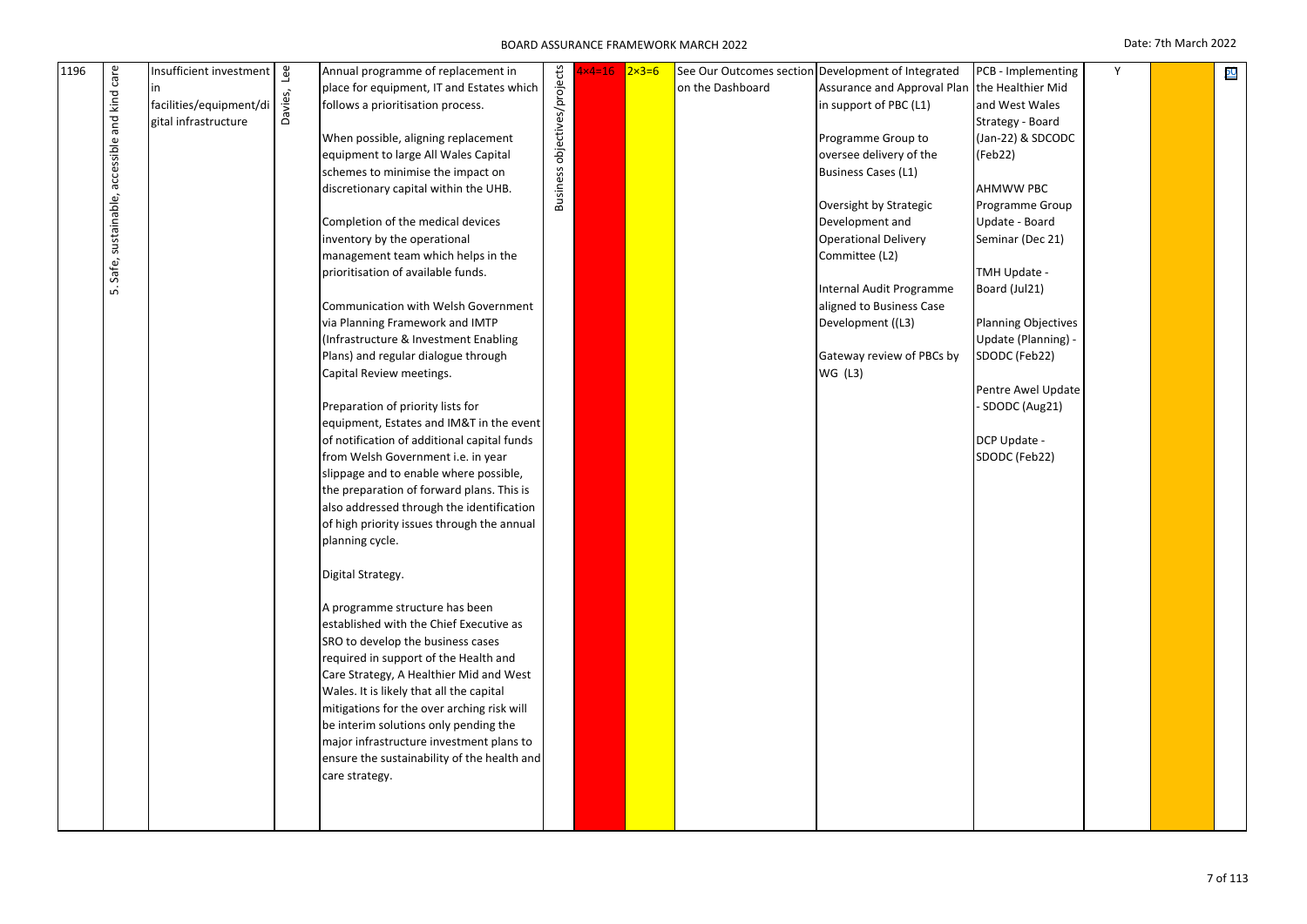| 1187 | ٩G<br>can<br>$\stackrel{\scriptscriptstyle\rm e}{\ge}$<br>best<br>the<br>ഉ<br>S,<br>Working together<br>$\overline{\mathbf{v}}$ | Strong enough<br>reputation to attract<br>people and partners | Steve<br>Moore, | Strategic Equality Plan and Objectives for<br>2020-24<br>Continuous Engagement Strategy<br>approved by Board in Jan19<br><b>Healthier Mid and West Wales Strategy</b><br>approved by Board Nov18<br>Digital strategy<br>Access to capital funding from<br>Discretionary Capital Programme (DCP) &<br>All Wales Capital Programme (AWCP)<br>Prioritised list of equipment,<br>estates/facilities, infrastructure<br>improvements and infastrucutre<br>investments<br>Apprenticeship Academy with<br>established Healthcare apprenticship<br>programme in place<br>Comprehensive OD programme, eg Nurse<br>(STAR) programme, Aspiring Leadership<br>Programme<br><b>HEIW Talentbury</b> | Business objectives/projects | 1×4=16 <mark>2×2=4</mark> |  | See Our Outcomes section Staff Survey results (L1)<br>on BAF Dashboard | <b>Established Governance</b><br>framework for Improving<br>Together (L1)<br>Reports to People, OD and<br>Culture Committee oversight<br>of delivery of Planning<br>Objectives & other sources of<br>assurances such as<br>workforce performance &<br>staff survey results (L2) | <b>Strategic Equality</b><br>Plan Annual Report -<br>PODCC (Aug21) &<br>Board (Sep21) | N |  | 66 |
|------|---------------------------------------------------------------------------------------------------------------------------------|---------------------------------------------------------------|-----------------|---------------------------------------------------------------------------------------------------------------------------------------------------------------------------------------------------------------------------------------------------------------------------------------------------------------------------------------------------------------------------------------------------------------------------------------------------------------------------------------------------------------------------------------------------------------------------------------------------------------------------------------------------------------------------------------|------------------------------|---------------------------|--|------------------------------------------------------------------------|---------------------------------------------------------------------------------------------------------------------------------------------------------------------------------------------------------------------------------------------------------------------------------|---------------------------------------------------------------------------------------|---|--|----|
|------|---------------------------------------------------------------------------------------------------------------------------------|---------------------------------------------------------------|-----------------|---------------------------------------------------------------------------------------------------------------------------------------------------------------------------------------------------------------------------------------------------------------------------------------------------------------------------------------------------------------------------------------------------------------------------------------------------------------------------------------------------------------------------------------------------------------------------------------------------------------------------------------------------------------------------------------|------------------------------|---------------------------|--|------------------------------------------------------------------------|---------------------------------------------------------------------------------------------------------------------------------------------------------------------------------------------------------------------------------------------------------------------------------|---------------------------------------------------------------------------------------|---|--|----|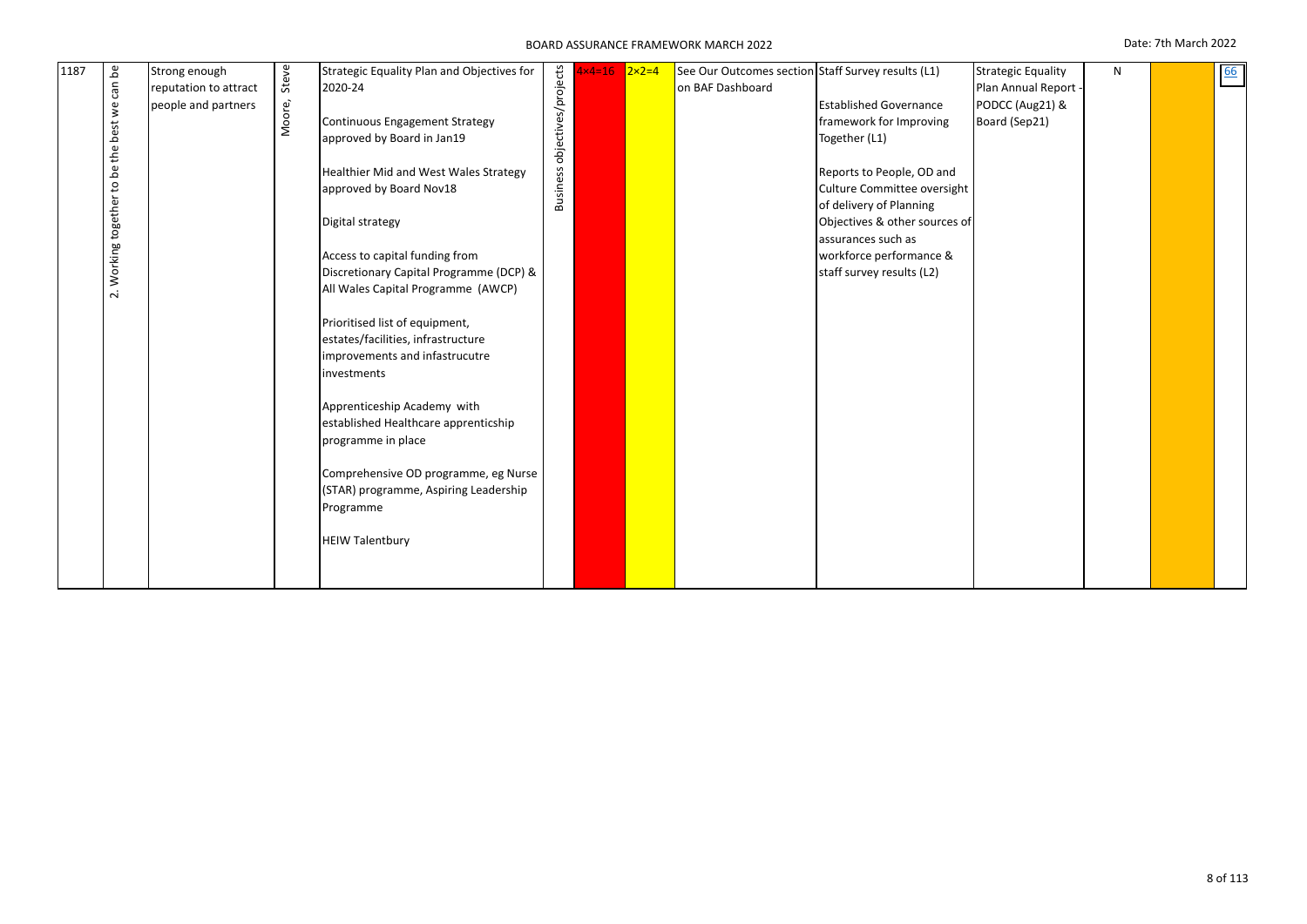### BOARD ASSURANCE FRAMEWORK MARCH 2022 **D**Date: 7th March 2022

| arrangements overseen by<br>Listening and Learning Sub-Committee<br>Sustainable Resources<br>Committee (SRC) (L2)<br><b>Clinical Audits</b><br>HIW patient complaints (L3)<br>Clinical Executive Clinical Panel<br>Quality Governance Follow<br>up Report (Oct21) (L3)<br>Quality Surveillance Meeting<br>External reports (HIW, HSE, MWWFRS,<br>Peer Reviews, etc)<br><b>Mortality Reviews</b><br>National Accreditation Standards for<br>service specifications<br><b>Healthcare Standards and Fundamentals</b><br>of Care<br>PROMS and PREMs | Safe, sustainable, accessible<br>ம் |  | rolled out to gain feedback to let us know<br>issues in services<br>Range of different mechanisms to capture<br>feedback from service users and staff<br>Speak Up Safely Arrangements are<br>developing |  |  |  |  | Points of Delivery and<br>Healthcare Resource Group<br>Analysis of Long Term<br>Agreements with other<br>Health Boards in Wales (L2)<br>Commissioning |  |  |  |  |
|-------------------------------------------------------------------------------------------------------------------------------------------------------------------------------------------------------------------------------------------------------------------------------------------------------------------------------------------------------------------------------------------------------------------------------------------------------------------------------------------------------------------------------------------------|-------------------------------------|--|---------------------------------------------------------------------------------------------------------------------------------------------------------------------------------------------------------|--|--|--|--|-------------------------------------------------------------------------------------------------------------------------------------------------------|--|--|--|--|
|-------------------------------------------------------------------------------------------------------------------------------------------------------------------------------------------------------------------------------------------------------------------------------------------------------------------------------------------------------------------------------------------------------------------------------------------------------------------------------------------------------------------------------------------------|-------------------------------------|--|---------------------------------------------------------------------------------------------------------------------------------------------------------------------------------------------------------|--|--|--|--|-------------------------------------------------------------------------------------------------------------------------------------------------------|--|--|--|--|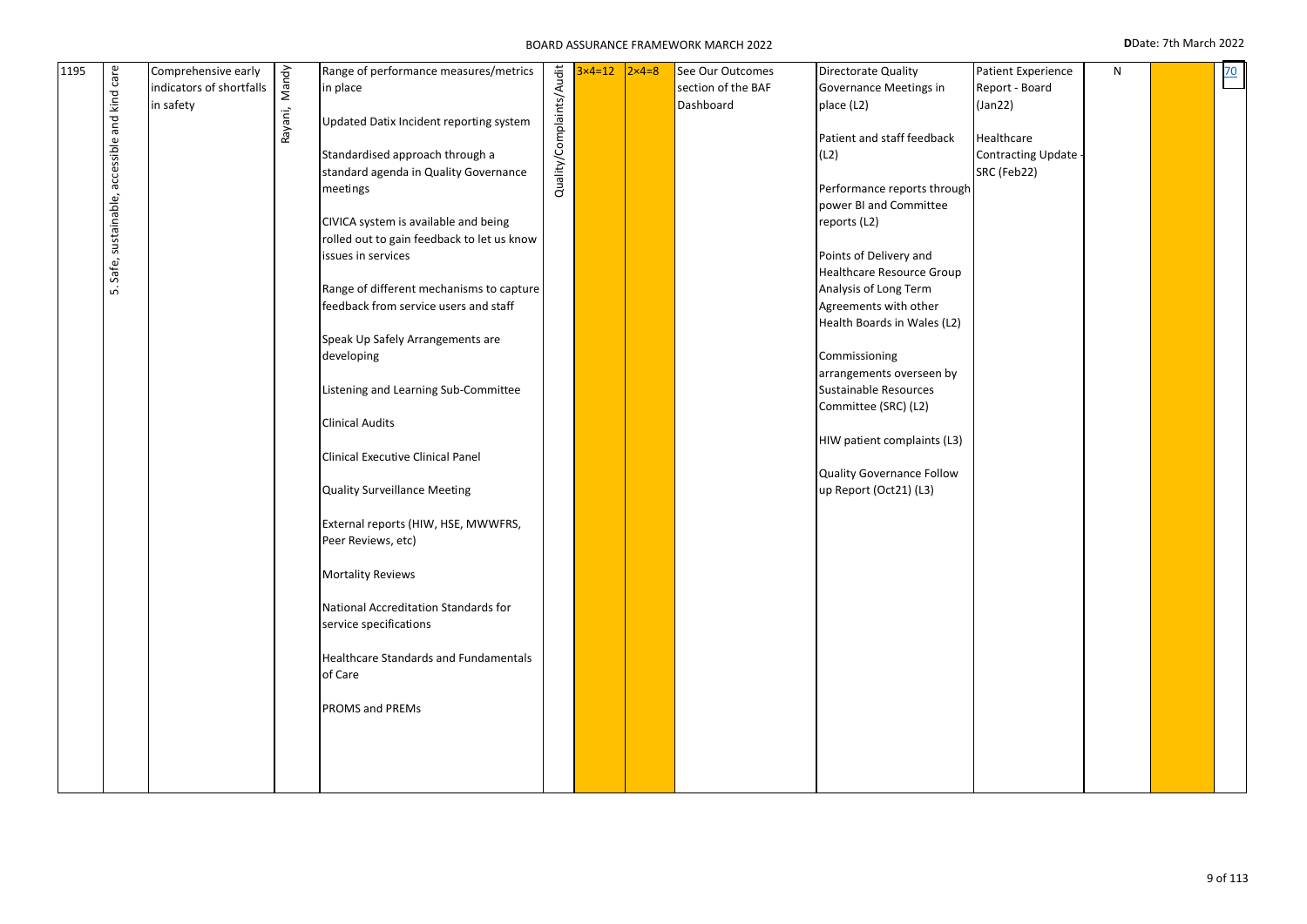| 1185 | $\mathbf{v}$  | Consistent and     | Iee     | Skills to Deliver Engagement             |                     | $3\times 4=12$ | $2 \times 3 = 6$ |                      | See Our Outcomes section Management process in pace | N | 74 |
|------|---------------|--------------------|---------|------------------------------------------|---------------------|----------------|------------------|----------------------|-----------------------------------------------------|---|----|
|      | can be<br>est | meaningful         |         |                                          | objectives/projects |                |                  | on the BAF Dashboard | to monitor Engagement                               |   |    |
|      | ٩             | engagement through | Davies, | # A review has been undertaken around    |                     |                |                  |                      | Team objectives (L1)                                |   |    |
|      | the           | our workforce      |         | the capacity of the engagement team      |                     |                |                  |                      |                                                     |   |    |
|      | Ъe            |                    |         |                                          |                     |                |                  |                      | Key projects / programmes of                        |   |    |
|      | S,            |                    |         | # Expert engagement team in place with   |                     |                |                  |                      | work will be provided with                          |   |    |
|      | together      |                    |         | ongoing training needs reviewed          |                     |                |                  |                      | advice, guidance and support                        |   |    |
|      |               |                    |         | regularly.                               | <b>Business</b>     |                |                  |                      | around the design and                               |   |    |
|      |               |                    |         |                                          |                     |                |                  |                      | delivery of robust                                  |   |    |
|      |               |                    |         | # Operational engagement led for each    |                     |                |                  |                      | engagement plans (and                               |   |    |
|      | Working       |                    |         | county.                                  |                     |                |                  |                      | where required consultation                         |   |    |
|      | $\sim$        |                    |         |                                          |                     |                |                  |                      | plans) (L1)                                         |   |    |
|      | do,           |                    |         | # Engagement training provided to        |                     |                |                  |                      |                                                     |   |    |
|      | we            |                    |         | operational on an ad hoc/as required     |                     |                |                  |                      | SRG used a oversight                                |   |    |
|      |               |                    |         | basis.                                   |                     |                |                  |                      | assurance mechanism (L2)                            |   |    |
|      |               |                    |         |                                          |                     |                |                  |                      |                                                     |   |    |
|      | everything    |                    |         | # Consultation Institute provide expert  |                     |                |                  |                      | For major pieces of                                 |   |    |
|      | ৳             |                    |         | advice on request.                       |                     |                |                  |                      | engagement and                                      |   |    |
|      |               |                    |         |                                          |                     |                |                  |                      | consultation work sign off                          |   |    |
|      | heart         |                    |         | Organisational Structures to Support the |                     |                |                  |                      | will be via Board (L2)                              |   |    |
|      | the           |                    |         | Delivery of Engagement                   |                     |                |                  |                      |                                                     |   |    |
|      | $\vec{a}$     |                    |         |                                          |                     |                |                  |                      | Where contentious                                   |   |    |
|      |               |                    |         | # Stakeholder Reference Group provide    |                     |                |                  |                      | engagement / consultation is                        |   |    |
|      | people        |                    |         | oversight/ input from an advisory group  |                     |                |                  |                      | identified the organisation                         |   |    |
|      |               |                    |         | perspective around key HB priorities.    |                     |                |                  |                      | can seek external advice and                        |   |    |
|      | Putting       |                    |         |                                          |                     |                |                  |                      | guidance through                                    |   |    |
|      |               |                    |         | # Close working relationship with CHC.   |                     |                |                  |                      | Consultation Institute to                           |   |    |
|      | $\vec{a}$     |                    |         |                                          |                     |                |                  |                      | minimise risk of judicial                           |   |    |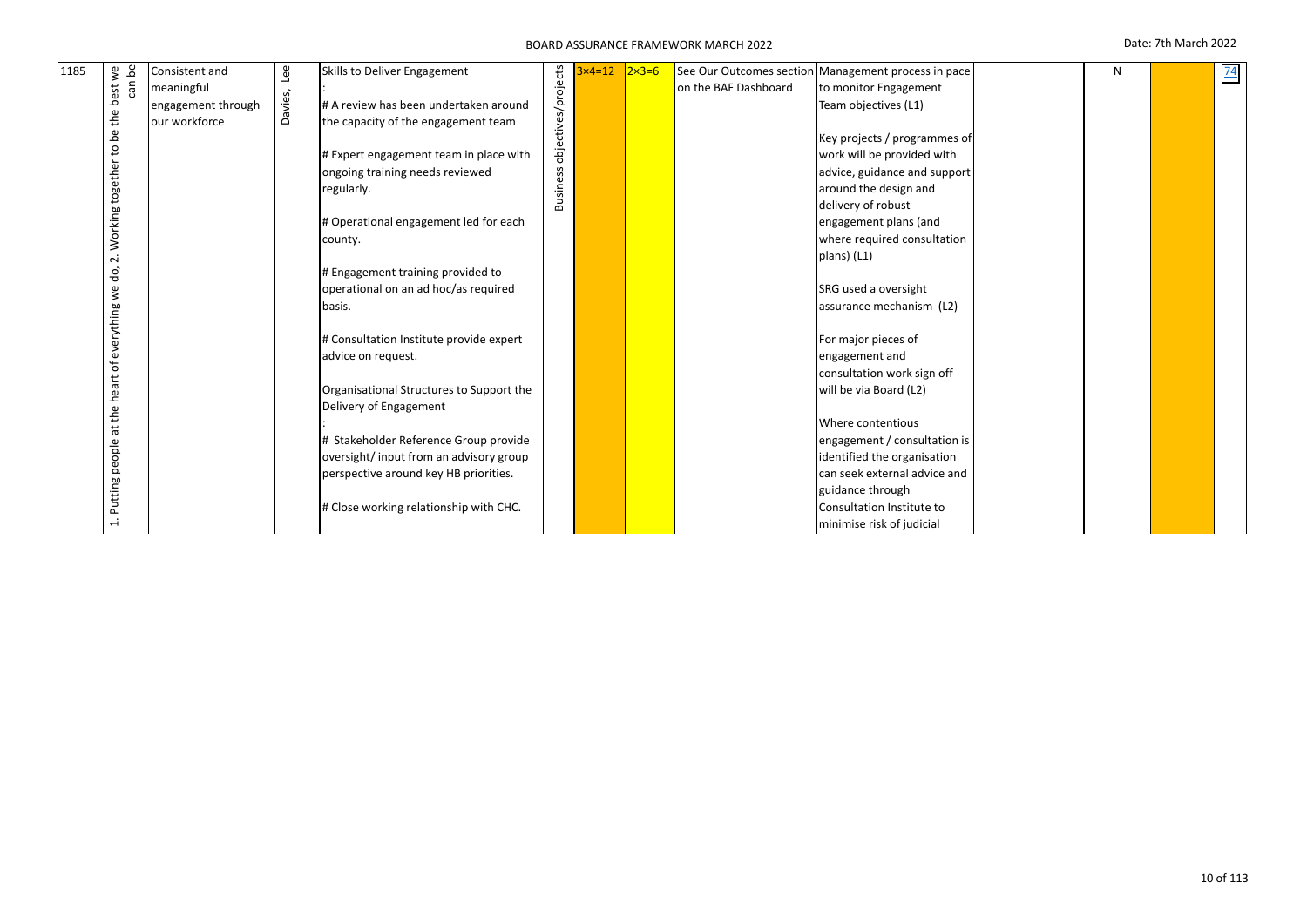| Voices of Children and Young People's     |  |  | review (L3)                 |  |  |
|-------------------------------------------|--|--|-----------------------------|--|--|
| Group                                     |  |  |                             |  |  |
|                                           |  |  | The Health Board and CHC    |  |  |
| # Newly established 'improving the use of |  |  | have key duties around      |  |  |
| feedback across the organisation' group   |  |  | changes to health services. |  |  |
| to explore how the triangulation of       |  |  | Changes to health services  |  |  |
| feedback from different parts of the      |  |  | should be presented to the  |  |  |
| organisation including engagement,        |  |  | CHC at Services Planning    |  |  |
| corporate office, communications,         |  |  | Committee (L3)              |  |  |
| diversity and inclusion, quality          |  |  |                             |  |  |
| improvement, transformation, patient      |  |  |                             |  |  |
| experience and workforce and              |  |  |                             |  |  |
| organisational development can be used    |  |  |                             |  |  |
| to inform key pieces of work around       |  |  |                             |  |  |
| service change.                           |  |  |                             |  |  |
|                                           |  |  |                             |  |  |
|                                           |  |  |                             |  |  |
| Engagement mechanisms to support the      |  |  |                             |  |  |
| delivery of continuous engagement across  |  |  |                             |  |  |
| the organisation include:                 |  |  |                             |  |  |
| provision of engagement, advice,          |  |  |                             |  |  |
| guidance and support around continuous    |  |  |                             |  |  |
| engagement and consultation to services   |  |  |                             |  |  |
| across the HB                             |  |  |                             |  |  |
| - management of the Siarad lechyd /       |  |  |                             |  |  |
| Talking Health involvement and            |  |  |                             |  |  |
| engagement scheme                         |  |  |                             |  |  |
| - management of the stakeholder           |  |  |                             |  |  |
| management system Tractivity              |  |  |                             |  |  |
| Management of the online engagement       |  |  |                             |  |  |
| tool Have Your Say (EngagementHQ)         |  |  |                             |  |  |
| advice, guidance, support around the      |  |  |                             |  |  |
| planning and delivery of traditional      |  |  |                             |  |  |
| engagement methods                        |  |  |                             |  |  |
|                                           |  |  |                             |  |  |
|                                           |  |  |                             |  |  |
|                                           |  |  |                             |  |  |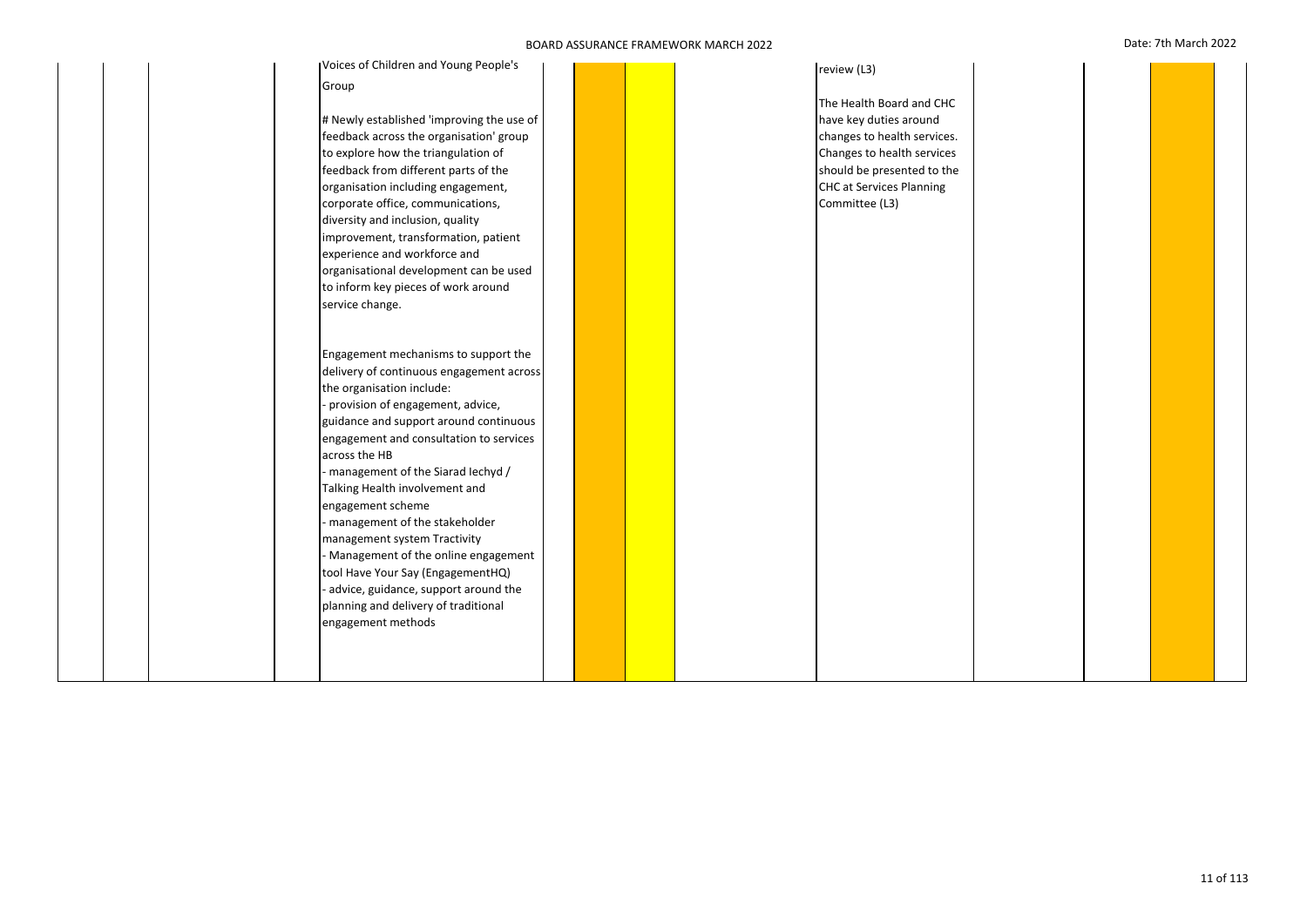| 1191 |           | Underestimation of |                  | # Quality Assurance System including    |                     | $x4=12$ | $2x3=6$ |                      | See Our Outcomes section # Participation in the NICE | <b>Planning Objective</b> | N | <u>79</u> |
|------|-----------|--------------------|------------------|-----------------------------------------|---------------------|---------|---------|----------------------|------------------------------------------------------|---------------------------|---|-----------|
|      | services  | Excellence         | Kloer, Dr Philip | <b>Clinical effectiveness</b>           | objectives/projects |         |         | on the BAF Dashboard | Welsh Health Network where 5K and the                |                           |   |           |
|      |           |                    |                  |                                         |                     |         |         |                      | specific guidelines are                              | development of an         |   |           |
|      |           |                    |                  | # Process re NICE and professional      |                     |         |         |                      | proposed for review on a                             | <b>Effective Clinical</b> |   |           |
|      | excellent |                    |                  | guidance.                               |                     |         |         |                      | national basis - to provide                          | <b>Practice Strategic</b> |   |           |
|      |           |                    |                  |                                         |                     |         |         |                      | benchmark information (L1)                           | Framework - EFCAP         |   |           |
|      | develop   |                    |                  | # National & Local Clinical Audits      |                     |         |         |                      | # Senior management Team                             | (Aug21)                   |   |           |
|      |           |                    |                  | Programme                               | <b>Business</b>     |         |         |                      | meeting monitor delivery of                          |                           |   |           |
|      | and       |                    |                  |                                         |                     |         |         |                      | <b>RDI activities and RDI</b>                        | Review and                |   |           |
|      |           |                    |                  | # Peer Reviews                          |                     |         |         |                      | Strategy/Plan (L1)                                   | Assessment against        |   |           |
|      | deliver   |                    |                  |                                         |                     |         |         |                      | # VBHC Programme Plan for                            | NICE Guidance -           |   |           |
|      |           |                    |                  | # Healthcare standards                  |                     |         |         |                      | rollout of PROM/PREM                                 | ECPAP (Feb22)             |   |           |
|      | 5         |                    |                  |                                         |                     |         |         |                      | collection and capture of                            |                           |   |           |
|      | Striving  |                    |                  | # Major cause of harm                   |                     |         |         |                      | resource utilisation (L1)                            |                           |   |           |
|      |           |                    |                  |                                         |                     |         |         |                      | # VBHC facilitated Service                           |                           |   |           |
|      | ന്        |                    |                  | # National Quality setting.             |                     |         |         |                      | <b>Review Meetings with</b>                          |                           |   |           |
|      |           |                    |                  |                                         |                     |         |         |                      | operational and clinical staff                       |                           |   |           |
|      |           |                    |                  | # TSG to learn from best in World.      |                     |         |         |                      | followed by presentation to                          |                           |   |           |
|      |           |                    |                  |                                         |                     |         |         |                      | <b>Executive colleagues for</b>                      |                           |   |           |
|      |           |                    |                  | # Advisory Board.                       |                     |         |         |                      | action (L2)                                          |                           |   |           |
|      |           |                    |                  |                                         |                     |         |         |                      | # Reporting through the                              |                           |   |           |
|      |           |                    |                  | # Clinical Director for Clinical        |                     |         |         |                      | <b>Effective Clinical Practice</b>                   |                           |   |           |
|      |           |                    |                  | Effectiveness - role to secure clinical |                     |         |         |                      | Advisory Panel and NICE and                          |                           |   |           |
|      |           |                    |                  | engagement.                             |                     |         |         |                      | National Guidance Group                              |                           |   |           |
|      |           |                    |                  |                                         |                     |         |         |                      | (L2)                                                 |                           |   |           |
|      |           |                    |                  | # Monitoring system in place for NICE   |                     |         |         |                      | # Alignment with Health                              |                           |   |           |
|      |           |                    |                  | guidance.                               |                     |         |         |                      | Board Quality and                                    |                           |   |           |
|      |           |                    |                  |                                         |                     |         |         |                      | Governance Groups (L2)                               |                           |   |           |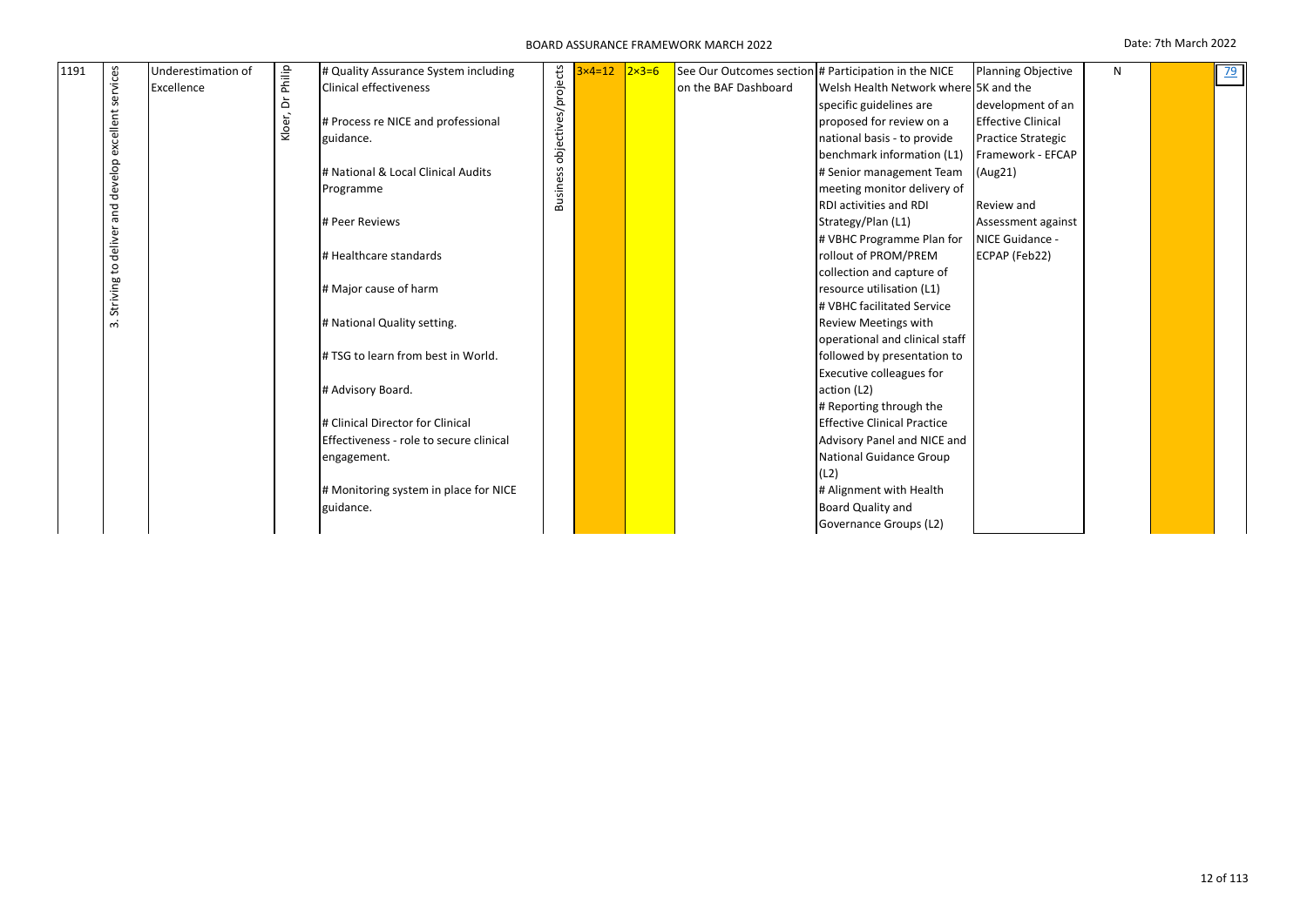|        | # QSEAC Approved Research &                |  | # Responses to letters from     |  |  |
|--------|--------------------------------------------|--|---------------------------------|--|--|
|        | Development (RDI) Strategy with            |  | Welsh Government (DCMO)         |  |  |
|        | Implementation Plan                        |  | relating to specific guidelines |  |  |
|        |                                            |  | (L2)                            |  |  |
|        | # Research & Innovation Sub Committee      |  | # RDI Sub Committee &           |  |  |
|        | with strengthened membership for           |  | HCRW monitor delivery of        |  |  |
|        | improved scrutiny                          |  | RDI Strategy/Plan (L2)          |  |  |
|        |                                            |  | # PODCC & SRC oversee           |  |  |
|        | # Strengthened RDI Management Team         |  | delivery of Planning            |  |  |
|        |                                            |  | Objectives (L2)                 |  |  |
|        | # Partnership and collaborative working    |  | # Annual Performance            |  |  |
|        | initiatives - some joint funded posts and  |  | Review by WG/HCRW (L3)          |  |  |
|        | research and innovation projects in place. |  | # RDI Activity overseen by UK   |  |  |
|        |                                            |  | RD - Peer Review to review      |  |  |
|        | # University partnership arrangements in   |  | arrangements in place for       |  |  |
| place. |                                            |  | research activities (L3)        |  |  |
|        |                                            |  |                                 |  |  |
|        | # Strategic Enabling Groups                |  |                                 |  |  |
|        |                                            |  |                                 |  |  |
|        | # Value Based Health Care Sponsoring       |  |                                 |  |  |
| Group  |                                            |  |                                 |  |  |
|        |                                            |  |                                 |  |  |
|        | # Value Based Health Care Programme        |  |                                 |  |  |
| Team   |                                            |  |                                 |  |  |
|        |                                            |  |                                 |  |  |
|        | # National Value Based Health Care         |  |                                 |  |  |
|        | <b>Community of Practice</b>               |  |                                 |  |  |
|        | # Improving Together Programme             |  |                                 |  |  |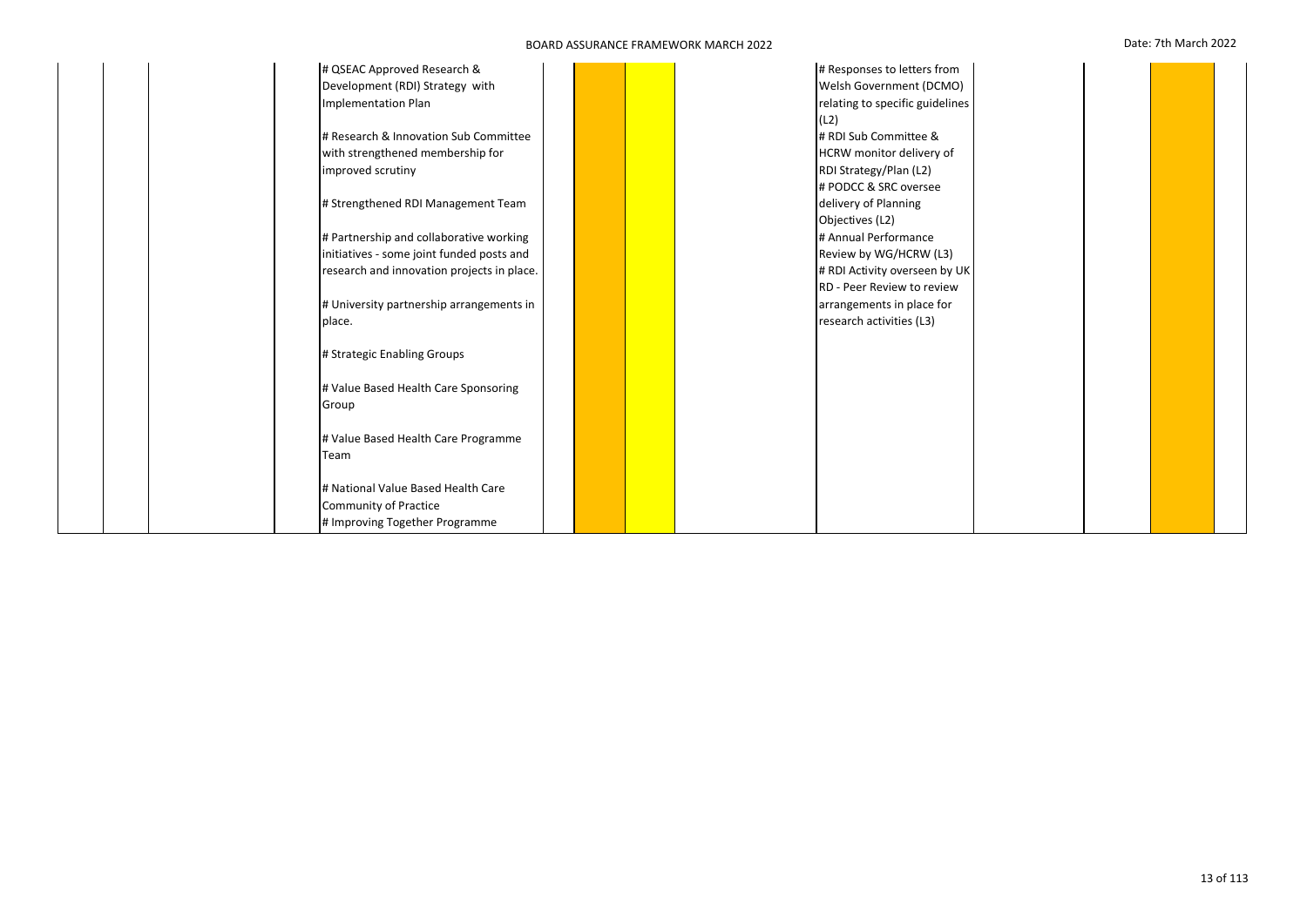| 1197 | care         | Implementing models  |        | Healthier Mid and West Wales Strategy    |                     | $3x4=12$ | $1 \times 4 = 4$ | See Our Outcomes section Board and Committee |                                  | TMH Update -        | Υ | 84 |
|------|--------------|----------------------|--------|------------------------------------------|---------------------|----------|------------------|----------------------------------------------|----------------------------------|---------------------|---|----|
|      |              | of care that do not  | Steve  | approved by Board Nov18.                 | objectives/projects |          |                  | in the BAF Dashboard                         | oversight of Planning            | Board (Jul21)       |   |    |
|      | and kind     | deliver our strategy | Moore, |                                          |                     |          |                  |                                              | Objectives (L2)                  |                     |   |    |
|      |              |                      |        | Delivery Groups and processes:           |                     |          |                  |                                              |                                  | Three Yesr Draft    |   |    |
|      |              |                      |        | 1. Programme Business Cases (PBC)        |                     |          |                  |                                              | QSEAC to measure harms           | Plan for Children's |   |    |
|      | accessible   |                      |        | steering groups                          |                     |          |                  |                                              | (L2)                             | Services - Board    |   |    |
|      |              |                      |        | 2. Cluster groups & locality plans       |                     |          |                  |                                              |                                  | $($ Jul $21)$       |   |    |
|      |              |                      |        | 3. Regional Partnership Board, ARCH and  | Business            |          |                  |                                              | WG Gateway process re            |                     |   |    |
|      | sustainable, |                      |        | other regional/national collaboratives   |                     |          |                  |                                              | accessing capital (L2)           | PBC - Implementing  |   |    |
|      |              |                      |        | 4. Executive Team weekly review process  |                     |          |                  |                                              |                                  | the Healthier Mid   |   |    |
|      |              |                      |        |                                          |                     |          |                  |                                              | Internal Audit reviews of        | and West Wales      |   |    |
|      |              |                      |        | Planning Objectives related to:          |                     |          |                  |                                              | Major Capital Programme          | Strategy - Board    |   |    |
|      | Safe,        |                      |        | 1. Delivery of the Transforming MH&LD    |                     |          |                  |                                              | (L3)                             | (Jan22)             |   |    |
|      | ம்           |                      |        | programmes                               |                     |          |                  |                                              |                                  |                     |   |    |
|      |              |                      |        | 2. Development of a Children's and Young |                     |          |                  |                                              | <b>Audit Wales Structured</b>    | IMTP Update -       |   |    |
|      |              |                      |        | People Plan for implementation from      |                     |          |                  |                                              | <b>Assessment Process review</b> | Board (Jan22)       |   |    |
|      |              |                      |        | 2022/23                                  |                     |          |                  |                                              | delivery of Health Board         |                     |   |    |
|      |              |                      |        | 3. Development of plans to achieve the   |                     |          |                  |                                              | Strategy & Planning (L3)         |                     |   |    |
|      |              |                      |        | design assumptions underpinning A        |                     |          |                  |                                              |                                  |                     |   |    |
|      |              |                      |        | <b>Healthier Mid &amp; West Wales</b>    |                     |          |                  |                                              |                                  |                     |   |    |
|      |              |                      |        | 4. Delivery of the Bronglais Strategy    |                     |          |                  |                                              |                                  |                     |   |    |
|      |              |                      |        | 5. Development of 24/7 out of hospital   |                     |          |                  |                                              |                                  |                     |   |    |
|      |              |                      |        | urgent and emergency care services       |                     |          |                  |                                              |                                  |                     |   |    |
|      |              |                      |        | 6. Transformation Fund initiatives       |                     |          |                  |                                              |                                  |                     |   |    |
|      |              |                      |        | 7. Cluster initiatives                   |                     |          |                  |                                              |                                  |                     |   |    |
|      |              |                      |        | 8. Locality development plans and        |                     |          |                  |                                              |                                  |                     |   |    |
|      |              |                      |        | support for those with complex needs in  |                     |          |                  |                                              |                                  |                     |   |    |
|      |              |                      |        | our communities                          |                     |          |                  |                                              |                                  |                     |   |    |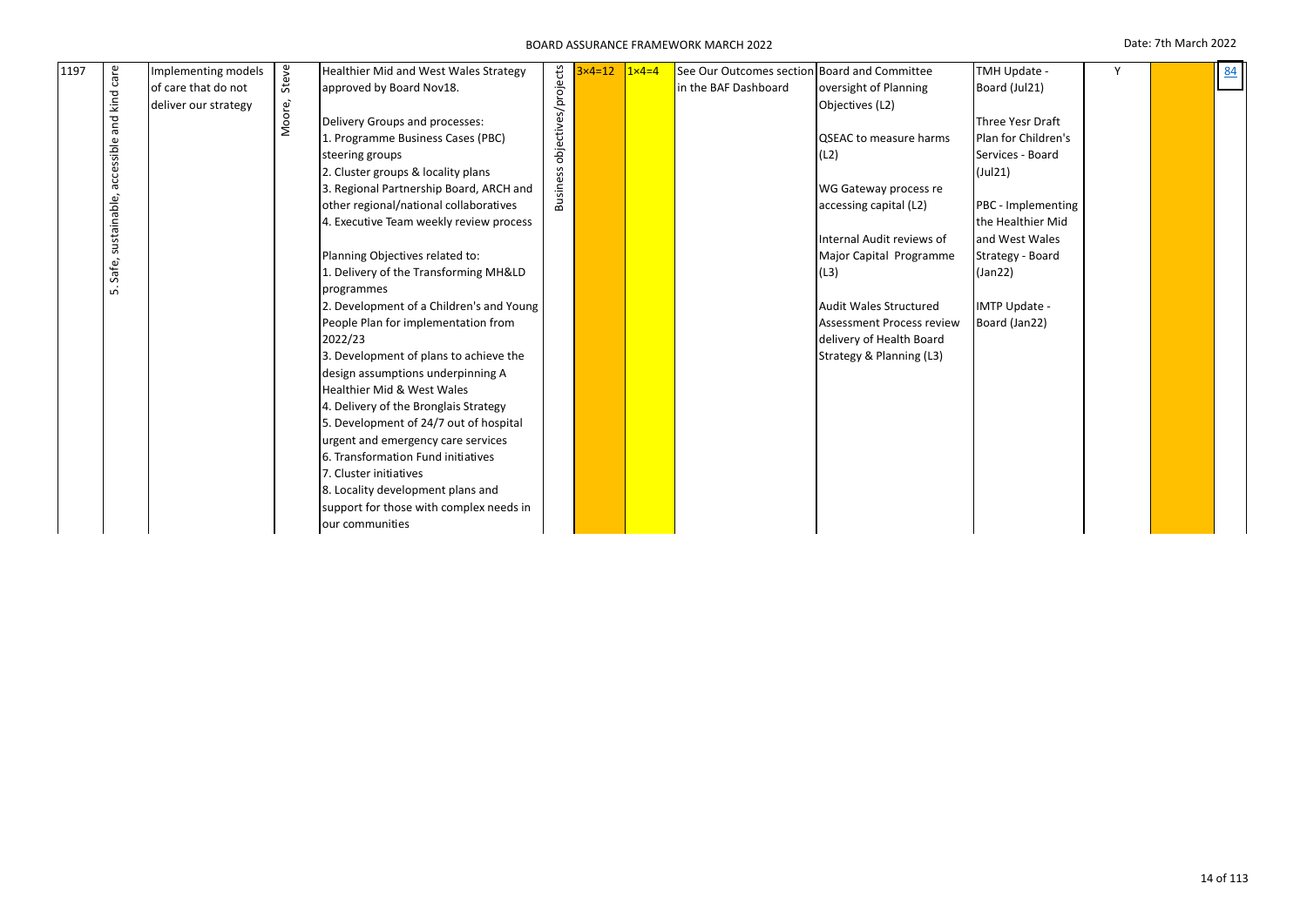|  | Date: 7th March 202 |  |
|--|---------------------|--|
|  |                     |  |

|      |                                    |                         |             | 9. Comprehensive patient outcome<br>measurement and roll out of Value Based<br>Healthcare analysis across all pathways<br>10. Locality based resource mapping and<br>planning<br>11. Business Case development for a new<br>hospital in the south of the region and the<br>repurposing of GGH & WGH<br>12. On going, continuous engagement and<br>support for carers<br>Assurance provided to Board via scrutiny<br>of delivery of the above by relevant<br>assurance committees.<br>Proposals for new Planning Objectives to<br>take the HB further towards its ambitions<br>faster via the TSG & SEG process. |                            |              |                  |                                                                                            |                                                                                                                                                                                                                                                                                                                                                                              |                                                                                        |   |    |
|------|------------------------------------|-------------------------|-------------|-----------------------------------------------------------------------------------------------------------------------------------------------------------------------------------------------------------------------------------------------------------------------------------------------------------------------------------------------------------------------------------------------------------------------------------------------------------------------------------------------------------------------------------------------------------------------------------------------------------------|----------------------------|--------------|------------------|--------------------------------------------------------------------------------------------|------------------------------------------------------------------------------------------------------------------------------------------------------------------------------------------------------------------------------------------------------------------------------------------------------------------------------------------------------------------------------|----------------------------------------------------------------------------------------|---|----|
| 1200 | Sustainable use of resources<br>نه | Maximising social value | Thomas, Huw | Health Board active participation within<br>the Public Service Boards across Hywel<br>Dda UHB region.<br>Local Needs Analysis commisioned by the<br>Social Value Portal which is based on the<br>Wellbeing Goals.                                                                                                                                                                                                                                                                                                                                                                                               | Health Inequalities/Equity | $3\times3=9$ | $2 \times 3 = 6$ | We are establishing an<br>outcome measure for<br>Board in relation to: Our<br>is maximised | Social Value Steering Group<br>reporting into SEG (L1)<br>positive impact on society SEG to provide monitoring/<br>oversight of steering group<br>(L2)<br>Delivery of Planning<br>Objectives overseen by<br><b>Executive Team and Board</b><br>Committees (L2)<br>Board meetings to consider<br>the outcome measure (Our<br>positive impact on society is<br>maximised) (L2) | Social Value<br>Workshop - SEG<br>(Oct21)<br>Social Value<br>Workshop - SRC<br>(Dec21) | N | 89 |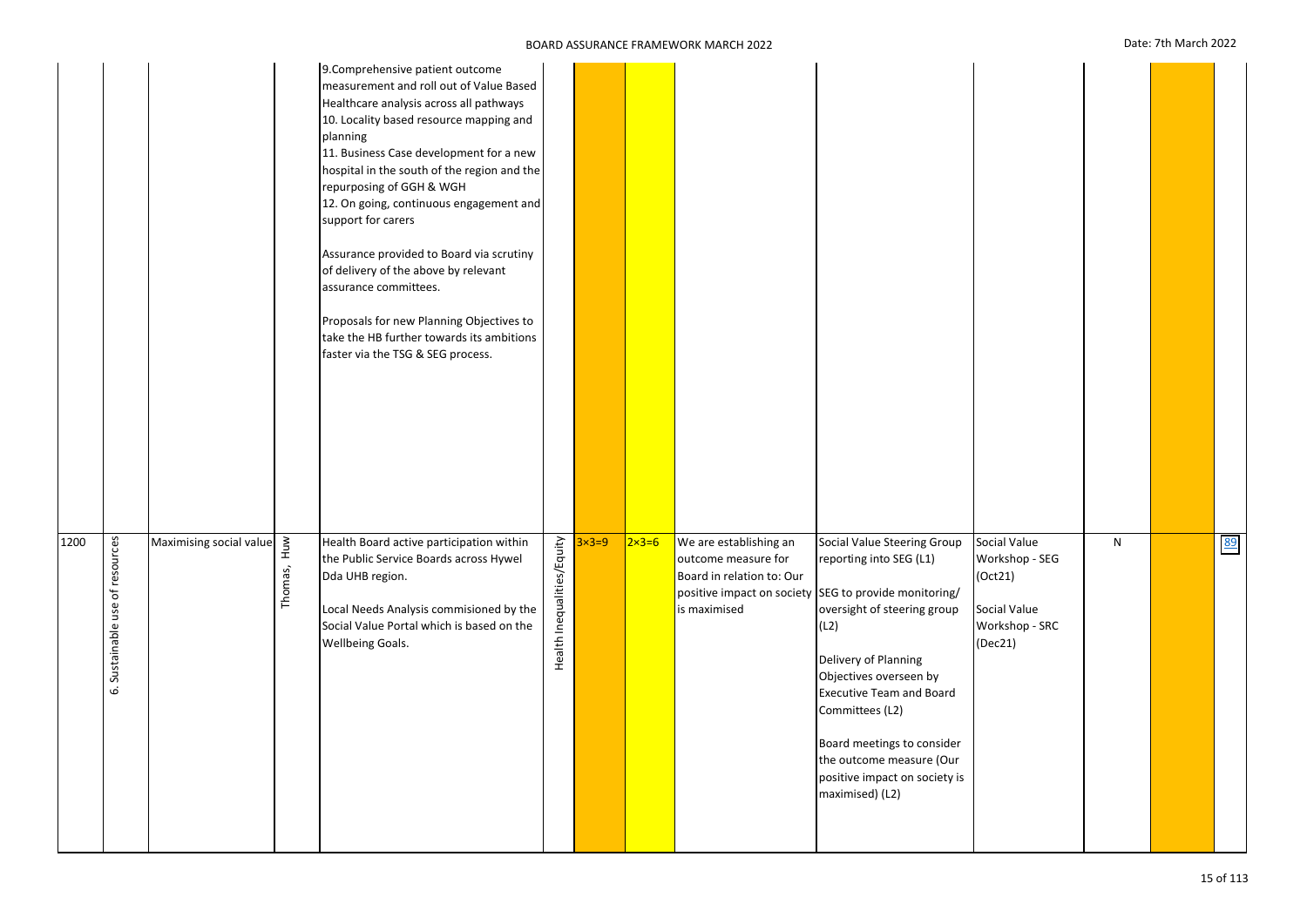| 1194 | The best health and wellbeing for our individuals,<br>families and our communities<br>4 | Increasing uptake and<br>access to public health<br>interventions | Ros<br>Jervis, | National screening programmes in place<br>(including Breast, Bowel and cervical)<br>Vaccination and immunisation<br>programme in place<br>Local and National health promotion<br>initiatives                                                                                                                                                                                                                                                                                                                                                     | Health Inequalities/Equity             | $3\times3=9$ | $2 \times 2 = 4$ | See Our Outcomes section Oversight of delivery of<br>on the BAF Dashboard<br>Wellbeing, Public Health<br>Outcome and Health<br>Inequality, Deprivation<br>metrics to aid baseline<br>setting to map progress | delivery of Planning<br>Objectives at Executive Team<br>and SDODC (L2)<br>All Wales wellbeing and<br><b>Public Health Outcome</b><br>indicators published by PHW<br>Observatory. QA<br>responsibility of PHW<br>Relevant ONS data -<br>published sources. Other ad<br>hoc published<br>works/resources from<br>various recognised and<br>credible bodies/foundations<br>(L3) |                                                                                                                                                                      | N | 93 |
|------|-----------------------------------------------------------------------------------------|-------------------------------------------------------------------|----------------|--------------------------------------------------------------------------------------------------------------------------------------------------------------------------------------------------------------------------------------------------------------------------------------------------------------------------------------------------------------------------------------------------------------------------------------------------------------------------------------------------------------------------------------------------|----------------------------------------|--------------|------------------|--------------------------------------------------------------------------------------------------------------------------------------------------------------------------------------------------------------|------------------------------------------------------------------------------------------------------------------------------------------------------------------------------------------------------------------------------------------------------------------------------------------------------------------------------------------------------------------------------|----------------------------------------------------------------------------------------------------------------------------------------------------------------------|---|----|
| 1188 | ە<br>م<br>can<br>2. Working together to be the best we                                  | <b>Effective leveraging</b><br>within partnerships<br>and carers  | Jervis, Ros    | The Health Board is a key member of<br>strategic and statutory partnership<br>groups.<br>The Health Board approved a Partnership<br>Governance Framework and Toolkit in<br>September 2017 to provide a mechanism<br>to ensure effective arrangements are in<br>place for the governance of partnerships.<br>The Health Board is working to implement<br>the Regional Carers Strategy and has a<br>Action Plan detailing the Health Board<br>commitment to this. This work is being<br>lead via the Health Board Carers Strategy<br>Group. (PO2A) | objectives/projects<br><b>Business</b> | $3\times3=9$ | $1 \times 3 = 3$ | See Our Outcomes section Carers Action Plan is<br>in BAF Dashboard                                                                                                                                           | overseen by the Carers<br>Strategy Group and an<br>Annual Report provided to<br>Public Board on an annual<br>basis (L1)<br><b>Statutory Partnerships</b><br>Update to Board (L2)<br>Chief Executive and Chair<br>Reports to Board (L2)<br>Delivery of Planning<br>Objectives are being<br>overseen by Executive Team<br>and Board Committees (L2)                            | Strategic<br>Partnerships<br>Update - Board<br>(Jul21, Sep21,<br>Nov21, Jan22)<br>Carers Annual<br>Report and Update<br>Board (Jul21).<br>Update to PODCC<br>(Feb22) | N | 98 |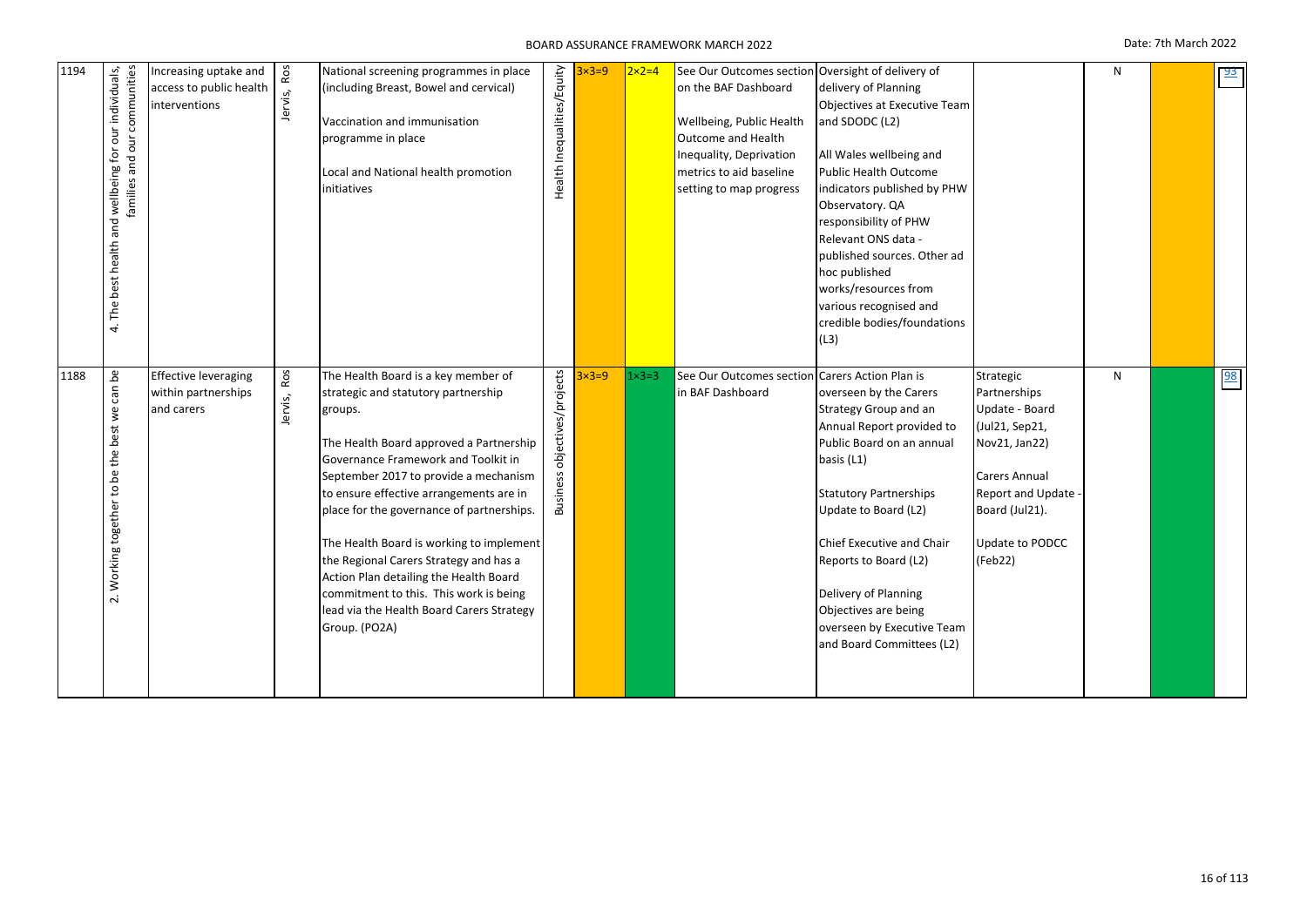| 1189 | excellent services<br>and develop<br>deliver<br>$\mathtt{S}$<br>Striving<br>ന് | Timely and sufficient<br>learning, innovation<br>and improvement | Steve<br>Moore, | Risk Management Framework and Board<br>Assurance Framework (BAF)<br>Established governance structures<br>Established Assurance Trackers for audits,<br>inspectorates & regulators, Welsh Health<br>Circulars, Ministerial Directions<br>Healthcare Standards (HCS) embedded<br>within governance framework to improve<br>clinical quality and patient experience<br>Transformation Steering Group (TSG) and<br><b>Strategic Enabling Group (SEG)</b><br>Research, Development and Innovation<br>Strategy approved by QSEAC<br>The Improving Together programme<br>which aims to shift the organisation from<br>one that manages performance to one<br>that manages quality and embeds an<br>improvement culture into all of its<br>working arrangements | objectives/projects<br><b>Business</b> | $3\times3=9$ | $1 \times 3 = 3$ | See Our Outcomes section<br>of BAF Dashboard | Tracker Performance reports Tracker Report -<br>issued to Lead Directors on bi-ARAC (Feb22)<br>monthly basis (L1)<br>Committee oversight of<br>delivery of WHCs and MDs<br>(L2)<br>ARAC oversight of Audit<br>Tracker (L2)<br>RD&I Sub Committee<br>overseeing delivery and<br>success of RDI Strategy (L2)<br>AW & IA Plan includes annual<br>review of risk management<br>arrangements & BAF (L2)<br>IA Health and Care Standards<br>to review adequate<br>procedures in place to<br>ensure, and monitor,<br>effective utilisation of the<br>standards to improve clinical<br>quality and patient<br>experience -Reasonable<br>Assurance (Feb21) (L3) | <b>Strategic Business</b><br>intelligence - Board<br>(Aug21) | N |  | 101 |  |
|------|--------------------------------------------------------------------------------|------------------------------------------------------------------|-----------------|---------------------------------------------------------------------------------------------------------------------------------------------------------------------------------------------------------------------------------------------------------------------------------------------------------------------------------------------------------------------------------------------------------------------------------------------------------------------------------------------------------------------------------------------------------------------------------------------------------------------------------------------------------------------------------------------------------------------------------------------------------|----------------------------------------|--------------|------------------|----------------------------------------------|---------------------------------------------------------------------------------------------------------------------------------------------------------------------------------------------------------------------------------------------------------------------------------------------------------------------------------------------------------------------------------------------------------------------------------------------------------------------------------------------------------------------------------------------------------------------------------------------------------------------------------------------------------|--------------------------------------------------------------|---|--|-----|--|
|------|--------------------------------------------------------------------------------|------------------------------------------------------------------|-----------------|---------------------------------------------------------------------------------------------------------------------------------------------------------------------------------------------------------------------------------------------------------------------------------------------------------------------------------------------------------------------------------------------------------------------------------------------------------------------------------------------------------------------------------------------------------------------------------------------------------------------------------------------------------------------------------------------------------------------------------------------------------|----------------------------------------|--------------|------------------|----------------------------------------------|---------------------------------------------------------------------------------------------------------------------------------------------------------------------------------------------------------------------------------------------------------------------------------------------------------------------------------------------------------------------------------------------------------------------------------------------------------------------------------------------------------------------------------------------------------------------------------------------------------------------------------------------------------|--------------------------------------------------------------|---|--|-----|--|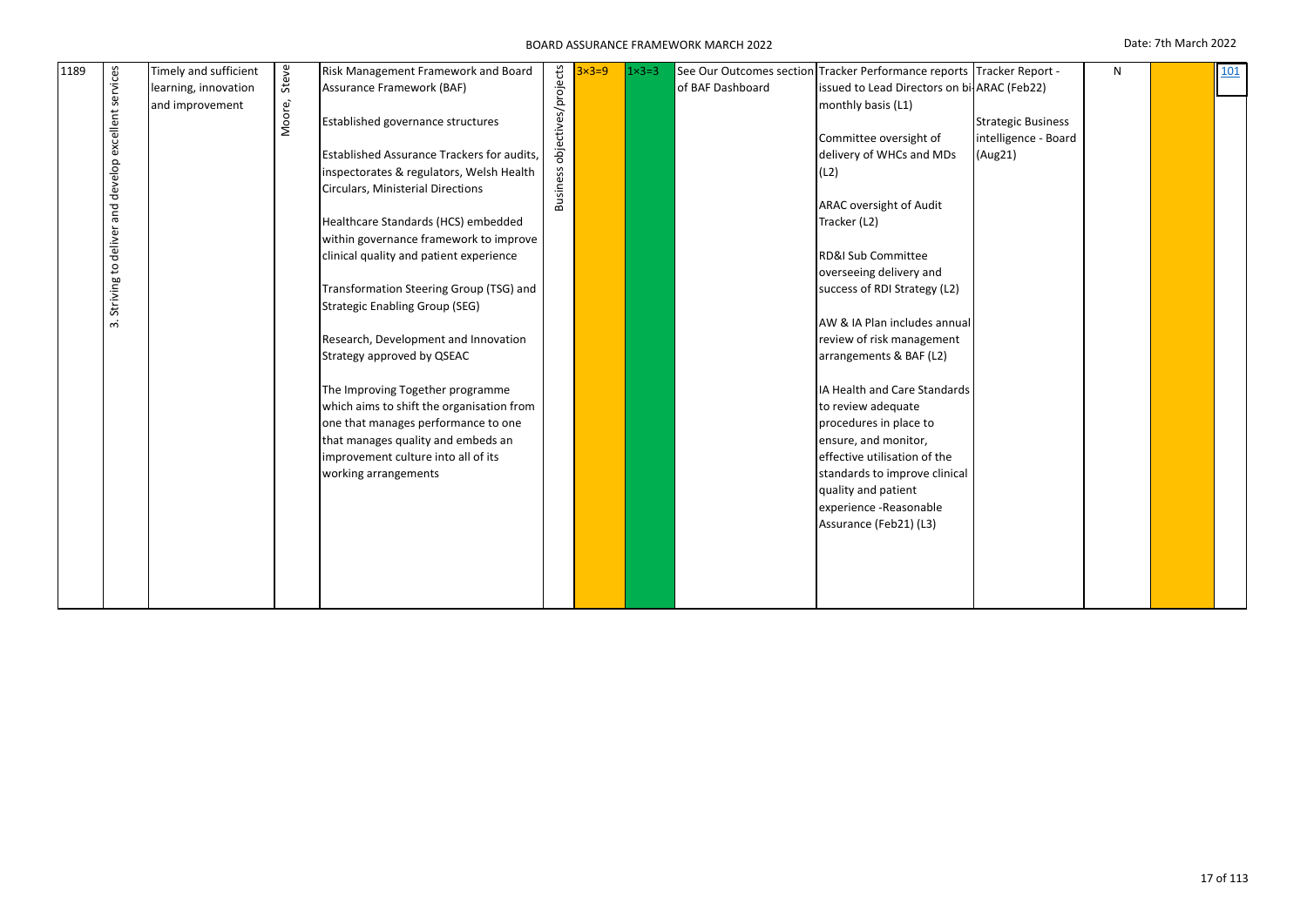| 1193 | wellbeing for our individuals,<br>families and our communities<br>best health and wellbeing for<br>The<br>$\vec{a}$ | Broadening or failure<br>to address health<br>inequalities      | Jervis, Ros   | Wellbeing Plans in place, developed and<br>agreed by Public Service Boards<br>identifying key priorities for population<br>well being (these will be refreshed in<br>Apr22)<br>Director of Public Health and Director of<br>Finance currently engaging with Social<br>Value Portal (SVP). Analytical work being<br>undertaken by the SVP to aid<br>understanding of key issues affecting the<br>most disadvantaged areas as described by<br>the domains in the Index of Multiple<br>Deprivation (IMD) and system wide data<br>sources being collated.                                                                                                                                                                                                                           | Health Inequalities/Equity   | $32 = 9$     | $2 \times 1 = 2$ | See Our Outcomes section Oversight of delivery of<br>of the BAF Dashboard<br>Wellbeing, Public Health<br><b>Outcome and Health</b><br>Inequality, Deprivation<br>metrics to aid baseline<br>setting to map progress | delivery of Planning<br>Objectives at Executive Team<br>and SDODC (L2)<br>All Wales wellbeing and<br><b>Public Health Outcome</b><br>indicators published by PHW<br>Observatory. QA<br>responsibility of PHW<br>Relevant ONS data -<br>published sources. Other ad<br>hoc published<br>works/resources from<br>various recognised and<br>credible bodies/foundations<br>(L3)                                                                                                                                                  |                                                                                                                                                                                                                                              | ${\sf N}$ | <b>106</b> |
|------|---------------------------------------------------------------------------------------------------------------------|-----------------------------------------------------------------|---------------|---------------------------------------------------------------------------------------------------------------------------------------------------------------------------------------------------------------------------------------------------------------------------------------------------------------------------------------------------------------------------------------------------------------------------------------------------------------------------------------------------------------------------------------------------------------------------------------------------------------------------------------------------------------------------------------------------------------------------------------------------------------------------------|------------------------------|--------------|------------------|---------------------------------------------------------------------------------------------------------------------------------------------------------------------------------------------------------------------|-------------------------------------------------------------------------------------------------------------------------------------------------------------------------------------------------------------------------------------------------------------------------------------------------------------------------------------------------------------------------------------------------------------------------------------------------------------------------------------------------------------------------------|----------------------------------------------------------------------------------------------------------------------------------------------------------------------------------------------------------------------------------------------|-----------|------------|
| 1184 | $\frac{9}{6}$<br>$\mathsf{v}^{\mathsf{e}}$<br>heart of everything<br>at the<br>Putting people<br>$\ddot{ }$         | Measuring how we<br>improve patient and<br>workforce experience | Rayani, Mandy | Command Centre Plan in place with<br>workstreams established<br>Command Centre Programme lead<br>appointed on interim basis<br>Civica system capturing feedback from<br>patients<br>Change mechanisms established through<br>improvement and transformation<br>programmes with direct impact on how<br>clinical services are structured<br>Organisational Development Relationship<br>Managers to influence the culture change<br>journey and support the creation of<br>transformational and compassionate<br>culture within the Health Board<br>Methodology to manage change with<br>services to facilitate clinical engagement<br>and pace of delivery<br>Waiting List Support Programme (WLSP)<br>Plan with workstreams established<br>WLSP Phased Iterative Implementation | Business objectives/projects | $\times$ 4=8 | $2 \times 2 = 4$ | See Our Outcomes section WLSP Steering Group<br>of BAF Dashboard                                                                                                                                                    | overseeing delivery of the<br>plan and the workstreams<br>(L2)<br><b>Command Centre Steering</b><br>Group (L2)<br><b>Executive Team overseeing</b><br>delivery of Planning<br>Objectives (L2)<br>People, OD and Culture<br>Committee oversight of<br>Planning Objectives (L2)<br>Patient Experience Report to<br>every Board (L2)<br>Listening and Learning Sub<br>Committee (L2)<br>Periodic reporting of<br>engagement index survey<br>results to People, OD and<br><b>Culture Committee and</b><br>Board (from Nov21) (L2) | Single Point of<br>Contact Report -<br>Board (Mar21)<br>Patient Experience<br>Report - Board<br>(Jan22)<br>Discovery Report:<br>Understanding the<br>Staff Experience in<br>HDUHB during 2020-<br>21 COVID-19<br>Pandemic - Board<br>(Sep21) | N         | 110        |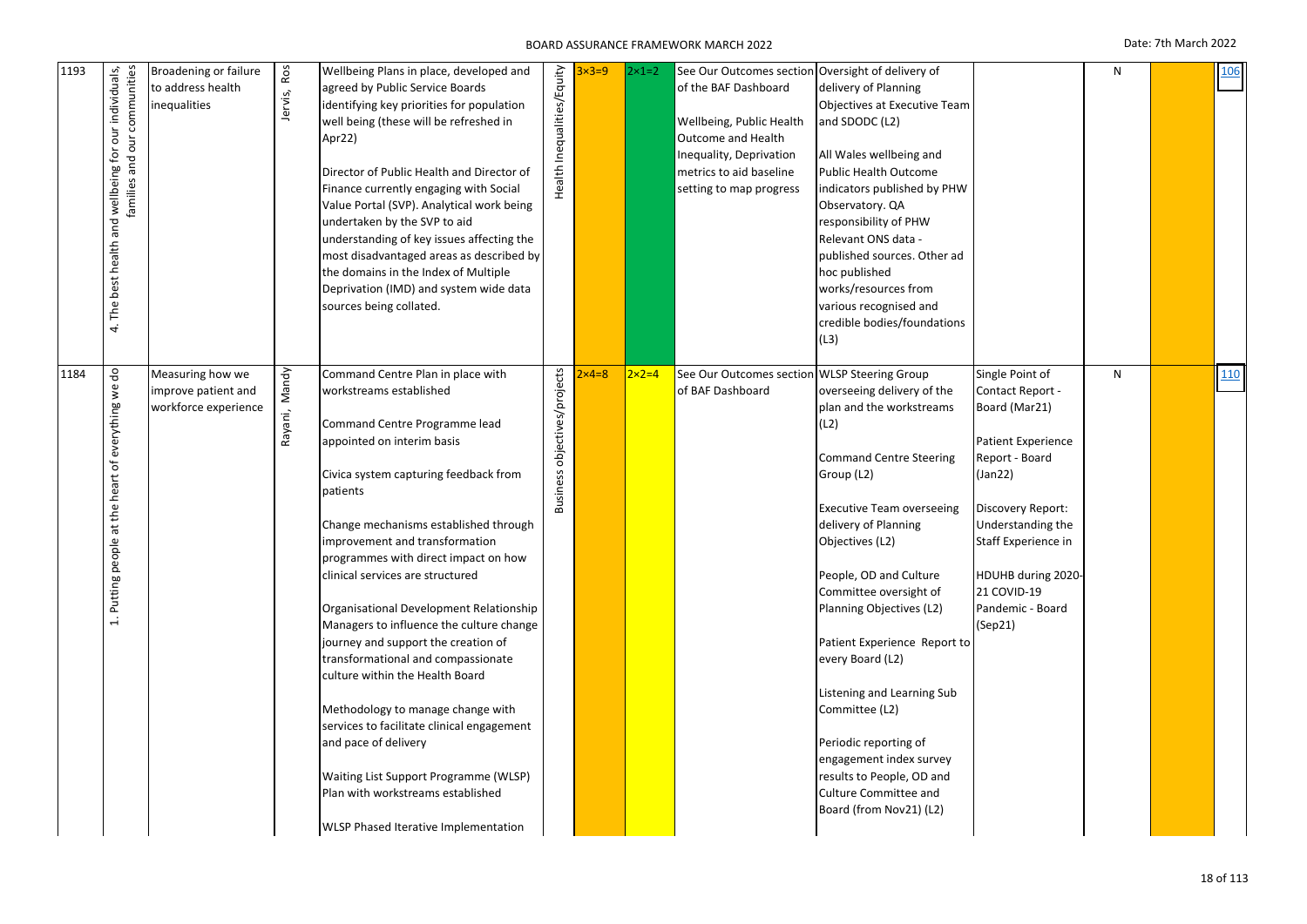|  | Plan                                    |  |  | Public Service Ombudsman   |  |  |
|--|-----------------------------------------|--|--|----------------------------|--|--|
|  |                                         |  |  | for Wales Reports (L3)     |  |  |
|  | Evaluation of first cohort of patients  |  |  |                            |  |  |
|  | involved in the WLSP to inform future   |  |  | HIW Inspection Reports and |  |  |
|  | development of the programme            |  |  | Complaints (L3)            |  |  |
|  | Power BI Performance dashboards on IRIS |  |  |                            |  |  |
|  | Good engagement in place with CHC       |  |  |                            |  |  |
|  | <b>Staff Partnership Forum</b>          |  |  |                            |  |  |
|  |                                         |  |  |                            |  |  |
|  |                                         |  |  |                            |  |  |
|  |                                         |  |  |                            |  |  |
|  |                                         |  |  |                            |  |  |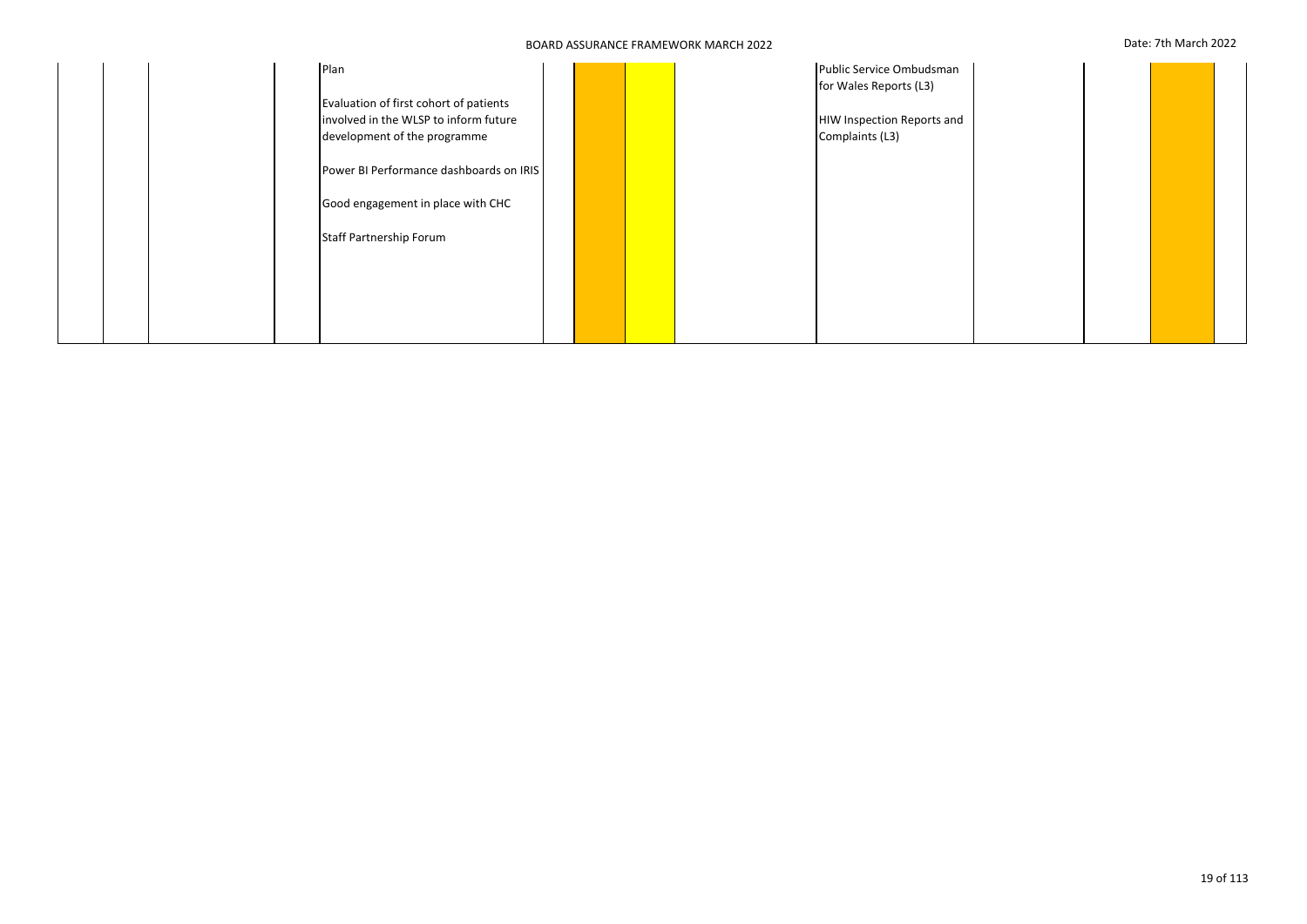# **RISK SCORING MATRIX**

|                                                                                                 | <b>Likelihood x Impact = Risk Score</b>                                                 |                                                                                                                                    |                                                                                                                                                                                                                |                                                                                                              |                                                                       |  |  |  |  |
|-------------------------------------------------------------------------------------------------|-----------------------------------------------------------------------------------------|------------------------------------------------------------------------------------------------------------------------------------|----------------------------------------------------------------------------------------------------------------------------------------------------------------------------------------------------------------|--------------------------------------------------------------------------------------------------------------|-----------------------------------------------------------------------|--|--|--|--|
|                                                                                                 |                                                                                         |                                                                                                                                    |                                                                                                                                                                                                                |                                                                                                              |                                                                       |  |  |  |  |
| Likelihood                                                                                      | 1                                                                                       | $\overline{2}$                                                                                                                     | 3                                                                                                                                                                                                              | 4                                                                                                            | 5                                                                     |  |  |  |  |
| <b>Descriptor</b>                                                                               | Rare                                                                                    | <b>Unlikely</b>                                                                                                                    | <b>Possible</b>                                                                                                                                                                                                | <b>Likely</b>                                                                                                | <b>Almost Certain</b>                                                 |  |  |  |  |
| <b>Frequency - How often might</b><br>it/does it happen?                                        | This will probably never<br>happen/recur (except in very<br>exceptional circumstances). | Do not expect it to happen/recur but it it might happen or recur occasionally.<br>is possible that it may do so.                   |                                                                                                                                                                                                                | It might happen or recur<br>occasionally.                                                                    | It will undoubtedly happen/recur<br>possibly frequently.              |  |  |  |  |
| (how many times will the adverse consequence<br>being assessed actually be realised?)           | Not expected to occur for years.*                                                       | Expected to occur at least annually.*                                                                                              | Expected to occur at least monthly.*                                                                                                                                                                           | Expected to occur at least weekly.*                                                                          | <b>Expected to occur at least daily.'</b>                             |  |  |  |  |
|                                                                                                 |                                                                                         |                                                                                                                                    | * time-framed descriptors of frequency                                                                                                                                                                         |                                                                                                              |                                                                       |  |  |  |  |
|                                                                                                 |                                                                                         |                                                                                                                                    |                                                                                                                                                                                                                |                                                                                                              |                                                                       |  |  |  |  |
| Probability - Will it happen or                                                                 |                                                                                         |                                                                                                                                    |                                                                                                                                                                                                                |                                                                                                              |                                                                       |  |  |  |  |
| not?<br>(what is the chance the adverse consequence will<br>occur in a given reference period?) | $(0-5%*)$                                                                               | $(5-25%)$                                                                                                                          | $(25-75%)$                                                                                                                                                                                                     | $(75-95\%*)$                                                                                                 | $( > 95\%^*)$                                                         |  |  |  |  |
|                                                                                                 |                                                                                         |                                                                                                                                    | *used to assign a probability score for risks related to time-limited or one off projects or business objectives.                                                                                              |                                                                                                              |                                                                       |  |  |  |  |
|                                                                                                 |                                                                                         |                                                                                                                                    |                                                                                                                                                                                                                |                                                                                                              |                                                                       |  |  |  |  |
| <b>Risk Impact Domains</b>                                                                      | Negligible - 1                                                                          | Minor - 2                                                                                                                          | <b>Moderate - 3</b>                                                                                                                                                                                            | Major - 4                                                                                                    | <b>Catastrophic - 5</b>                                               |  |  |  |  |
| <b>Safety of Patients, Staff or</b><br>Public                                                   | Minimal injury requiring<br>no/minimal intervention or<br>treatment.                    | intervention.                                                                                                                      | Minor injury or illness, requiring minor Moderate injury requiring professional Major injury leading to long-term<br>intervention.                                                                             | incapacity/disability.                                                                                       | Incident leading to death.                                            |  |  |  |  |
|                                                                                                 | No time off work.                                                                       | Requiring time off work for >3 days                                                                                                | Requiring time off work for 4-14 days.                                                                                                                                                                         | <b>Requiring time off work for &gt;14</b><br>days.                                                           | <b>Multiple permanent injuries or</b><br>irreversible health effects. |  |  |  |  |
|                                                                                                 |                                                                                         | 3 days.                                                                                                                            | Increase in length of hospital stay by 1- Increase in length of hospital stay by 4- Increase in length of hospital stay by An event which impacts on a large<br>15 days.<br><b>Agency reportable incident.</b> | $>15$ days.<br><b>Mismanagement of patient care</b>                                                          | number of patients.                                                   |  |  |  |  |
|                                                                                                 |                                                                                         |                                                                                                                                    | An event which impacts on a small<br>number of patients.                                                                                                                                                       | with long-term effects.                                                                                      |                                                                       |  |  |  |  |
| Quality, Complaints or<br>Audit                                                                 | Peripheral element of treatment<br>or service suboptimal.                               | <b>Overall treatment or service</b><br>suboptimal.                                                                                 | <b>Treatment or service has significantly</b><br>reduced effectiveness.                                                                                                                                        | <b>Non-compliance with national</b><br>standards with significant risk to<br>patients if unresolved.         | <b>Totally unacceptable level or quality</b><br>of treatment/service. |  |  |  |  |
|                                                                                                 | Informal complaint/inquiry.                                                             | Formal complaint.                                                                                                                  | <b>Formal complaint -</b>                                                                                                                                                                                      | <b>Multiple complaints/independent</b><br>review.                                                            | <b>Gross failure of patient safety if</b><br>findings not acted on.   |  |  |  |  |
|                                                                                                 |                                                                                         | Local resolution.                                                                                                                  | <b>Escalation.</b>                                                                                                                                                                                             | Low achievement of<br>performance/delivery requirements.                                                     | Inquest/ombudsman inquiry.                                            |  |  |  |  |
|                                                                                                 |                                                                                         | Single failure to meet internal<br>standards.                                                                                      | <b>Repeated failure to meet internal</b><br>standards.                                                                                                                                                         | <b>Critical report.</b>                                                                                      | <b>Gross failure to meet national</b><br>standards/performance        |  |  |  |  |
|                                                                                                 |                                                                                         | Minor implications for patient safety if Major patient safety implications if<br>unresolved.<br>Reduced performance if unresolved. | findings are not acted on.                                                                                                                                                                                     |                                                                                                              | requirements.                                                         |  |  |  |  |
| <b>Workforce &amp; OD</b>                                                                       | temporarily reduces service<br>quality                                                  | Short-term low staffing level that Low staffing level that reduces the<br>service quality.                                         | Late delivery of key objective/ service<br>due to lack of staff.                                                                                                                                               | <b>Uncertain delivery of key</b><br>objective/service due to lack of staff. objective/service due to lack of | <b>Non-delivery of key</b><br>staff.                                  |  |  |  |  |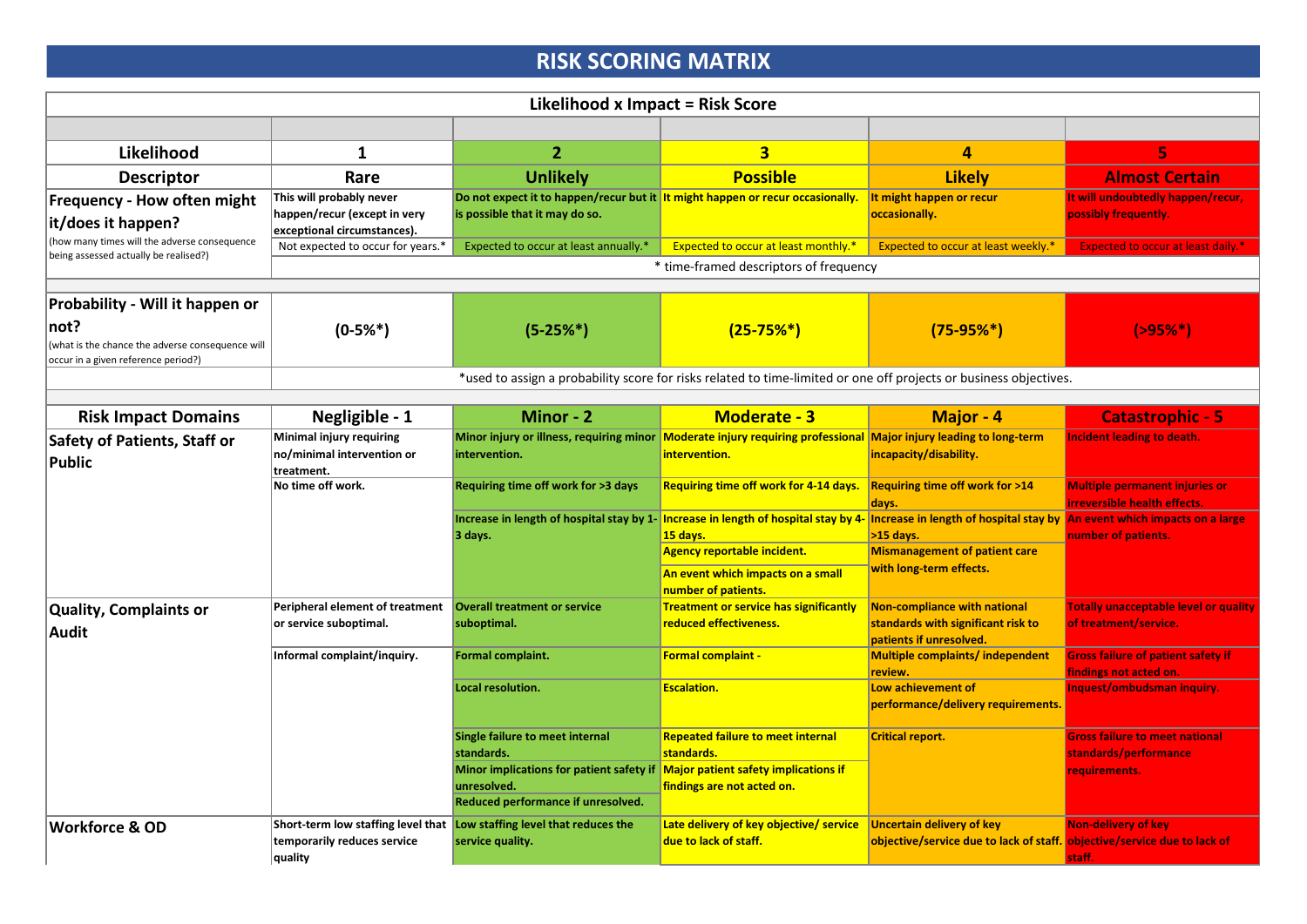|                                      | (< 1 day).                                                     |                                                     | <b>Unsafe staffing level or competence</b>                         | Unsafe staffing level or competence Ongoing unsafe staffing levels or          |                                                        |
|--------------------------------------|----------------------------------------------------------------|-----------------------------------------------------|--------------------------------------------------------------------|--------------------------------------------------------------------------------|--------------------------------------------------------|
|                                      |                                                                |                                                     | $($ >1 day).                                                       | $(55 \text{ days}).$                                                           | competence.                                            |
|                                      |                                                                |                                                     | Low staff morale.                                                  | Loss of key staff.                                                             | Loss of several key staff.                             |
|                                      |                                                                |                                                     | <b>Poor staff attendance for</b>                                   | <b>Very low staff morale.</b>                                                  | <b>No staff attending mandatory</b>                    |
|                                      |                                                                |                                                     | mandatory/key training.                                            | No staff attending mandatory/ key                                              | training /key training on an ongoing                   |
|                                      |                                                                |                                                     |                                                                    | training.                                                                      | basis.                                                 |
| <b>Statutory Duty or Inspections</b> | No or minimal impact or breach<br>of guidance/ statutory duty. | Breach of statutory legislation.                    | Single breach in statutory duty.                                   | <b>Enforcement action</b>                                                      | <b>Multiple breaches in statutory duty.</b>            |
|                                      |                                                                | <b>Reduced performance levels if</b><br>unresolved. | <b>Challenging external</b><br>recommendations/improvement         | <b>Multiple breaches in statutory duty.</b> Prosecution.                       |                                                        |
|                                      |                                                                |                                                     | notice.                                                            | <b>Improvement notices.</b>                                                    | <b>Complete systems change required.</b>               |
|                                      |                                                                |                                                     |                                                                    | Low achievement of                                                             | Low achievement of                                     |
|                                      |                                                                |                                                     |                                                                    | performance/delivery requirements. performance/delivery                        |                                                        |
|                                      |                                                                |                                                     |                                                                    |                                                                                | requirements.                                          |
|                                      |                                                                |                                                     |                                                                    | <b>Critical report.</b>                                                        | <b>Severely critical report.</b>                       |
| <b>Adverse Publicity or</b>          | Rumours.                                                       | Local media coverage - short-term                   | Local media coverage – long-term                                   | <b>National media coverage with &lt;3</b>                                      | <b>National media coverage with &gt;3</b>              |
| <b>Reputation</b>                    |                                                                | reduction in public confidence.                     | reduction in public confidence.                                    | days service well below reasonable                                             | days service well below reasonable                     |
|                                      |                                                                | <b>Elements of public expectation not</b>           |                                                                    | public expectation.                                                            | public expectation. AMs concerned                      |
|                                      |                                                                | being met.                                          |                                                                    |                                                                                | (questions in the Assembly).                           |
|                                      |                                                                |                                                     |                                                                    |                                                                                |                                                        |
|                                      | Potential for public concern.                                  |                                                     |                                                                    |                                                                                | <b>Total loss of public confidence.</b>                |
| <b>Business Objectives or</b>        | Insignificant cost increase/                                   | <5 per cent over project budget.                    | 5-10 per cent over project budget.                                 | Non-compliance with national 10-25 Incident leading >25 per cent over          |                                                        |
| Projects                             | schedule slippage.                                             | Schedule slippage.                                  | Schedule slippage.                                                 | per cent over project budget.                                                  | project budget.                                        |
|                                      |                                                                |                                                     |                                                                    | Schedule slippage.                                                             | <b>Schedule slippage.</b>                              |
|                                      |                                                                |                                                     |                                                                    | Key objectives not met.                                                        | <b>Key objectives not met.</b>                         |
|                                      |                                                                |                                                     |                                                                    |                                                                                |                                                        |
| <b>Finance including Claims</b>      | Small loss.                                                    | Loss of 0.1-0.25 per cent of budget.                | Loss of 0.25-0.5 per cent of budget.                               | <b>Uncertain delivery of key</b>                                               | Non-delivery of key objective/ Loss                    |
|                                      |                                                                |                                                     |                                                                    | objective/Loss of $0.5-1.0$ per cent of of $>1$ per cent of budget.<br>budget. |                                                        |
|                                      | Risk of claim remote.                                          | Claim less than £10,000.                            | Claim(s) between £10,000 and                                       | Claim(s) between £100,000 and £1                                               | <b>Failure to meet specification/</b>                  |
|                                      |                                                                |                                                     | £100,000.                                                          | million.                                                                       | <u>slippage</u>                                        |
|                                      |                                                                |                                                     |                                                                    |                                                                                | Claim(s) >£1 million.                                  |
| <b>Service or Business</b>           | Loss/interruption of >1 hour.                                  | Loss/interruption of >8 hours.                      | Loss/interruption of >1 day.                                       | Loss/interruption of >1 week.                                                  | <b>Permanent loss of service or facility.</b>          |
| interruption or disruption           | Minor disruption.                                              |                                                     |                                                                    |                                                                                |                                                        |
|                                      |                                                                | Some disruption manageable by                       | Disruption to a number of operational                              | All operational areas of a location                                            | <b>Total shutdown of operations.</b>                   |
|                                      |                                                                | altered operational routine.                        | areas within a location and possible<br>flow onto other locations. | compromised. Other locations may<br>be affected.                               |                                                        |
|                                      |                                                                |                                                     |                                                                    |                                                                                |                                                        |
| Environmental                        | Minimal or no impact on the<br>environment.                    | Minor impact on environment.                        | <b>Moderate impact on environment.</b>                             | <b>Major impact on environment.</b>                                            | <b>Catastrophic/critical impact on</b><br>environment. |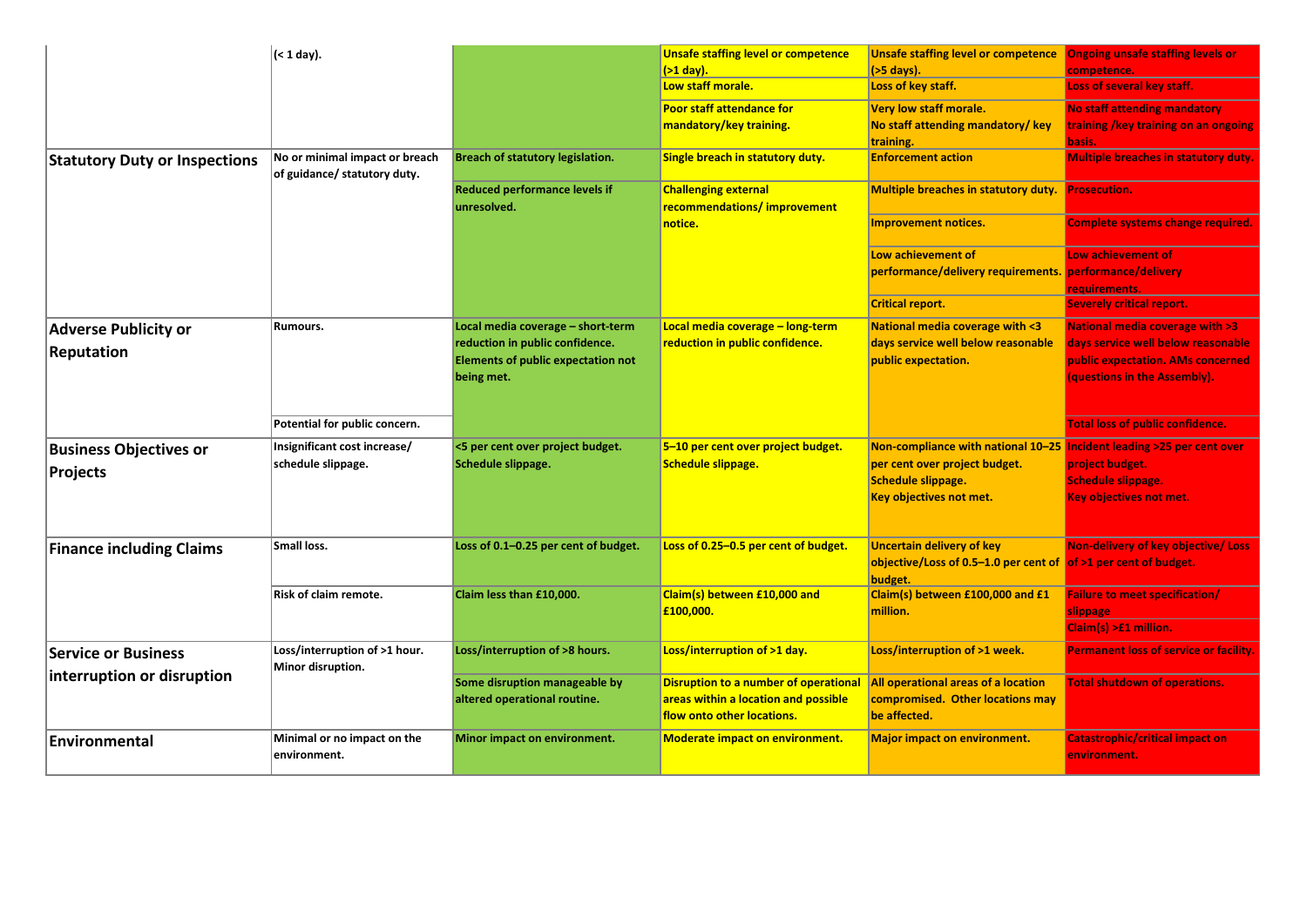| <b>Health Inequalities/ Equity</b> | Minimal or no impact on our | Minor impact on our attempts to                                              | <b>Moderate impact on our attempts to</b>                               | Major impact on our attempts to                                        | <b>Validated data clearly</b>        |
|------------------------------------|-----------------------------|------------------------------------------------------------------------------|-------------------------------------------------------------------------|------------------------------------------------------------------------|--------------------------------------|
|                                    | attempts to reduce health   | reduce health inequalities or lack of                                        | reduce health inequalities or lack of                                   | reduce health inequalities. Validated demonstrating a disproportionate |                                      |
|                                    | inequalities/improve health | clarity on the impact we are having on $ $ sufficient information that would |                                                                         | data suggesting we are not                                             | widening of health inequalities or a |
|                                    | equity                      | health equity                                                                | demonstrate that we are not widening improving the health of the most   |                                                                        | negative impact on health            |
|                                    |                             |                                                                              | the gap. Indications that we are having disadvantaged in our population |                                                                        | improvement and/or health equity     |
|                                    |                             |                                                                              | no positive impact on health                                            | whilst clearly supporting the least                                    |                                      |
|                                    |                             |                                                                              | improvement or health equity                                            | disadvantaged. Validated data                                          |                                      |
|                                    |                             |                                                                              |                                                                         | suggesting we are having no impact                                     |                                      |
|                                    |                             |                                                                              |                                                                         | on health improvement or health                                        |                                      |
|                                    |                             |                                                                              |                                                                         | equity.                                                                |                                      |
|                                    |                             |                                                                              |                                                                         |                                                                        |                                      |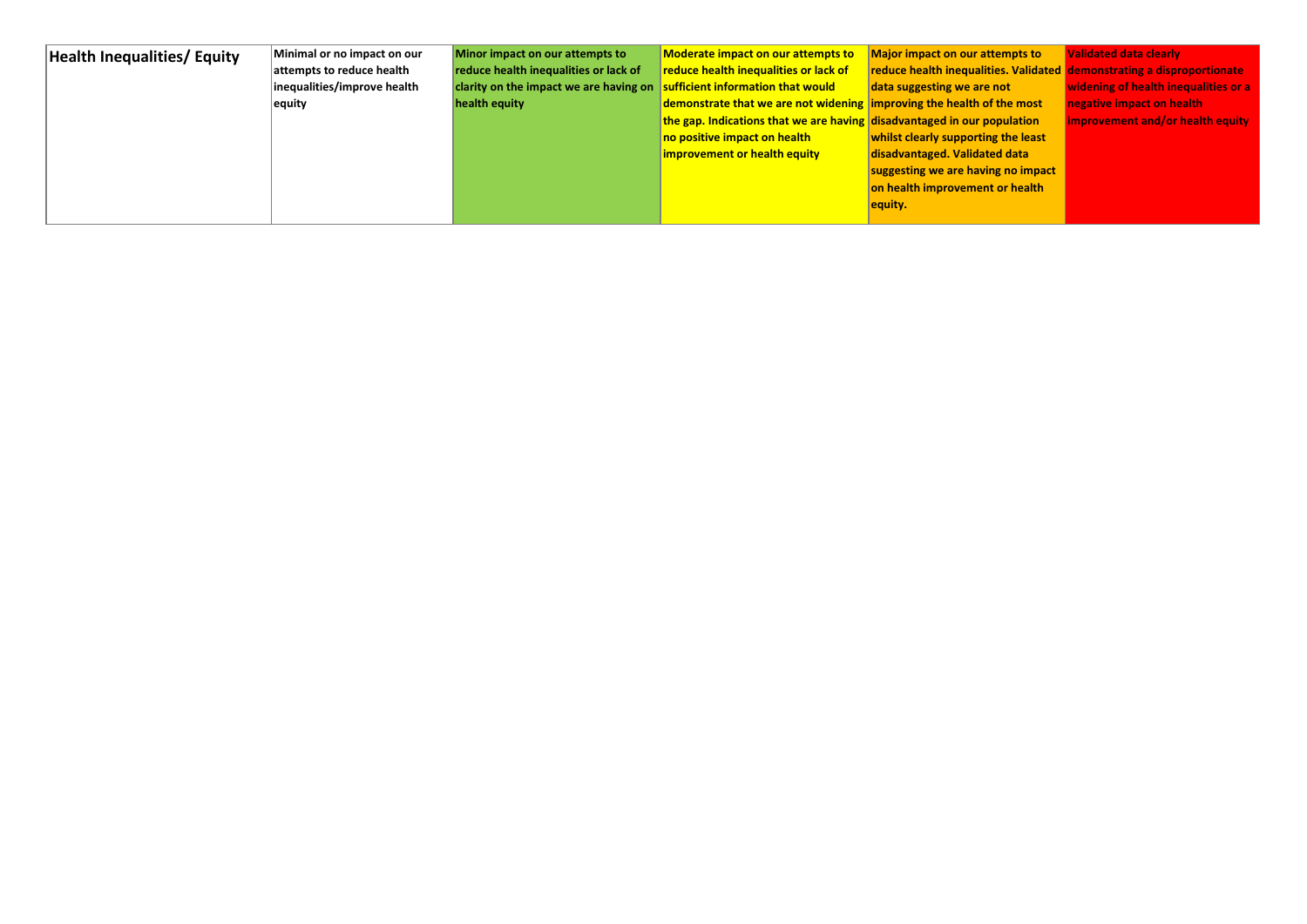# **RISK MATRIX**

|                       |             | LIKELIHOOD $\rightarrow$ |                 |               |                       |  |  |  |  |  |  |  |  |
|-----------------------|-------------|--------------------------|-----------------|---------------|-----------------------|--|--|--|--|--|--|--|--|
| IMPACT $\downarrow$   | <b>RARE</b> | <b>UNLIKELY</b>          | <b>POSSIBLE</b> | <b>LIKELY</b> | <b>ALMOST CERTAIN</b> |  |  |  |  |  |  |  |  |
|                       |             |                          |                 | 4             |                       |  |  |  |  |  |  |  |  |
| <b>CATASTROPHIC 5</b> |             | 10                       | 15              | 20            | 25                    |  |  |  |  |  |  |  |  |
| <b>MAJOR 4</b>        | 4           | 8                        | 12              | 16            | 20                    |  |  |  |  |  |  |  |  |
| <b>MODERATE 3</b>     |             | 6                        | 9               | 12            | 15                    |  |  |  |  |  |  |  |  |
| <b>MINOR 2</b>        |             | 4                        | 6               | 8             | 10                    |  |  |  |  |  |  |  |  |
| <b>NEGLIGIBLE 1</b>   |             |                          |                 |               |                       |  |  |  |  |  |  |  |  |

# **RISK ASSESSMENT - FREQUENCY OF REVIEW**

| <b>RISK SCORED</b> | <b>DEFINITION</b> | <b>ACTION REQUIRED (GUIDE ONLY)</b>                                                                                                                                                                                                                                        | <b>MINIMUM REVIEW FREQUENCY</b>                                                                                                  |
|--------------------|-------------------|----------------------------------------------------------------------------------------------------------------------------------------------------------------------------------------------------------------------------------------------------------------------------|----------------------------------------------------------------------------------------------------------------------------------|
| $15 - 25$          | <b>Extreme</b>    | Unacceptable. Immediate action must be taken to manage the<br>risk. Control measures should be put into place which will have<br>an effect of reducing the impact of an event or the likelihood of<br>an event occurring. A number of control measures may be<br>required. | This type of risk is considered extreme and should be<br>reviewed and progress on actions updated, at least monthly.             |
| $8 - 12$           | High              | Very unlikely to be acceptable. Significant resources may have<br>to be allocated to reduce the risk. Urgent action should be<br>taken. A number of control measures may be required.                                                                                      | This type of risk is considered high and should be reviewed<br>and progress on actions updated at least bi-monthly.              |
| $4-6$              | <b>Moderate</b>   | Not normally acceptable. Efforts should be made to reduce risk,<br>providing this is not disproportionate. Establish more precisely<br>the likelihood & harm as a basis for determining the need for<br>improved measures.                                                 | This type of risk is considered moderate and should be<br>reviewed and progress on actions updated at least every six<br>months. |
| $1-3$              | Low               | Risks at this level may be acceptable. If not acceptable, existing<br>controls should be monitored & reviewed. No further action or<br>additional controls are required.                                                                                                   | This type of risk is considered low risk and should be<br>reviewed and progress on actions updated at least annually.            |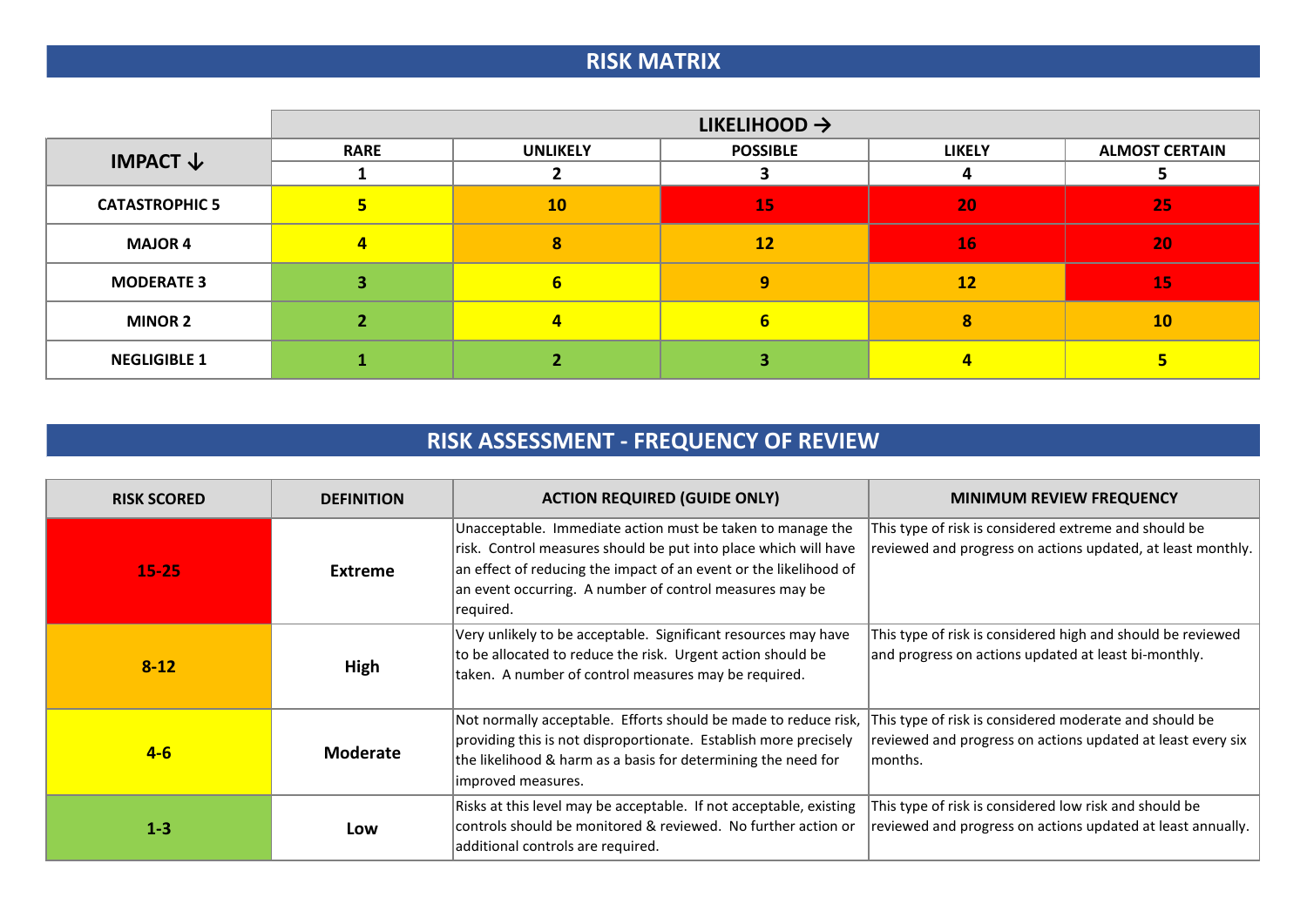#### **Assurance Key:**

|          |                              | 3 Lines of Defence (Assurance)                                           |
|----------|------------------------------|--------------------------------------------------------------------------|
| 1st Line |                              | Business Management Tends to be detailed assurance but lack independence |
|          | 2nd Line Corporate Oversight | Less detailed but slightly more independent                              |
|          |                              | 3rd Line   Independent Assurance Often less detail but truly independent |

| <b>Key - Assurance Required</b>         | NB Assurance Map will tell you if |
|-----------------------------------------|-----------------------------------|
| Detailed review of relevant information | you have sufficient sources of    |
| Medium level review                     | assurance not what those sources  |
| Cursory or narrow scope of review       | are telling you                   |

| <b>Key - Control RAG rating</b> |                                                                                                           |
|---------------------------------|-----------------------------------------------------------------------------------------------------------|
| LOW                             | Significant concerns over the adequacy/effectiveness of the controls in place in proportion to the risks  |
| <b>MEDIUM</b>                   | Some areas of concern over the adequacy/effectiveness of the controls in place in proportion to the risks |
| <b>HIGH</b>                     | Controls in place assessed as adequate/effective and in proportion to the risk                            |
| <b>INSUFFICIENT</b>             | Insufficient information at present to judge the adequacy/effectiveness of the controls                   |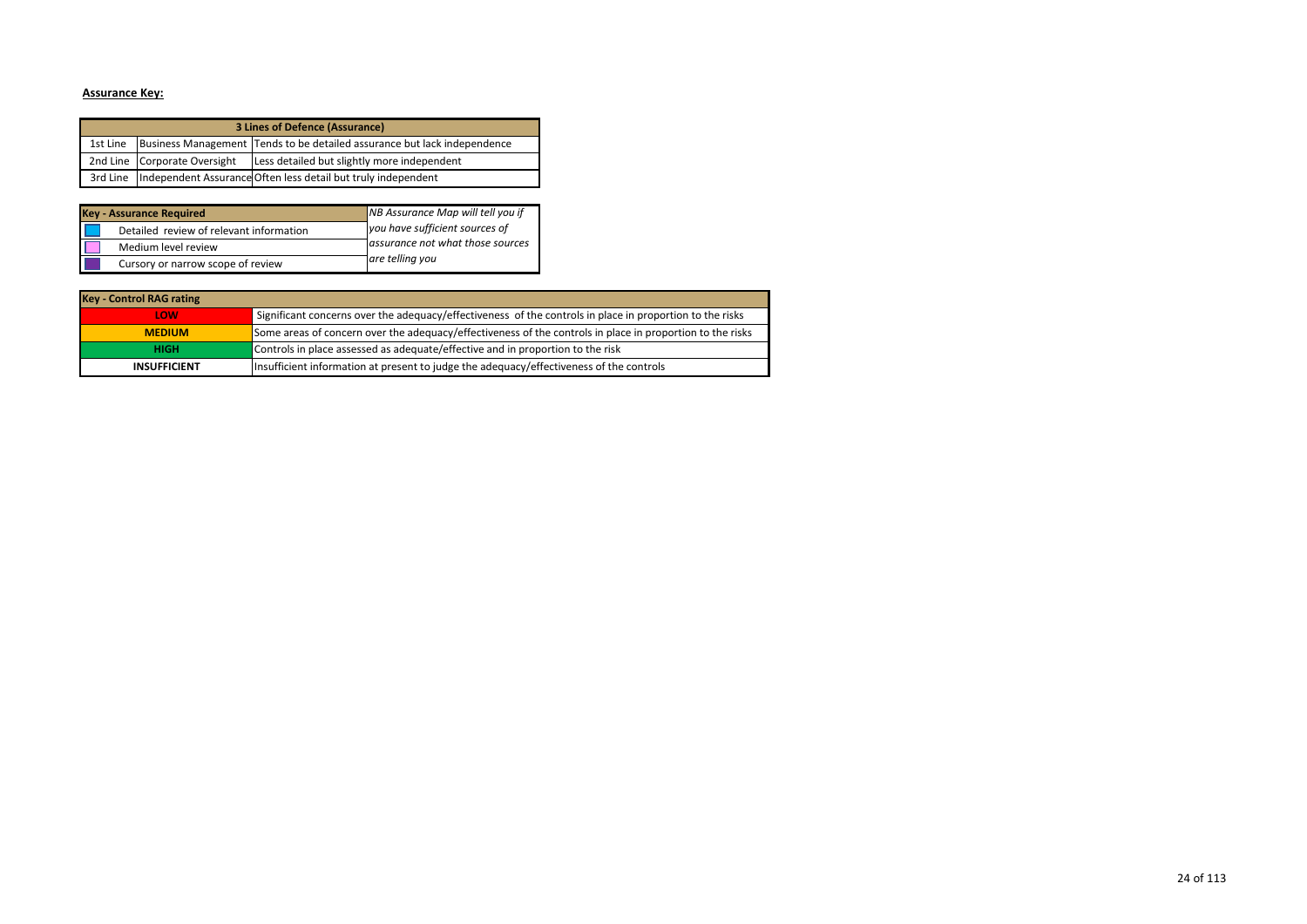<span id="page-24-0"></span>

| <b>Date Risk</b>  | $\sqrt{4pr-21}$                                                                              | <b>Executive Director Owner:</b> | Gostling, Lisa                                             | <b>Date of Review:</b> | $Feb-22$ |
|-------------------|----------------------------------------------------------------------------------------------|----------------------------------|------------------------------------------------------------|------------------------|----------|
| Identified:       |                                                                                              |                                  |                                                            |                        |          |
| <b>Strategic</b>  | 1. Putting people at the heart of everything we do and 2. Working together to be the best we | Lead Committee:                  | People, Organisational Development and <b>Date of Next</b> |                        | $Mar-22$ |
| <b>Objective:</b> | can be and 3. Striving to deliver and develop excellent services                             |                                  | Culture Committee                                          | <b>Review:</b>         |          |

| <b>Risk ID:</b> | 1186 | <b>Principal Risk</b> There is a risk that the HB will not be able to attract, retain and develop staff |
|-----------------|------|---------------------------------------------------------------------------------------------------------|
|                 |      | <b>Description:</b> with the right skills to enable it to deliver what we need to do now and our        |
|                 |      | strategic vision to improve the overall experience of patients and staff within                         |
|                 |      | Hywel Dda. This is caused by the lack of clinical (medical, nursing and                                 |
|                 |      | therapies) staff with the right skills and values in the market and not being                           |
|                 |      | able to offer staff the space, time and support to develop the right skills. This                       |
|                 |      | could lead to an impact/affect on our ability to improve the well-being of our                          |
|                 |      | staff, improve service delivery, access to timely care, change, develop                                 |
|                 |      | innovative and responsive models of care, initiate and deliver service change                           |
|                 |      | and improve patient outcomes                                                                            |
|                 |      |                                                                                                         |



**Does this risk link to any Directorate (operational) risks?** Trend: Trend: Trend:

## **Rationale for CURRENT Risk Score: Rationale for TARGET Risk Score:**

Using the workforce domain at present there is a daily occurrence where staff aren't able to be released for training, vacancies exist and despite agency usage deficits remain on a daily basis.

Through implementation of the planning objectives it would be expected that likelihood reduces to 3 possible with shortfalls monthly (would hope to reduce further) and impact would be reduced if staffing levels improve.

| <b>Key CONTROLS Currently in Place:</b>                           |                                                                                                                                                                                                              | <b>Gaps in CONTROLS</b>                                                                        |        |                |                 |
|-------------------------------------------------------------------|--------------------------------------------------------------------------------------------------------------------------------------------------------------------------------------------------------------|------------------------------------------------------------------------------------------------|--------|----------------|-----------------|
| (The existing controls and processes in place to manage the risk) | <b>Identified Gaps in Controls: (Where How and when the Gap in control be</b><br>one or more of the key controls on<br>effective, or we do not have evidence controls gaps<br>that the controls are working) | laddressed<br>which the organisation is relying is not Further action necessary to address the | By Who | <b>By When</b> | <b>Progress</b> |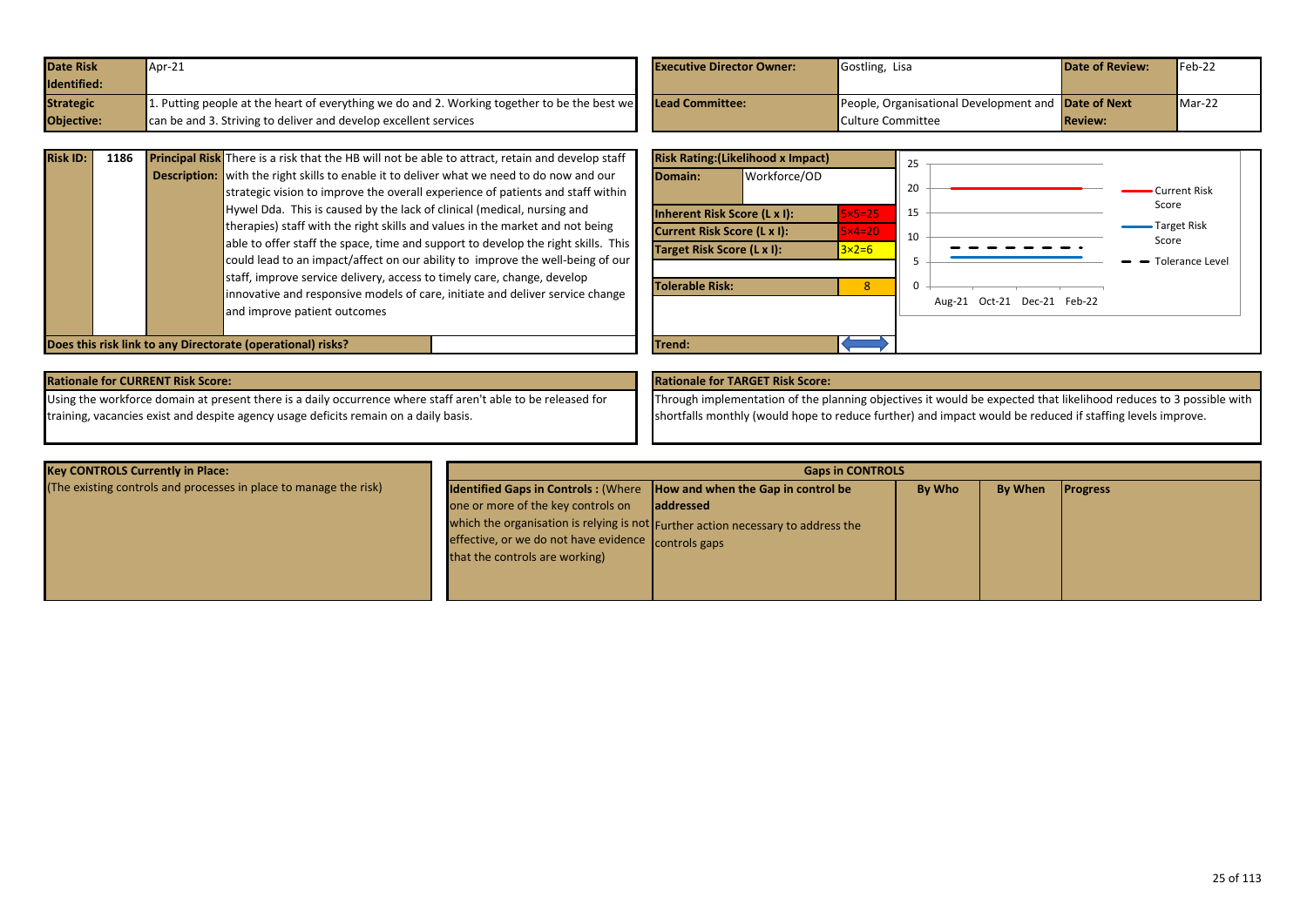| Recruitment processes in place                                         | Having a flexible and responsive        | Develop an implementation plan for approval  | Thomas,  | 31/03/2022<br>All actions due for delivery by end of |  |
|------------------------------------------------------------------------|-----------------------------------------|----------------------------------------------|----------|------------------------------------------------------|--|
|                                                                        | recruitment process that encourage      | to improve the way the Health Board recruits | Annmarie | 30/06/2022<br>September 2021 are complete. There     |  |
| Induction process in process                                           | local employment for local people       | new staff, engage with managers and          |          | are four actions due to complete by                  |  |
|                                                                        |                                         | applicants, research best practice and       |          | end of March 2022. The four actions                  |  |
| HR policies (including those for employee relations) in place with     | Current induction process does not      | implement changes to process (PO 1F.1)       |          | are: 1) Implement revised job                        |  |
| programme of review                                                    | focus on key things a new candidate     |                                              |          | description and person specification                 |  |
|                                                                        | needs to know and does not provide      |                                              |          | template; 2) Streamline recruitment                  |  |
| Training programmes in place (manager's passport, etc)                 | continuous/on-going support/            |                                              |          | pathway for RN recruitment; 3)                       |  |
|                                                                        | information                             |                                              |          | Review how internal recruitment is                   |  |
| County workforce teams/business partners in place to provide workforce |                                         |                                              |          | managed in the context of vision for                 |  |
| support to services (covering sickness absence, etc)                   | Current HR policies (including          |                                              |          | talent management and succession                     |  |
|                                                                        | employee relations) do not fully        |                                              |          | planning and the volume of                           |  |
| Staff Well-being Service and Psychological Service in place            | support work-life balance and put the   |                                              |          | appointments which are made                          |  |
|                                                                        | person at the centre                    |                                              |          | internally; 4) Wider engagement                      |  |
| Regular contact with Trade Union representatives/Staff Partnership     |                                         |                                              |          | with key stakeholders to develop                     |  |
| forums                                                                 | Lack of equity of access to training    |                                              |          | proposal for changes to policies,                    |  |
|                                                                        | regardless of personal and              |                                              |          | processes and approaches for                         |  |
| Annual NHS staff surveys providing feedback from staff                 | professional circumstances              |                                              |          | recruitment. Use research findings                   |  |
|                                                                        |                                         |                                              |          | from initial stages to inform                        |  |
| Separate clinical education programmes in place                        | Lack of agile approach to workforce     |                                              |          | proposed way forward. At this point                  |  |
|                                                                        | training (eg 24/7 access, digital       |                                              |          | in time, it is anticipated that the                  |  |
| Apprenticeship programme and work experience programmes in place       | platforms)                              |                                              |          | delivery of the four actions will fall               |  |
|                                                                        |                                         |                                              |          | behind by a quarter due to • work                    |  |
| Leadership development programmes in place                             | Lack of support for services to people  |                                              |          | associated with additional                           |  |
|                                                                        | plan effectively                        |                                              |          | recruitment to support the scale up                  |  |
| External ad-hoc talent programmes                                      |                                         |                                              |          | of the vaccination service; • an                     |  |
|                                                                        | Ability to understand and respond to    |                                              |          | increase in general recruitment                      |  |
|                                                                        | staff feedback on well-being            |                                              |          | activity by 92% comparing December                   |  |
|                                                                        |                                         |                                              |          | 2019 (pre-pandemic levels) to                        |  |
|                                                                        | Lack of a multidisciplinary approach to |                                              |          | December 2021; • planning for                        |  |
|                                                                        | clinical education                      |                                              |          | international registered nurse (RN)                  |  |
|                                                                        |                                         |                                              |          | recruitment at pace early 2022; •                    |  |
|                                                                        | Lack of a comprehensive package that    |                                              |          | vacancy factor and increase in staff                 |  |
|                                                                        | enables local people to know what       |                                              |          | absence in the Team.                                 |  |
|                                                                        | and how they can access workforce       |                                              |          |                                                      |  |
|                                                                        | development initiatives in the Health   |                                              |          |                                                      |  |
|                                                                        | Board                                   |                                              |          |                                                      |  |
|                                                                        |                                         |                                              |          |                                                      |  |
|                                                                        | Lack of a comprehensive talent,         |                                              |          |                                                      |  |
|                                                                        | succession planning and leadership      |                                              |          |                                                      |  |
|                                                                        | development programme                   |                                              |          |                                                      |  |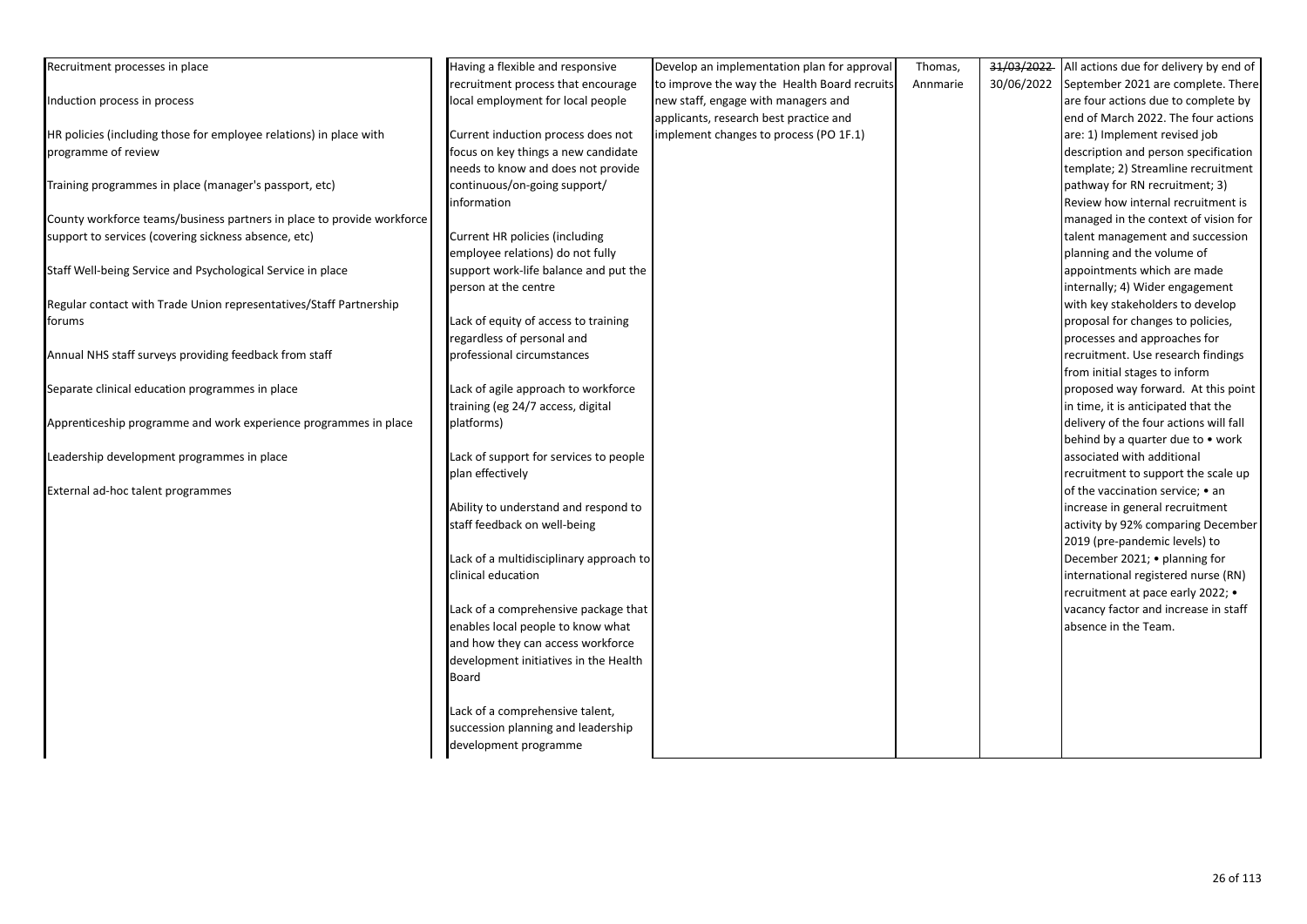| Lack of appropriate training facilities<br>(space and digital)<br>Lack of appropriate training budget | Develop an implementation plan for approval<br>to improve the way the Health Board<br>provides induction to new recruits, to enable<br>this research best practice, identify how<br>technology can support process. Pilot new<br>approaches and implement new process (PO<br>1F.1                      | Glanville,<br>Amanda | 31/03/2022<br>31/03/2023 | Behind - The Implementation plan<br>will be ready by 31/03/2022,<br>although implementation will be<br>transferred to the new Plan on a<br>page, a phased approach will begin<br>01/04/2022, with staged approach<br>as roll-out, being fully embedded by<br>31/03/2023.                                                                                                                                                                                                                                                                                          |
|-------------------------------------------------------------------------------------------------------|--------------------------------------------------------------------------------------------------------------------------------------------------------------------------------------------------------------------------------------------------------------------------------------------------------|----------------------|--------------------------|-------------------------------------------------------------------------------------------------------------------------------------------------------------------------------------------------------------------------------------------------------------------------------------------------------------------------------------------------------------------------------------------------------------------------------------------------------------------------------------------------------------------------------------------------------------------|
|                                                                                                       | Develop an implementation plan for approval Morgan, Steve<br>to ensure that all HR policies support work-<br>life balance and put the person at the centre,<br>engage with manager and staff to understand<br>experiences, identify policy review schedule<br>and amend policies accordingly (PO 1F.2) |                      | 31/03/2022               | On track - A new delivery date for<br>the actual review of the policies once<br>other key actions were complete was<br>agreed with the Director of WOD - to<br>begin by Jan22. Research conducted;<br>Stakeholder group formed; Revised<br>approach agreed; Policy priorities<br>agreed and first 3 policies to be<br>drafted by end Mar22 in readiness<br>for submission to SPF and PODCC.                                                                                                                                                                       |
|                                                                                                       | Develop an implementation plan for Board<br>approval to improve the way employee<br>relations are managed, engage with staff and<br>managers, review timelines and outcomes,<br>introduce new process (PO 1F.3)                                                                                        | Morgan, Steve        | 31/03/2022<br>31/03/2023 | A new delivery date was agreed with<br>the Director of WOD - initial phase<br>by Oct21 and full implementation by<br>March 23. Key Stakeholder group<br>set up and progressing;<br>Recommended approach and Terms<br>of Reference agreed; Stakeholder<br>Group currently analysing best<br>practice and reviewing current<br>practice. By March 22 the Group will<br>recommend actions, improvements<br>and modifications to current<br>approach - this will be finalised by<br>Apr22 with toolkit, awareness<br>raising/training to be completed by<br>March 23. |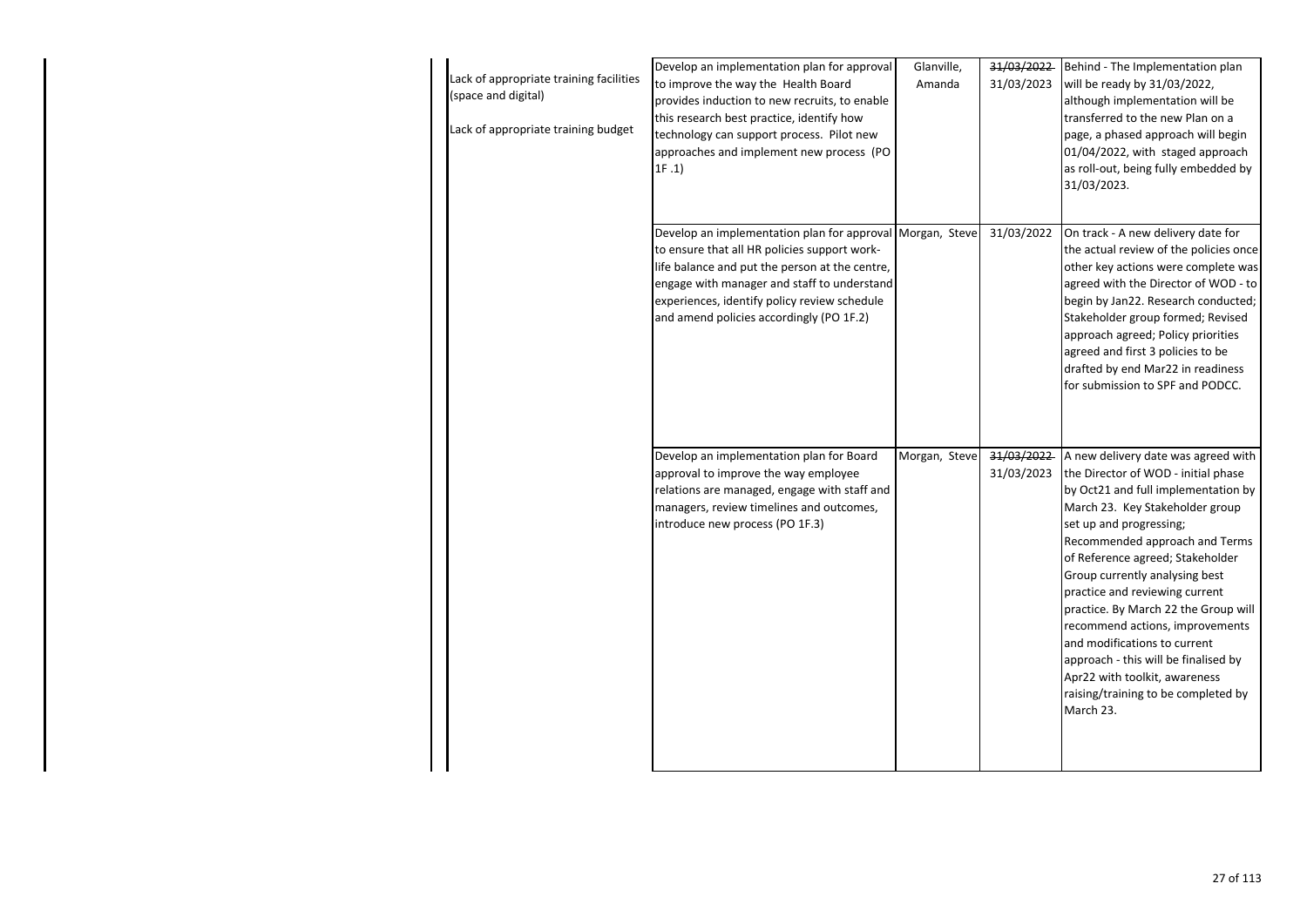| Develop an implementation plan for approval<br>to improve how learning is delivered through<br>accessible and agile methods encompassing a<br>new vision for the function that ensures<br>equitable access for all staff groups, this will<br>include a review of study leave process and<br>budgets (PO 1F.4)                                                                                                                                       | Glanville,<br>Amanda | 31/03/2022<br>31/08/2022 | Behind - Significant progress has<br>been made, however overall<br>achievement of objectives have been<br>impacted due to an increase in<br>general recruitment activity by 92%,<br>impacting the workload as a result of<br>onboarding.                                                                       |
|------------------------------------------------------------------------------------------------------------------------------------------------------------------------------------------------------------------------------------------------------------------------------------------------------------------------------------------------------------------------------------------------------------------------------------------------------|----------------------|--------------------------|----------------------------------------------------------------------------------------------------------------------------------------------------------------------------------------------------------------------------------------------------------------------------------------------------------------|
| Develop and implement a plan to roll out OD<br>Relationship Managers to every directorate in<br>the Health Board from September 2021.<br>Their role will be to support the directorates<br>in developing their people plan, as well as<br>helping them to widen diversity and<br>inclusion, develop their workforce, foster<br>positive relationships and deliver successful<br>and supportive home working arrangements<br>for their teams (PO 1G). | Davies,<br>Christine | 31/12/2022               | On track - Development programme<br>designed and mid-way through<br>implementation phase. People<br>Culture Plan Framework developed<br>in conjunction with Trade Union<br>Chairs ready for data population for<br>each service area. Principles of<br>Engagement agreed with In-<br>Committee PODCC in Dec21. |
| Conduct a second 'Discovery' phase of the<br>pandemic learning to understand more about<br>staff experience so that approaches to rest,<br>recovery and recuperation can be shaped<br>over the next 2 years including a 'thank you<br>offering' to staff. Report to be produced by<br>Q1, staff experience optimisation by Q 3(PO<br>1H)                                                                                                             | Davies,<br>Christine | 30/06/2022               | On track - Discovery Report Action<br>Plan signed of at PODCC in<br>December 2021 with key actions<br>now in progress. Intelligence used to<br>inform new Plans on a Page for<br>2022/23. You Said, We Did<br>communications being prepared for<br>Spring launch with staff.                                   |
| Develop a plan to optimise the resources<br>from internal/external charitable funds to<br>impact positively on staff health and<br>wellbeing (PO 1I)                                                                                                                                                                                                                                                                                                 | Davies,<br>Christine | 31/03/2022               | On track - New Framework<br>developed and will be launched<br>imminently for staff to access a Life<br>Long Learning Education fund<br>(Charitable Funding). Charitable<br>Funds established (Circa £180k) and<br>out to service engagement to<br>support the increase of rest &<br>recovery areas for staff.  |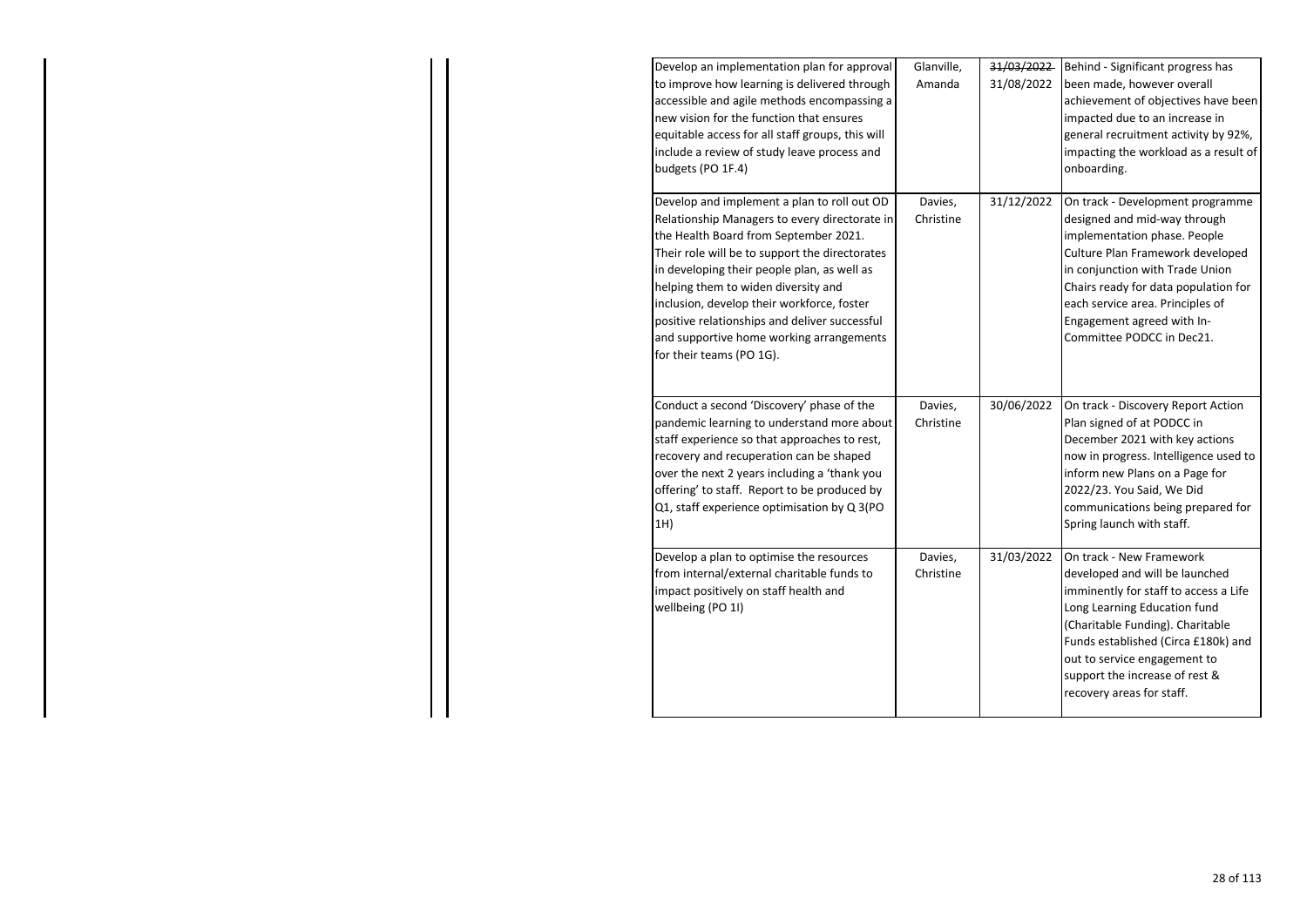| Develop a clinical education plan with the        | Glanville, | 30/04/2022 | Behind - This has stalled and become  |
|---------------------------------------------------|------------|------------|---------------------------------------|
| central aim to develop from within and            | Amanda     | 30/10/2022 | a much bigger strategic objective,    |
| attract from elsewhere, the very best             |            |            | with the need to focus on creating an |
| clinicians. This plan will set out the            |            |            | overall educational group to include  |
| educational offer for nurses, therapists,         |            |            | both clinical and non-clinical        |
| health scientists, pharmacists, dentists,         |            |            | education. As a result, this has been |
| doctors, optometrists, public health              |            |            | transferred to a 2022/2023 Planning   |
| specialists and physicians associates. It will    |            |            | objective, with the whole             |
| also set out how we will support this with        |            |            | educational governance structure      |
| access to the best clinical educators, facilities |            |            | being fully embedded. By Sep22 to     |
| (training, accommodation and technology)          |            |            | develop a multi-disciplinary clinical |
| and a clear plan to grow both the number of       |            |            | and non-clinical education plan and   |
| clinicians benefiting from education and the      |            |            | begin implementation from Oct22.      |
| capacity to support this (PO 2D)                  |            |            |                                       |
| Construct a comprehensive workforce               | Glanville, | 31/08/2022 | Behind - Significant progress has     |
| programme to encourage our local                  | Amanda     |            | been made, providing assurance to     |
| population into NHS and care related careers      |            |            | the Committee that although this      |
| aimed at improving the sustainability of the      |            |            | plan remains behind schedule, there   |
| Health Board's workforce, support delivery of     |            |            | is significant impetus to achieve the |
| the Health Board's service objectives (both       |            |            | overall objective with many actions   |
| now and in the future) and offer good quality     |            |            | having been achieved. Issues that     |
| careers for our local population. This should     |            |            | have prevented further progress       |
| include an ambitious expansion of our             |            |            | include: The need for the Future      |
| apprenticeship scheme (PO 2G)                     |            |            | Workforce and Apprentice Academy      |
|                                                   |            |            | Team needing to focus on the          |
|                                                   |            |            | deployment of apprentices into the    |
|                                                   |            |            | MVC's and the recruitment and         |
|                                                   |            |            | onboarding of an additional 110       |
|                                                   |            |            | volunteers, impacting the workload    |
|                                                   |            |            | as a result of onboarding; vacancy    |
|                                                   |            |            | factor and increase in staff absence  |
|                                                   |            |            | in the Team and relocations of the    |
|                                                   |            |            | Education & Development function      |
|                                                   |            |            | within Carmarthenshire, requiring     |
|                                                   |            |            | significant manpower.                 |
|                                                   |            |            |                                       |
|                                                   |            |            |                                       |
|                                                   |            |            |                                       |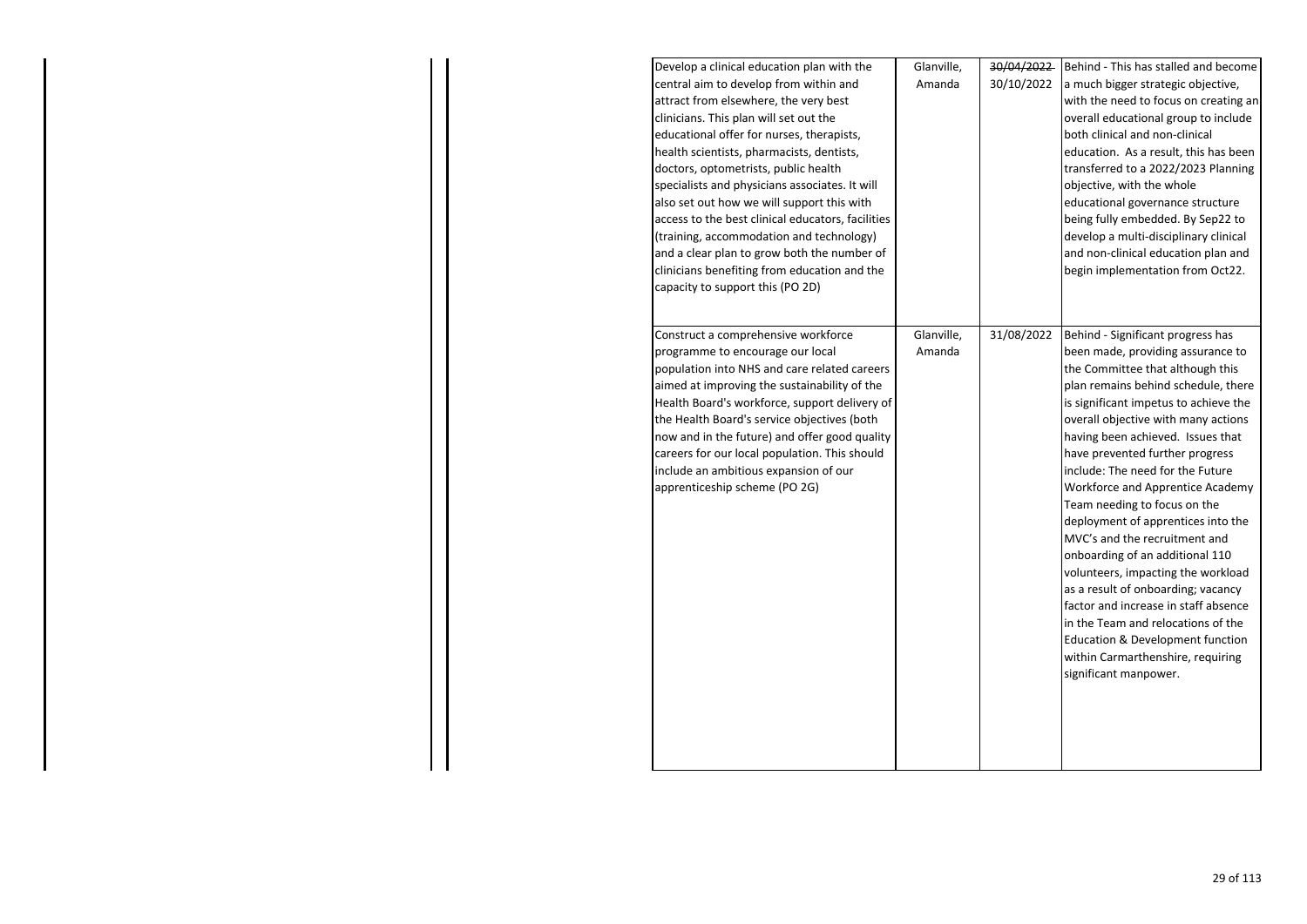| Davies,<br>Christine | 31/03/2023 | On track - Research into best<br>practice to inform the Leadership<br>Framework is nearing completion.<br>Programme delivery on track as<br>planned, however key dates<br>postponed for Jan22 due to the<br>COVID-19 pandemic, including<br>Reverse Mentoring sessions with<br>mentors and mentees. Other<br>programme activity was not<br>scheduled for Jan22 due to normal<br>winter pressures. |
|----------------------|------------|---------------------------------------------------------------------------------------------------------------------------------------------------------------------------------------------------------------------------------------------------------------------------------------------------------------------------------------------------------------------------------------------------|
| Walmsley,<br>Tracy   | 31/03/2022 | Work underway linked with IMTP<br>submissions, strategic recruitment &<br>retention strategy also under<br>development to support plan.                                                                                                                                                                                                                                                           |
| Thomas,<br>Annmarie  | 31/03/2022 | Strategic resourcing action plan<br>considered in overarching document<br>presented to ED team. International<br>recruitment project proceeding at<br>pace at NHS Wales level with local<br>project team identified. ToR agreed<br>for the local Task and Finish group.<br>Regular reporting of progress to<br>Nursing Workforce Planning Group<br>(ED led).                                      |
| Davies,<br>Christine | 31/03/2022 | A new planning objective has been<br>developed to support the retention<br>of Hywel Dda staff and this will be<br>implemented from Apr22. Also,<br>Terms of Reference for a specific<br>group to lead the retention of<br>Nursing staff have been drawn up.<br>This group has met once and will<br>continue to meet fortnightly to<br>ensure delivery at pace.                                    |
|                      |            |                                                                                                                                                                                                                                                                                                                                                                                                   |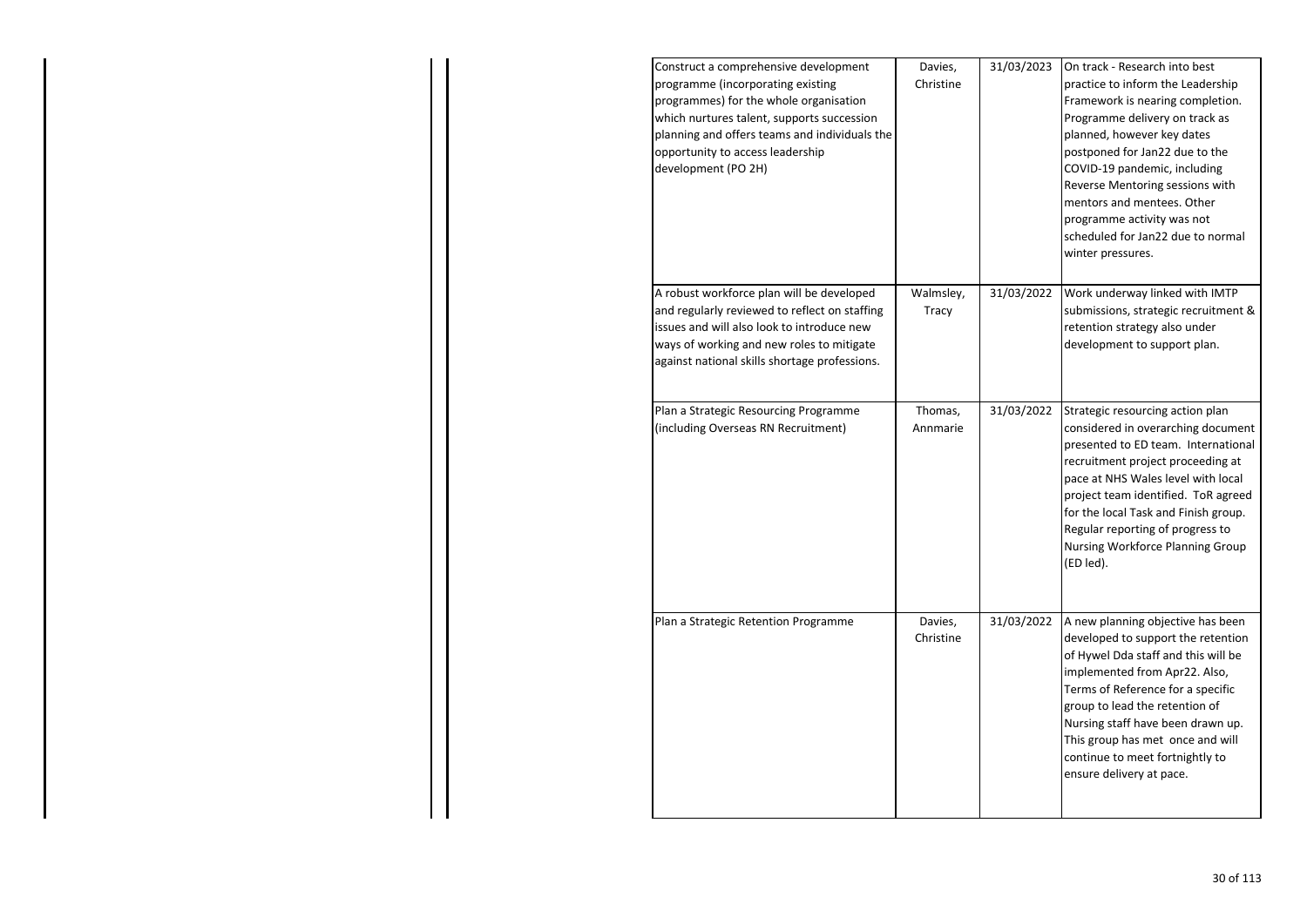| Research "internal labour market" concept   | Walmsley,                                                       | 31/03/2022 In progress. Circulated concept to |                                 |
|---------------------------------------------|-----------------------------------------------------------------|-----------------------------------------------|---------------------------------|
| for health & social care (eg SWITCH example | Tracy                                                           |                                               | WOD Leadership Team. Details to |
| Sunderland Council)                         |                                                                 |                                               | follow.                         |
| A new internal audit brief has been scoped  | Gostling, Lisa   31/05/2022 Scope agreed in Feb22 and Fieldwork |                                               |                                 |
| into organisational values and wellbeing.   |                                                                 |                                               | planned for Mar22.              |
|                                             |                                                                 |                                               |                                 |
|                                             |                                                                 |                                               |                                 |

| <b>ASSURANCE MAP</b>                                                                                                                                                                                                                                                              |                                                                                                                                       |     |                                                                                                                                                      | <b>Control RAG</b><br><b>Latest Papers</b><br><b>Gaps in ASSURANCES</b> |                                                                                                                                            |                                       |                                                                                    |                      |                          |                                                                                                                                                                                                                           |
|-----------------------------------------------------------------------------------------------------------------------------------------------------------------------------------------------------------------------------------------------------------------------------------|---------------------------------------------------------------------------------------------------------------------------------------|-----|------------------------------------------------------------------------------------------------------------------------------------------------------|-------------------------------------------------------------------------|--------------------------------------------------------------------------------------------------------------------------------------------|---------------------------------------|------------------------------------------------------------------------------------|----------------------|--------------------------|---------------------------------------------------------------------------------------------------------------------------------------------------------------------------------------------------------------------------|
| <b>Rating (what</b><br><b>Type of</b><br>Performance<br><b>Sources of ASSURANCE</b><br><b>Required</b><br><b>Assurance</b><br>the assurance<br><b>Assurance</b><br><b>Indicators</b><br>is telling you<br>about your<br><b>Current</b><br>(1st, 2nd,<br>controls<br>3rd)<br>Level | (Committee &<br>date)                                                                                                                 |     | <b>Identified Gaps How are the Gaps in</b><br>in Assurance: ASSURANCE will be<br>addressed<br><b>Further action necessary to</b><br>address the gaps | By Who                                                                  | <b>By When</b>                                                                                                                             | <b>Progress</b>                       |                                                                                    |                      |                          |                                                                                                                                                                                                                           |
| section on BAF<br>Dashboard                                                                                                                                                                                                                                                       | See Our Outcomes Workforce Leadership<br>Group review progress of<br>planning objectives,<br>measures and staff feedback<br>in detail | 1st |                                                                                                                                                      |                                                                         | Planning<br>Objectives<br>Update -<br>PODCC (Feb22)<br>Discovery<br>Report:<br>Understanding<br>the Staff<br>Experience in<br>HDUHB during | 3rd line/<br>independent<br>assurance | Lack of relevant Request and partake in<br>Internal Audit Report on<br>Recruitment | Gostling, Lisa       | Completed                | Recruitment audit relating to<br>medical workforce presented to<br>ARAC 19/10/2021.                                                                                                                                       |
|                                                                                                                                                                                                                                                                                   | Oversight of Delivery of<br>planning objectives,<br>measures and staff feedback<br>at People, OD & Culture<br>Committee               | 2nd |                                                                                                                                                      |                                                                         |                                                                                                                                            |                                       | Develop and implement<br>internal staff pulse<br>engagement surveys                | Davies,<br>Christine | Completed                | Plan in place to sample 1000<br>employees each month, selecting<br>different staff each month. Platform<br>purchased to provide additional<br>support.                                                                    |
|                                                                                                                                                                                                                                                                                   | <b>Staff Partnership Forum</b>                                                                                                        | 2nd |                                                                                                                                                      |                                                                         | 2020-21 COVID-<br>19 Pandemic -<br>Board (Sep21)                                                                                           |                                       | <b>NWSSP Internal Audit on</b><br>Workforce Planning in<br>progress                | Walmsley,<br>Tracy   | 28/02/2022<br>31/03/2022 | All documents related to workforce<br>planning and development shared<br>linked to audit request. Meeting held<br>to review 16Dec21. Follow up<br>planning for Jan22. Meetings held<br>and on track for draft by 14Mar22. |
|                                                                                                                                                                                                                                                                                   | Medical Engagement scale<br>feedback                                                                                                  | 3rd |                                                                                                                                                      |                                                                         |                                                                                                                                            |                                       |                                                                                    |                      |                          |                                                                                                                                                                                                                           |
|                                                                                                                                                                                                                                                                                   | IA PADR Follow up -<br>Reasonable (May-20)                                                                                            | 3rd |                                                                                                                                                      |                                                                         |                                                                                                                                            |                                       |                                                                                    |                      |                          |                                                                                                                                                                                                                           |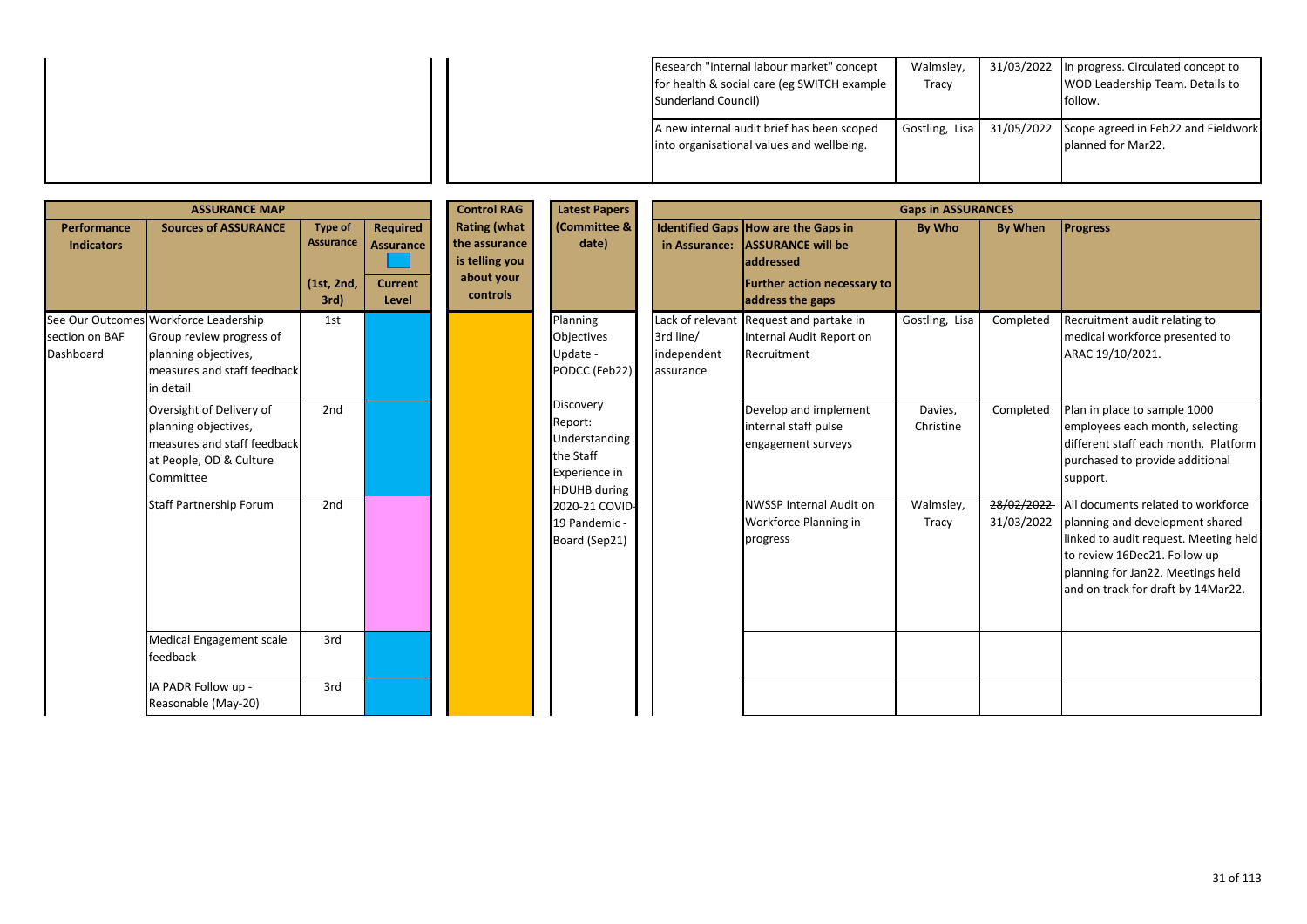<span id="page-31-0"></span>

| <b>Date Risk</b> | $Jun-21$                        | <b>Executive Director Owner:</b> | Thomas. Huw                     | <b>Date of Review:</b> | $Feb-22$ |
|------------------|---------------------------------|----------------------------------|---------------------------------|------------------------|----------|
| Identified:      |                                 |                                  |                                 |                        |          |
| <b>Strategic</b> | Sustainable use of resources is | <b>Lead Committee:</b>           | Sustainable Resources Committee | Date of Next           | $Mar-22$ |
| Objective:       |                                 |                                  |                                 | <b>Review:</b>         |          |

| <b>Risk ID:</b> | 1199 | <b>Principal Risk</b> There is a risk that the Health Board does not develop or deliver a credible   |
|-----------------|------|------------------------------------------------------------------------------------------------------|
|                 |      | <b>Description:</b> plan to achieve financial sustainability. This is caused by insufficient data or |
|                 |      | intelligence driving theoretical opportunities which cannot be practically                           |
|                 |      | delivered by Operational Teams; change programmes are not sufficiently                               |
|                 |      | resourced or well-managed; or changes made to services which do not result                           |
|                 |      | in financial benefits as they address unmet demand or have unintended                                |
|                 |      | consequences. This could lead to an impact/affect on our inability to deliver                        |
|                 |      | financial sustainability which could lead to a resumption of financial                               |
|                 |      | turnaround with consequences for retention of the workforce, staff morale,                           |
|                 |      | poor patient experience and poorer value healthcare with a reduction of                              |
|                 |      | confidence from our stakeholders.                                                                    |
|                 |      |                                                                                                      |
|                 |      |                                                                                                      |

**Does this risk link to any Directorate (operational) risks?** The match of the state of the state of the state of the state of the state of the state of the state of the state of the state of the state of the state of the



## **Rationale for CURRENT Risk Score: Rationale for TARGET Risk Score:**

Issues have been raised over the ability of the Health Board to plan at a strategic and operational level for a number of years. The Health Board's performance over the last year has demonstrated a significant improvement in the ability to operationally plan and a developing maturity within the organisation. However, the Health Board's financial deficit has significantly deteriorated; significant workforce constraints remain; and the planning function remains small with significant opportunities to develop. These issues are exacerbated given the Health Board's financial deficit, with the need to not only shift resources to more appropriate settings, but provide care at considerably lower cost.

The Health Board's underlying deficit requires further refinement to fully explore and understand the opportunities for improvement which can be realised over the medium term. The forecast financial impact of COVID-19 on the underlying position is currently informed by modelling intelligence due to the fluid nature of the pandemic and the multitude of unknown variables inherent in such a situation. Furthermore, the funding from Welsh Government in response to the brought forward underlying position from FY21 (due to unidentified savings) has been confirmed on a non-recurrent basis. The recurrent funding position confirmed by WG leaves a significant gap based upon draft iterations of the financial plan for 2022-25; further work and discussions are underway.

Achieving financial balance on a three-year rolling basis is a statutory requirement for the Board, and a clear requirement from the Board and Welsh Government. Strategic and operational planning in an integrated Health Board is inherently complex leading to potential disconnections between demand, operational capacity planning; workforce planning and financial planning. Given the challenge in delivering the savings required in FY21, a further requirement of £16.1m in FY22 (of which £11.5m is currently unidentified), and the implications of this in the medium term, it is unlikely that the Health Board will achieve a risk which is in line with the tolerable risk for the year. Consequently, the target risk score exceeds the tolerable risk at this point. This is not an acceptable position, and further work is ongoing to manage this risk.

| <b>Key CONTROLS Currently in Place:</b>                           | <b>Gaps in CONTROLS</b>                                                       |                   |               |                |                 |  |
|-------------------------------------------------------------------|-------------------------------------------------------------------------------|-------------------|---------------|----------------|-----------------|--|
| (The existing controls and processes in place to manage the risk) | <b>Identified Gaps in Controls: (Where How and when the Gap in control be</b> |                   | <b>By Who</b> | <b>By When</b> | <b>Progress</b> |  |
|                                                                   | one or more of the key controls on                                            | <b>laddressed</b> |               |                |                 |  |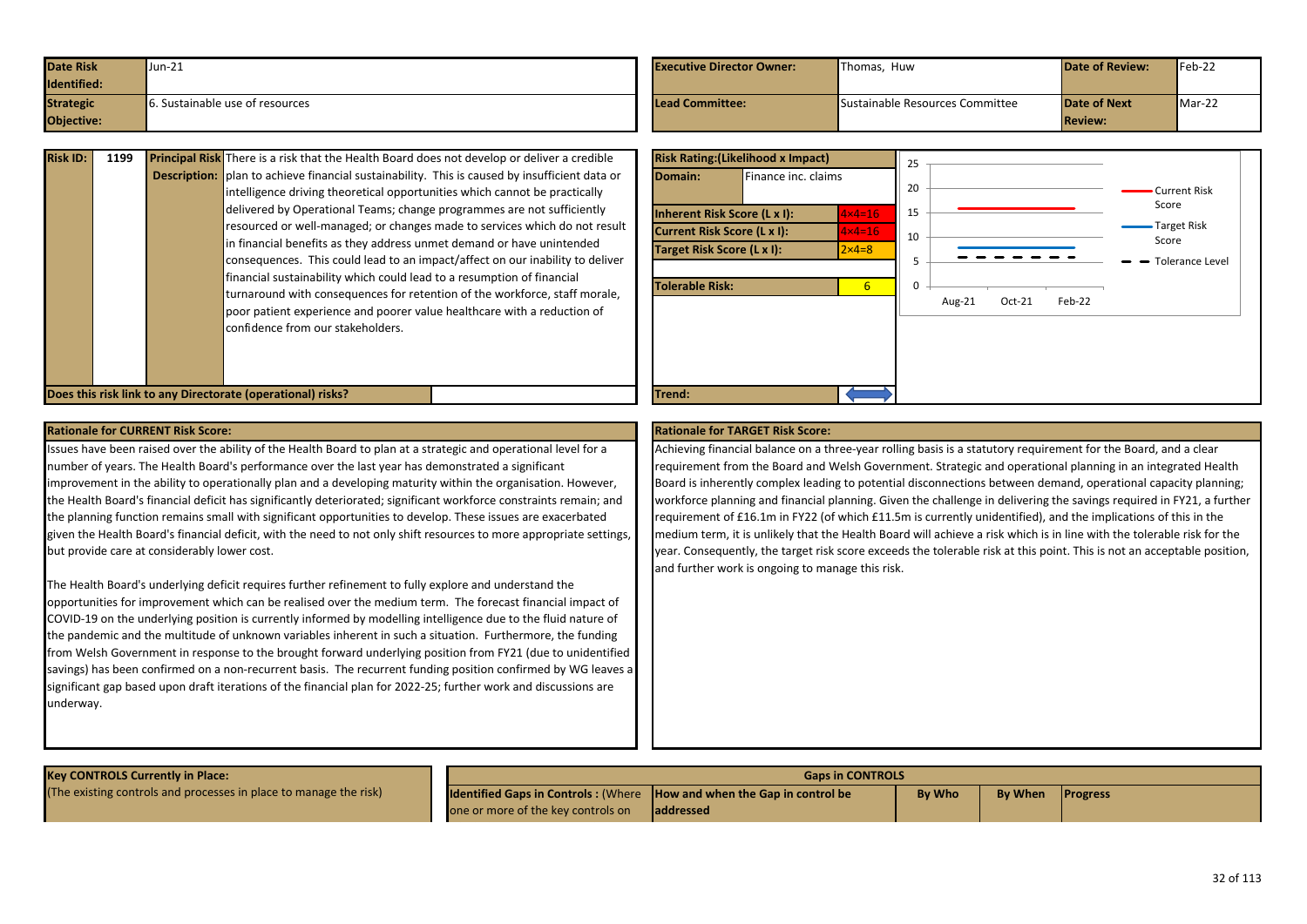|                                                                                                                                                                                                                                                                                                                                                                                                                                                                                                                                                                                                                                                                                                                                                                                                                                                                                                                                                                                                                                                                                                                                                                                                                                                                                                                                                           | effective, or we do not have evidence controls gaps<br>that the controls are working)                                                                                                                                                                                                                                                                                               | which the organisation is relying is not Further action necessary to address the                                                                                                                                                                                                                                                                                                                                                                                                                                                                                                                                                                                                                                                                                                                                                                                                                   |            |                                                                                                                                                                                                                                                                                                                                                                                                                                                                                                                                                                                                                                                                                                                                                                                                                                                                                                                                                                                                                                                     |
|-----------------------------------------------------------------------------------------------------------------------------------------------------------------------------------------------------------------------------------------------------------------------------------------------------------------------------------------------------------------------------------------------------------------------------------------------------------------------------------------------------------------------------------------------------------------------------------------------------------------------------------------------------------------------------------------------------------------------------------------------------------------------------------------------------------------------------------------------------------------------------------------------------------------------------------------------------------------------------------------------------------------------------------------------------------------------------------------------------------------------------------------------------------------------------------------------------------------------------------------------------------------------------------------------------------------------------------------------------------|-------------------------------------------------------------------------------------------------------------------------------------------------------------------------------------------------------------------------------------------------------------------------------------------------------------------------------------------------------------------------------------|----------------------------------------------------------------------------------------------------------------------------------------------------------------------------------------------------------------------------------------------------------------------------------------------------------------------------------------------------------------------------------------------------------------------------------------------------------------------------------------------------------------------------------------------------------------------------------------------------------------------------------------------------------------------------------------------------------------------------------------------------------------------------------------------------------------------------------------------------------------------------------------------------|------------|-----------------------------------------------------------------------------------------------------------------------------------------------------------------------------------------------------------------------------------------------------------------------------------------------------------------------------------------------------------------------------------------------------------------------------------------------------------------------------------------------------------------------------------------------------------------------------------------------------------------------------------------------------------------------------------------------------------------------------------------------------------------------------------------------------------------------------------------------------------------------------------------------------------------------------------------------------------------------------------------------------------------------------------------------------|
| Understanding the underlying deficit and Opportunities Framework. A<br>pre-COVID-19 assessment has been completed, which will need to be<br>refined as part of the Roadmap to Financial Sustainability.<br>Very high level base-case long term financial model.<br>A Planning Steering Group is in place to co-ordinate activities across key<br>corporate functions.<br>The Planning Team are embedded within the operational management<br>structures across the organisation.<br>A Strategic Enabling Group is in place to co-ordinate improvements to<br>the Health Board's key systems to improve systems and processes across<br>the organisation, including:<br>Improving together - a programme to embed a quality management<br>system to ensure consistency of approach in addressing quality and<br>service improvement throughout the organisation.<br>Agile Digital Business Group - a Group which reports into the Finance<br>Committee which scrutinises business cases on digital investment to<br>allow a rapid allocaiton, allocate resources promptly, learn from previous<br>business case implementations and disinvest if appropriate.<br>Value Based Health and Care Group: which ensures that the Health<br>Board's rollout and deployment of VBHC is in line with plans and will<br>facilitate the shift of resources over time. | of underlying deficit calculation<br>in focus in response to COVID-19.<br>underlying deficit requires<br>refinement.<br>Assessment not subject to planning<br>scrutiny.<br>Conversion of the Opportunities<br>Framework, Savings Framework and<br>Value for Money Framework into<br>deliverable recurrent savings<br>schemes.<br>Early development of three-year<br>Financial Plan. | Actions in response to external review Develop a detailed 3 year financial plan based Thomas, Huw<br>on the finance team's assessment of<br>largely superseded by necessary shift allocative and technical value improvements,<br>income opportunities and 3rd party<br>expenditure value-for-money that can be<br>Assessment of impact of COVID-19 on captured within that timeframe. This plan<br>should support the Health Board's other<br>objectives and command the support of<br>Welsh Government and the Board. This will<br>require a process to allocate these<br>opportunities to relevant budgets and<br>support budget holders to identify, plan and<br>deliver the changes necessary to realise those<br>opportunities. A clear monitoring and<br>escalation process will be required to ensure<br>budget holders deliver their plans and Board<br>maintains clear oversight (PO 6A) | 31/03/2022 | On track - Having already delivered a<br>5 year financial roadmap to<br>breakeven, the detailed work is<br>currently in progress with the IMTP<br>updates across directorates. All key<br>aspects of the overarching roadmap<br>have been built into the Executive<br>Team priorities that have shaped the<br>second iteration following the initial<br>version. Finance Business Partner<br>teams presenting financial<br>sustainability options to the service,<br>supporting the total c.2.5% of<br>recurrent savings target, that need to<br>be delivered through the financial<br>plan. Investments are undergoing<br>internal scrutiny using the Four A's<br>model but are currently significantly<br>higher than the anticipated<br>workforce and financial availability<br>that has been stated. A prioritisation<br>exercise will be concluded through<br>the IMTP process in line with the PO<br>deadline, and updates are being<br>submitting to Board Seminar on<br>17Feb22 and SRC on 23Feb22 for<br>update, discussion, and decision. |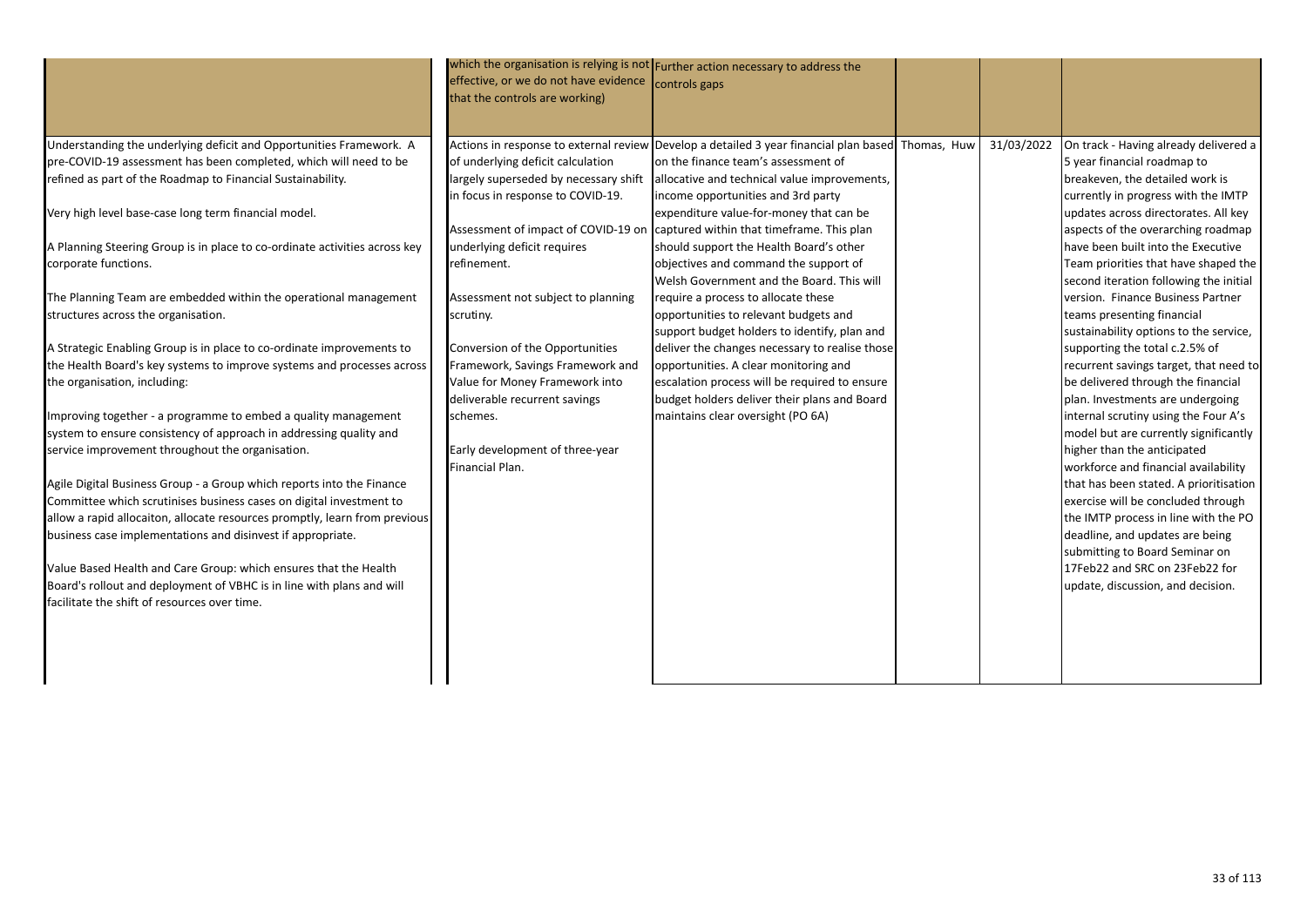| Establish an on-going process to review and<br>refresh the assessment of technical and<br>allocative value improvements and income<br>opportunities open to the Health Board and<br>use this both to maintain in-year financial<br>delivery and future budget setting (PO 6B)                                                                                                                                                                                             | Thomas, Huw | Completed | Complete - Whilst this will<br>continuously need to update for new<br>sources and opportunities a baseline<br>position and tools established and<br>previously shared, with introductory<br>training, via finance business<br>partnering teams. Updated Jan22 for<br>further opportunity ideas, to be<br>tested operationally this quarter.<br>Planning objective 6B has been<br>modified and strengthened for<br>2022/23.                                                                                                                                                                                                                                                                                                                                                                                                                                                                                                                                                                                                                                                     |
|---------------------------------------------------------------------------------------------------------------------------------------------------------------------------------------------------------------------------------------------------------------------------------------------------------------------------------------------------------------------------------------------------------------------------------------------------------------------------|-------------|-----------|--------------------------------------------------------------------------------------------------------------------------------------------------------------------------------------------------------------------------------------------------------------------------------------------------------------------------------------------------------------------------------------------------------------------------------------------------------------------------------------------------------------------------------------------------------------------------------------------------------------------------------------------------------------------------------------------------------------------------------------------------------------------------------------------------------------------------------------------------------------------------------------------------------------------------------------------------------------------------------------------------------------------------------------------------------------------------------|
| Construct a 5 year financial plan that<br>achieves financial balance based on securing<br>the opportunities arising from the<br>implementation of the strategy "A Healthier<br>Mid and West Wales†and progress made in<br>the interim period on the allocative and<br>technical value improvements, income<br>opportunities and 3rd party expenditure<br>value-for-money improvements. This plan<br>will command the support of Welsh<br>Government and the Board (PO 6C) | Thomas, Huw | Completed | Complete - A 5 year financial plan<br>has been developed and shared<br>across the organisation. This is being<br>used as the holistic direction for the<br>more detailed IMTP. The Finance<br>Function have identified a roadmap<br>to breakeven, evidenced via various<br>allocative and technical studies. The<br>'roadmap' has been shared with key<br>stakeholders across the UHB, WG<br>and Finance Delivery Unit (FDU) for<br>their comment and support. Whilst<br>the UHB has given it their full<br>support, and the in-principle support<br>to the shaping of the IMTP, Welsh<br>Government and FDU colleagues<br>have given their support to<br>understand the operational and<br>planning elements in more detail. It<br>has been deemed that full support<br>has been given to the assessment<br>and construction of the plan, hence<br>the complete status, but further<br>work will continue to gain the actual<br>resource support from WG, or not,<br>as part of the IMTP process which<br>would need to demonstrate the<br>assurance around deliverable plans |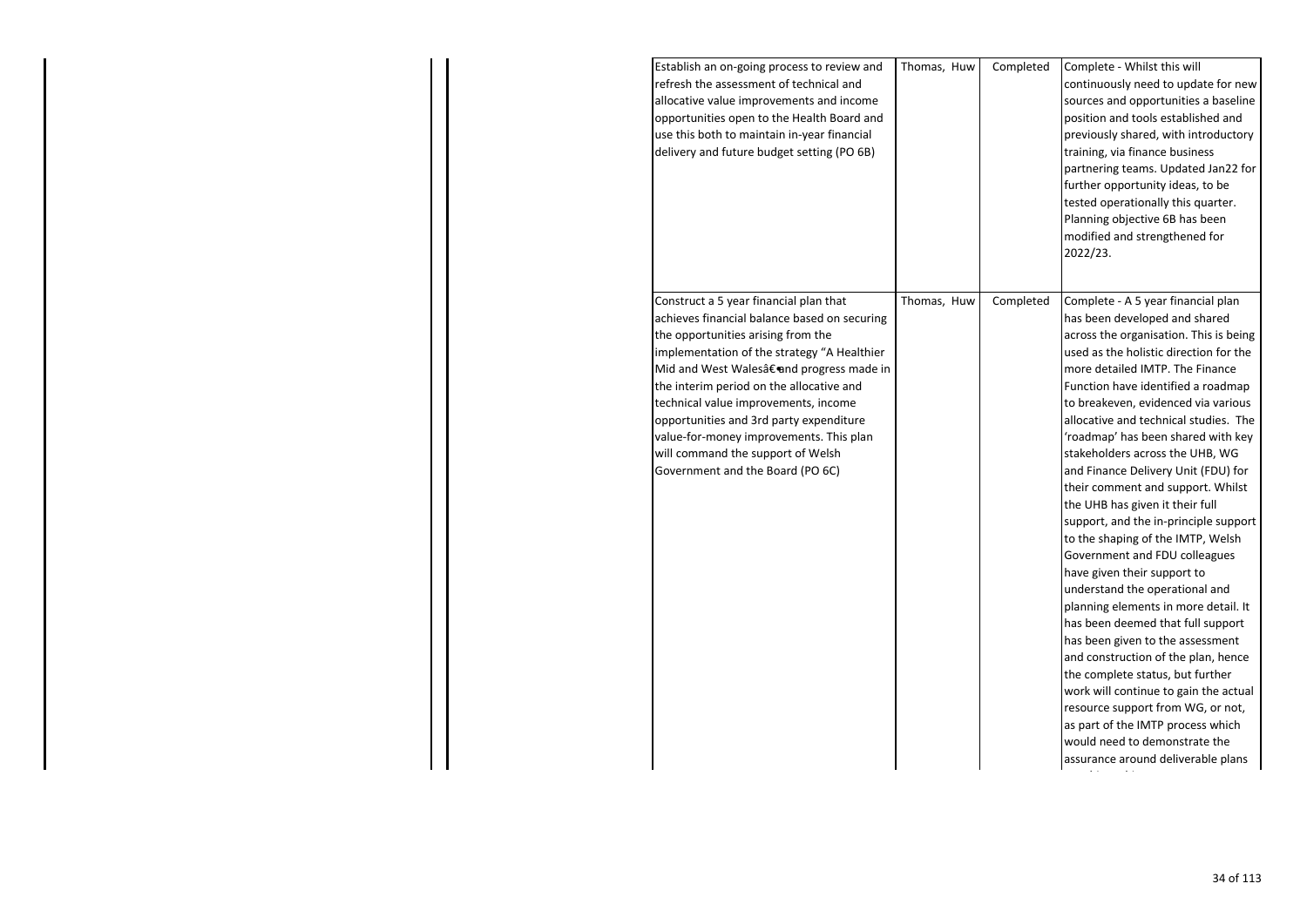|                                                                                                                                                                                                                                                                                                                                                                                           |                  |            | to achieve this.                                                                                                                                                                                                                                                                                                                                                                                                                                                                                                                                                                                |
|-------------------------------------------------------------------------------------------------------------------------------------------------------------------------------------------------------------------------------------------------------------------------------------------------------------------------------------------------------------------------------------------|------------------|------------|-------------------------------------------------------------------------------------------------------------------------------------------------------------------------------------------------------------------------------------------------------------------------------------------------------------------------------------------------------------------------------------------------------------------------------------------------------------------------------------------------------------------------------------------------------------------------------------------------|
| Develop the capability for the routine capture Kloer, Dr Philip<br>of PROMS and implement in all clinical<br>services within 3 years. Establish the required<br>digital technology and clinical leadership and<br>engagement to facilitate pathway redesign<br>based on these insights and put in place<br>impact measurement processes to evaluate<br>changes at a pathway level (PO 6D) |                  | 31/03/2024 | On track - Programme advancing in<br>line with agreed rollout plan. Initial<br>heart failure review in October, with<br>follow-up planned for February.<br>Further reviews to take place this<br>calendar year include lymphoedema,<br>trauma and orthopaedics, chronic<br>pain, age related macular<br>degeneration.                                                                                                                                                                                                                                                                           |
| Design and implement a VBHC education<br>programme to be implemented by April 2021<br>with academic institutions for managers and<br>clinicians that could also be offered to<br>partners (PO 6E)                                                                                                                                                                                         | Kloer, Dr Philip | Completed  | Complete - Third cohort of education<br>programme to take place in March<br>(virtually), with a focus on delivery of<br>value in rural areas. The course is<br>being undertaken collaboratively<br>with PTHB and BCUHB.                                                                                                                                                                                                                                                                                                                                                                         |
| Implement a VBHC pathway costing<br>programme for all clinical services that is<br>capable of being completed within 3 years,<br>and prioritised based on the likelihood of<br>generating change (PO 6F)                                                                                                                                                                                  | Kloer, Dr Philip | 31/03/2024 | On track - Well advanced and in line<br>with the PROM capture programme,<br>with current activity focusing on<br>trauma and orthopaedics. Regular<br>formal and informal conversations in<br>regional, national and indeed<br>European groups. A standard but<br>adaptive process has been put in<br>place to support pathway costing. As<br>an element of the overall VBHC<br>programme, the finance team<br>participate in early discussions with<br>clinical and operational leads and co-<br>produce the milestones and<br>objectives where a financial<br>perspective would be worthwhile. |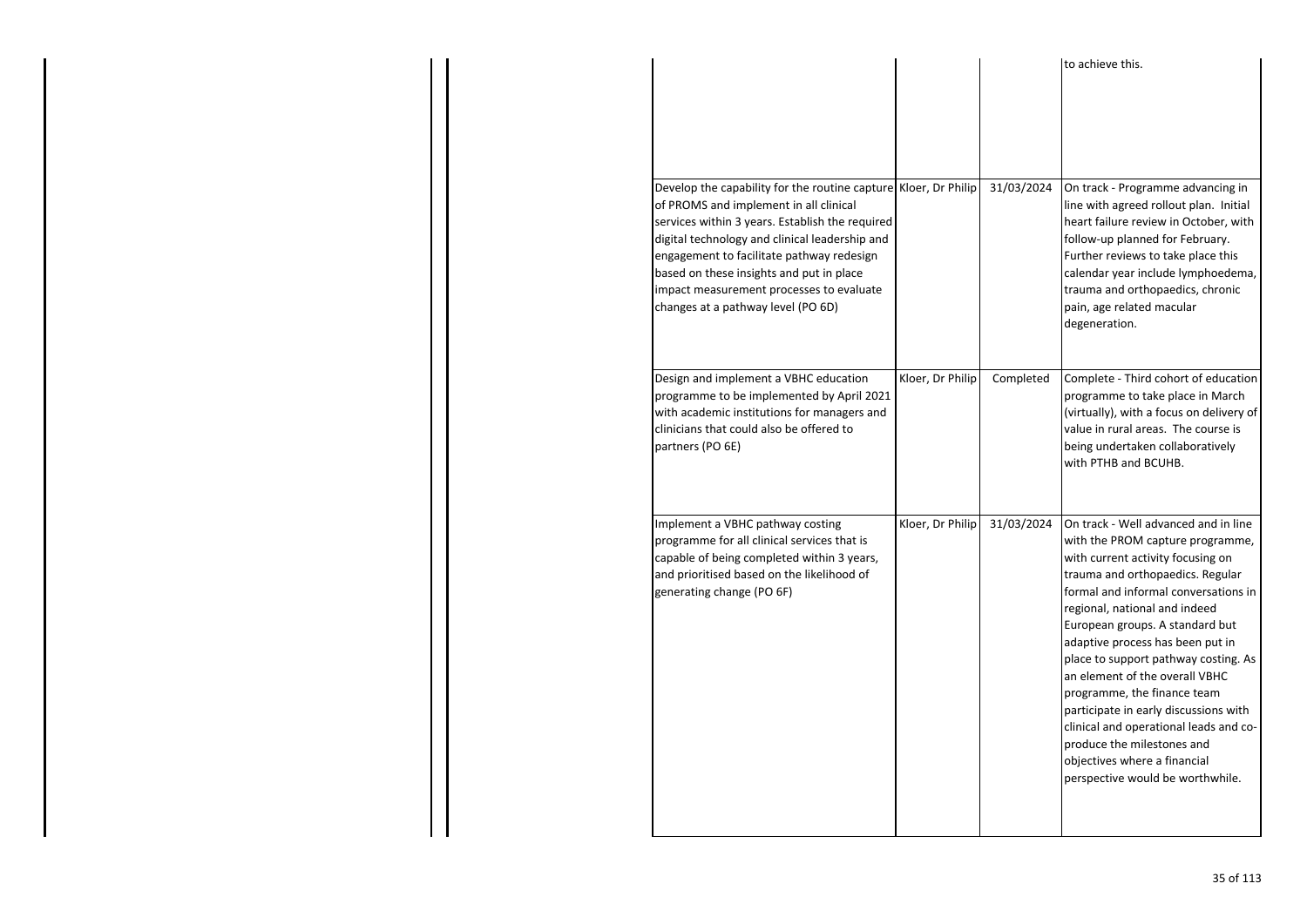| To be completed by the end of 2021/22          | Thomas, Huw | 31/03/2022 | On track - The Centre for Local      |
|------------------------------------------------|-------------|------------|--------------------------------------|
| undertake a full analysis of our supply chain  |             |            | Economic Strategies have produced    |
| in light of the COVID-19 pandemic to assess    |             |            | some initial strategy documents in   |
| the following:                                 |             |            | relation to the development of a     |
| - Length and degree of fragility               |             |            | Community Wealth Building baseline   |
| Opportunities for local sourcing in support    |             |            | assessment. This has been approved.  |
| of the foundational economy                    |             |            |                                      |
| Carbon footprint                               |             |            | Our carbon accounting report was     |
| - Opportunities to eliminate single use        |             |            | submitted to WG ahead of the         |
| plastics and waste                             |             |            | October deadline. As part of         |
| The resulting insights will be used to take    |             |            | ISO14001 one of our annual targets   |
| immediate, in-year action where appropriate    |             |            | is usually around measures to        |
| and develop proposed Planning Objectives       |             |            | improve recycling. This year we are  |
| for 2022/23 implementation (PO 6H)             |             |            | rolling out source segregation in    |
|                                                |             |            | WGH in line with legislative         |
|                                                |             |            | requirements. We have already        |
|                                                |             |            | rolled out source segregation in BGH |
|                                                |             |            | and PPH and the aim will be to       |
|                                                |             |            | eventually have source segregation   |
|                                                |             |            | on all sites. Through our sharps box |
|                                                |             |            | provider we are hoping to change     |
|                                                |             |            | over to a more sustainable box       |
|                                                |             |            | which will contain 30% less virgin   |
|                                                |             |            |                                      |
|                                                |             |            | plastics than they do currently.     |
|                                                |             |            |                                      |
|                                                |             |            |                                      |
|                                                |             |            |                                      |
| By September 2021 propose new Planning         | Thomas, Huw | 30/09/2021 | Behind - Whilst the ambitious        |
| Objectives to establish locality resource      |             | 31/03/2022 | objective not delivered in way       |
| allocations covering the whole health budget   |             |            | described, an innovative Locality    |
| (and social care where agreed with partners)   |             |            | Resource Tool baseline has been      |
| and test innovative approaches to driving the  |             |            | produced and shared via locality     |
| shift of activity from secondary care settings |             |            | Directors and their teams, with      |
| to primary and community care. Additional      |             |            | updates and further insights ongoing |
| aims will be to ensure secondary care thrives  |             |            | in preparation for an extended new   |
| in doing only what it can do, shifts are based |             |            | year objective 6B (as previously     |
| on the needs and assets of the local           |             |            | noted) and also 5H. Where the        |
| population, and localities progressively close |             |            | operational aspects are incorporated |
| the gap between budget and target resource     |             |            | into an operational planning         |
| allocation (PO 6I)                             |             |            | objective for Integrated Locality    |
|                                                |             |            | Plans, which finance team will       |
|                                                |             |            | support as described above.          |
|                                                |             |            |                                      |
|                                                |             |            |                                      |
|                                                |             |            |                                      |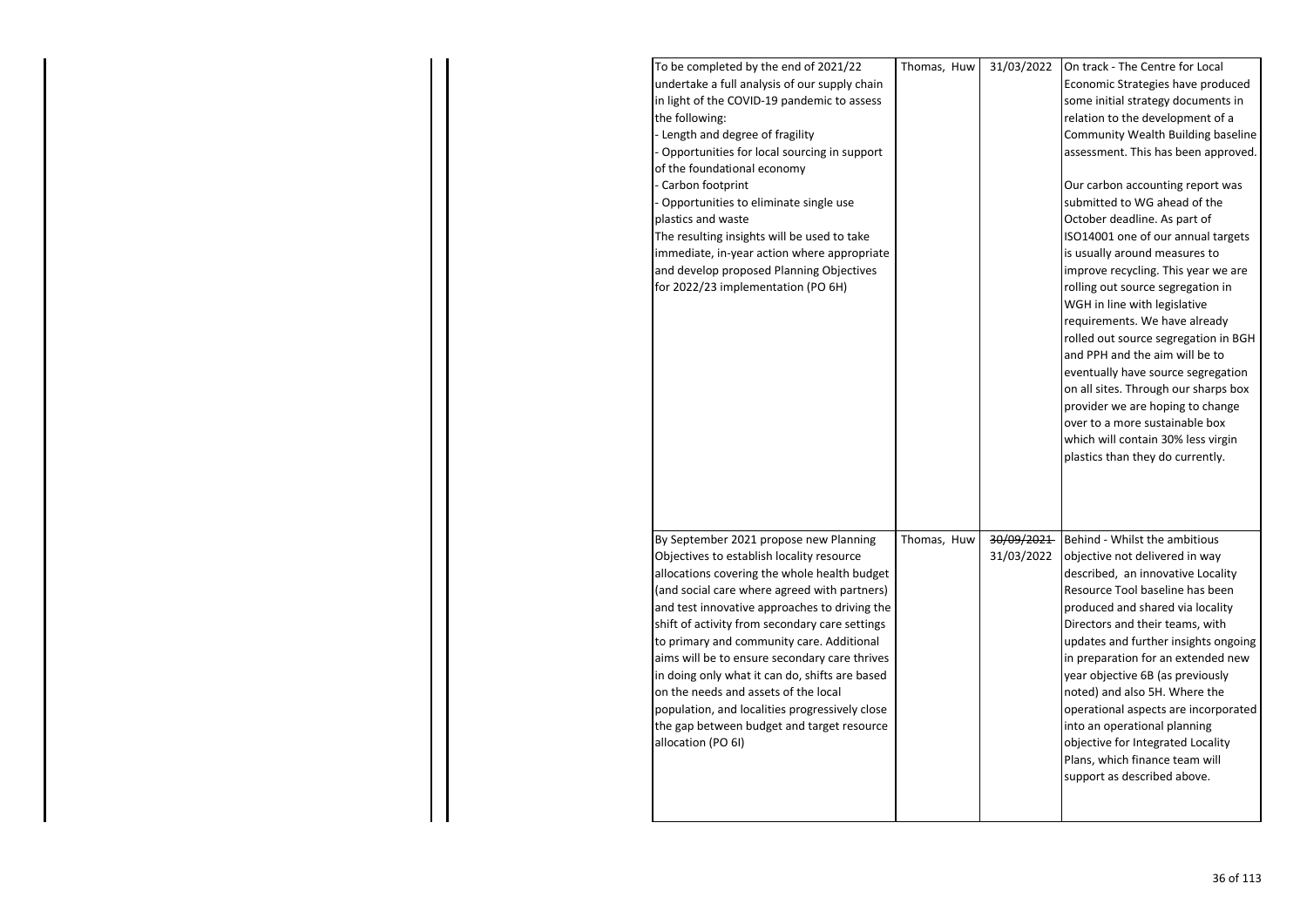| Rapid deployment of digital solutions to      | Thomas, Huw | 30/09/2021 | Refer to the Digital Strategy for     |
|-----------------------------------------------|-------------|------------|---------------------------------------|
|                                               |             |            |                                       |
| support with better intelligence allowing     |             |            | actions and delivery timelines.       |
| better local decision-making based on         |             |            |                                       |
| evidence.                                     |             |            |                                       |
| By September 2021 develop a plan to           | Carruthers, | 30/09/2021 | On track - Actions and supporting net |
| achieve, as a minimum, the design             | Andrew      |            | financial and workforce implications  |
| assumptions set out in "A Healthier Mid and   |             |            | required to enable progress during    |
| West Walesâ€related to the new hospital       |             |            | 2022/23 set out in Operational IMTP   |
| build on the current health board acute       |             |            | proposals reflecting combined         |
| hospital sites. The aim will be to achieve    |             |            | priorities across Acute and           |
| these measures fully by March 2023 and the    |             |            | Community service areas. Plan         |
| plan should set out expected trajectories     |             |            | awaiting approval in line with        |
| towards this over 2021/22 and 2022/23 (PO     |             |            | confirmation of HDdUHB IMTP.          |
| 6K)                                           |             |            |                                       |
|                                               |             |            |                                       |
| To develop, by 30 September, a plan to        | Thomas, Huw | 30/09/2021 | Behind - A plan, and associated       |
| deliver £16m of recurrent savings based on    |             |            | delivery, has been fully developed    |
| opportunities for technical and allocative    |             |            | for the £16m savings requirement      |
| efficiencies across the Health Board's        |             |            | for 2021/22 on a non-recurrent        |
| budgets. The savings will need to be          |             |            | basis. However, there remains a       |
| deliverable on a pro rata basis by the end of |             |            | recurrent gap in these plans of       |
| the financial year to ensure that the         |             |            | £11.5m. The remaining requirement     |
| underlying deficit does not further           |             |            | has now been carried forward into     |
| deteriorate. This will be based on the Health |             |            | the opening position of the IMTP      |
| Board's developing opportunities framework,   |             |            | where plans will need to be           |
| and developed in conjunction with budget      |             |            | identified on top of the additional   |
| managers across the organisation (PO 6J)      |             |            | requirement for FY23. The £11.5m      |
|                                               |             |            | has been included within our          |
|                                               |             |            | underlying deficit position, that has |
|                                               |             |            | been shared with WG.                  |
|                                               |             |            |                                       |
|                                               |             |            |                                       |
|                                               |             |            |                                       |
|                                               |             |            |                                       |

|                   | <b>ASSURANCE MAP</b>        |                    |                         | <b>Control RAG</b>            | <b>Latest Papers</b>   |  |                                                          | <b>Gaps in ASSURANCES</b> |         |                 |
|-------------------|-----------------------------|--------------------|-------------------------|-------------------------------|------------------------|--|----------------------------------------------------------|---------------------------|---------|-----------------|
| Performance       | <b>Sources of ASSURANCE</b> | Type of            | Required                | <b>Rating (what</b>           | <b>Committee &amp;</b> |  | <b>Identified Gaps How are the Gaps in</b>               | <b>By Who</b>             | By When | <b>Progress</b> |
| <b>Indicators</b> |                             |                    | Assurance Assurance     | the assurance                 | date)                  |  | in Assurance: ASSURANCE will be                          |                           |         |                 |
|                   |                             |                    |                         | is telling you                |                        |  | <b>laddressed</b>                                        |                           |         |                 |
|                   |                             | (1st, 2nd,<br>3rd) | <b>Current</b><br>Level | about your<br><b>controls</b> |                        |  | <b>Further action necessary to  </b><br>address the gaps |                           |         |                 |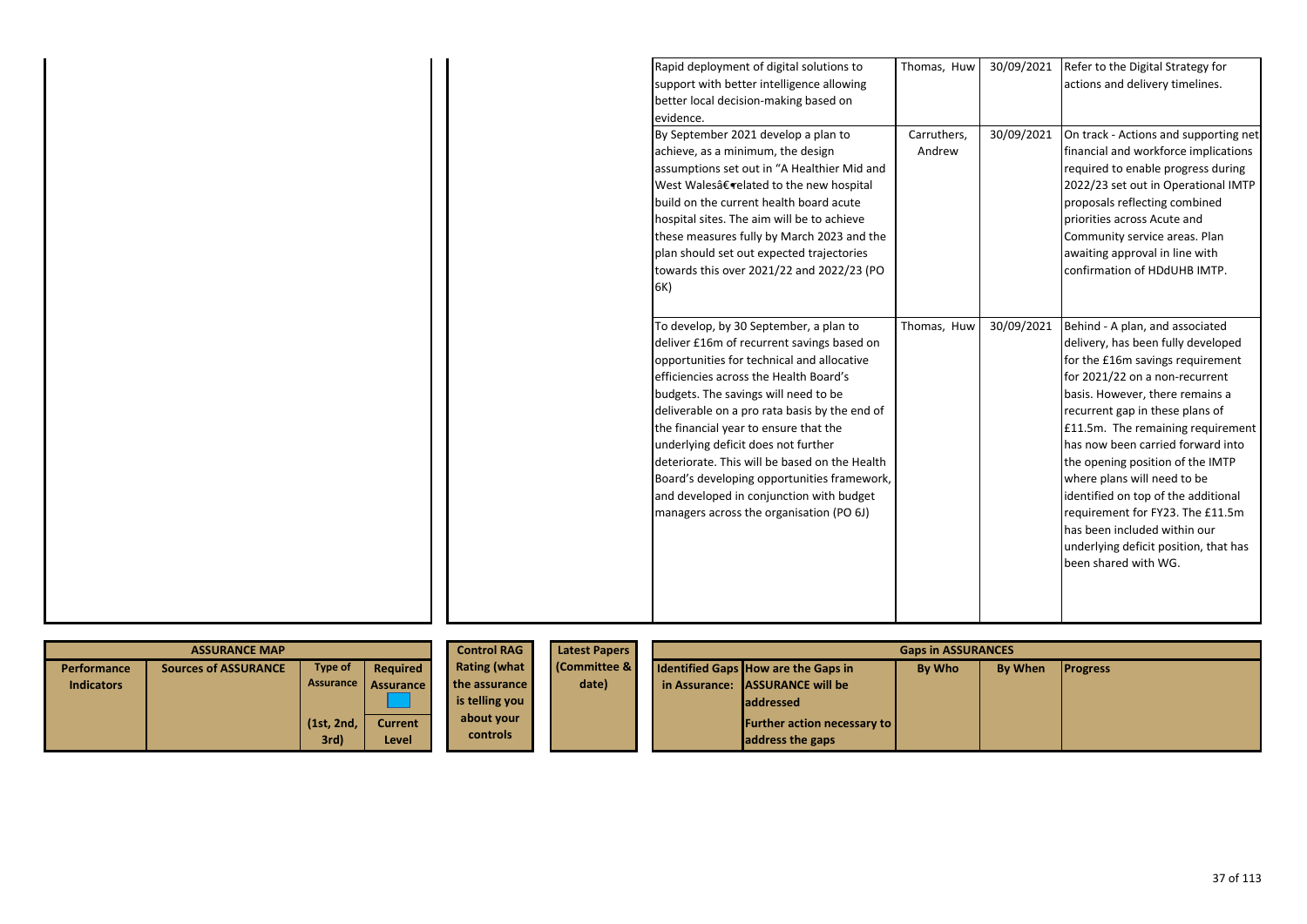|                         | See Our Outcomes Lightfoot engaged and have   | 1st |  | M9 Financial   | None identified. |  |  |  |
|-------------------------|-----------------------------------------------|-----|--|----------------|------------------|--|--|--|
|                         | section on the BAF produced a bed opportunity |     |  | Report - Board |                  |  |  |  |
| Dashboard               | analysis with consistent                      |     |  | (Jan 22)       |                  |  |  |  |
|                         | conclusions to the internal                   |     |  |                |                  |  |  |  |
| Operational             | work                                          |     |  | M10 Financial  |                  |  |  |  |
| agreement to            |                                               |     |  | Report - SRC   |                  |  |  |  |
| underlying deficit      |                                               |     |  | (Feb 22)       |                  |  |  |  |
| assessment.             |                                               |     |  |                |                  |  |  |  |
|                         |                                               |     |  | Finance        |                  |  |  |  |
| Welsh                   | <b>Financial Reporting to</b>                 | 2nd |  | Planning       |                  |  |  |  |
| Government              | Sustainable Resources                         |     |  | Objective      |                  |  |  |  |
| accepting of            | Committee                                     |     |  | update - SRC   |                  |  |  |  |
| impact of COVID-        |                                               |     |  | (Aug21)        |                  |  |  |  |
| 19 on underlying        |                                               |     |  |                |                  |  |  |  |
| deficit.                |                                               |     |  |                |                  |  |  |  |
|                         |                                               |     |  |                |                  |  |  |  |
| Plan in place to        |                                               |     |  |                |                  |  |  |  |
| develop a long          |                                               |     |  |                |                  |  |  |  |
| term financial<br>plan. | <b>Planning Objectives</b>                    | 2nd |  |                |                  |  |  |  |
|                         | overseen by Sustainable                       |     |  |                |                  |  |  |  |
| High level              | <b>Resources Committee</b>                    |     |  |                |                  |  |  |  |
| financial               |                                               |     |  |                |                  |  |  |  |
| assessment of A         |                                               |     |  |                |                  |  |  |  |
| Healthier Mid and       |                                               |     |  |                |                  |  |  |  |
| West Wales in           |                                               |     |  |                |                  |  |  |  |
| place.                  |                                               |     |  |                |                  |  |  |  |
|                         |                                               |     |  |                |                  |  |  |  |
|                         |                                               |     |  |                |                  |  |  |  |
|                         |                                               |     |  |                |                  |  |  |  |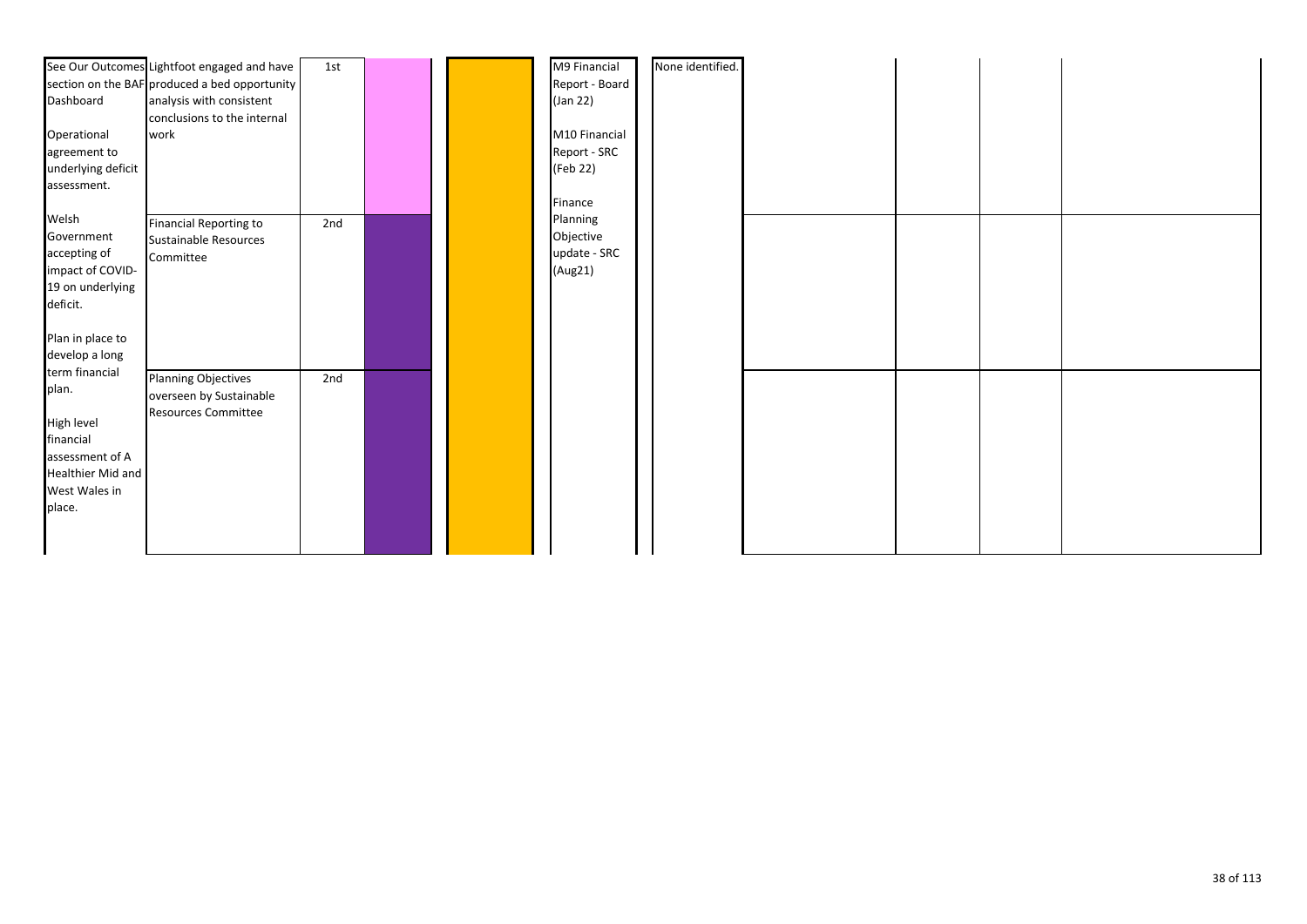| <b>Date Risk</b> | $Uun-21$                               | <b>Executive Director Owner:</b> | Paterson, Jih                   | <b>Date of Review:</b> | $Feb-22$ |
|------------------|----------------------------------------|----------------------------------|---------------------------------|------------------------|----------|
| Identified:      |                                        |                                  |                                 |                        |          |
| <b>Strategic</b> | <b>6.</b> Sustainable use of resources | Lead Committee:                  | Sustainable Resources Committee | <b>Date of Next</b>    | Mar-22   |
| Objective:       |                                        |                                  |                                 | <b>Review:</b>         |          |

| <b>Risk ID:</b> | 1198 | <b>Principal Risk</b> There is a risk that the Health Board will be unable to successfully support the |  |  |  |  |  |  |
|-----------------|------|--------------------------------------------------------------------------------------------------------|--|--|--|--|--|--|
|                 |      | <b>Description:</b> shifting of care in the community. This is caused by entrenched, complex           |  |  |  |  |  |  |
|                 |      | arrangements and systems that will need be worked through to support a                                 |  |  |  |  |  |  |
|                 |      | new approach to the delivery of care in line with our strategy, as well as a                           |  |  |  |  |  |  |
|                 |      | need to support the population in changing their behaviour and the way they                            |  |  |  |  |  |  |
|                 |      | have historically accessed services. This could lead to an impact/affect on on                         |  |  |  |  |  |  |
|                 |      | inefficient services, undeliverable plan and poorer outcomes for the                                   |  |  |  |  |  |  |
|                 |      | population.                                                                                            |  |  |  |  |  |  |
|                 |      |                                                                                                        |  |  |  |  |  |  |
|                 |      | Does this risk link to any Directorate (operational) risks?                                            |  |  |  |  |  |  |

|                             | <b>Risk Rating: (Likelihood x Impact)</b> |                   | 25 |                                |                             |
|-----------------------------|-------------------------------------------|-------------------|----|--------------------------------|-----------------------------|
| Domain:                     | Business objectives/projects              |                   | 20 |                                | Current Risk                |
|                             | Inherent Risk Score (L x I):              | $5\times4=20$     | 15 |                                | Score                       |
| Current Risk Score (L x I): |                                           | $4 \times 4 = 16$ | 10 |                                | <b>Target Risk</b><br>Score |
| Target Risk Score (L x I):  |                                           | $2 \times 4 = 8$  | 5  |                                | Tolerance Level             |
| <b>Tolerable Risk:</b>      |                                           | 6                 | 0  |                                |                             |
| Trend:                      |                                           |                   |    | Oct-21 Dec-21 Feb-22<br>Aug-21 |                             |

There is a recognition that this is complex and there are a number of historical process and system issues to be addressed, and there continues to be traditional patient behaviours and expectations within the population on how services are accessed and provided. Current internal processes do not facilitate and support the transition to new way of working and shifting of services and their resources.

The target score will be reached through working with business partners and through the work of operational delivery group, as well as wide engagement across organisation to establish understanding and support for new way approaches to delivering care.

| <b>Key CONTROLS Currently in Place:</b>                                                                                                                                                      |                                                                                                                                                                                                         | <b>Gaps in CONTROLS</b>                                                                                                                            |                       |            |                                                                                                              |  |  |
|----------------------------------------------------------------------------------------------------------------------------------------------------------------------------------------------|---------------------------------------------------------------------------------------------------------------------------------------------------------------------------------------------------------|----------------------------------------------------------------------------------------------------------------------------------------------------|-----------------------|------------|--------------------------------------------------------------------------------------------------------------|--|--|
| (The existing controls and processes in place to manage the risk)                                                                                                                            | Identified Gaps in Controls : (Where  How and when the Gap in control be<br>one or more of the key controls on<br>effective, or we do not have evidence controls gaps<br>that the controls are working) | <b>laddressed</b><br>which the organisation is relying is not Further action necessary to address the                                              | By Who                | By When    | <b>Progress</b>                                                                                              |  |  |
| Transformation Steering Group (TSG) & Strategic Enabling Group (SEG)to<br>support strategic innovation and development in the UHB                                                            | Workforce capacity to shift from<br>secondary to community/<br>opportunities to use staff skills                                                                                                        | Planned care recovery plan - To develop<br>plans capable of being implemented during<br>2021/22 to achieve WG targets in relation to               | Carruthers,<br>Andrew | 31/03/2022 | There are still significant pressures<br>on services despite the reduction in<br>positivity rates within the |  |  |
| Operations Innovation 'Board' (new Silver) to aid planning to optimal<br>level, with workstreams and system overarching group.<br>CHC and UHB Protocol for managing low level service change | appropriately<br>Optimal use of digital to support<br>delivery of patient care                                                                                                                          | RTT, Diagnostics, Therapies, Cancer and<br>Mental Health using measures of likely harm<br>as a way to prioritise initial action in 2021/22<br>(GI) |                       |            | community, which has led to<br>disruption in the re-starting and<br>delivery of Planned Care services.       |  |  |
|                                                                                                                                                                                              |                                                                                                                                                                                                         |                                                                                                                                                    |                       |            |                                                                                                              |  |  |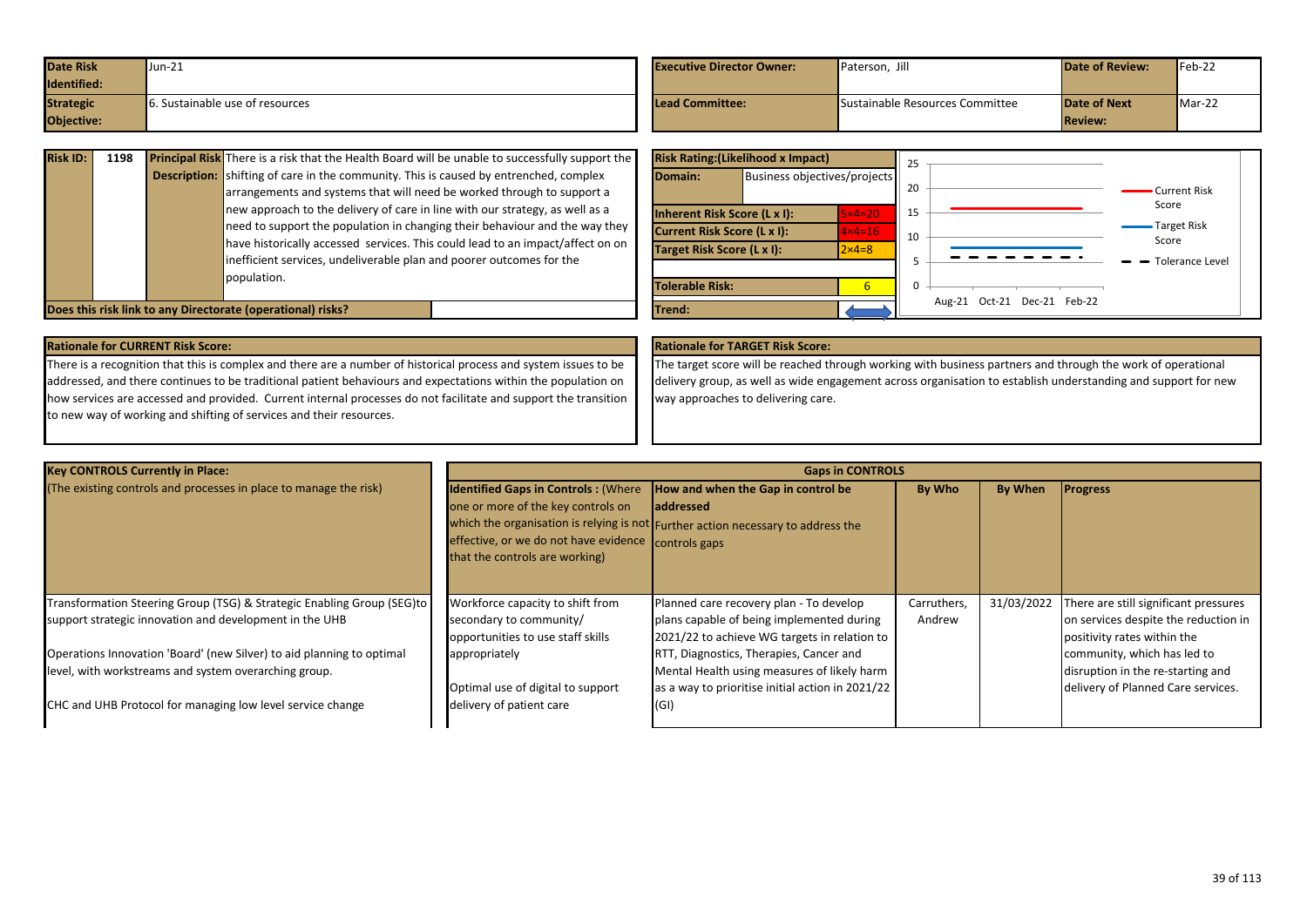| All Business Cases need to be taken through Transformation Steering<br>Group.<br>IMTP in place for every cluster which is submitted to WG<br>WHC (18) 025 - Improving Value through Allocative & Technical<br>Efficiency: A Financial Framework to Support Secondary Acute Services<br>Shift to Community/Primary Service Delivery | Financial resources to invest in new<br>technologies to improve demand and<br>capacity across the system<br>Resistance in secondary care to<br>moving resources in primary and<br>community care<br>Maximising efficiencies in secondary<br>care | Propose new planning objectives for the<br>following year to pilot and test innovate<br>approaches to offering people with complex<br>and/or rising health and care needs<br>(accounting for 15% - 30% of our population)<br>greater control over the choice of care and<br>support they need. The aim of these<br>approaches must be to improve the value<br>(outcome vs cost) from the services we<br>provide (PO 1D)                                                                                                                                                                                                                                    | Paterson, Jill | 30/09/2021 | On track - Early discussions have<br>taken place.                                                                                                                                                                                                                                                                                                                                                                                                                                                                                                                                                                                                                                      |
|------------------------------------------------------------------------------------------------------------------------------------------------------------------------------------------------------------------------------------------------------------------------------------------------------------------------------------|--------------------------------------------------------------------------------------------------------------------------------------------------------------------------------------------------------------------------------------------------|------------------------------------------------------------------------------------------------------------------------------------------------------------------------------------------------------------------------------------------------------------------------------------------------------------------------------------------------------------------------------------------------------------------------------------------------------------------------------------------------------------------------------------------------------------------------------------------------------------------------------------------------------------|----------------|------------|----------------------------------------------------------------------------------------------------------------------------------------------------------------------------------------------------------------------------------------------------------------------------------------------------------------------------------------------------------------------------------------------------------------------------------------------------------------------------------------------------------------------------------------------------------------------------------------------------------------------------------------------------------------------------------------|
|                                                                                                                                                                                                                                                                                                                                    | Limited by vision of what is available<br>to and resourcable by the UHB.                                                                                                                                                                         | To develop an initial set of integrated locality<br>plans by September 2021 incorporating the<br>plans developed by our clusters, based on<br>population health and wellbeing and which<br>are focused on the principles of sustainable<br>and resilient services, timely advice and<br>support to the local community on health<br>and wellbeing, maintaining social connection,<br>and independence and activity. This will<br>require co-production with Local Authority<br>Partners and the Third Sector. The scope of<br>this will include all Community, Primary Care,<br>Third sector, Local Authority and other Public<br>Sector partners. (PO 5H) | Paterson, Jill | 30/09/2021 | Behind - Planning process now<br>aligned to the Health Boards<br>planning cycle. Cluster plans,<br>unscheduled care and County team<br>plans aligned as first part of<br>integrated plan for 21-22.<br>Standardised template agreed.<br>Standardised regional priorities<br>agreed. 3 ILPs have been submitted<br>October and December - next<br>submission date 13.02.2022. IMTP<br>and Plan on Page submitted.<br>Business Partnering support action in<br>progress. Governance framework<br>and alignment to nation ACD<br>programme in progress in readiness<br>for Apr22. Financial system<br>information in progress. New<br>planning objective for 2022/23 has<br>been drafted. |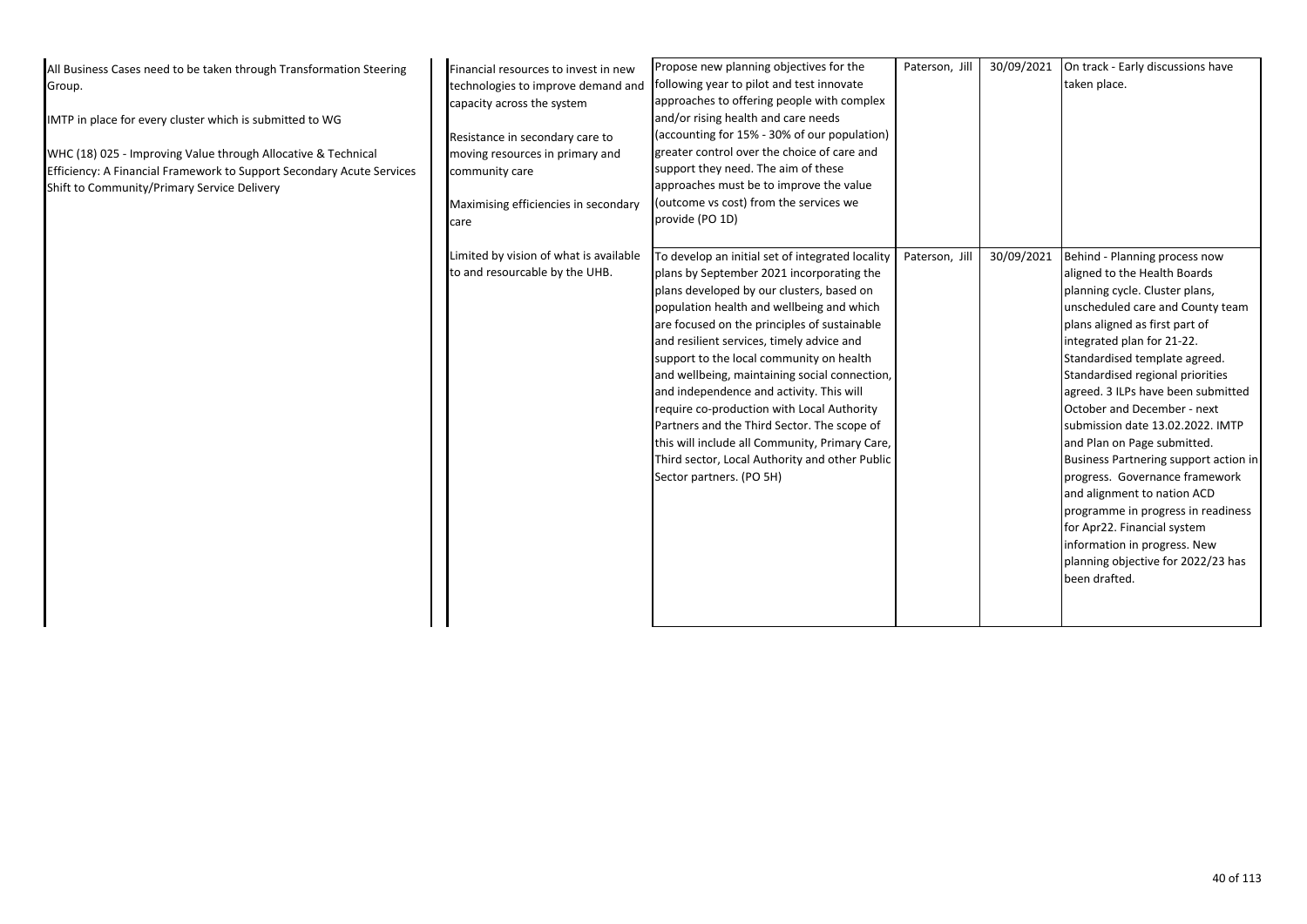| Develop and implement a comprehensive        | Paterson, Jill | 31/03/2024 | On track - Work progressing. UEC                                          |
|----------------------------------------------|----------------|------------|---------------------------------------------------------------------------|
| and sustainable 24/7 community and primary   |                |            | Programme Management Office has                                           |
| care unscheduled care service model (PO 5J)  |                |            | been established with recruitment                                         |
|                                              |                |            | progressing in outstanding roles.                                         |
|                                              |                |            | Draft UEC Outcomes Framework and                                          |
|                                              |                |            | Performance Metrics have been                                             |
|                                              |                |            | developed and are awaiting final sign                                     |
|                                              |                |            | off through UEC Delivery Group in                                         |
|                                              |                |            | Feb22. 111 First MOU and are                                              |
|                                              |                |            | currently in final draft format                                           |
|                                              |                |            | pending agreement by both WAST                                            |
|                                              |                |            | and HDdUHB. 111 First 'Go Live' has                                       |
|                                              |                |            | been delayed by WAST and is                                               |
|                                              |                |            | anticipated in April 2022 (Q1).                                           |
|                                              |                |            | Achieved 78% sign up to the 'virtual'                                     |
|                                              |                |            | Urgent Primary Care Centre from GP                                        |
|                                              |                |            | practices. Same Day Emergency Care                                        |
|                                              |                |            | (SDEC) models are enhanced across                                         |
|                                              |                |            | all 4 acute hospital Sites and Same                                       |
|                                              |                |            | Day Urgent Care (SDUC) operating in                                       |
|                                              |                |            | South Ceredigion community.<br><b>Technology Enabled Care and</b>         |
|                                              |                |            |                                                                           |
|                                              |                |            | Telehealth implementation has now                                         |
|                                              |                |            | been agreed. Those UEC policy goals<br>associated with Discharge and Flow |
|                                              |                |            | (Policy Goal 5 & 6) were postponed                                        |
|                                              |                |            | due to operational pressures.                                             |
|                                              |                |            |                                                                           |
|                                              |                |            |                                                                           |
|                                              |                |            |                                                                           |
|                                              |                |            |                                                                           |
|                                              |                |            |                                                                           |
| Develop and implement plans to deliver, on a | Moore, Steve   | 31/03/2024 | Re-prioritised due to our on-going                                        |
| sustainable basis, NHS Delivery Framework    |                | <b>TBA</b> | pandemic response. Timescale will                                         |
| targets related to Quality & Safety, Primary |                |            | be confirmed to Board in Jan22 as                                         |
| care, Secondary care and MH services within  |                |            | part of the IMTP process.                                                 |
| the next 3 years (see specific requirements  |                |            |                                                                           |
| 5.a.i), consistent with the Health Board's   |                |            |                                                                           |
| Strategy - "A Healthier Mid and West Wales"  |                |            |                                                                           |
| (PO 5A)                                      |                |            |                                                                           |
|                                              |                |            |                                                                           |
|                                              |                |            |                                                                           |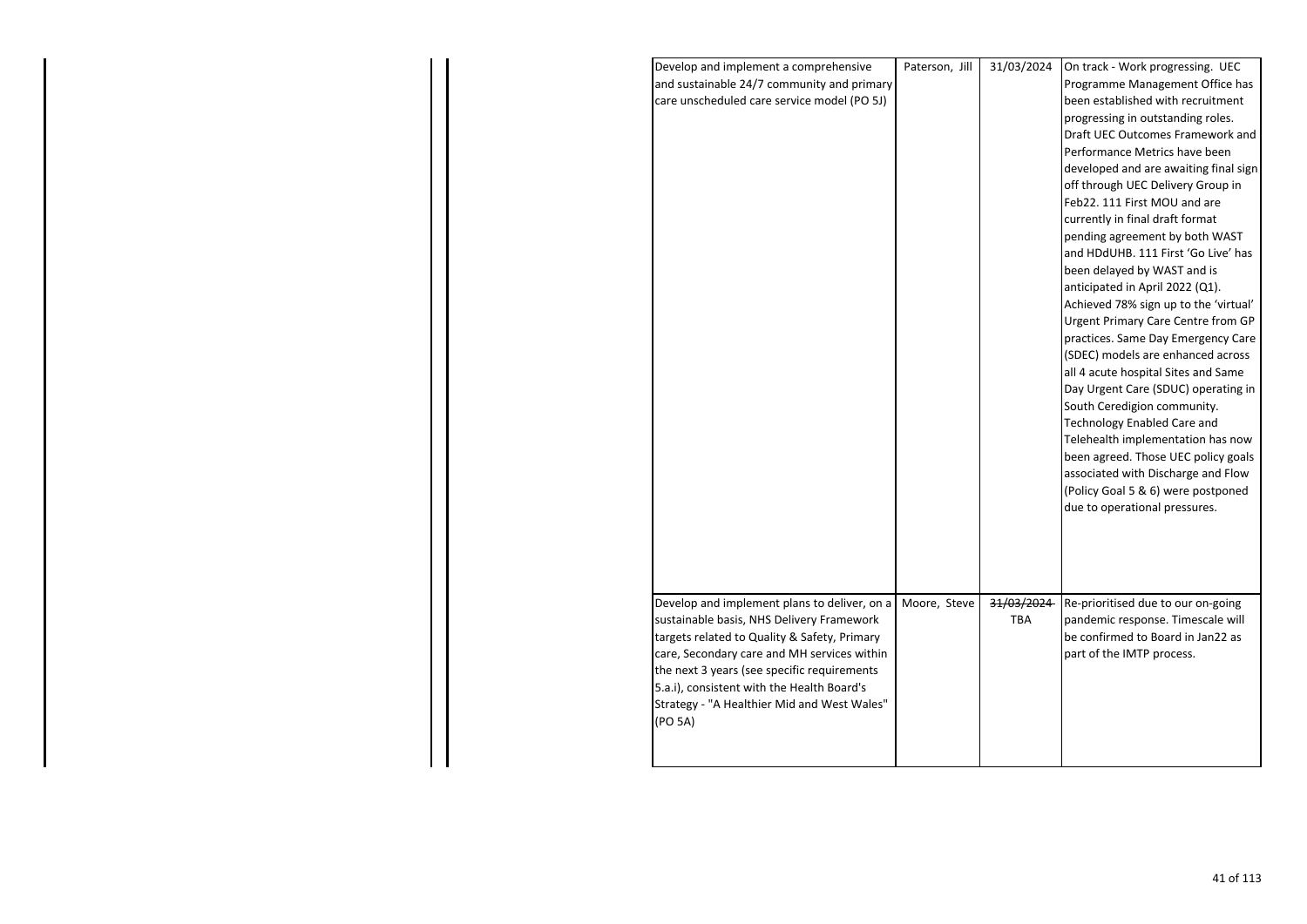| Develop and implement plans to deliver, on a   Moore, Steve<br>sustainable basis, locally prioritised<br>performance targets related to Quality &<br>Safety, Primary care, Secondary care and MH<br>services within the next 3 years (see specific<br>requirements 5.b.i), consistent with the<br>Health Board's Strategy - "A Healthier Mid<br>and West Wales" (PO 5B) |             | 31/03/2024 | Re-prioritised due to our on-going<br>pandemic response. Timescale will<br>be confirmed to Board in Jan22 as<br>part of the IMTP process.                                                                                                                                                                                                                                                                                                                                                                                                                                                                                                                                                                                                                                                                                                                                     |
|-------------------------------------------------------------------------------------------------------------------------------------------------------------------------------------------------------------------------------------------------------------------------------------------------------------------------------------------------------------------------|-------------|------------|-------------------------------------------------------------------------------------------------------------------------------------------------------------------------------------------------------------------------------------------------------------------------------------------------------------------------------------------------------------------------------------------------------------------------------------------------------------------------------------------------------------------------------------------------------------------------------------------------------------------------------------------------------------------------------------------------------------------------------------------------------------------------------------------------------------------------------------------------------------------------------|
| Produce a final business case for the<br>implementation of a new hospital in the<br>south of the Hywel Dda area for the provision<br>of urgent and planned care (with<br>architectural separation between them) (PO<br>5C)                                                                                                                                              | Davies, Lee | 31/03/2024 | Behind - Board has approved the PBC<br>in Jan22. The PBC was formally<br>submitted to WG for consideration<br>and scrutiny on the 01Feb22. The<br>timeline for the development of the<br>business cases associated with the<br>PBC reported in the Board papers<br>and PBC document now indicate a<br>Mar26 Full Business Case (FBC)<br>submission. The service scenarios<br>included in the PBC include the<br>assumption regarding architectural<br>separation between urgent and<br>planned care at the new hospital.<br>The scenarios also include for<br>minimising the length of stay at the<br>hospital and also scenarios which<br>include longer length of stays to<br>maximise efficiency and reduce<br>clinical risk at the repurposed<br>Glangwili and Withybush hospitals.<br>These scenarios will be further<br>explored at the outline business case<br>stage. |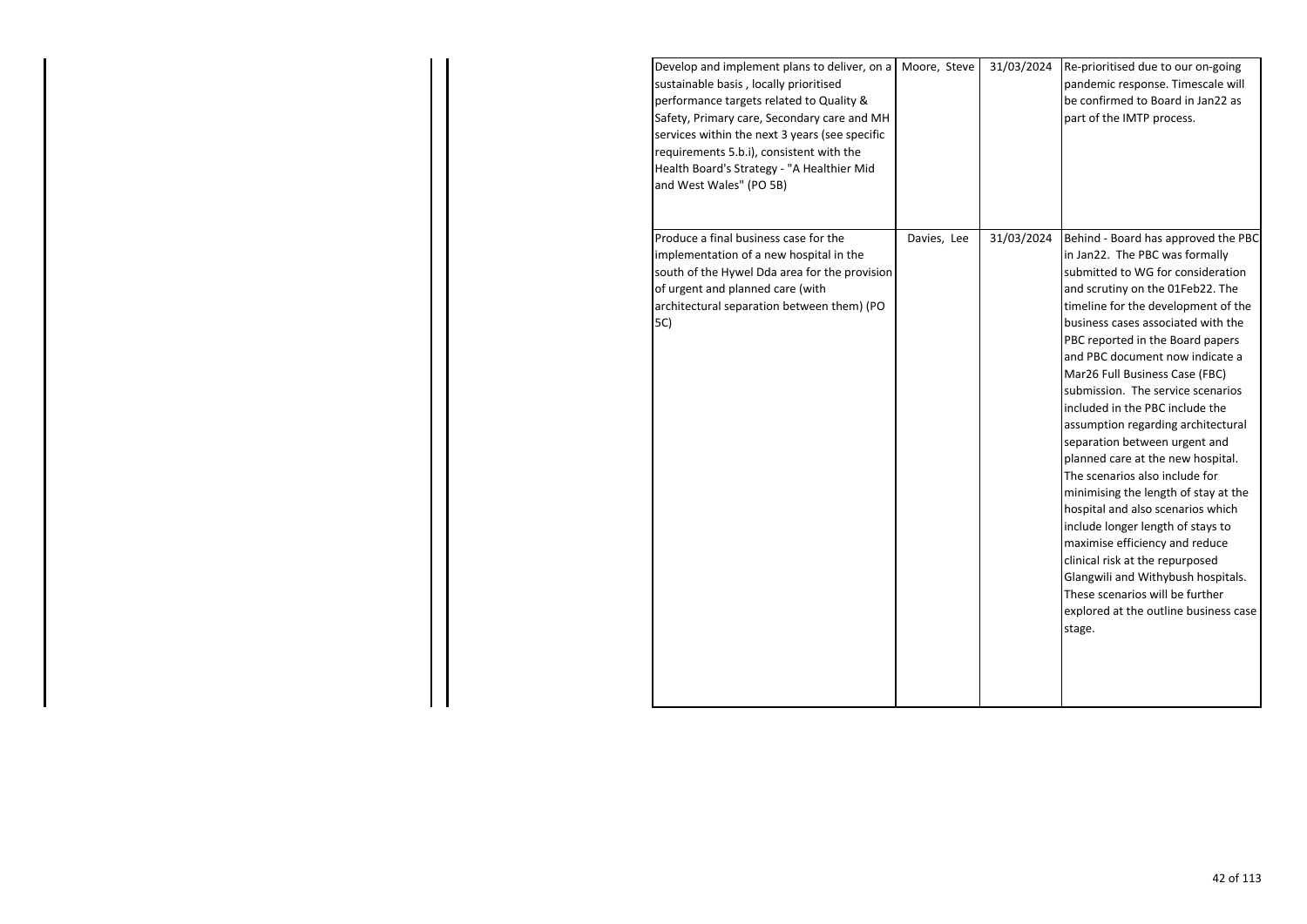| Implement the remaining elements of the      | Carruthers, | 31/03/2024 | On track - Aspects of the strategy     |
|----------------------------------------------|-------------|------------|----------------------------------------|
| Transforming MH & develop and implement      | Andrew      |            | aligned to Transforming Mental         |
| a Transforming LD strategy in line with      |             |            | Health (7-day services, Community      |
| "Improving Lives, Improving Care" over the   |             |            | Mental Health Centres, Alternative     |
| next 3 years and also develop and implement  |             |            | 136 and Third Sector Tier 0/1          |
| a plan for Transforming specialist child and |             |            | prevention services) have been         |
| adolescent health services (CAMHS) and       |             |            | accelerated at pace during the         |
| autistic spectrum disorder and ADHD. (See    |             |            | Pandemic. Older Adult Mental           |
| specific requirement 5.G.i) (PO 5G)          |             |            | Health Services will focus on sharing  |
|                                              |             |            | clinical expertise and improving care  |
|                                              |             |            | pathway interface with Adult Mental    |
|                                              |             |            | Health Transformation initiatives,     |
|                                              |             |            | the West Wales Dementia Wellbeing      |
|                                              |             |            | Pathway, Acute Hospitals, and          |
|                                              |             |            | Primary Care/GP                        |
|                                              |             |            | <b>Clusters/Community Resource</b>     |
|                                              |             |            | Teams. A Learning Disability Service   |
|                                              |             |            | Improvement (LDSIP) has been           |
|                                              |             |            | established to oversee the             |
|                                              |             |            | development and implementation of      |
|                                              |             |            | a speciality healthcare service for    |
|                                              |             |            | individuals with learning disabilities |
|                                              |             |            | that meets demand and is more          |
|                                              |             |            | appropriately skilled and managed. S-  |
|                                              |             |            | CAMHS services are focussing on the    |
|                                              |             |            | development of the workforce           |
|                                              |             |            | through increasing skills and          |
|                                              |             |            | competencies in order to improve       |
|                                              |             |            | emotional resilience in children and   |
|                                              |             |            | young people. This includes a          |
|                                              |             |            | number of new partnerships             |
|                                              |             |            | initiatives such as the Looked After   |
|                                              |             |            | Children team and the School In-       |
|                                              |             |            | reach programme.                       |
|                                              |             |            |                                        |
|                                              |             |            |                                        |
|                                              |             |            |                                        |
|                                              |             |            |                                        |
|                                              |             |            |                                        |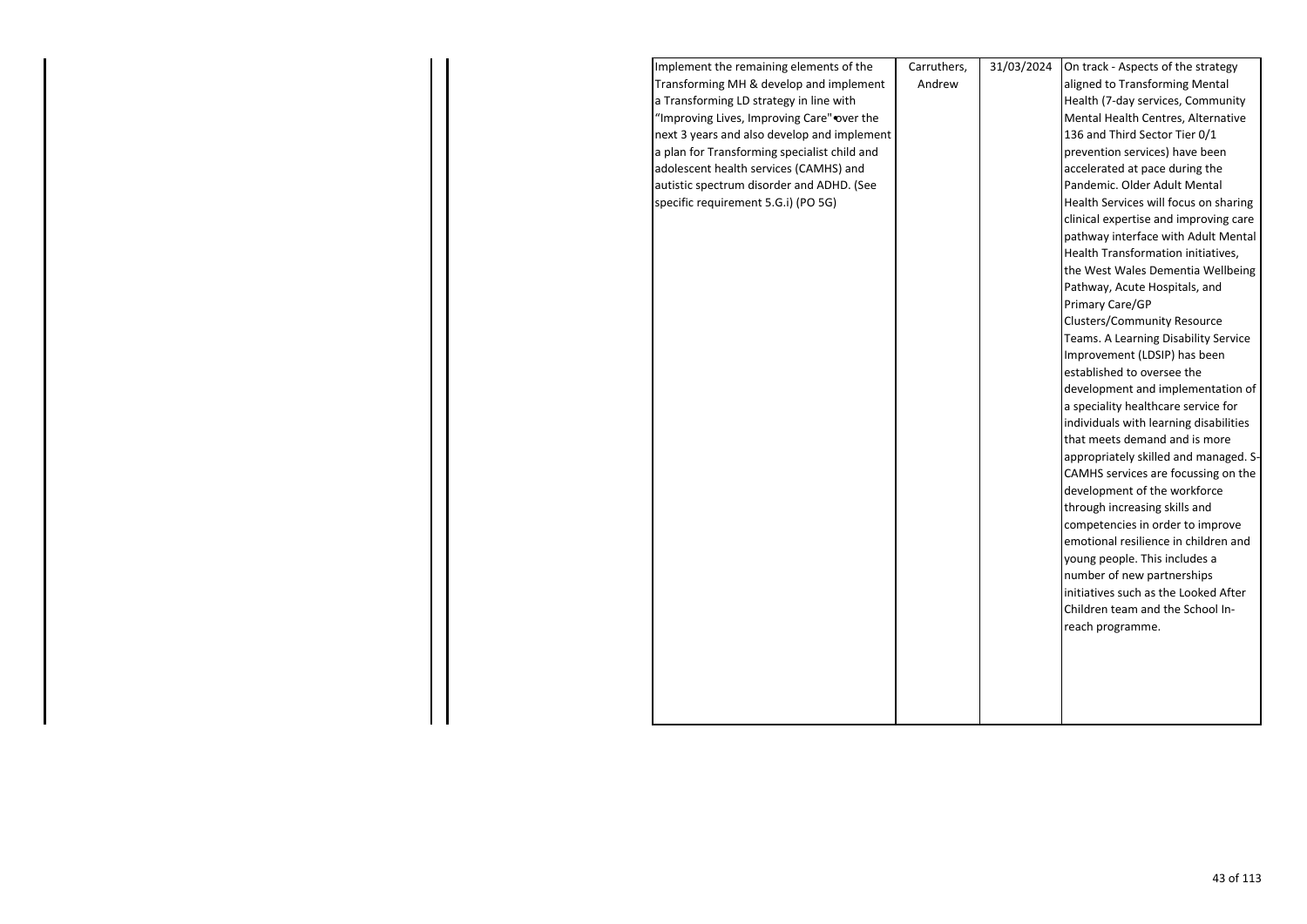| By December 2020 undertake a<br>comprehensive assessment of all Health<br>Board Children & Young People Services to<br>identify areas for improvement. From this,<br>develop an implementation plan to address<br>the findings by March 2024 at the latest. The<br>assessment process and implementation plan                                                       | Carruthers,<br>Andrew | 31/03/2024 | On track - Gaps in the services for<br>children have been identified. An<br>over-arching IMTP for all six<br>directorates that relate to children<br>will be shared with Children and<br>Young People Working Group Feb22. |
|---------------------------------------------------------------------------------------------------------------------------------------------------------------------------------------------------------------------------------------------------------------------------------------------------------------------------------------------------------------------|-----------------------|------------|----------------------------------------------------------------------------------------------------------------------------------------------------------------------------------------------------------------------------|
| should include the voices of children and<br>young people and have clear links to the<br>wider work being progressed by the RPB (PO<br>51)                                                                                                                                                                                                                          |                       |            |                                                                                                                                                                                                                            |
| Develop and implement a plan to address                                                                                                                                                                                                                                                                                                                             | Carruthers,           | 31/03/2024 | Re-prioritised due to our on-going                                                                                                                                                                                         |
| Health Board specific fragile services, which                                                                                                                                                                                                                                                                                                                       | Andrew                | <b>TBA</b> | pandemic response. Timescale will                                                                                                                                                                                          |
| maintains and develops safe services until the                                                                                                                                                                                                                                                                                                                      |                       |            | be confirmed to Board in Jan22 as                                                                                                                                                                                          |
| new hospital system is established (PO 5O)                                                                                                                                                                                                                                                                                                                          |                       |            | part of the IMTP process.                                                                                                                                                                                                  |
| To develop and implement a plan to roll out<br>an interface asthma services across the<br>Health Board from April 2021, working across<br>primary and secondary care. The aim of this<br>is to enhance pathway value by reduce<br>asthma related morbidity and mortality<br>whilst improving access to expert opinion and<br>reducing secondary care demand (PO 5Q) | Paterson, Jill        | 30/11/2021 | On track - Update to be provide in<br>next report.                                                                                                                                                                         |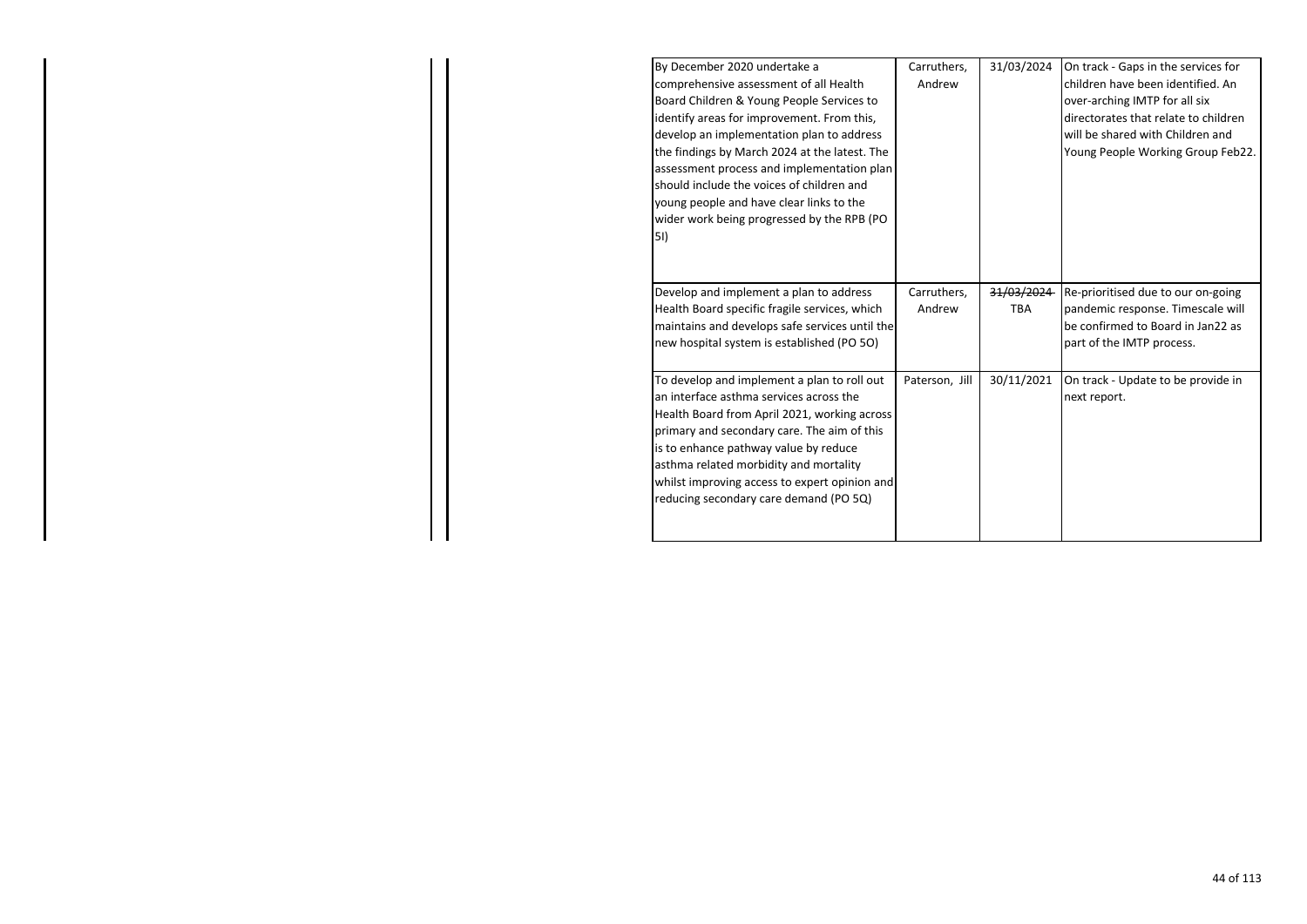| Develop a detailed 3 year financial plan based Thomas, Huw | 31/03/2022 | On track - Having already delivered a  |  |
|------------------------------------------------------------|------------|----------------------------------------|--|
| on the finance team's assessment of                        |            | 5 year financial roadmap to            |  |
| allocative and technical value improvements,               |            | breakeven, the detailed work is        |  |
| income opportunities and 3rd party                         |            | currently in progress with the IMTP    |  |
| expenditure value-for-money that can be                    |            | updates across directorates. All key   |  |
| captured within that timeframe (PO 6A)                     |            | aspects of the overarching roadmap     |  |
|                                                            |            | have been built into the Executive     |  |
|                                                            |            | Team priorities that have shaped the   |  |
|                                                            |            | second iteration following the initial |  |
|                                                            |            | version. Finance Business Partner      |  |
|                                                            |            | teams presenting financial             |  |
|                                                            |            | sustainability options to the service, |  |
|                                                            |            | supporting the total c.2.5% of         |  |
|                                                            |            | recurrent savings target, that need to |  |
|                                                            |            | be delivered through the financial     |  |
|                                                            |            | plan. Investments are undergoing       |  |
|                                                            |            | internal scrutiny using the Four A's   |  |
|                                                            |            | model but are currently significantly  |  |
|                                                            |            | higher than the anticipated            |  |
|                                                            |            | workforce and financial availability   |  |
|                                                            |            | that has been stated. A prioritisation |  |
|                                                            |            | exercise will be concluded through     |  |
|                                                            |            | the IMTP process in line with the PO   |  |
|                                                            |            | deadline, and updates are being        |  |
|                                                            |            | submitting to Board Seminar on         |  |
|                                                            |            | 17Feb22 and SRC on 23Feb22 for         |  |
|                                                            |            | update, discussion, and decision.      |  |
|                                                            |            |                                        |  |
|                                                            |            |                                        |  |
|                                                            |            |                                        |  |
|                                                            |            |                                        |  |
|                                                            |            |                                        |  |
|                                                            |            |                                        |  |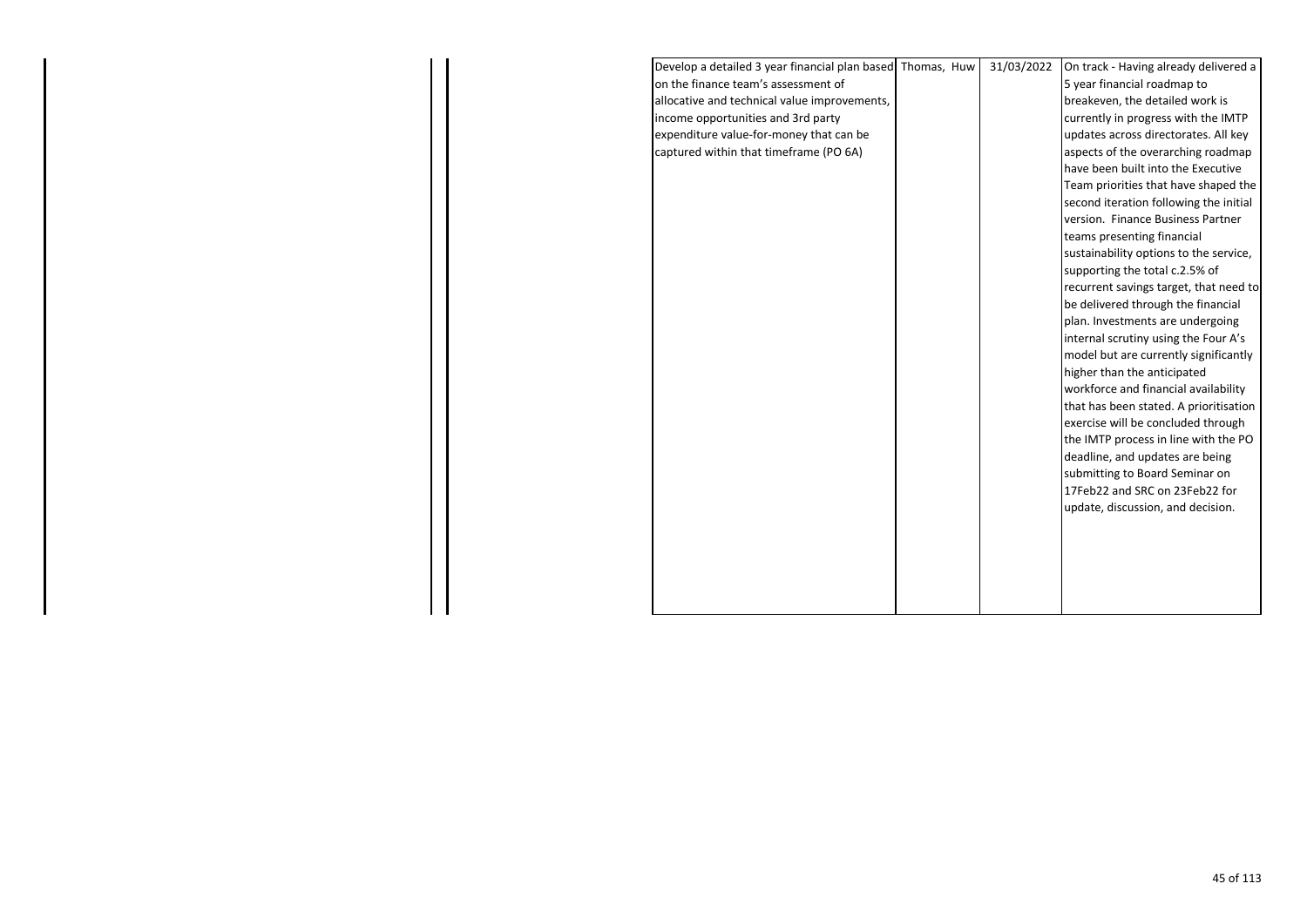| Construct a 5 year financial plan that       | Thomas, Huw | 31/03/2022 | Complete - A 5 year financial plan     |
|----------------------------------------------|-------------|------------|----------------------------------------|
| achieves financial balance based on securing |             |            | has been developed and shared          |
| the opportunities arising from the           |             |            | across the organisation. This is being |
| implementation of the strategy "A Healthier  |             |            | used as the holistic direction for the |
| Mid and West Wales†and progress made in      |             |            | more detailed IMTP. The Finance        |
| the interim period on the allocative and     |             |            | Function have identified a roadmap     |
| technical value improvements, income         |             |            | to breakeven, evidenced via various    |
| opportunities and 3rd party expenditure      |             |            | allocative and technical studies. The  |
| value-for-money improvements. This plan      |             |            | 'roadmap' has been shared with key     |
| will command the support of Welsh            |             |            | stakeholders across the UHB, WG        |
| Government and the Board (PO 6C)             |             |            | and Finance Delivery Unit (FDU) for    |
|                                              |             |            | their comment and support. Whilst      |
|                                              |             |            | the UHB has given it their full        |
|                                              |             |            | support, and the in-principle support  |
|                                              |             |            | to the shaping of the IMTP, Welsh      |
|                                              |             |            | Government and FDU colleagues          |
|                                              |             |            | have given their support to            |
|                                              |             |            | understand the operational and         |
|                                              |             |            | planning elements in more detail. It   |
|                                              |             |            | has been deemed that full support      |
|                                              |             |            | has been given to the assessment       |
|                                              |             |            | and construction of the plan, hence    |
|                                              |             |            | the complete status, but further       |
|                                              |             |            | work will continue to gain the actual  |
|                                              |             |            | resource support from WG, or not,      |
|                                              |             |            | as part of the IMTP process which      |
|                                              |             |            | would need to demonstrate the          |
|                                              |             |            | assurance around deliverable plans     |
|                                              |             |            | to achieve this.                       |
|                                              |             |            |                                        |
|                                              |             |            |                                        |
|                                              |             |            |                                        |
|                                              |             |            |                                        |
|                                              |             |            |                                        |
|                                              |             |            |                                        |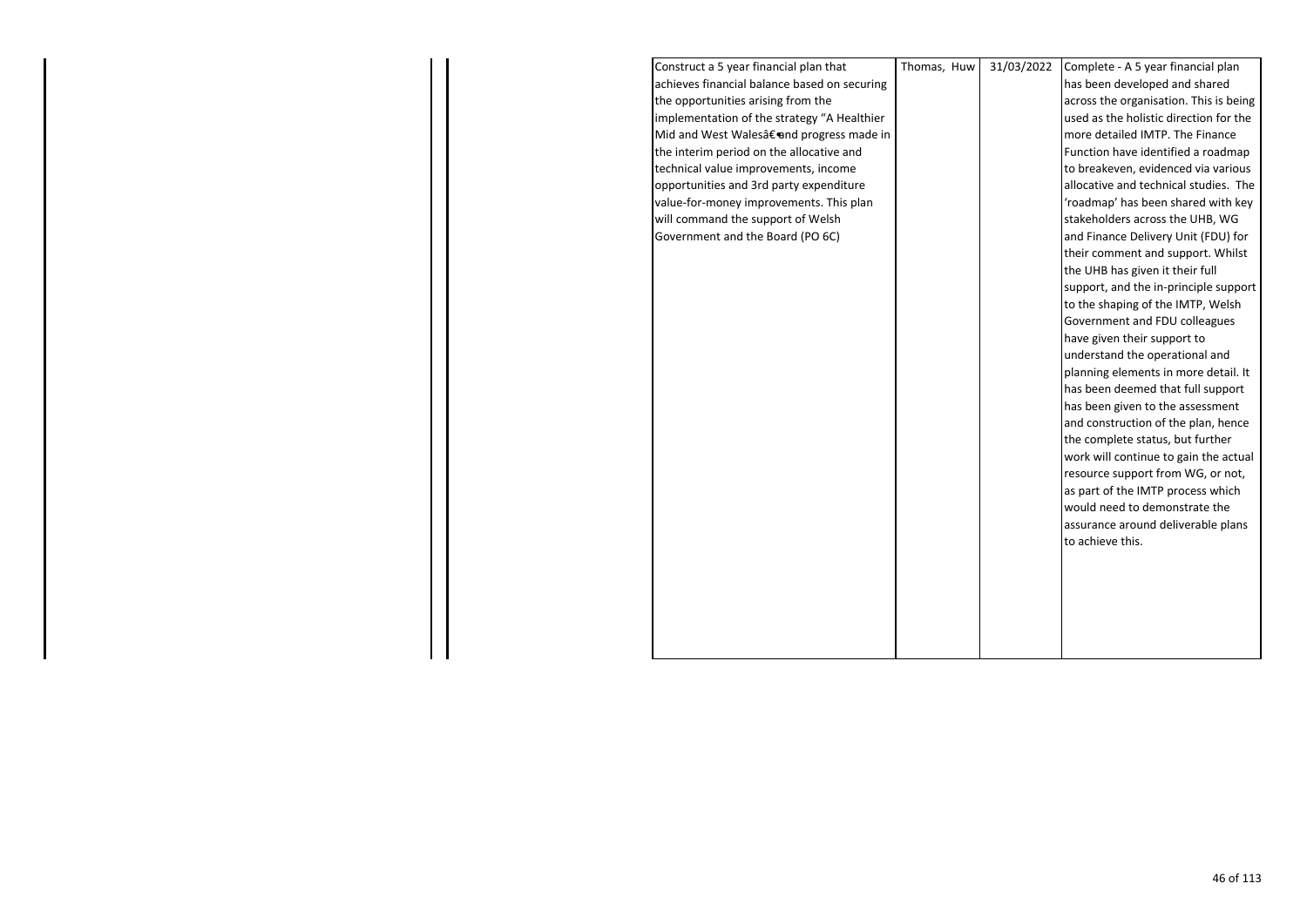|  | By September 2021 propose new Planning         | Thomas, Huw | 30/09/2021 | Behind - Whilst the ambitious        |
|--|------------------------------------------------|-------------|------------|--------------------------------------|
|  | Objectives to establish locality resource      |             |            | objective not delivered in way       |
|  | allocations covering the whole health budget   |             |            | described, an innovative Locality    |
|  | (and social care where agreed with partners)   |             |            | Resource Tool baseline has been      |
|  | and test innovative approaches to driving the  |             |            | produced and shared via locality     |
|  | shift of activity from secondary care settings |             |            | Directors and their teams, with      |
|  | to primary and community care. Additional      |             |            | updates and further insights ongoing |
|  | aims will be to ensure secondary care thrives  |             |            | in preparation for an extended new   |
|  | in doing only what it can do, shifts are based |             |            | year objective 6B (as previously     |
|  | on the needs and assets of the local           |             |            | noted) and also 5H. Where the        |
|  | population, and localities progressively close |             |            | operational aspects are incorporated |
|  | the gap between budget and target resource     |             |            | into an operational planning         |
|  | allocation (PO 6I)                             |             |            | objective for Integrated Locality    |
|  |                                                |             |            | Plans, which finance team will       |
|  |                                                |             |            | support as described above.          |
|  |                                                |             |            |                                      |
|  |                                                |             |            |                                      |

|                                  | <b>ASSURANCE MAP</b>                                                                          |                                                          |                                                  | <b>Control RAG</b>                                                               | <b>Latest Papers</b>                                        |                                               |                                                                                                                                               | <b>Gaps in ASSURANCES</b> |            |                                                                                           |
|----------------------------------|-----------------------------------------------------------------------------------------------|----------------------------------------------------------|--------------------------------------------------|----------------------------------------------------------------------------------|-------------------------------------------------------------|-----------------------------------------------|-----------------------------------------------------------------------------------------------------------------------------------------------|---------------------------|------------|-------------------------------------------------------------------------------------------|
| Performance<br><b>Indicators</b> | <b>Sources of ASSURANCE</b>                                                                   | <b>Type of</b><br><b>Assurance</b><br>(1st, 2nd,<br>3rd) | Required<br>Assurance<br><b>Current</b><br>Level | <b>Rating (what</b><br>the assurance<br>is telling you<br>about your<br>controls | (Committee &<br>date)                                       |                                               | Identified Gaps How are the Gaps in<br>in Assurance: ASSURANCE will be<br>addressed<br><b>Further action necessary to</b><br>address the gaps | By Who                    | By When    | <b>Progress</b>                                                                           |
| Dashboard                        | See Our Outcomes Lightfoot Viewer for urgent<br>section in the BAF care to track improvements | 1st                                                      |                                                  |                                                                                  | TMH Update -<br>Board (Jul21)<br><b>Three Year</b>          | Ability to<br>measure<br>improvements<br>when | Lightfoot Viewer to be used<br>to monitor improvements in<br>future changes                                                                   | Thomas, Huw               | 31/03/2024 | Already being used in all 3 counties.<br>Community based data to be further<br>developed. |
|                                  | <b>County Management</b><br>Systems Leadership Forum<br>focus on performance and<br>delivery  | 1st                                                      |                                                  |                                                                                  | Draft Plan for<br>Children's<br>Services -<br>Board (Jul21) | undertaking<br>service change                 |                                                                                                                                               |                           |            |                                                                                           |
|                                  | Locality Leads meeting<br>oversee integrated locality<br>development                          | 1st                                                      |                                                  |                                                                                  | PCB-<br>Implementing<br>the Healthier<br>Mid and West       |                                               |                                                                                                                                               |                           |            |                                                                                           |
|                                  | Primary Care & Long Term<br>Care SMT meeting                                                  | 1st                                                      |                                                  |                                                                                  | Wales Strategy -<br>Board (Jan22)                           |                                               |                                                                                                                                               |                           |            |                                                                                           |
|                                  | Regional Partnership Fund<br>Group                                                            | 2nd                                                      |                                                  |                                                                                  |                                                             |                                               |                                                                                                                                               |                           |            |                                                                                           |
|                                  | <b>Board Seminar discussions</b>                                                              | 2nd                                                      |                                                  |                                                                                  |                                                             |                                               |                                                                                                                                               |                           |            |                                                                                           |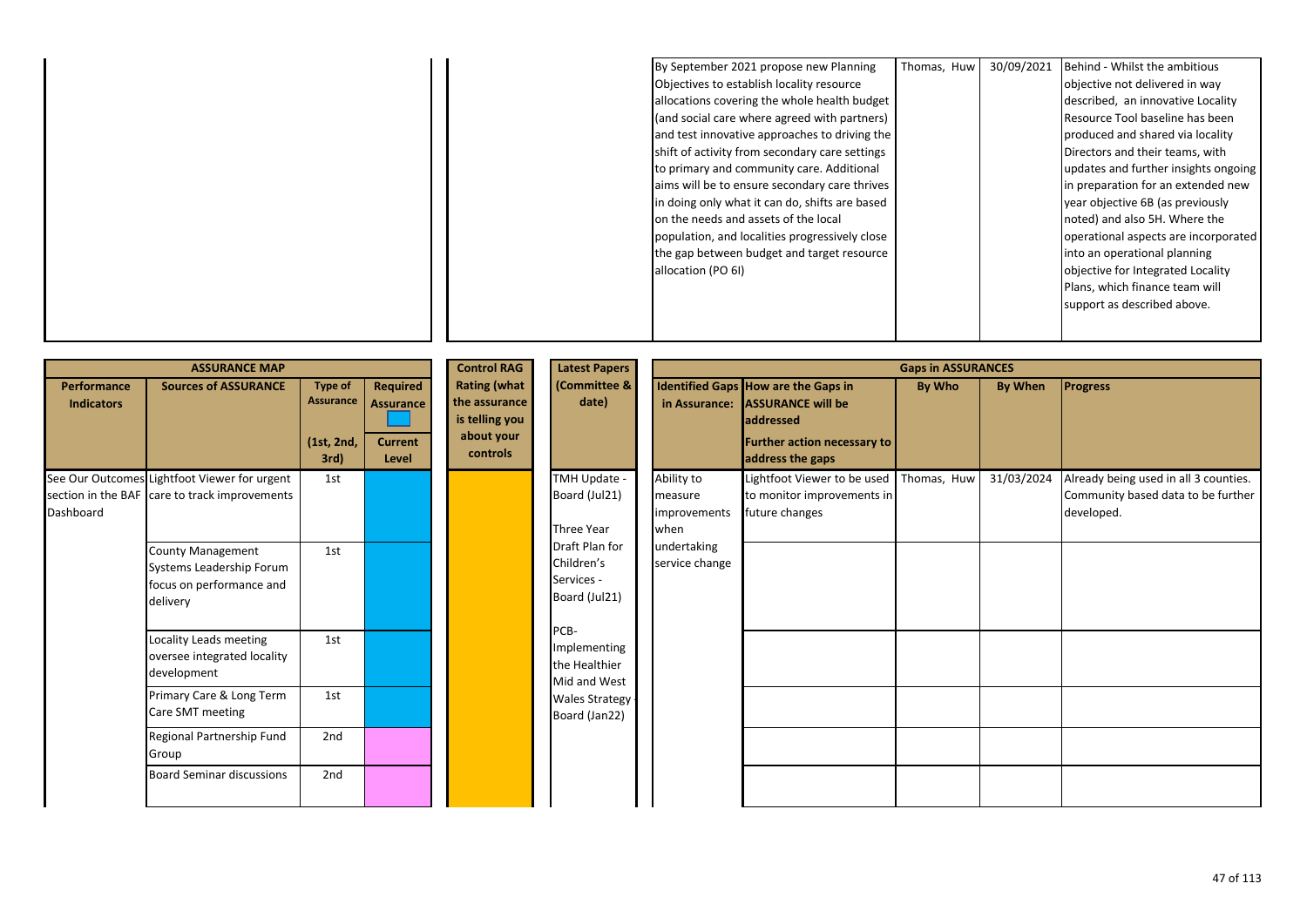| Delivery of Planning            | 2nd |  |  |  |  |
|---------------------------------|-----|--|--|--|--|
| Objectives overseen by          |     |  |  |  |  |
| <b>Executive Team and Board</b> |     |  |  |  |  |
| Committees                      |     |  |  |  |  |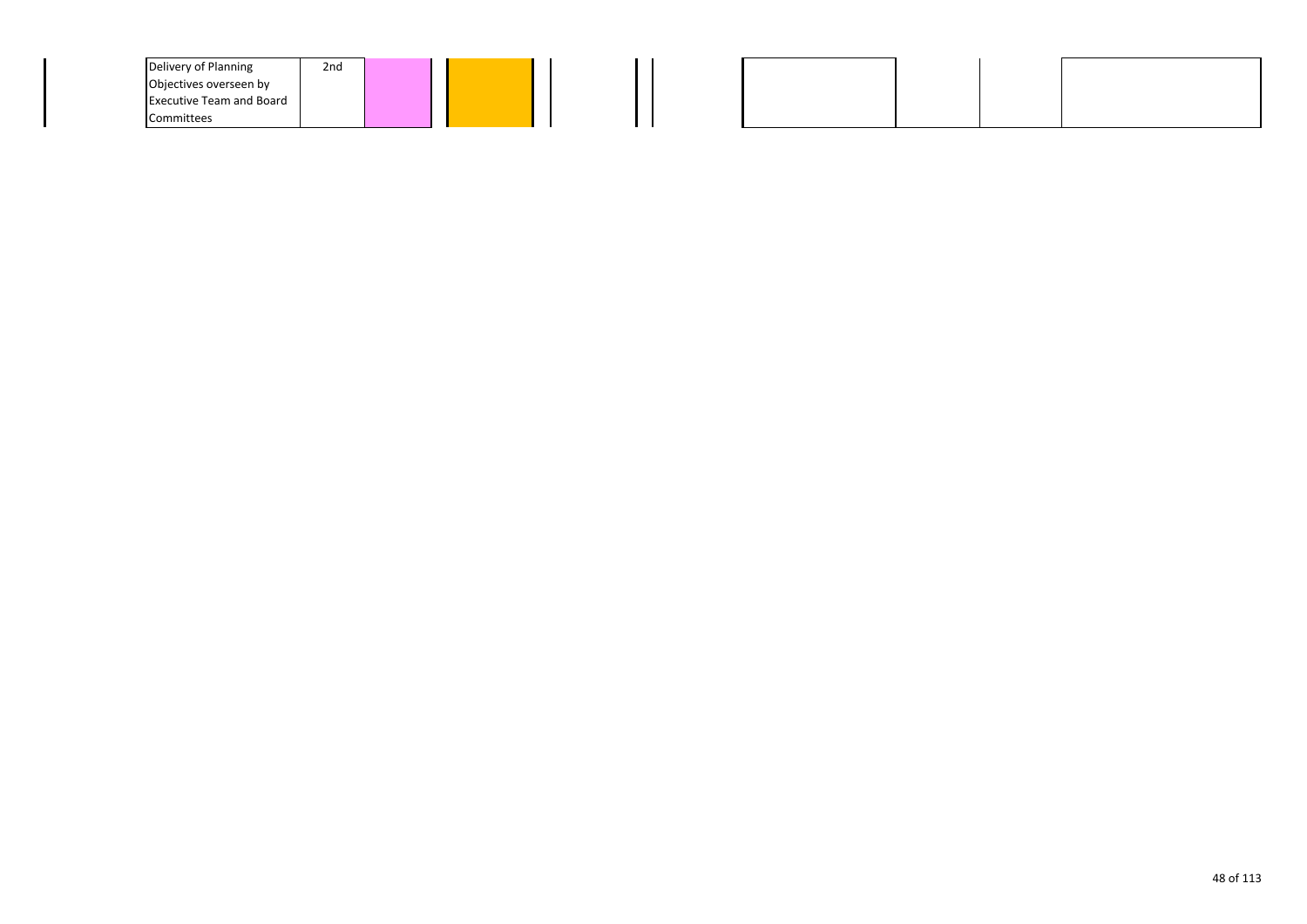| <b>Date Risk</b> | $May-21$                                             | <b>Executive Director Owner:</b> | <b>Thomas. Huw</b>                    | <b>Date of Review:</b> | Feb-22 |
|------------------|------------------------------------------------------|----------------------------------|---------------------------------------|------------------------|--------|
| Identified:      |                                                      |                                  |                                       |                        |        |
| <b>Strategic</b> | . Striving to deliver and develop excellent services | <b>Lead Committee:</b>           | Strategic Development and Operational | <b>Date of Next</b>    | Mar-22 |
| Objective:       |                                                      |                                  | Delivery Committee                    | <b>Review:</b>         |        |

| <b>Risk ID:</b> | 1190 | <b>Principal Risk</b> There is a risk that the workforce do not have the capacity to engage and  |  |
|-----------------|------|--------------------------------------------------------------------------------------------------|--|
|                 |      | <b>Description:</b> contribute in the ambition to strive for the delivery of excellence. This is |  |
|                 |      | caused by the shared commitment to implementation not being jointly owned                        |  |
|                 |      | across the Health Board. This includes ensuring that the approach is widely                      |  |
|                 |      | adopted (mindset); that skills are developed across the organisation to                          |  |
|                 |      | implement the approach (skillset) and that the systems required to support                       |  |
|                 |      | the rollout are implemented (toolset). This could lead to an impact/affect on                    |  |
|                 |      | the pace of our recovery and re-set process.                                                     |  |
|                 |      |                                                                                                  |  |

|                                                  | <b>Risk Rating: (Likelihood x Impact)</b> |                  | 25 |                             |                        |
|--------------------------------------------------|-------------------------------------------|------------------|----|-----------------------------|------------------------|
| Domain:                                          | Business objectives/projects              |                  | 20 |                             | Current Risk           |
|                                                  | Inherent Risk Score (L x I):              | $5\times 4=20$   | 15 |                             | Score                  |
| Current Risk Score (L x I):<br>$4 \times 4 = 16$ |                                           | 10               |    | <b>Target Risk</b><br>Score |                        |
| Target Risk Score (L x I):                       |                                           | $2 \times 4 = 8$ |    |                             |                        |
|                                                  |                                           |                  | 5  |                             | <b>Tolerance Level</b> |
| Tolerable Risk:                                  |                                           | $6\overline{6}$  | 0  |                             |                        |
|                                                  |                                           |                  |    | Aug-21 Oct-21 Dec-21 Feb-22 |                        |
| <b>Trend:</b>                                    |                                           |                  |    |                             |                        |

**Does this risk link to any Directorate (operational) risks?** 

Current operational pressures present a challenge with respect to engagement with teams. We need to codesign the implementation of the concept with operational teams, prior to it being rolled out further. Once the implementation has been achieved in one area, and when we have had an opportunity to speak to and visit systems elsewhere who have adopted similar approaches, this will enable teams to have a better understanding of how the concept can be brought to life. We are working with an operational team currently, so this process has commenced.

Work is ongoing with the operational staff, face to face meetings have been held and an operational dashboard is expected by end of March 2022.

We have identified one team to work with, so initial discussions have commenced. The concept has been designed by a number of different directorates and as such there is support from a number of different corporate teams. Improvement Cymru are also supporting us with the journey. The approach has been successfully implemented in a number of trusts nationally, and they have documented improvements in performance in key areas as a result.

| <b>Key CONTROLS Currently in Place:</b>                                |                                                                                                                                                             | <b>Gaps in CONTROLS</b>                                                                                                                                     |              |            |                                       |  |  |
|------------------------------------------------------------------------|-------------------------------------------------------------------------------------------------------------------------------------------------------------|-------------------------------------------------------------------------------------------------------------------------------------------------------------|--------------|------------|---------------------------------------|--|--|
| (The existing controls and processes in place to manage the risk)      | <b>Identified Gaps in Controls: (Where</b><br>one or more of the key controls on<br>effective, or we do not have evidence<br>that the controls are working) | How and when the Gap in control be<br><b>addressed</b><br>which the organisation is relying is not Further action necessary to address the<br>controls gaps | By Who       | By When    | <b>Progress</b>                       |  |  |
| Key Board outcome indicators with aligned qualitative and quantitative | Cohesive engagement and capacity of                                                                                                                         | Develop and implement plans to deliver, on a                                                                                                                | Moore, Steve | 31/03/2024 | The implementation of Improving       |  |  |
| measures.                                                              | operational teams to engage in co-                                                                                                                          | sustainable basis, NHS Delivery Framework                                                                                                                   |              | <b>TBA</b> | Together will help ensure and focus   |  |  |
|                                                                        | designing the implementation and                                                                                                                            | targets related to Quality & Safety, Primary                                                                                                                |              |            | and alignment with team and           |  |  |
| Improving Together Plan.                                               | developing sufficient organisational                                                                                                                        | care, Secondary care and MH services within                                                                                                                 |              |            | strategic goals. PO 5A re-prioritised |  |  |
|                                                                        | learning to move forward.                                                                                                                                   | the next 3 years (see specific requirements                                                                                                                 |              |            | due to our on-going pandemic          |  |  |
| Improving Together Steering Group reports into SEG. This meet monthly  |                                                                                                                                                             | 5.a.i). These plans must be consistent with                                                                                                                 |              |            | response. Timescale will be           |  |  |
| to review progress in relation to developing the concept and roll out. | Availability of data that is accessible                                                                                                                     | the Health Board's Strategy - "A Healthier                                                                                                                  |              |            | confirmed to Board as part of the     |  |  |
|                                                                        | for teams to identify improvements                                                                                                                          | Mid and West Wales" (PO 5A)                                                                                                                                 |              |            | IMTP process.                         |  |  |
| Improving Together Work streams to develop initial concept prior to    |                                                                                                                                                             |                                                                                                                                                             |              |            |                                       |  |  |
| engagement and roll out with operational teams.                        | Insufficient data to recognise trends                                                                                                                       |                                                                                                                                                             |              |            |                                       |  |  |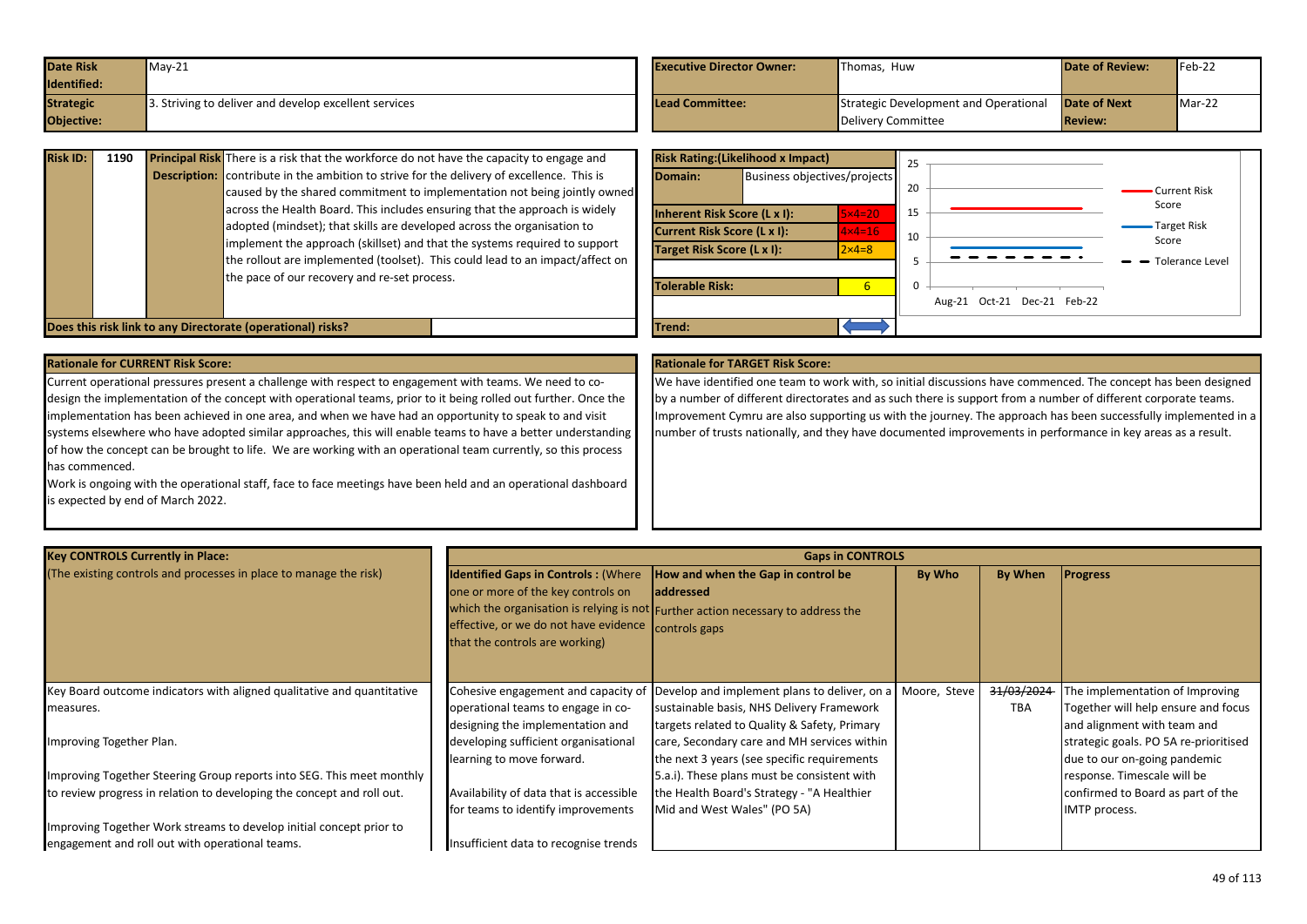|                                                                              | and identify improvements | Develop and implement plans to deliver, on a Moore, Steve                   |                | 31/03/2024 | The implementation of Improving       |
|------------------------------------------------------------------------------|---------------------------|-----------------------------------------------------------------------------|----------------|------------|---------------------------------------|
| Head of Strategic Performance Improvement appointed and in post.             |                           | sustainable basis, locally prioritised                                      |                | <b>TBA</b> | Together will help ensure and focus   |
|                                                                              |                           | No agreed performance arrangements performance targets related to Quality & |                |            | and alignment with team and           |
| Performance Dashboards developed for finance, workforce, quality and         | in place                  | Safety, Primary care, Secondary care and MH                                 |                |            | strategic goals. PO 5B re-prioritised |
| risk                                                                         |                           | services within the next 3 years. These plans                               |                |            | due to our on-going pandemic          |
|                                                                              |                           | must be consistent with the Health Board's                                  |                |            | response. Timescale will be           |
| Existing datasets for NHS Delivery Framework                                 |                           | Strategy - "A Healthier Mid and West Wales"                                 |                |            | confirmed to Board as part of the     |
|                                                                              |                           | (PO 5B)                                                                     |                |            | IMTP process.                         |
| Support and expert advice for improvement Cymru and appointed<br>consultants |                           |                                                                             |                |            |                                       |
|                                                                              |                           | To develop and implement a comprehensive                                    | Thomas, Huw    | 31/03/2022 | On track - Outcome measures           |
| Quality framework, with the Enabling Quality Improvement in Practice         |                           | approach to performance delivery and quality                                |                |            | developed which are now a part of     |
| (EQIIP) programme, improvement coach development programme and               |                           | management that enables staff at all levels to                              |                |            | our Board Assurance Framework. We     |
| access to supporting resources/ teams (QIST/ VBHC/ TPO/ PMO/ OD/             |                           | strive for excellence whilst effectively                                    |                |            | are working on the definitions which  |
| workforce/ R&D etc)                                                          |                           | delivering the basics. This approach will                                   |                |            | will be available for the BAF in      |
|                                                                              |                           | incorporate all performance requirements set                                |                |            | March. Review the measures next       |
|                                                                              |                           | by the Board, WG, regulators and inspectors                                 |                |            | year and agree the ambition and       |
|                                                                              |                           | and will be fully rolled out to all staff with                              |                |            | interim steps for each measure. IPAR  |
|                                                                              |                           | managerial responsibilities by 31st March                                   |                |            | measures have been mapped to each     |
|                                                                              |                           | 2022 (PO 3A)                                                                |                |            | Planning Objective. Work              |
|                                                                              |                           |                                                                             |                |            | progressing on Executive              |
|                                                                              |                           |                                                                             |                |            | Performance Dashboards.               |
|                                                                              |                           |                                                                             |                |            |                                       |
|                                                                              |                           | Support from the OD Relationship Manager                                    | Gostling, Lisa | 31/12/2022 | On track - New team of OD             |
|                                                                              |                           | Team (PO 1G) to connect to the operational                                  |                |            | Relationship Managers appointed       |
|                                                                              |                           | teams.                                                                      |                |            | and now in post. ODRMs assigned to    |
|                                                                              |                           |                                                                             |                |            | key organisational teams and          |
|                                                                              |                           |                                                                             |                |            | professional staff groups. A          |
|                                                                              |                           |                                                                             |                |            | development plan for the ODRMs is     |
|                                                                              |                           |                                                                             |                |            | in progress now. People Culture       |
|                                                                              |                           |                                                                             |                |            | Plans Framework being developed in    |
|                                                                              |                           |                                                                             |                |            | conjunction with staff side           |
|                                                                              |                           |                                                                             |                |            | colleagues.                           |
|                                                                              |                           |                                                                             |                |            |                                       |
|                                                                              |                           |                                                                             |                |            |                                       |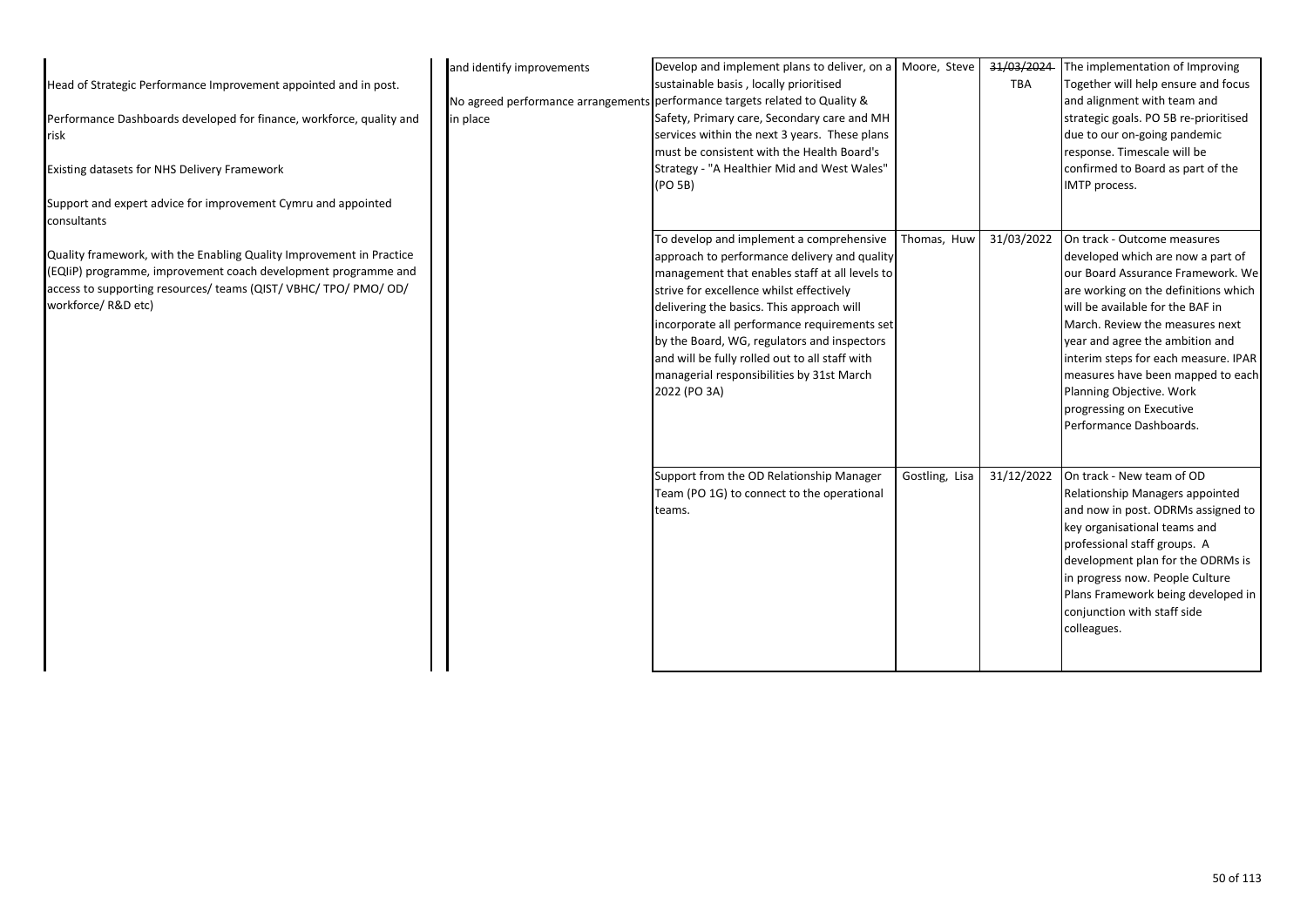| Business intelligence and modelling - to          | Thomas, Huw    | 31/03/2024 | Ahead - Preliminary work on the       |
|---------------------------------------------------|----------------|------------|---------------------------------------|
| establish real-time, integrated, easily           |                |            | Advanced Analytics Platform is        |
| accessible and comprehensible data to             |                |            | underway. The datasets for Admitted   |
| support our clinicians and managers with day      |                |            | Episodes and ED Attendances are       |
| to day operational planning as well as            |                |            | currently being explored by the TSA   |
| support the organisation's strategic objective    |                |            | and Pathway Analysis dashboards.      |
| to improve value of its services and shift        |                |            | Current Status - In development.      |
| resources into primary and community              |                |            | Anticipated beta application to be    |
| settings. The initial phase of this, involving as |                |            | available in May/Jun22. Work is       |
| a minimum hospital data, should be in place       |                |            | continuing with social care to embed  |
| by Sept21 with full inclusion of all health and   |                |            | NHS number within their core          |
| social care data (as a minimum) by Mar24          |                |            | demographic system, to allow          |
| (PO 3E)                                           |                |            | matching of patients/citizens within  |
|                                                   |                |            | both systems.                         |
|                                                   |                |            |                                       |
|                                                   |                |            |                                       |
| Link to PO 1A) Develop and implement plans        | Gostling, Lisa | 31/03/2024 | On track - On target to present first |
| to deliver, on a sustainable basis, NHS           |                |            | performance dashboard to PODCC in     |
| Delivery Framework targets related to             |                |            | February 2022 ahead of March 2022     |
| workforce within the next 3 years. (1Ai           |                |            | deadline. This dashboard will include |
| Overall staff engagement score - scale score      |                |            | additional metrics and key            |
| method)                                           |                |            | performance indicators in addition to |
|                                                   |                |            | the NHS Delivery Framework targets.   |
|                                                   |                |            | Feedback on content and evolving      |
|                                                   |                |            | presentational style of the earlier   |
|                                                   |                |            | drafts have been positive from a      |
|                                                   |                |            | range of stakeholders.                |
|                                                   |                |            |                                       |
|                                                   |                |            |                                       |
|                                                   |                |            |                                       |
|                                                   |                |            |                                       |

|                                  | <b>ASSURANCE MAP</b>                              |                                           |                                                | <b>Control RAG</b>                                                               | <b>Latest Papers</b>                           |                      |                                                                                                                            | <b>Gaps in ASSURANCES</b> |                |                                          |
|----------------------------------|---------------------------------------------------|-------------------------------------------|------------------------------------------------|----------------------------------------------------------------------------------|------------------------------------------------|----------------------|----------------------------------------------------------------------------------------------------------------------------|---------------------------|----------------|------------------------------------------|
| Performance<br><b>Indicators</b> | <b>Sources of ASSURANCE</b>                       | <b>Type of</b><br>Assurance<br>(1st, 2nd, | Required<br><b>Assurance</b><br><b>Current</b> | <b>Rating (what</b><br>the assurance<br>is telling you<br>about your<br>controls | (Committee &<br>date)                          |                      | Identified Gaps How are the Gaps in<br>in Assurance: ASSURANCE will be<br>laddressed<br><b>Further action necessary to</b> | By Who                    | <b>By When</b> | <b>Progress</b>                          |
| section on BAF<br>Dashboard      | See Our Outcomes Improving Together T&F<br>groups | 3rd)<br>1st                               | Level                                          |                                                                                  | Strategic<br><b>Business</b><br>intelligence - | review of<br>success | address the gaps<br>No independent Developing an approach to<br>evaluation                                                 | Davies, Mandy             | 31/08/2022     | Update to be provided on next<br>report. |
|                                  | Improving Together Steering<br>group              | 2 <sub>nd</sub>                           |                                                |                                                                                  | Board (Aug21)<br>Improving<br>$Trag$           |                      |                                                                                                                            |                           |                |                                          |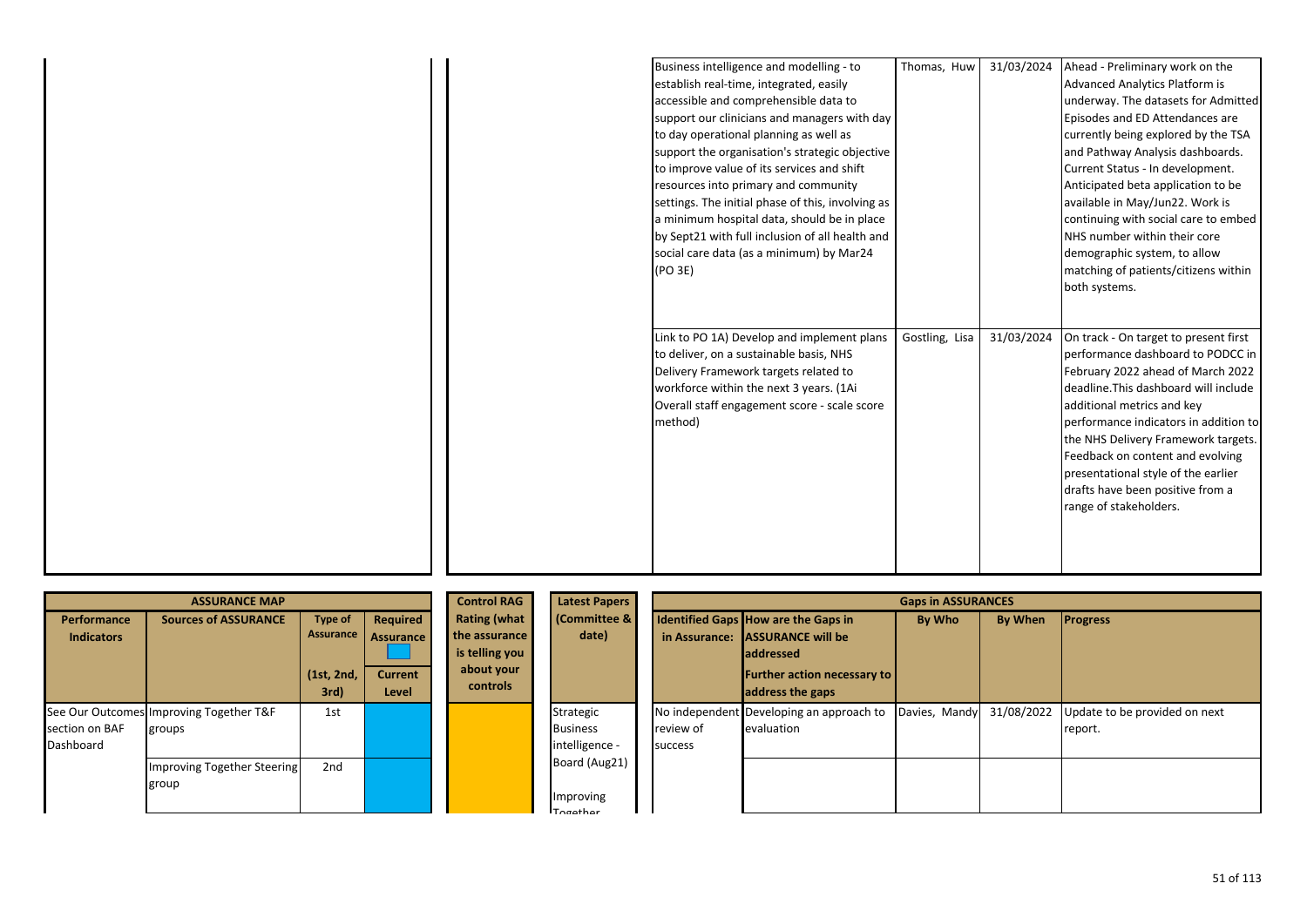| <b>Strategic Enabling Group</b> | 2 <sub>nd</sub> |  |  | TURCUICI<br><b>Steering Group</b><br>(Oct 21) |
|---------------------------------|-----------------|--|--|-----------------------------------------------|
|---------------------------------|-----------------|--|--|-----------------------------------------------|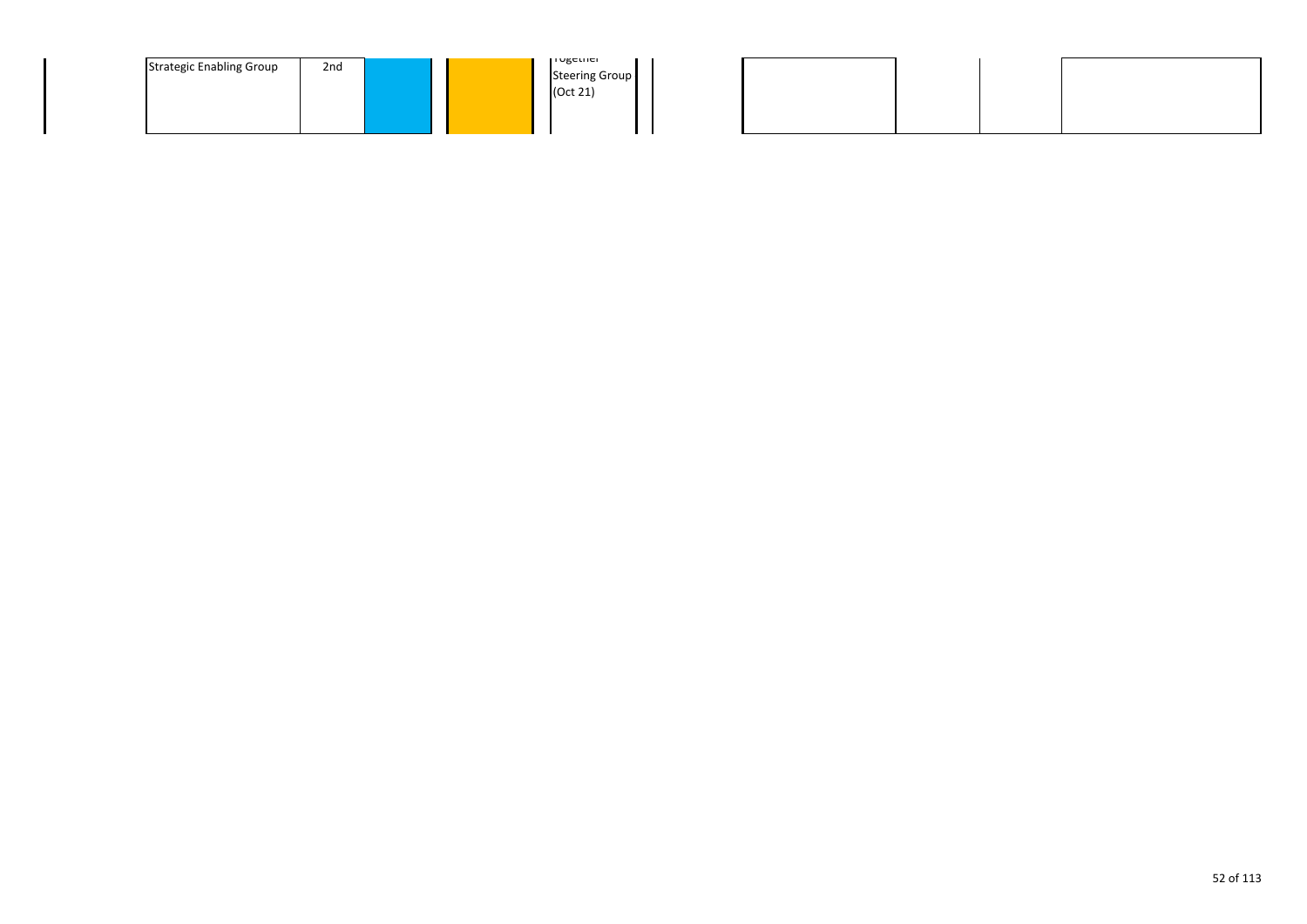| <b>Date Risk</b> | $May-21$                                                                                             | <b>Executive Director Owner:</b> | Kloer. Dr Philip                             | <b>Date of Review:</b> | $Oct-21$              |
|------------------|------------------------------------------------------------------------------------------------------|----------------------------------|----------------------------------------------|------------------------|-----------------------|
| Identified:      |                                                                                                      |                                  |                                              |                        |                       |
| <b>Strategic</b> | $\blacksquare$ 4. The best health and wellbeing for our individuals and families and our communities | <b>Lead Committee:</b>           | <b>Strategic Development and Operational</b> | Date of Next           | $\blacksquare$ Dec-21 |
| Objective:       |                                                                                                      |                                  | Delivery Committee                           | <b>Review:</b>         |                       |

| <b>Risk ID:</b> | 1192 | <b>Principal Risk</b> There is a risk that the Health Board sets the wrong value for best health and<br><b>Description:</b> well-being for individuals and communities.<br>This is caused by seeing health and well-being through the NHS lens, using<br>incorrect measures, not engaging with individuals and communities, and<br>under and/or over-estimating potential for best health and well-being. This<br>could lead to an impact/affect on the direction and strategy set by the Health |
|-----------------|------|--------------------------------------------------------------------------------------------------------------------------------------------------------------------------------------------------------------------------------------------------------------------------------------------------------------------------------------------------------------------------------------------------------------------------------------------------------------------------------------------------|
|                 |      | Board, poorly designed services that do not improve outcomes for individuals<br>and communities.<br>Does this risk link to any Directorate (operational) risks?                                                                                                                                                                                                                                                                                                                                  |

|                                          | <b>Risk Rating: (Likelihood x Impact)</b> |                   | 25 |           |          |                        |
|------------------------------------------|-------------------------------------------|-------------------|----|-----------|----------|------------------------|
| Domain:                                  | Health Inequalities/ Equity               |                   | 20 |           |          | • Current Risk         |
| Inherent Risk Score (L x I):<br>$5x4=20$ |                                           | 15                |    |           | Score    |                        |
|                                          | Current Risk Score (L x I):               | $4 \times 4 = 16$ | 10 |           |          | • Target Risk<br>Score |
| Target Risk Score (L x I):               |                                           | $2 \times 4 = 8$  |    |           |          |                        |
|                                          |                                           |                   | 5  |           |          | - Tolerance Level      |
| <b>Tolerable Risk:</b>                   |                                           | <b>TBA</b>        | 0  |           |          |                        |
| Trend:                                   |                                           |                   |    | Aug- $21$ | $Oct-21$ |                        |

Whilst the Board does undertake engagement with its population it is still defining its approach to continuous engagement, its approach to tackling inequality / inequity, and its understanding of the social model of health and well-being and what this means to its local population and communities. Well-being assessments are being updated by the PSBs, however the Board doesn't currently have an effective method of measuring the wellbeing of individuals, communities and the population. A number of plans and actions are currently in place to support mitigation of this risk, although not at population scale.

Actions include developing an implementable plan for continuous engagement, and the Board defining its approach to tackling health inequality, and also what the social model for health & well-being means to the Board and its population and further actions that are required. The comprehensive needs assessment, the actions on early years and food and well-being, and the implementation of locality based resourcing will all support mitigation of the risk to target score. There is however a residual risk, given measurement of population well-being is a challenge for all populations internationally.

| <b>Key CONTROLS Currently in Place:</b>                             | <b>Gaps in CONTROLS</b>                                                                                                                                                   |                                                                                                                                      |             |           |                                    |
|---------------------------------------------------------------------|---------------------------------------------------------------------------------------------------------------------------------------------------------------------------|--------------------------------------------------------------------------------------------------------------------------------------|-------------|-----------|------------------------------------|
| (The existing controls and processes in place to manage the risk)   | <b>Identified Gaps in Controls: (Where</b><br>one or more of the key controls on<br>effective, or we do not have evidence controls gaps<br>that the controls are working) | How and when the Gap in control be<br>laddressed<br>which the organisation is relying is not Further action necessary to address the | By Who      | By When   | <b>Progress</b>                    |
| Statutory member of Public Service Boards and each county has       | Need to understand the direction of                                                                                                                                       | Review our capacity and capability for                                                                                               | Davies, Lee | Completed | Complete - This Planning Objective |
| undertaken a Wellbeing Assessment in 2017 with a set of actions for | travel                                                                                                                                                                    | continuous engagement in light of COVID 19                                                                                           |             |           | has been completed as the capacity |
| partners to implement                                               |                                                                                                                                                                           | and the ambitions set out in the continuous                                                                                          |             |           | and capability to undertake        |
|                                                                     | No universal accepted view of best                                                                                                                                        | engagement strategy approved by Board in                                                                                             |             |           | continuous engagement has been     |
| Key member of Regional Partnership Board (RPB)                      | health and wellbeing                                                                                                                                                      | January 2019, and implement improvements                                                                                             |             |           | reviewed. A new Planning Objective |
|                                                                     |                                                                                                                                                                           | over the next 1 year (PO 2C)                                                                                                         |             |           | for 2022/23 will be in place - By  |
| Engagement unpinning Healthier Mid and West Wales Strategy          | Understanding what health and                                                                                                                                             |                                                                                                                                      |             |           | Mar23, implement and embed our     |
|                                                                     | wellbeing matters to our communities                                                                                                                                      |                                                                                                                                      |             |           | approach to continuous             |
| Equality Impact Assessments and consultation undertaken on service  |                                                                                                                                                                           |                                                                                                                                      |             |           | engagement.                        |
| change                                                              |                                                                                                                                                                           |                                                                                                                                      |             |           |                                    |
|                                                                     | ack of thorough angagoment plan                                                                                                                                           |                                                                                                                                      |             |           |                                    |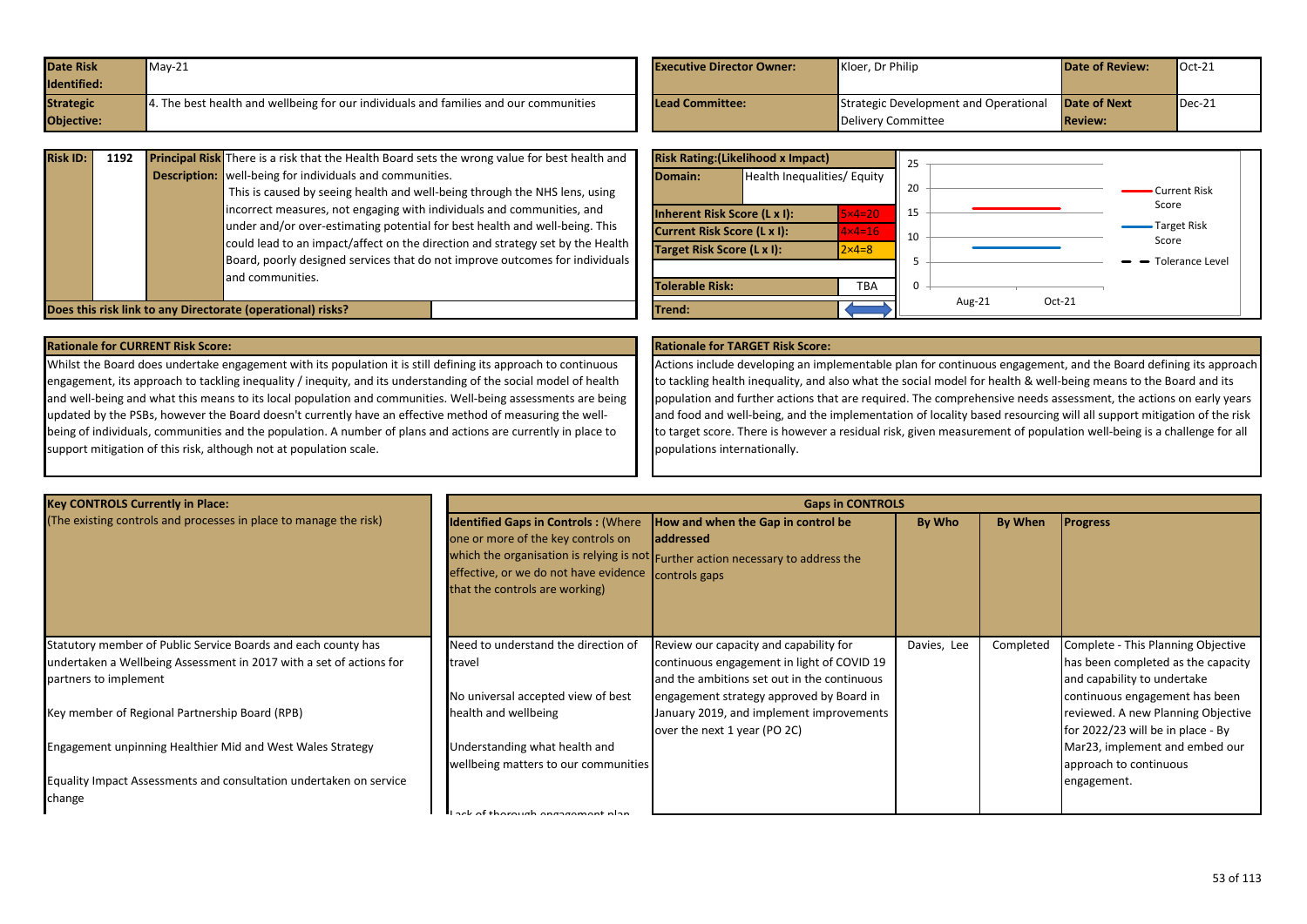| Patient participation groups in place for some services, eg maternity,<br>respiratory<br>Close links between services and voluntary sector groups, eg<br>AgeConcern, MIND<br>Speaking to people re outcomes (Prog7 of Trans Fund)<br>Together for change (supporting community led programme)<br>Relationship with Community Health Council (2 weekly meeting with<br>Chair and CEO and bi-monthly planning meetings)<br>Working with disadvantaged/vulnerable groups<br>Stakeholder Reference Group | Laux or thorough engagement plan<br>Wellbeing assessments being able to<br>provide the level of detail required to<br>inform service improvement<br>Staff do not routinely collect<br>information on wellbeing on every<br>encounter with our population | Implement a plan to train all Health Board<br>Therapists in "Making Every Contact Count",<br>and offer to their clients by March 2022 (PO<br>4E)<br>Develop a plan by September 2021 to<br>improve the life chances of children and<br>young people working with the "Children's<br>Task Force†and begin implementation in<br>April 2022, prioritised on the basis of the<br>opportunity to improve the lives of the most<br>deprived (PO 4F) | Shakeshaft,<br>Alison<br>Carruthers,<br>Andrew | 31/03/2022<br>31/03/2022<br>TBA | Behind - The required funding to<br>deliver the program has not been<br>identified, and the ability to release<br>the volumes of staff identified during<br>the current system pressures poses a<br>significant risk, in addition to the<br>challenge of securing sufficient<br>additional backfill capacity to release<br>staff.<br>Re-prioritised due to our on-going<br>pandemic response. Timescale will<br>be confirmed to Board as part of the<br>IMTP process.                                                                                                                                                                                                                                                                                                                                                                                                                                                                                                     |
|------------------------------------------------------------------------------------------------------------------------------------------------------------------------------------------------------------------------------------------------------------------------------------------------------------------------------------------------------------------------------------------------------------------------------------------------------------------------------------------------------|----------------------------------------------------------------------------------------------------------------------------------------------------------------------------------------------------------------------------------------------------------|-----------------------------------------------------------------------------------------------------------------------------------------------------------------------------------------------------------------------------------------------------------------------------------------------------------------------------------------------------------------------------------------------------------------------------------------------|------------------------------------------------|---------------------------------|---------------------------------------------------------------------------------------------------------------------------------------------------------------------------------------------------------------------------------------------------------------------------------------------------------------------------------------------------------------------------------------------------------------------------------------------------------------------------------------------------------------------------------------------------------------------------------------------------------------------------------------------------------------------------------------------------------------------------------------------------------------------------------------------------------------------------------------------------------------------------------------------------------------------------------------------------------------------------|
| Staff Partnership Forum                                                                                                                                                                                                                                                                                                                                                                                                                                                                              |                                                                                                                                                                                                                                                          | Develop a local plan to deliver "Healthy<br>Weight: Healthy Wales" and implement by<br>March 2022 (PO 4G)                                                                                                                                                                                                                                                                                                                                     | Jervis, Ros                                    | 31/03/2022                      | On track - In line with the plan<br>submitted to Welsh Government,<br>recruitment to Weight Management<br>MDT posts for the Level 3 (L3)<br>service for adults is on track and will<br>be completed by Marc22. The newly<br>appointed pathway lead will now<br>progress work on developing the<br>Level 2 weight management service<br>offer for adults and will work with<br>colleagues in maternal and early<br>years to develop the model for<br>children and families<br>(services/interventions). This work is<br>slightly behind due to delays in<br>recruitment. Work on publicising the<br>L3 service and adapting the service<br>model to 'on line' appointments is on<br>track. Work is underway with<br>Swansea Bay UHB to develop a<br>regional team to implement the<br>'systems leadership' elements of the<br>national strategy. This work has<br>been impacted by COVID-19 but it is<br>hoped that recruitment to posts will<br>take place in early 2022. |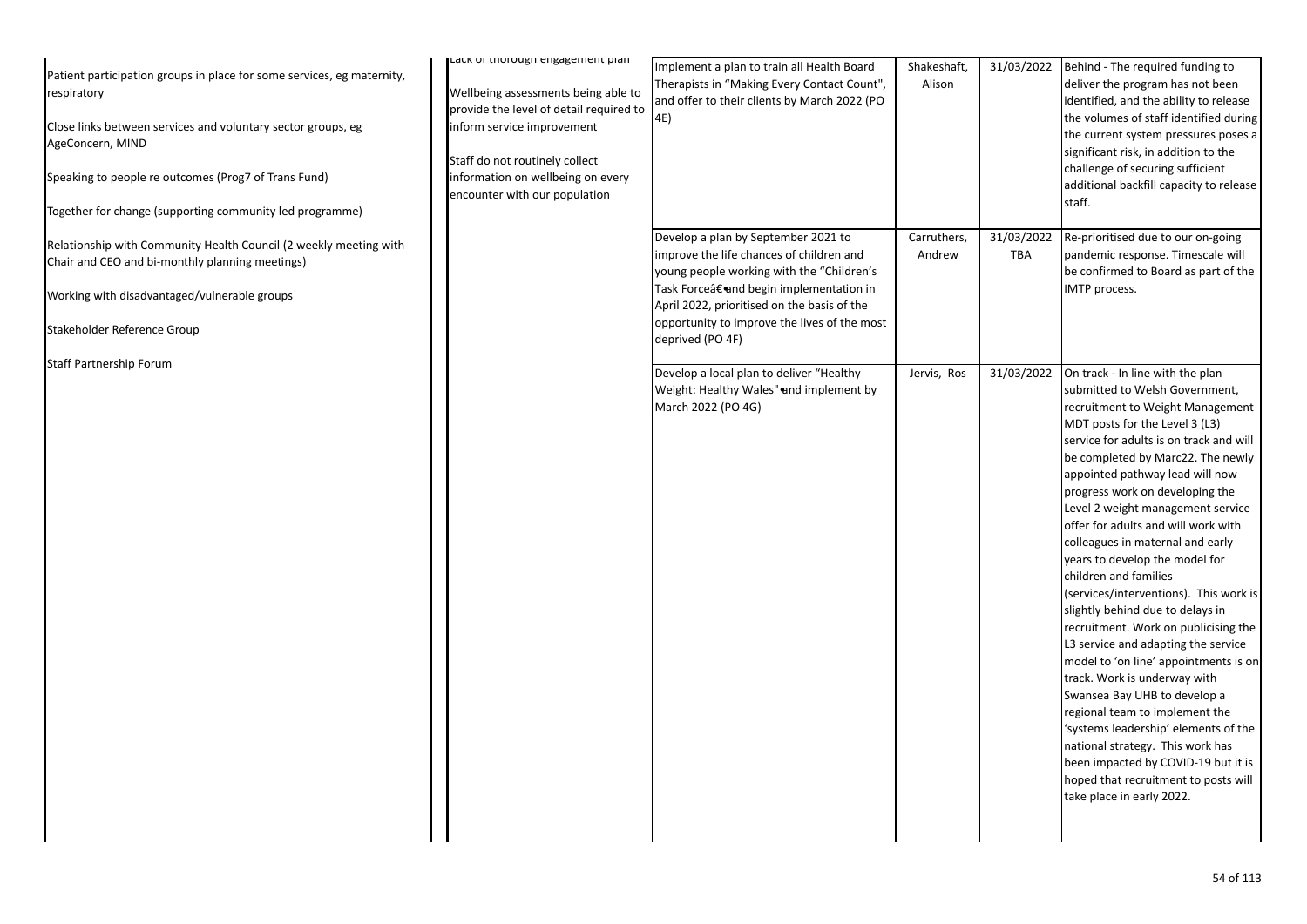| Contribute to the development and<br>publication of a comprehensive needs<br>assessment by April 2022, which meets the<br>requirements of the Well-being of Future<br>Generations Act and Social Services and Well-<br>being Act. Based on these assessments,<br>contribute to the setting of PSB and RPB<br>objectives and the publication by April 2023<br>of a revised Area Plan and Well-being Plan for<br>each local authority area (PO 4J)                                                                                                                               | Jervis, Ros      | 31/03/2023 | Work is underway with expected<br>publication date of April 2022.                                                                                                                                                                                                                                                 |
|--------------------------------------------------------------------------------------------------------------------------------------------------------------------------------------------------------------------------------------------------------------------------------------------------------------------------------------------------------------------------------------------------------------------------------------------------------------------------------------------------------------------------------------------------------------------------------|------------------|------------|-------------------------------------------------------------------------------------------------------------------------------------------------------------------------------------------------------------------------------------------------------------------------------------------------------------------|
| Arrange a facilitated discussion at Board<br>which is aimed at agreeing our approach to<br>reducing Health Inequalities. This must<br>include an analysis of current health<br>inequalities, trends and causes, potential<br>options to address the inequalities (e.g.<br>Allocate disproportionate resource to the<br>most disadvantaged or by "Proportionate<br>Universalismâ€) and identify tools and<br>interventions aimed at addressing the causes.<br>Develop specific planning objectives by<br>September 2023 in preparation for<br>implementation in 2024/5. (PO 4K) | Jervis, Ros      | 30/09/2023 | Re-prioritised due to our on-going<br>pandemic response. Timescale will<br>be confirmed to Board as part of the<br>IMTP process.                                                                                                                                                                                  |
| Design and implement a process that<br>continuously generates new proposals that<br>can be developed into planning objectives<br>aimed at constantly moving us towards a<br>comprehensive "social model for health and<br>wellbeing†and cohesive and resilient<br>communities. The process needs to involve<br>our local population as well as a diverse set<br>of thought and system leaders from across<br>society (PO 4L)                                                                                                                                                   | Kloer, Dr Philip | 31/03/2022 | On track - Literature review has<br>completed the first sift, based on<br>agreed parameters. Additional<br>invitees have been identified. PHW<br>colleagues have completed the first<br>tranche of interview reviews.<br>Contact has been made with<br>Pembrokeshire PSB. Awaiting a<br>mutually convenient date. |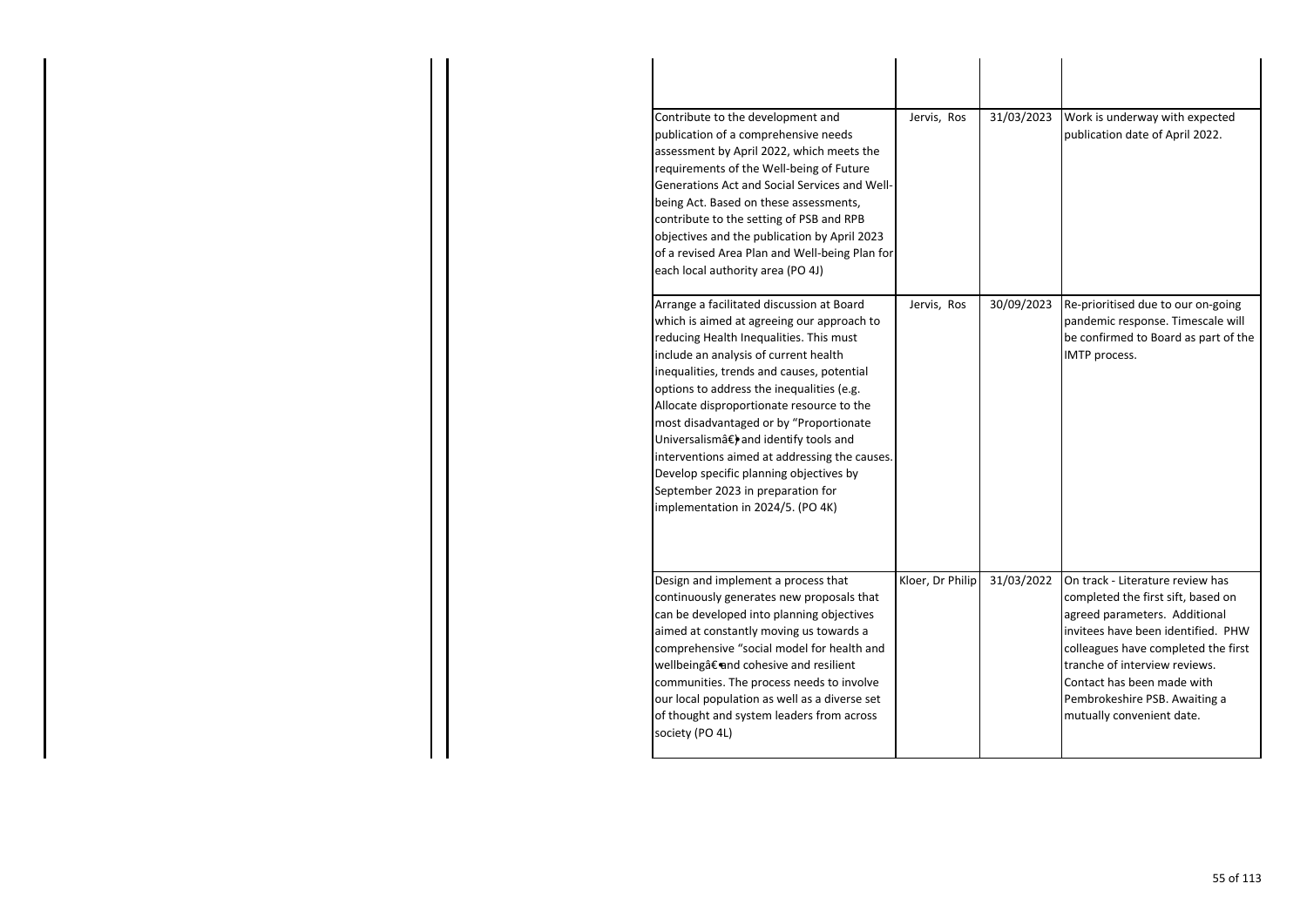| Create and implement a process in                | Kloer, Dr Philip | 31/03/2023 | On track - Stakeholder map in draft. |
|--------------------------------------------------|------------------|------------|--------------------------------------|
| partnership with local authorities, PSBs and     |                  |            | Outcomes workshop completed and      |
| other stakeholders that engages and involves     |                  |            | dates for stakeholder engagement     |
| representatives of every aspect of the food      |                  |            | have been secured.                   |
| system. This will include growers, producers,    |                  |            |                                      |
| distributors, sellers, those involved in         |                  |            |                                      |
| preparation and the provision of advice to       |                  |            |                                      |
| individuals & organisations and thought          |                  |            |                                      |
| leaders in this field. The aim is to identify    |                  |            |                                      |
| opportunities to optimise the food system as     |                  |            |                                      |
| a key determinant of wellbeing. The              |                  |            |                                      |
| opportunities identified will then need to be    |                  |            |                                      |
| developed into proposed planning objectives      |                  |            |                                      |
| for the Board and local partners for             |                  |            |                                      |
| implementation from April 2023 at the latest     |                  |            |                                      |
| (PO 4N)                                          |                  |            |                                      |
|                                                  |                  |            |                                      |
|                                                  |                  |            |                                      |
| Develop and implement a food health literacy     | Shakeshaft,      | 31/03/2022 | Re-prioritised due to our on-going   |
| programme for Year 5 children with a pilot       | Alison           | TBA        | pandemic response. Timescale will    |
| taking place in 2021/22, with scaling to all 3   |                  |            | be confirmed to Board as part of the |
| counties of Hywel Dda within the next 3          |                  |            | IMTP process.                        |
| years. The longer term goal will be to make      |                  |            |                                      |
| this routine for all children in the area within |                  |            |                                      |
| the next 10 years (PO 4O)                        |                  |            |                                      |
|                                                  |                  |            |                                      |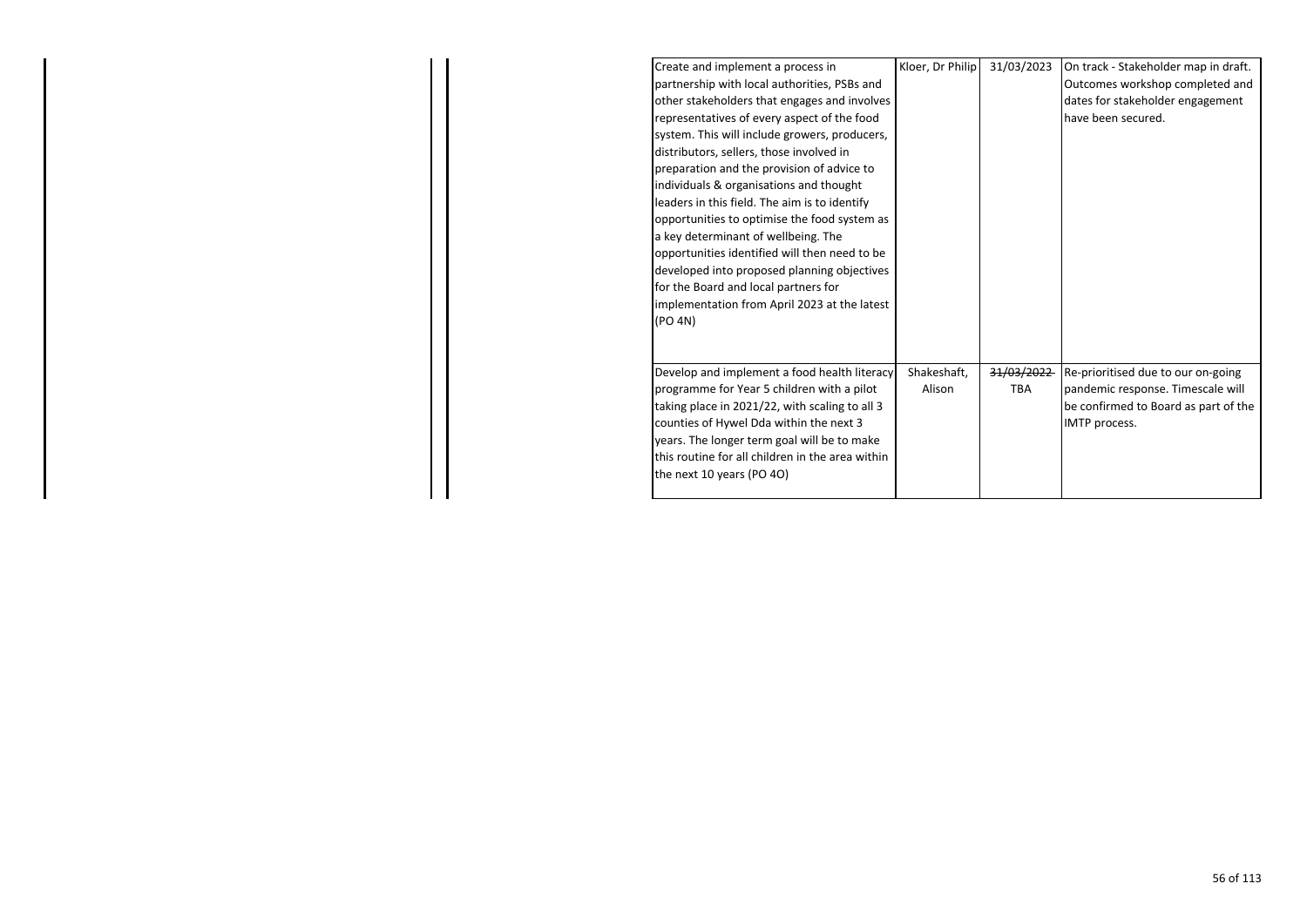| To develop an initial set of integrated locality<br>plans by September 2021 incorporating the<br>plans developed by our clusters, based on | Paterson, Jill | 30/09/2021 | Behind - Planning process now<br>aligned to the Health Boards |
|--------------------------------------------------------------------------------------------------------------------------------------------|----------------|------------|---------------------------------------------------------------|
|                                                                                                                                            |                |            |                                                               |
|                                                                                                                                            |                |            |                                                               |
|                                                                                                                                            |                |            | planning cycle. Cluster plans,                                |
| population health and wellbeing and which                                                                                                  |                |            | unscheduled care and County team                              |
| are focused on the principles of sustainable                                                                                               |                |            | plans aligned as first part of                                |
| and resilient services, timely advice and                                                                                                  |                |            | integrated plan for 21-22.                                    |
| support to the local community on health                                                                                                   |                |            | Standardised template agreed.                                 |
| and wellbeing, maintaining social connection,                                                                                              |                |            | Standardised regional priorities                              |
| and independence and activity. This will                                                                                                   |                |            | agreed. 3 ILPs have been submitted                            |
| require co-production with Local Authority                                                                                                 |                |            | October and December - next                                   |
| Partners and the Third Sector. The scope of                                                                                                |                |            | submission date 13.02.2022. IMTP                              |
| this will include all Community, Primary Care,                                                                                             |                |            | and Plan on Page submitted.                                   |
| Third sector, Local Authority and other Public                                                                                             |                |            | Business Partnering support action in                         |
| Sector partners. (PO 5H)                                                                                                                   |                |            | progress. Governance framework                                |
|                                                                                                                                            |                |            | and alignment to nation ACD                                   |
|                                                                                                                                            |                |            | programme in progress in readiness                            |
|                                                                                                                                            |                |            | for Apr22. Financial system                                   |
|                                                                                                                                            |                |            | information in progress. New                                  |
|                                                                                                                                            |                |            | planning objective for 2022/23 has                            |
|                                                                                                                                            |                |            | been drafted.                                                 |
|                                                                                                                                            |                |            |                                                               |
|                                                                                                                                            |                |            |                                                               |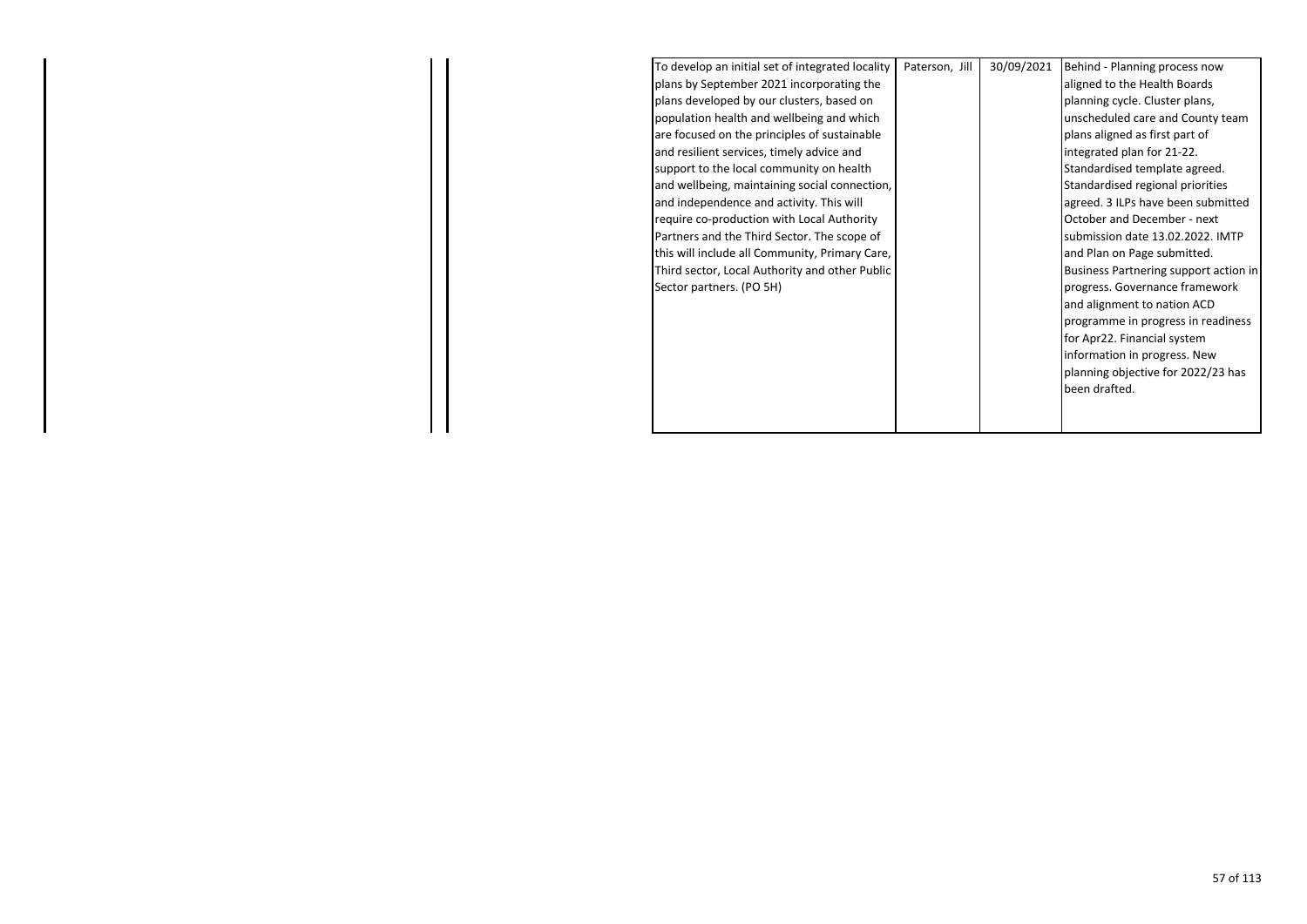| To be completed by the end of 2021/22<br>undertake a full analysis of our supply chain<br>in light of the COVID-19 pandemic to assess<br>the following: Length and degree of fragility;<br>Opportunities for local sourcing in support of<br>the foundational economy; Carbon footprint;<br>Opportunities to eliminate single use plastics<br>and waste. The resulting insights will be used<br>to take immediate, in-year action where<br>appropriate and develop proposed Planning<br>Objectives for 2022/23 implementation (PO<br>6H)                                                             | Thomas, Huw | 31/03/2022 | On track - The Centre for Local<br>Economic Strategies have produced<br>some initial strategy documents in<br>relation to the development of a<br>Community Wealth Building baseline<br>assessment. This has been approved.<br>Our carbon accounting report was<br>submitted to WG ahead of the<br>October deadline. As part of<br>ISO14001 one of our annual targets<br>is usually around measures to<br>improve recycling. This year we are<br>rolling out source segregation in<br>WGH in line with legislative<br>requirements. We have already<br>rolled out source segregation in BGH<br>and PPH and the aim will be to<br>eventually have source segregation<br>on all sites. Through our sharps box<br>provider we are hoping to change<br>over to a more sustainable box<br>which will contain 30% less virgin<br>plastics than they do currently. |
|------------------------------------------------------------------------------------------------------------------------------------------------------------------------------------------------------------------------------------------------------------------------------------------------------------------------------------------------------------------------------------------------------------------------------------------------------------------------------------------------------------------------------------------------------------------------------------------------------|-------------|------------|-------------------------------------------------------------------------------------------------------------------------------------------------------------------------------------------------------------------------------------------------------------------------------------------------------------------------------------------------------------------------------------------------------------------------------------------------------------------------------------------------------------------------------------------------------------------------------------------------------------------------------------------------------------------------------------------------------------------------------------------------------------------------------------------------------------------------------------------------------------|
| By September 2021 propose new Planning<br>Objectives to establish locality resource<br>allocations covering the whole health budget<br>(and social care where agreed with partners)<br>and test innovative approaches to driving the<br>shift of activity from secondary care settings<br>to primary and community care. Additional<br>aims will be to ensure secondary care thrives<br>in doing only what it can do, shifts are based<br>on the needs and assets of the local<br>population, and localities progressively close<br>the gap between budget and target resource<br>allocation (PO 6I) | Thomas, Huw | 30/09/2021 | Behind - Whilst the ambitious<br>objective not delivered in way<br>described, an innovative Locality<br>Resource Tool baseline has been<br>produced and shared via locality<br>Directors and their teams, with<br>updates and further insights ongoing<br>in preparation for an extended new<br>year objective 6B (as previously<br>noted) and also 5H. Where the<br>operational aspects are incorporated<br>into an operational planning<br>objective for Integrated Locality<br>Plans, which finance team will<br>support as described above.                                                                                                                                                                                                                                                                                                             |

**ASSURANCE MAP Control RAG** 

**Latest Papers** 

**Gaps in ASSURANCES**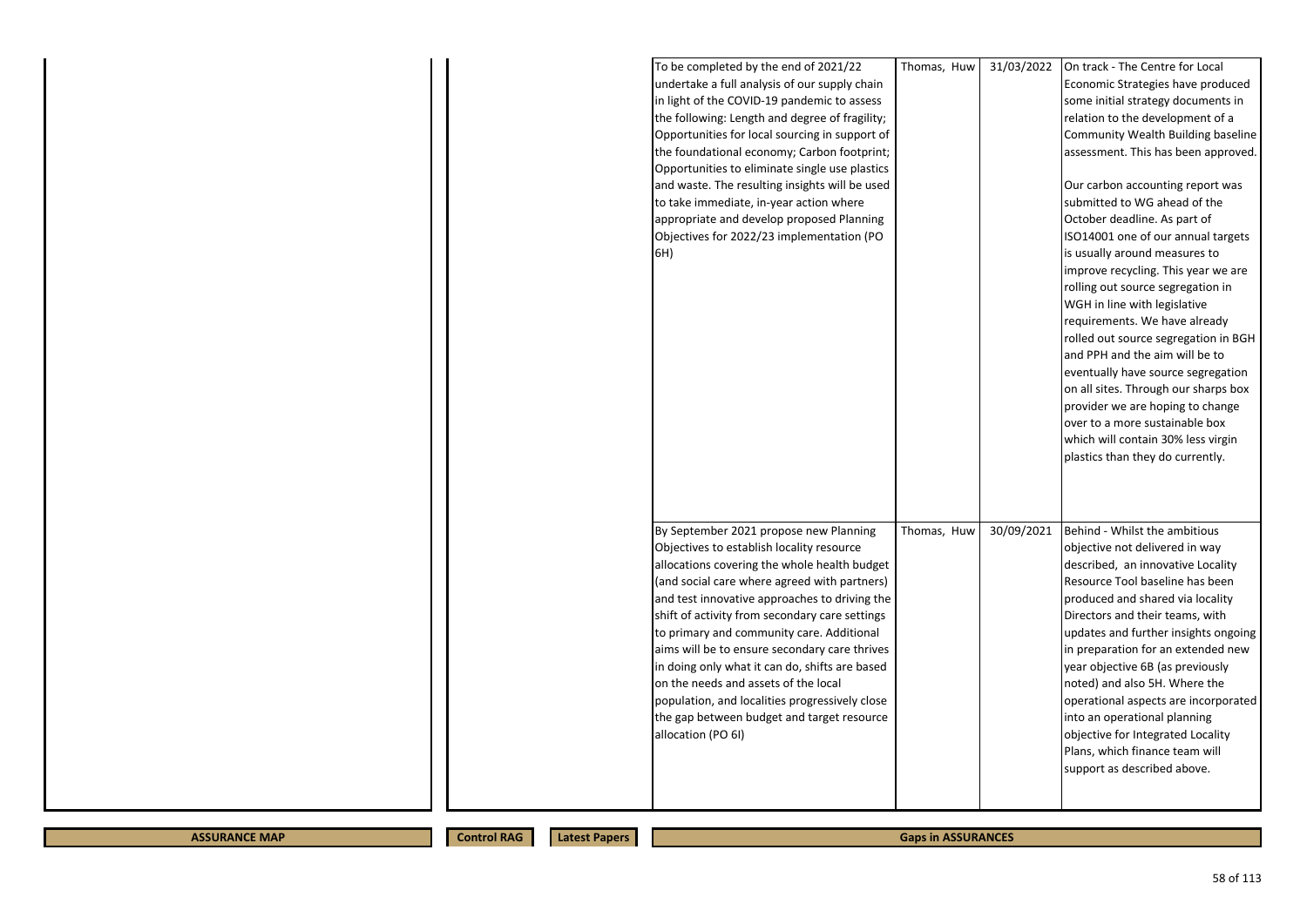| Performance<br><b>Indicators</b> | <b>Sources of ASSURANCE</b>                                                                                                             | <b>Type of</b><br><b>Assurance</b> | <b>Required</b><br><b>Assurance</b> | <b>Rating (what</b><br>the assurance<br>is telling you | (Committee &<br>date) |                                                                                     | Identified Gaps How are the Gaps in<br>in Assurance: ASSURANCE will be | <b>By Who</b>    | <b>By When</b>           | Progress                                 |
|----------------------------------|-----------------------------------------------------------------------------------------------------------------------------------------|------------------------------------|-------------------------------------|--------------------------------------------------------|-----------------------|-------------------------------------------------------------------------------------|------------------------------------------------------------------------|------------------|--------------------------|------------------------------------------|
|                                  |                                                                                                                                         | (1st, 2nd,<br>$3rd$ )              | <b>Current</b><br>Level             | about your<br>controls                                 |                       |                                                                                     | addressed<br>Further action necessary to<br>address the gaps           |                  |                          |                                          |
| Dashboard                        | See Our Outcomes Population health measures<br>section in the BAF collected by Public Health<br>Wales (vaccinations,<br>screening, etc) | 1st                                |                                     |                                                        |                       | No established<br>way of asking<br>questions to<br>understand the<br>right value of | Undertake continuous<br>engagement on Wellbeing<br>Assessment          | Davies, Lee      | 31/03/2022<br><b>TBA</b> | Update to be provided in next<br>report. |
|                                  | Tracking of crude mortality,<br>risk-adjusted mortality and<br>other data                                                               | 1st                                |                                     |                                                        |                       | health and<br>wellbeing                                                             | Explore external/expert<br>testing of our approach, eg,<br>peer review | Kloer, Dr Philip | 31/12/2022<br>TBA        | Update to be provided in next<br>report. |
|                                  | Oversight of delivery of<br><b>Planning Objectives</b><br>undertaken by Assurance<br>Committees                                         | 2nd                                |                                     |                                                        |                       | No established<br>mechanism to<br>collect and<br>analyse data                       |                                                                        |                  |                          |                                          |
|                                  | Overseeing the<br>development of Wellbeing<br>Assessment as statutory<br>member of PSB                                                  | 2nd                                |                                     |                                                        |                       | Lack of<br>independent<br>assurance<br>mechanism                                    |                                                                        |                  |                          |                                          |
|                                  | Oversight of Programme 7<br>of transformation fund by<br><b>RPB</b>                                                                     | 2nd                                |                                     |                                                        |                       |                                                                                     |                                                                        |                  |                          |                                          |
|                                  | Oversight of delivery of New<br>Hospital Programme<br><b>Business Case by SDODC</b>                                                     | 2nd                                |                                     |                                                        |                       |                                                                                     |                                                                        |                  |                          |                                          |
|                                  | SRG advisory role to the<br><b>Board</b>                                                                                                | 2nd                                |                                     |                                                        |                       |                                                                                     |                                                                        |                  |                          |                                          |
|                                  | Director of Public Health<br>Annual Report to Board                                                                                     | 2nd                                |                                     |                                                        |                       |                                                                                     |                                                                        |                  |                          |                                          |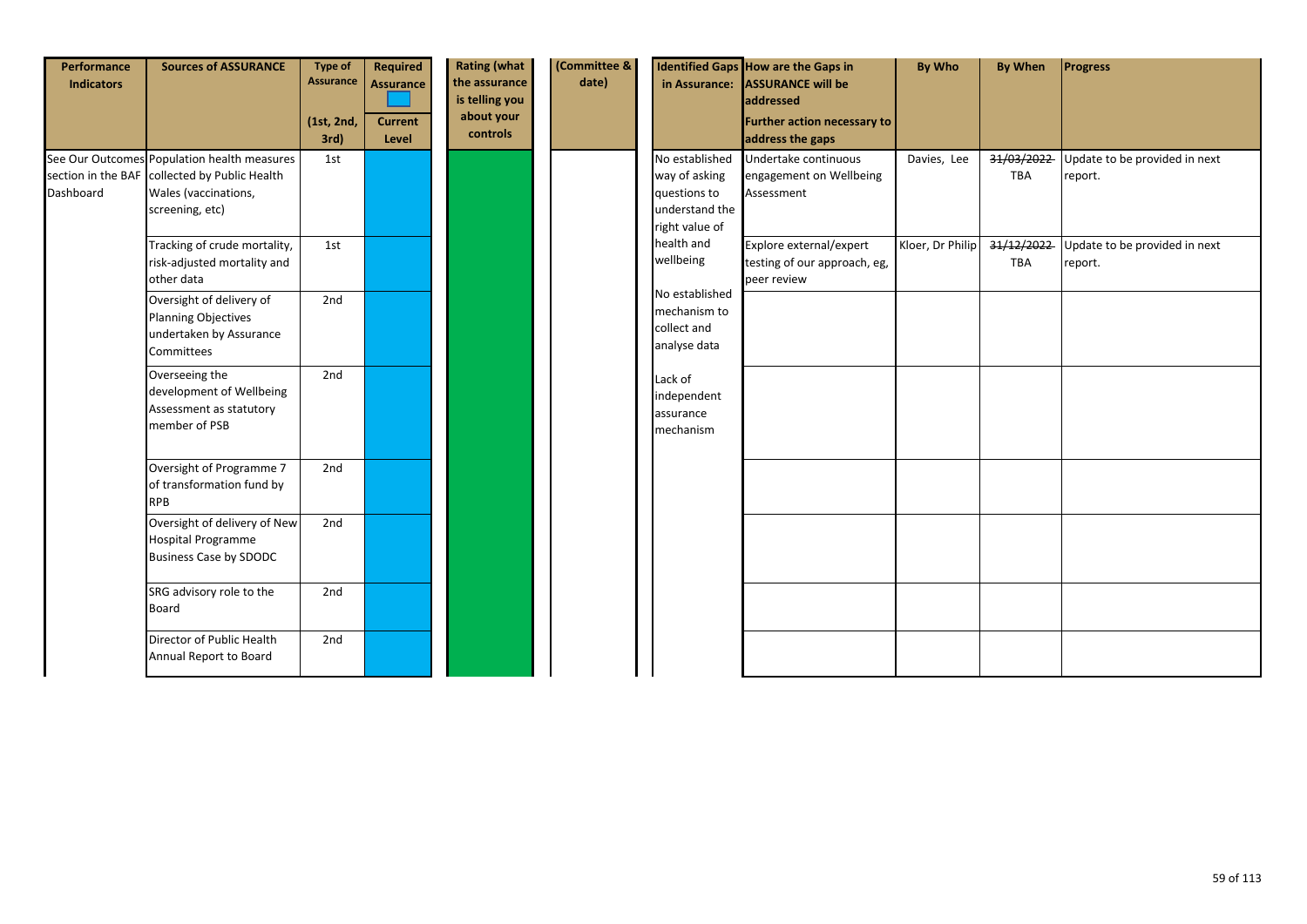| <b>Date Risk</b> | $May-21$                                          | <b>Executive Director Owner:</b> | Davies, Lee                           | <b>Date of Review:</b> | $Feb-22$ |
|------------------|---------------------------------------------------|----------------------------------|---------------------------------------|------------------------|----------|
| Identified:      |                                                   |                                  |                                       |                        |          |
| <b>Strategic</b> | Safe and sustainable and accessible and kind care | <b>Lead Committee:</b>           | Strategic Development and Operational | <b>Date of Next</b>    | $Mar-22$ |
| Objective:       |                                                   |                                  | Delivery Committee                    | <b>Review:</b>         |          |

| <b>Risk ID:</b> | 1196                                                        |  |                                                                                                                                                                        | <b>Risk Rating: (Likelihood x Impact)</b><br><b>Principal Risk</b> There is a risk the Health Board is not be able to provide safe, sustainable, |                                                           |                                     |                                   |    |  |  |  |
|-----------------|-------------------------------------------------------------|--|------------------------------------------------------------------------------------------------------------------------------------------------------------------------|--------------------------------------------------------------------------------------------------------------------------------------------------|-----------------------------------------------------------|-------------------------------------|-----------------------------------|----|--|--|--|
|                 |                                                             |  | <b>Description:</b> accessible and kind services. This is caused by insufficient investment to<br>ensure we have appropriate facilities, medical equipment and digital |                                                                                                                                                  | Domain:                                                   | <b>Business objectives/projects</b> |                                   | 20 |  |  |  |
|                 |                                                             |  | infrastructure of an appropriate standard. This could lead to an impact/affect<br>on our ability to deliver our strategic objectives, service                          |                                                                                                                                                  | Inherent Risk Score (L x I):                              |                                     | $4x5=20$                          | 15 |  |  |  |
|                 |                                                             |  | improvement/development, statutory compliance (ie fire, health and safety)<br>and delivery of day to day patient care.                                                 |                                                                                                                                                  | Current Risk Score (L x I):<br>Target Risk Score (L x I): |                                     | $4 \times 4 = 16$<br>$2\times3=6$ | 10 |  |  |  |
|                 |                                                             |  |                                                                                                                                                                        | Tolerable Risk:                                                                                                                                  |                                                           |                                     |                                   |    |  |  |  |
|                 | Does this risk link to any Directorate (operational) risks? |  |                                                                                                                                                                        |                                                                                                                                                  | Trend:                                                    |                                     |                                   |    |  |  |  |

|                                    | <b>Risk Rating: (Likelihood x Impact)</b> |                  | 25                                |
|------------------------------------|-------------------------------------------|------------------|-----------------------------------|
| Domain:                            | Business objectives/projects              |                  | 20<br>Current Risk<br>Score       |
| Inherent Risk Score (L x I):       |                                           | $4\times 5=20$   | 15                                |
| <b>Current Risk Score (L x I):</b> |                                           | $4x4=16$         | <b>Target Risk</b><br>10<br>Score |
| Target Risk Score (L x I):         |                                           | $2 \times 3 = 6$ | <b>Tolerance Level</b><br>5       |
| <b>Tolerable Risk:</b>             |                                           | 6                | 0                                 |
| Trend:                             |                                           |                  | Oct-21 Dec-21 Feb-22<br>Aug-21    |

| <b>Rationale for CURRENT Risk Score:</b>                                                                     | <b>Rationale for TARGET Risk Score:</b> |
|--------------------------------------------------------------------------------------------------------------|-----------------------------------------|
| Whilst a programme group has been established to manage the production of the programme business case to     | The target risk score is predicated     |
| secure long term investment in support of the UHB health and care strategy, until the PBC is endorsed by WG, | full business cases for the infrastr    |
| the UHB cannot assume investment is likely to be forthcoming at the scale or in the timelines required.      |                                         |

dicated on the production and endorsement by WG of a PBC and subsequent outline and nfrastructure required to support the UHB health and care strategy.

| <b>Key CONTROLS Currently in Place:</b>                           | <b>Gaps in CONTROLS</b>                                                                                                     |                                                                                                |               |                |                 |  |  |
|-------------------------------------------------------------------|-----------------------------------------------------------------------------------------------------------------------------|------------------------------------------------------------------------------------------------|---------------|----------------|-----------------|--|--|
| (The existing controls and processes in place to manage the risk) | Identified Gaps in Controls: (Where  How and when the Gap in control be                                                     |                                                                                                | <b>By Who</b> | <b>By When</b> | <b>Progress</b> |  |  |
|                                                                   | one or more of the key controls on<br>effective, or we do not have evidence controls gaps<br>that the controls are working) | laddressed<br>which the organisation is relying is not Further action necessary to address the |               |                |                 |  |  |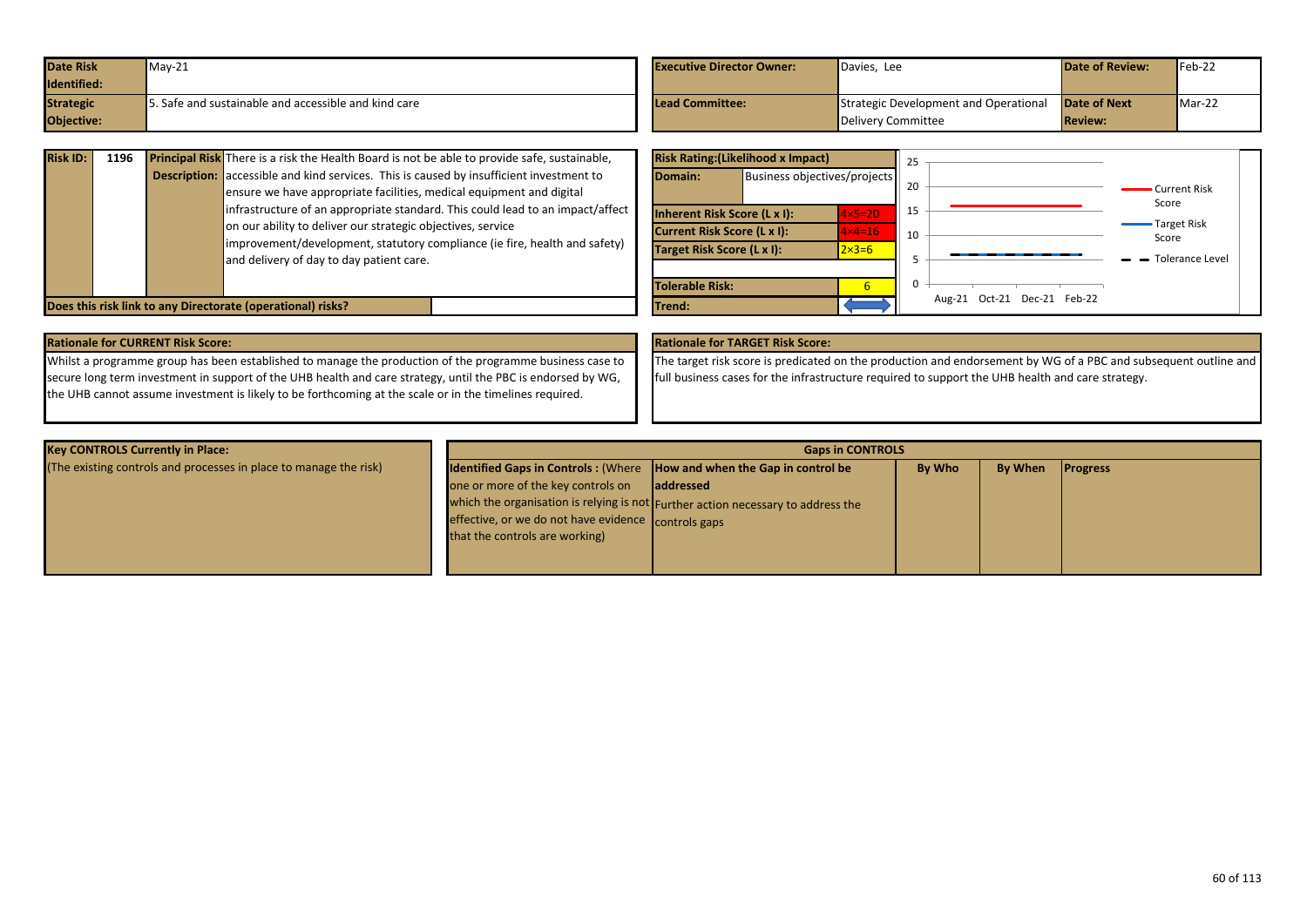| Annual programme of replacement in place for equipment, IT and               | Reliance on WG capital to fund      | Produce a final business case by March 2024                                       | Davies, Lee | 31/03/2024 | Behind - Board has approved the PBC   |
|------------------------------------------------------------------------------|-------------------------------------|-----------------------------------------------------------------------------------|-------------|------------|---------------------------------------|
| Estates which follows a prioritisation process.                              |                                     | Business Cases and therefore the UHB for the implementation of a new hospital in  |             |            | in Jan22. The PBC was formally        |
|                                                                              | may be unable to secure the capital | the south of the Hywel Dda area for the                                           |             |            | submitted to WG for consideration     |
| When possible, aligning replacement equipment to large All Wales             | investment to provide the services  | provision of urgent and planned care (with                                        |             |            | and scrutiny on the 01Feb22. The      |
| Capital schemes to minimise the impact on discretionary capital within       | that we need.                       | architectural separation between them).                                           |             |            | timeline for the development of the   |
| the UHB.                                                                     |                                     | Using the experience and change brought                                           |             |            | business cases associated with the    |
|                                                                              |                                     | Capital funding is significantly short of about by the COVID pandemic, the plan   |             |            | PBC reported in the Board papers      |
| Completion of the medical devices inventory by the operational               |                                     | the level required to deal with backlog should be focussed on minimising the need |             |            | and PBC document now indicate a       |
| management team which helps in the prioritisation of available funds.        | maintenance programme for estates,  | for patients and staff to attend and, for those                                   |             |            | Mar26 Full Business Case (FBC)        |
|                                                                              | digital & equipment.                | who require overnight care, the shortest                                          |             |            | submission. The service scenarios     |
| Communication with Welsh Government via Planning Framework and               |                                     | clinically appropriate length of stay (PO 5C)                                     |             |            | included in the PBC include the       |
| IMTP (Infrastructure & Investment Enabling Plans) and regular dialogue       | Impact that COVID recovery may have |                                                                                   |             |            | assumption regarding architectural    |
| through Capital Review meetings.                                             | on the requirement for Capital      |                                                                                   |             |            | separation between urgent and         |
|                                                                              | Resources.                          |                                                                                   |             |            | planned care at the new hospital.     |
| Preparation of priority lists for equipment, Estates and IM&T in the event   |                                     |                                                                                   |             |            | The scenarios also include for        |
| of notification of additional capital funds from Welsh Government i.e. in    |                                     |                                                                                   |             |            | minimising the length of stay at the  |
| year slippage and to enable where possible, the preparation of forward       |                                     |                                                                                   |             |            | hospital and also scenarios which     |
| plans. This is also addressed through the identification of high priority    |                                     |                                                                                   |             |            | include longer length of stays to     |
| issues through the annual planning cycle.                                    |                                     |                                                                                   |             |            | maximise efficiency and reduce        |
|                                                                              |                                     |                                                                                   |             |            | clinical risk at the repurposed       |
| Digital Strategy.                                                            |                                     |                                                                                   |             |            | Glangwili and Withybush hospitals.    |
|                                                                              |                                     |                                                                                   |             |            | These scenarios will be further       |
| A programme structure has been established with the Chief Executive as       |                                     |                                                                                   |             |            | explored at the outline business case |
| SRO to develop the business cases required in support of the Health and      |                                     |                                                                                   |             |            | stage.                                |
| Care Strategy, A Healthier Mid and West Wales. It is likely that all the     |                                     |                                                                                   |             |            |                                       |
| capital mitigations for the over arching risk will be interim solutions only |                                     |                                                                                   |             |            |                                       |
| pending the major infrastructure investment plans to ensure the              |                                     |                                                                                   |             |            |                                       |
| sustainability of the health and care strategy.                              |                                     |                                                                                   |             |            |                                       |
|                                                                              |                                     | Produce and agree the final business case by                                      | Davies, Lee | 31/03/2024 | Behind - This achievement of this     |
|                                                                              |                                     | March 2024 for the repurposing of the GGH                                         |             |            | action has a critical interdependency |
|                                                                              |                                     | and WGH sites in line with the strategy                                           |             |            | with the business case process for    |
|                                                                              |                                     | published in November 2018 (PO 5D)                                                |             |            | the new hospital and therefore the    |
|                                                                              |                                     |                                                                                   |             |            | same caveats apply as listed above.   |
|                                                                              |                                     |                                                                                   |             |            |                                       |
|                                                                              |                                     |                                                                                   |             |            |                                       |
|                                                                              |                                     |                                                                                   |             |            |                                       |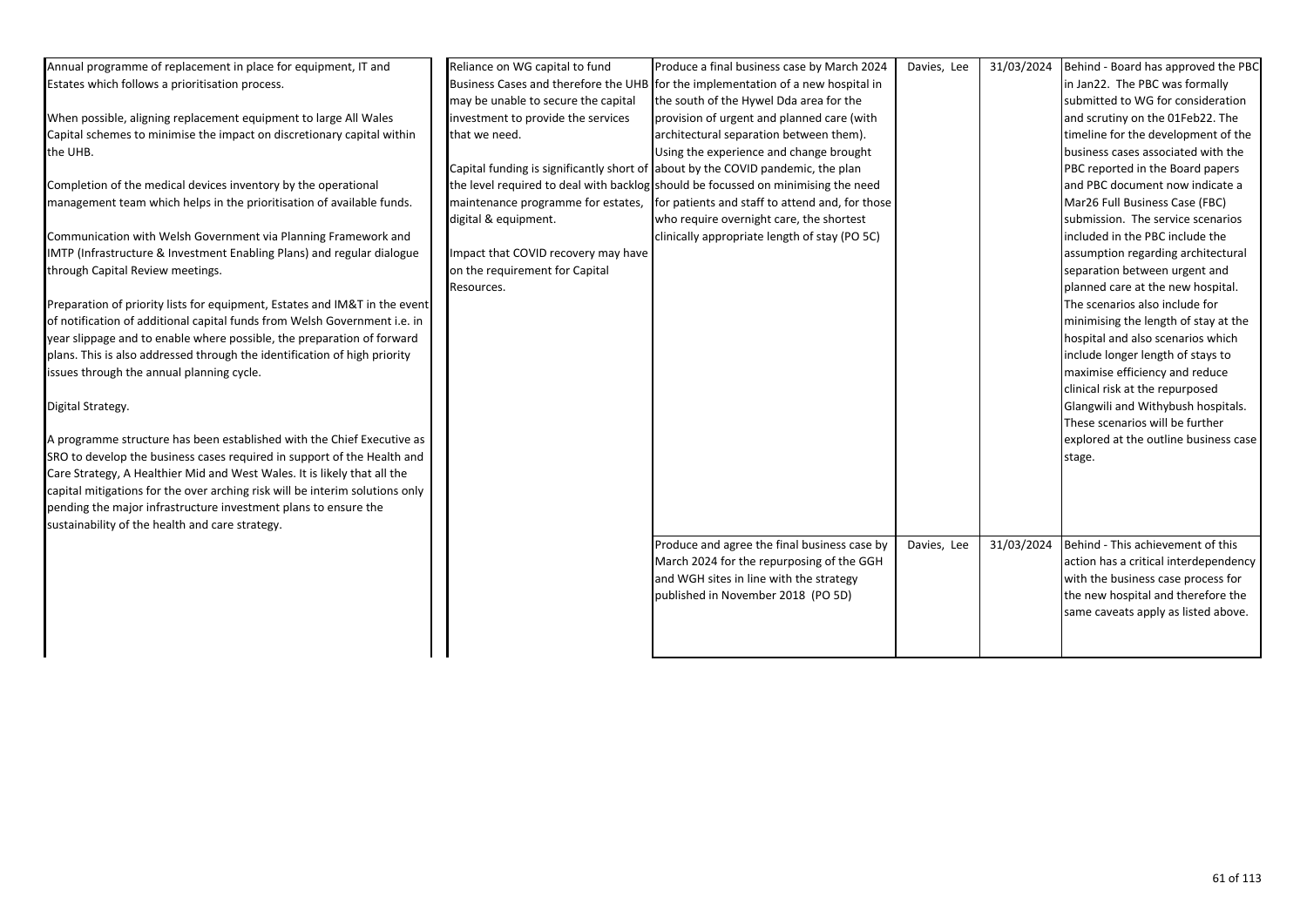| Develop a plan with partners to address | Davies, Lee | 31/03/2024 | Behind - As per Planning Objective     |
|-----------------------------------------|-------------|------------|----------------------------------------|
| access, travel, transport and necessary |             |            | 5C: In addition, the PBC includes a    |
| infrastructure (PO 5E)                  |             |            | transport annex which begins to set    |
|                                         |             |            | out the transport and access           |
|                                         |             |            | challenges which will need to be       |
|                                         |             |            | overcome. This will need to address    |
|                                         |             |            | access to community based services     |
|                                         |             |            | but also very thoroughly for the new   |
|                                         |             |            | urgent and planned care hospital.      |
|                                         |             |            | This will be addressed in the timeline |
|                                         |             |            | for the production of the outline      |
|                                         |             |            | business case for the new urgent &     |
|                                         |             |            | planned care hospital and will be a    |
|                                         |             |            | requirement for obtaining outline      |
|                                         |             |            | planning permission for the new        |
|                                         |             |            | hospital. The timeline in the PBC for  |
|                                         |             |            | completion of the Outline Business     |
|                                         |             |            | Case (OBC) for the new hospital is     |
|                                         |             |            | Jan24. This assumes OBC activities     |
|                                         |             |            | can commence in May22.                 |
|                                         |             |            |                                        |
|                                         |             |            |                                        |
|                                         |             |            |                                        |
|                                         |             |            |                                        |
|                                         |             |            |                                        |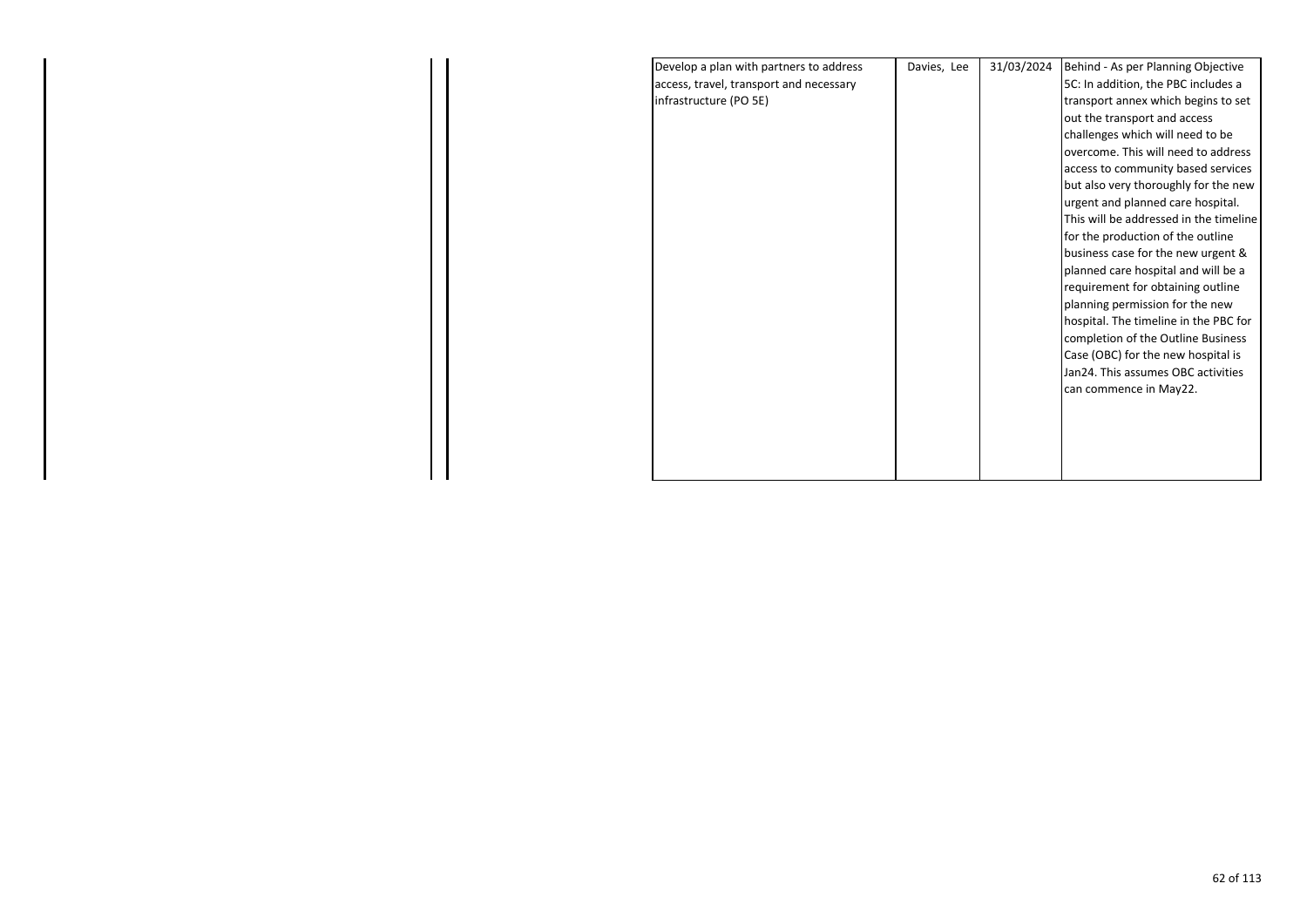| Implement the remaining elements of the      | Carruthers, | 31/03/2024 | On track - Aspects of the strategy     |
|----------------------------------------------|-------------|------------|----------------------------------------|
| Transforming MH & develop and implement      | Andrew      |            | aligned to Transforming Mental         |
| a Transforming LD strategy in line with      |             |            | Health (7-day services, Community      |
| "Improving Lives, Improving Care" over the   |             |            | Mental Health Centres, Alternative     |
| next 3 years and also develop and implement  |             |            | 136 and Third Sector Tier 0/1          |
| a plan for Transforming specialist child and |             |            | prevention services) have been         |
| adolescent health services (CAMHS) and       |             |            | accelerated at pace during the         |
| autistic spectrum disorder and ADHD (PO      |             |            | Pandemic. Older Adult Mental           |
| 5G).                                         |             |            | Health Services will focus on sharing  |
|                                              |             |            | clinical expertise and improving care  |
|                                              |             |            | pathway interface with Adult Mental    |
|                                              |             |            | Health Transformation initiatives,     |
|                                              |             |            | the West Wales Dementia Wellbeing      |
|                                              |             |            | Pathway, Acute Hospitals, and          |
|                                              |             |            | Primary Care/GP                        |
|                                              |             |            | <b>Clusters/Community Resource</b>     |
|                                              |             |            | Teams. A Learning Disability Service   |
|                                              |             |            | Improvement (LDSIP) has been           |
|                                              |             |            | established to oversee the             |
|                                              |             |            | development and implementation of      |
|                                              |             |            | a speciality healthcare service for    |
|                                              |             |            | individuals with learning disabilities |
|                                              |             |            | that meets demand and is more          |
|                                              |             |            | appropriately skilled and managed. S-  |
|                                              |             |            | CAMHS services are focussing on the    |
|                                              |             |            | development of the workforce           |
|                                              |             |            | through increasing skills and          |
|                                              |             |            | competencies in order to improve       |
|                                              |             |            | emotional resilience in children and   |
|                                              |             |            | young people. This includes a          |
|                                              |             |            | number of new partnerships             |
|                                              |             |            | initiatives such as the Looked After   |
|                                              |             |            | Children team and the School In-       |
|                                              |             |            | reach programme.                       |
|                                              |             |            |                                        |
|                                              |             |            |                                        |
|                                              |             |            |                                        |
|                                              |             |            |                                        |
|                                              |             |            |                                        |
|                                              |             |            |                                        |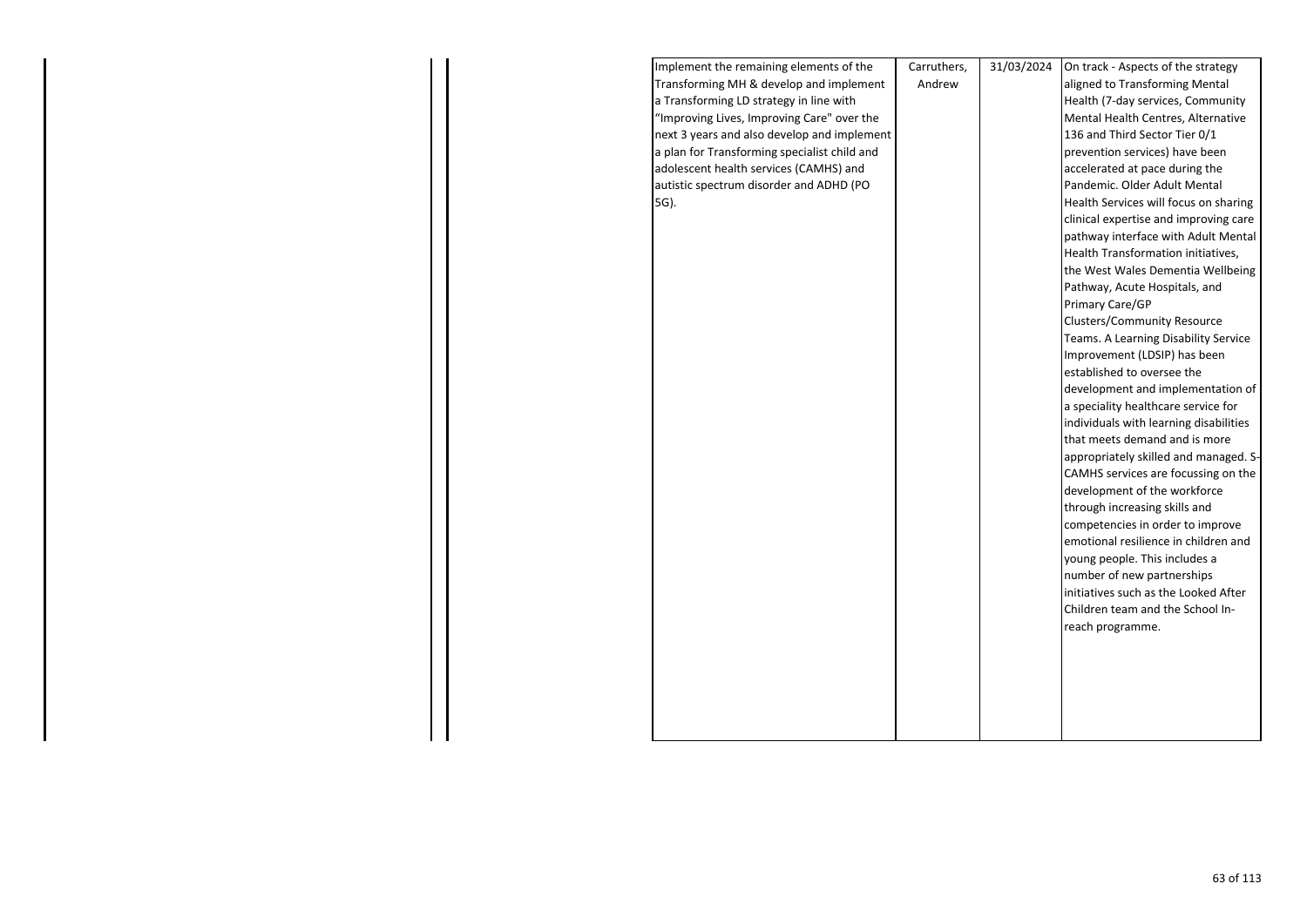|  | Development of final business cases for the<br>delivery of improved community health<br>infrastructure in support of the Health and<br>Care Strategy, A Heathier Mid and West<br>Wales. (No PO) | Davies, Lee | 31/03/2024 | The community infrastructure<br>improvements are an integral part of<br>the AHMWW PBC. During scrutiny of<br>the PBC and planned endorsement<br>by WG scoping meetings will be held<br>on all additional community<br>developments to establish the<br>business case routes and timescales<br>for completion. Community<br>infrastructure developments already<br>in train i.e. Cross Hands and Cylch<br>Caron, Pentre Awel and Carmarthen<br>Hwb will continue on their current<br>timelines. |
|--|-------------------------------------------------------------------------------------------------------------------------------------------------------------------------------------------------|-------------|------------|------------------------------------------------------------------------------------------------------------------------------------------------------------------------------------------------------------------------------------------------------------------------------------------------------------------------------------------------------------------------------------------------------------------------------------------------------------------------------------------------|
|  | Development of Business Continuity<br>Programme Business Case to address major<br>infrastructure backlog on hospital sites.                                                                     | Davies, Lee | 31/03/2024 | PBC has been endorsed by WG. The<br>estates team are putting in place the<br>resources required to develop the<br>first priority business cases required<br>for the approval of capital funds by<br>WG.                                                                                                                                                                                                                                                                                        |
|  | Develop a plan for agile working across the<br>Health Board, to reduce the requirement for<br>physical space.                                                                                   | Davies, Lee | 31/03/2024 | Agile working Group in place with<br>representation from key<br>stakeholders and programme PMO /<br>TPO support. Appointment of an<br>external consultant resource made<br>to support with the delivery of the<br>programme over a 3 phase approach<br>in 2021/22; Discovery, Design and<br>Delivery phases, including a focus of<br>supporting implementation of<br>agreed pathfinder projects.                                                                                               |

| <b>ASSURANCE MAP</b> |                      |                      |                         | <b>Control RAG</b>            | <b>Latest Papers</b><br><b>Gaps in ASSURANCES</b> |  |                                                        |        |                |                 |
|----------------------|----------------------|----------------------|-------------------------|-------------------------------|---------------------------------------------------|--|--------------------------------------------------------|--------|----------------|-----------------|
| Performance          | Sources of ASSURANCE | Type of              | Required                | <b>Rating (what</b>           | <b>Committee &amp;</b>                            |  | <b>Identified Gaps How are the Gaps in</b>             | By Who | <b>By When</b> | <b>Progress</b> |
| <b>Indicators</b>    |                      |                      | Assurance Assurance     | the assurance                 | date)                                             |  | in Assurance: ASSURANCE will be                        |        |                |                 |
|                      |                      |                      |                         | is telling you                |                                                   |  | <b>laddressed</b>                                      |        |                |                 |
|                      |                      | (1st, 2nd, )<br>3rd) | <b>Current</b><br>Level | about your<br><b>controls</b> |                                                   |  | <b>Further action necessary to</b><br>address the gaps |        |                |                 |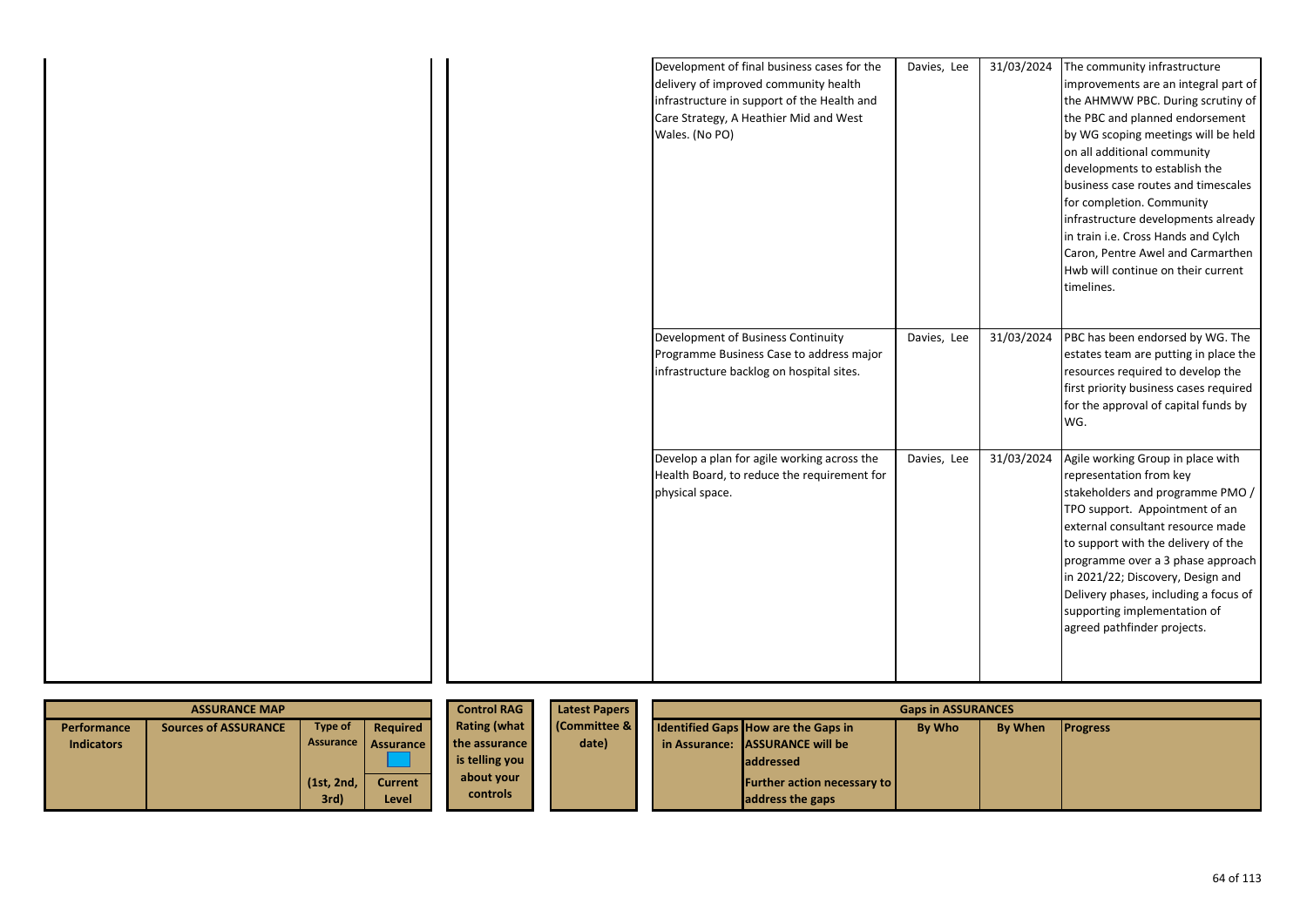|                | See Our Outcomes Development of Integrated | 1st |  | PCB-                  | None Identified |  |  |
|----------------|--------------------------------------------|-----|--|-----------------------|-----------------|--|--|
| section on the | <b>Assurance and Approval</b>              |     |  | Implementing          |                 |  |  |
| Dashboard      | Plan in support of PBC                     |     |  | the Healthier         |                 |  |  |
|                |                                            |     |  | Mid and West          |                 |  |  |
|                |                                            |     |  | <b>Wales Strategy</b> |                 |  |  |
|                |                                            |     |  | Board (Jan-22)        |                 |  |  |
|                | Programme Group to                         | 1st |  | & SDCODC              |                 |  |  |
|                | oversee delivery of the                    |     |  | (Feb22)               |                 |  |  |
|                | <b>Business Cases</b>                      |     |  |                       |                 |  |  |
|                |                                            |     |  | <b>AHMWW PBC</b>      |                 |  |  |
|                |                                            |     |  | Programme             |                 |  |  |
|                |                                            |     |  | Group Update -        |                 |  |  |
|                | Oversight by Strategic                     | 2nd |  | <b>Board Seminar</b>  |                 |  |  |
|                | Development and                            |     |  | (Dec 21)              |                 |  |  |
|                | <b>Operational Delivery</b>                |     |  |                       |                 |  |  |
|                | Committee                                  |     |  | TMH Update -          |                 |  |  |
|                |                                            |     |  | Board (Jul21)         |                 |  |  |
|                |                                            |     |  | Planning              |                 |  |  |
|                |                                            |     |  | Objectives            |                 |  |  |
|                | Internal Audit Programme                   | 3rd |  | Update                |                 |  |  |
|                | aligned to Business Case                   |     |  | (Planning) -          |                 |  |  |
|                | Development                                |     |  | SDODC (Feb22)         |                 |  |  |
|                |                                            |     |  |                       |                 |  |  |
|                |                                            |     |  | Pentre Awel           |                 |  |  |
|                |                                            |     |  | Update -              |                 |  |  |
|                | Gateway review of PBCs by                  | 3rd |  | SDODC (Aug21)         |                 |  |  |
|                | WG                                         |     |  |                       |                 |  |  |
|                |                                            |     |  | DCP Update -          |                 |  |  |
|                |                                            |     |  | SDODC (Feb22)         |                 |  |  |
|                |                                            |     |  |                       |                 |  |  |
|                |                                            |     |  |                       |                 |  |  |
|                |                                            |     |  |                       |                 |  |  |
|                |                                            |     |  |                       |                 |  |  |
|                |                                            |     |  |                       |                 |  |  |
|                |                                            |     |  |                       |                 |  |  |
|                |                                            |     |  |                       |                 |  |  |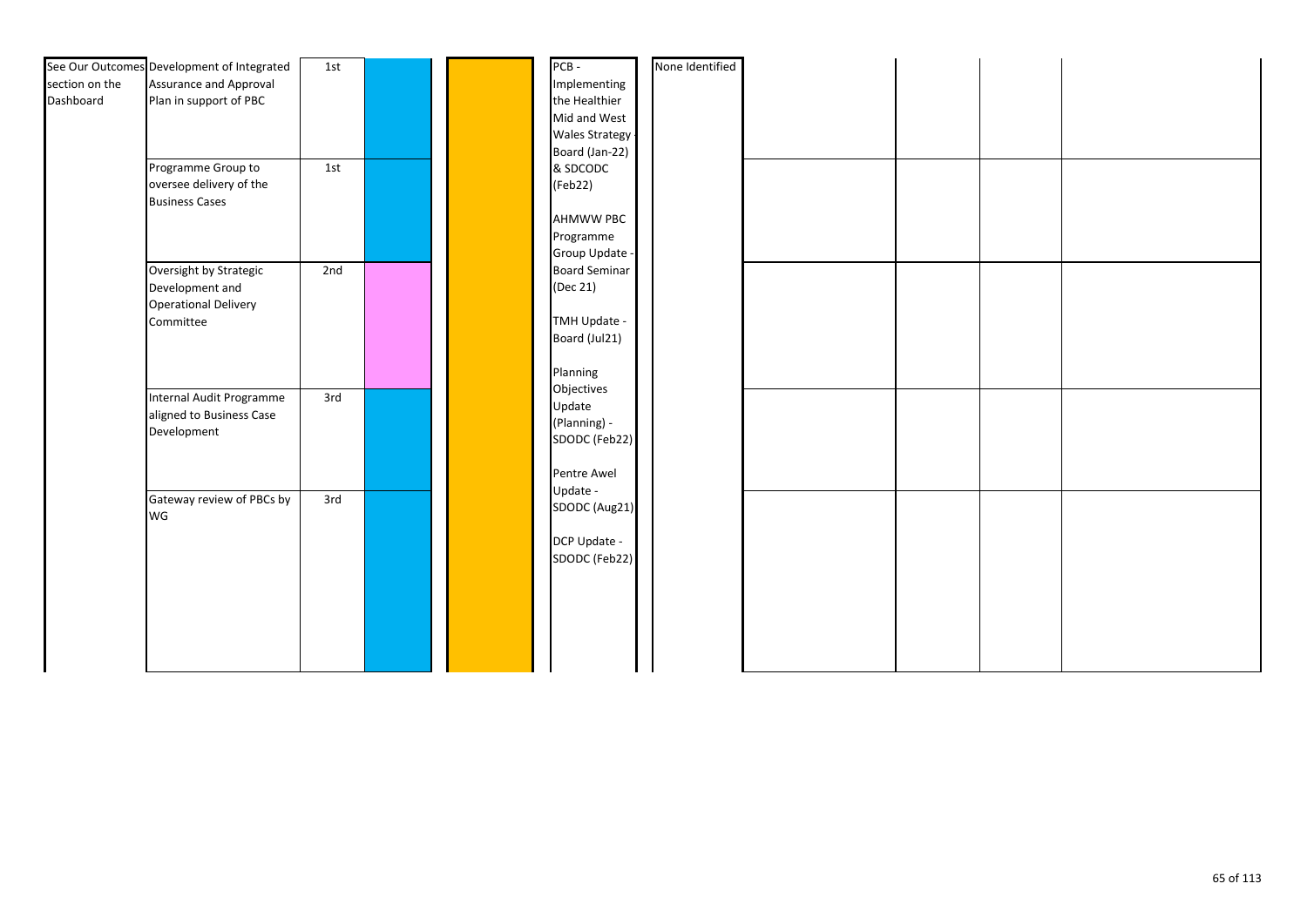| <b>Date Risk</b> | Apr-21                                       | <b>Executive Director Owner:</b> | Moore. Steve                                        | <b>Date of Review:</b> | Feb-22 |
|------------------|----------------------------------------------|----------------------------------|-----------------------------------------------------|------------------------|--------|
| Identified:      |                                              |                                  |                                                     |                        |        |
| <b>Strategic</b> | 2. Working together to be the best we can be | <b>Lead Committee:</b>           | People, Organisational Development and Date of Next |                        | Mar-22 |
| Objective:       |                                              |                                  | Culture Committee                                   | <b>Review:</b>         |        |

| <b>Risk ID:</b> | 1187 | <b>Principal Risk</b> There is a risk that the Health Board does not have a strong enough<br><b>Description:</b> reputation to attract people and partners to come and work with us. This is<br>caused by the fragility of our services, the lack of understanding and buy-in to<br>the Health Board's mission, geography, and Terms and Conditions of national<br>contract of employment. This could lead to an impact/affect on our inability<br>to recruit, retain and develop the best people, not realising the benefits of<br>local support for the Hywel Dda charity, reduced confidence from<br>stakeholders. |
|-----------------|------|-----------------------------------------------------------------------------------------------------------------------------------------------------------------------------------------------------------------------------------------------------------------------------------------------------------------------------------------------------------------------------------------------------------------------------------------------------------------------------------------------------------------------------------------------------------------------------------------------------------------------|
|                 |      | Does this risk link to any Directorate (operational) risks?                                                                                                                                                                                                                                                                                                                                                                                                                                                                                                                                                           |

| <b>Risk Rating: (Likelihood x Impact)</b> |                                     |                   |          |        |                      |                             |
|-------------------------------------------|-------------------------------------|-------------------|----------|--------|----------------------|-----------------------------|
| Domain:                                   | Business objectives/projects        |                   | 20       |        |                      | • Current Risk              |
|                                           | <b>Inherent Risk Score (L x I):</b> | $5\times 4=20$    | 15       |        |                      | Score                       |
|                                           | <b>Current Risk Score (L x I):</b>  | $4 \times 4 = 16$ | 10       |        |                      | <b>Target Risk</b><br>Score |
| Target Risk Score (L x I):                |                                     | $2 \times 2 = 4$  |          |        |                      | Tolerance Level<br>-        |
|                                           |                                     |                   |          |        |                      |                             |
| <b>Tolerable Risk:</b>                    |                                     | 6                 | $\Omega$ |        |                      |                             |
| Trend:                                    |                                     |                   |          | Aug-21 | Oct-21 Jan-22 Feb-22 |                             |

Our reputation is growing and there are a number of Health Board and wider plans (such as the School of Nursing in Aberystwyth University) to make Hywel Dda an attractive place to live and work. These plans have yet to be felt to a significant degree in agency and locum usage although recent staff survey results (including the Medical Engagement Scale survey) provide some encouraging signs of improvement in some areas.

The score reflects the fact that there is much the Health Board can do to improve but issues such as national terms and conditions of service, training placements and geography are outside of the Health Board's gift to change. There will always remain an inherent risk for health economies in more remote areas to attract and retain sufficient work force.

| <b>Key CONTROLS Currently in Place:</b>                           |                                                                                                                                                                                                              | <b>Gaps in CONTROLS</b>                                                                                                              |                |         |                                                                         |
|-------------------------------------------------------------------|--------------------------------------------------------------------------------------------------------------------------------------------------------------------------------------------------------------|--------------------------------------------------------------------------------------------------------------------------------------|----------------|---------|-------------------------------------------------------------------------|
| (The existing controls and processes in place to manage the risk) | <b>Identified Gaps in Controls: (Where How and when the Gap in control be</b><br>one or more of the key controls on<br>effective, or we do not have evidence controls gaps<br>that the controls are working) | <b>addressed</b><br>which the organisation is relying is not Further action necessary to address the                                 | By Who         | By When | <b>Progress</b>                                                         |
| Strategic Equality Plan and Objectives for 2020-24                | to attract and retain staff to become                                                                                                                                                                        | Having the right organisational culture Develop and implement a rolling programme<br>of training to raise the awareness of equality, | Gostling, Lisa | TBC     | Re-prioritised due to our on-going<br>pandemic response. Timescale will |
| Continuous Engagement Strategy approved by Board in Jan19         | employer of choice                                                                                                                                                                                           | diversity and inclusion (EqD&I) (PO 2B).                                                                                             |                |         | be confirmed to Board in Jan22 as<br>part of the IMTP process.          |
| Healthier Mid and West Wales Strategy approved by Board Nov18     | Continuous and meaningful<br>engagement with our population and                                                                                                                                              |                                                                                                                                      |                |         |                                                                         |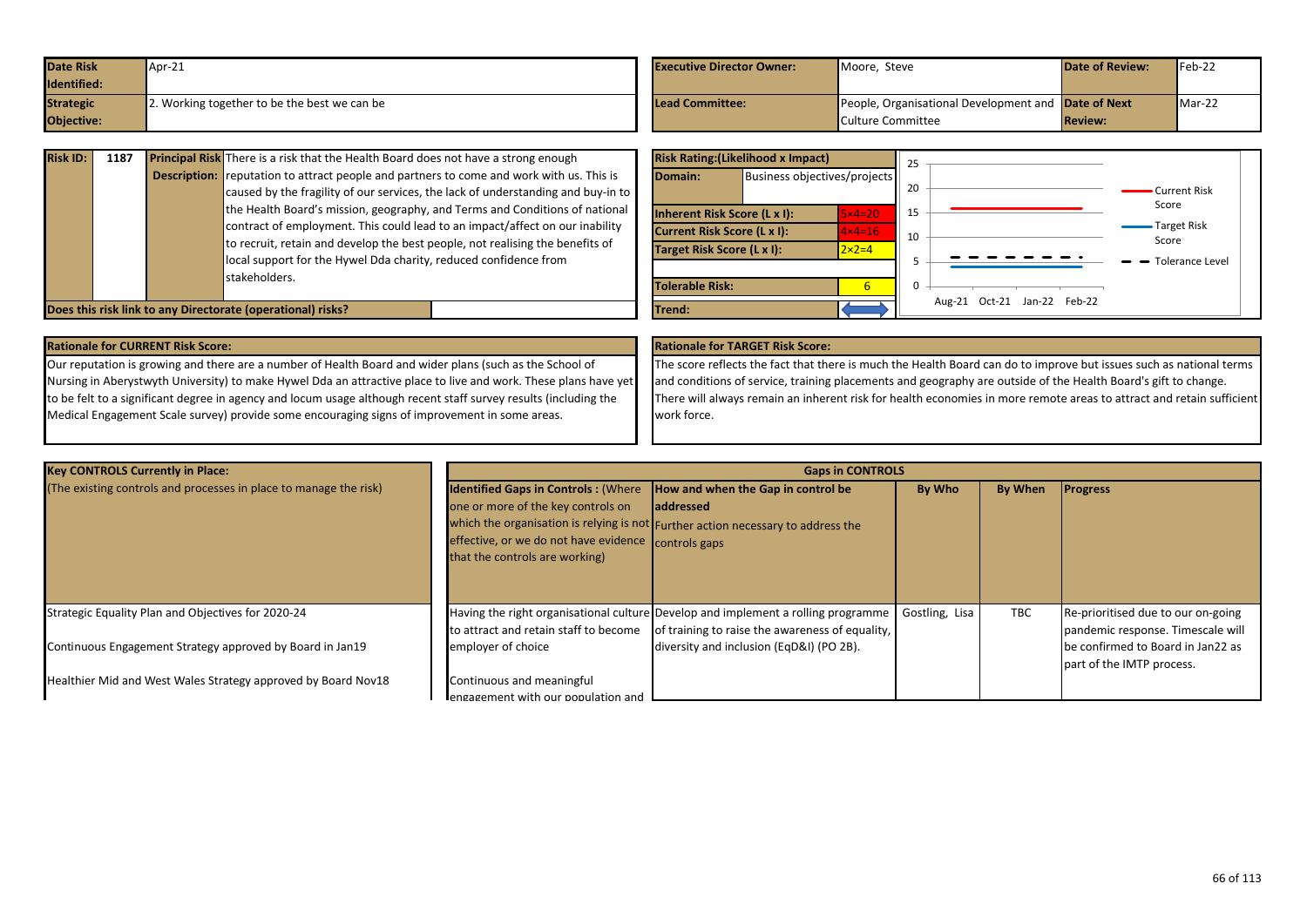| Digital strategy<br>Access to capital funding from Discretionary Capital Programme (DCP) &<br>All Wales Capital Programme (AWCP)<br>Prioritised list of equipment, estates/facilities, infrastructure<br>improvements and infastrucutre investments<br>Apprenticeship Academy with established Healthcare apprenticship<br>programme in place | involving the public in service<br>planning and delivery<br>Not having a clear and compelling<br>strategy to attract and retain staff in<br><b>West Wales</b><br>Having a learning culture<br>Access to latest equipment and state | Review our capacity and capability for<br>continuous engagement in light of COVID 19<br>and the ambitions set out in the continuous<br>engagement strategy, and implement<br>improvements over the next year (PO 2C) | Davies, Lee    | Completed  | Complete - This Planning Objective<br>has been completed as the capacity<br>and capability to undertake<br>continuous engagement has been<br>reviewed. A new Planning Objective<br>for 2022/23 will be in place - By<br>Mar23, implement and embed our<br>approach to continuous<br>engagement. |
|-----------------------------------------------------------------------------------------------------------------------------------------------------------------------------------------------------------------------------------------------------------------------------------------------------------------------------------------------|------------------------------------------------------------------------------------------------------------------------------------------------------------------------------------------------------------------------------------|----------------------------------------------------------------------------------------------------------------------------------------------------------------------------------------------------------------------|----------------|------------|-------------------------------------------------------------------------------------------------------------------------------------------------------------------------------------------------------------------------------------------------------------------------------------------------|
|                                                                                                                                                                                                                                                                                                                                               | of the art facilities for training and                                                                                                                                                                                             | Develop a clinical education plan with the                                                                                                                                                                           | Gostling, Lisa | 31/12/2021 | Behind - Progress has stalled in the                                                                                                                                                                                                                                                            |
| Comprehensive OD programme, eg Nurse (STAR) programme, Aspiring<br>Leadership Programme                                                                                                                                                                                                                                                       | work                                                                                                                                                                                                                               | central aim to develop from within and<br>attract from elsewhere, the very best                                                                                                                                      |                | 30/10/2022 | development of a clinical education<br>governance structure due to an                                                                                                                                                                                                                           |
|                                                                                                                                                                                                                                                                                                                                               | Poor working and accommodation                                                                                                                                                                                                     | clinicians. This plan will set out the                                                                                                                                                                               |                |            | increase in general recruitment                                                                                                                                                                                                                                                                 |
| <b>HEIW Talentbury</b>                                                                                                                                                                                                                                                                                                                        | environments                                                                                                                                                                                                                       | educational offer and also set out how we<br>will support this with access to the best                                                                                                                               |                |            | activity by 92%, vacancy factor and<br>an increase in staff absence in the                                                                                                                                                                                                                      |
|                                                                                                                                                                                                                                                                                                                                               | Not being able to offer latest                                                                                                                                                                                                     | clinical educators, facilities (training,                                                                                                                                                                            |                |            | team, specifically the Clinical                                                                                                                                                                                                                                                                 |
|                                                                                                                                                                                                                                                                                                                                               | technological developments                                                                                                                                                                                                         | accommodation and technology) and a clear<br>plan to grow both the number of clinicians                                                                                                                              |                |            | Education Manager, and the<br>relocation of the Education &                                                                                                                                                                                                                                     |
|                                                                                                                                                                                                                                                                                                                                               | Prmoting the successes of the Health                                                                                                                                                                                               | benefiting from education and the capacity to                                                                                                                                                                        |                |            | Development function within                                                                                                                                                                                                                                                                     |
|                                                                                                                                                                                                                                                                                                                                               | Board and individual and                                                                                                                                                                                                           | support this (PO 2D)                                                                                                                                                                                                 |                |            | Carmarthenshire, requiring                                                                                                                                                                                                                                                                      |
|                                                                                                                                                                                                                                                                                                                                               | organisational achievements                                                                                                                                                                                                        |                                                                                                                                                                                                                      |                |            | significant manpower.                                                                                                                                                                                                                                                                           |
|                                                                                                                                                                                                                                                                                                                                               | Ability to encourage local population                                                                                                                                                                                              |                                                                                                                                                                                                                      |                |            |                                                                                                                                                                                                                                                                                                 |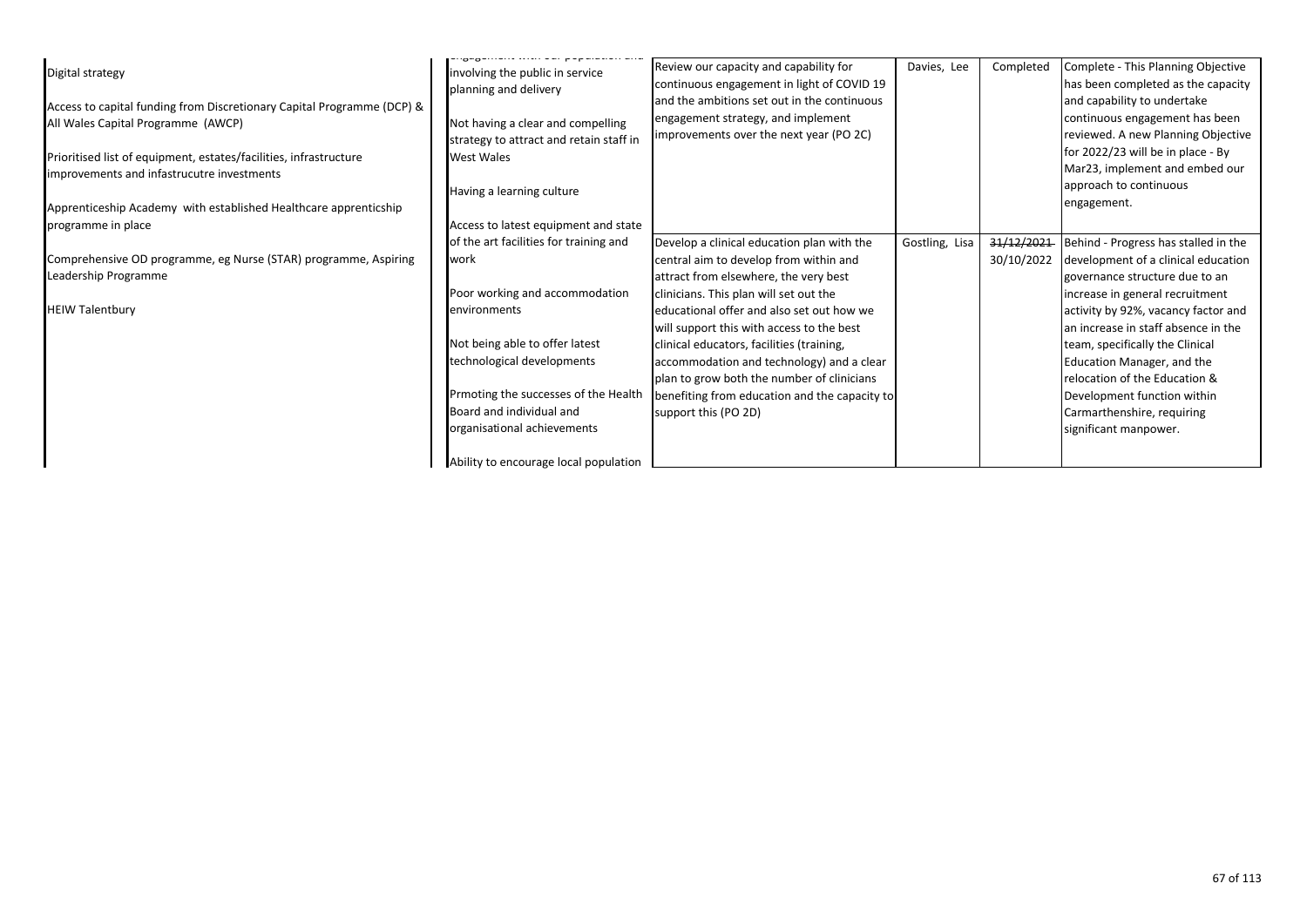| to become part of our workforce    | Construct a comprehensive workforce           | Gostling, Lisa | 30/10/2021 | Behind - Significant progress has     |
|------------------------------------|-----------------------------------------------|----------------|------------|---------------------------------------|
|                                    | programme to encourage our local              |                | 31/08/2022 | been made, providing assurance to     |
| A comprehensive and well developed | population into NHS and care related careers  |                |            | the Committee that although this      |
| talent process                     | aimed at improving the sustainability of the  |                |            | plan remains behind schedule, there   |
|                                    | Health Board's workforce, support delivery of |                |            | is significant impetus to achieve the |
|                                    | the Health Board's service objectives (both   |                |            | overall objective with many actions   |
|                                    | now and in the future) and offer good quality |                |            | having been achieved. Issues that     |
|                                    | careers for our local population. This should |                |            | have prevented further progress       |
|                                    | include an ambitious expansion of our         |                |            | include: The need for the Future      |
|                                    | apprenticeship scheme (PO 2G)                 |                |            | Workforce and Apprentice Academy      |
|                                    |                                               |                |            | Team needing to focus on the          |
|                                    |                                               |                |            | deployment of apprentices into the    |
|                                    |                                               |                |            | MVC's and the recruitment and         |
|                                    |                                               |                |            | onboarding of an additional 110       |
|                                    |                                               |                |            | volunteers, impacting the workload    |
|                                    |                                               |                |            | as a result of onboarding; vacancy    |
|                                    |                                               |                |            | factor and increase in staff absence  |
|                                    |                                               |                |            | in the Team and relocations of the    |
|                                    |                                               |                |            | Education & Development function      |
|                                    |                                               |                |            | within Carmarthenshire, requiring     |
|                                    |                                               |                |            | significant manpower.                 |
|                                    |                                               |                |            |                                       |
|                                    |                                               |                |            |                                       |
|                                    |                                               |                |            |                                       |
|                                    |                                               |                |            |                                       |
|                                    | Construct a comprehensive development         | Gostling, Lisa | 31/10/2021 | On track - Research into best         |
|                                    | programme (incorporating existing             |                |            | practice to inform the Leadership     |
|                                    | programmes) for the whole organisation        |                |            | Framework is nearing completion.      |
|                                    | which nurtures talent, supports succession    |                |            | Programme delivery on track as        |
|                                    | planning and offers teams and individuals the |                |            | planned, however key dates            |
|                                    | opportunity to access leadership              |                |            | postponed for Jan22 due to the        |
|                                    | development. (PO 2H)                          |                |            | COVID-19 pandemic, including          |
|                                    |                                               |                |            | Reverse Mentoring sessions with       |
|                                    |                                               |                |            | mentors and mentees. Other            |
|                                    |                                               |                |            | programme activity was not            |
|                                    |                                               |                |            | scheduled for Jan22 due to normal     |
|                                    |                                               |                |            | winter pressures.                     |
|                                    |                                               |                |            |                                       |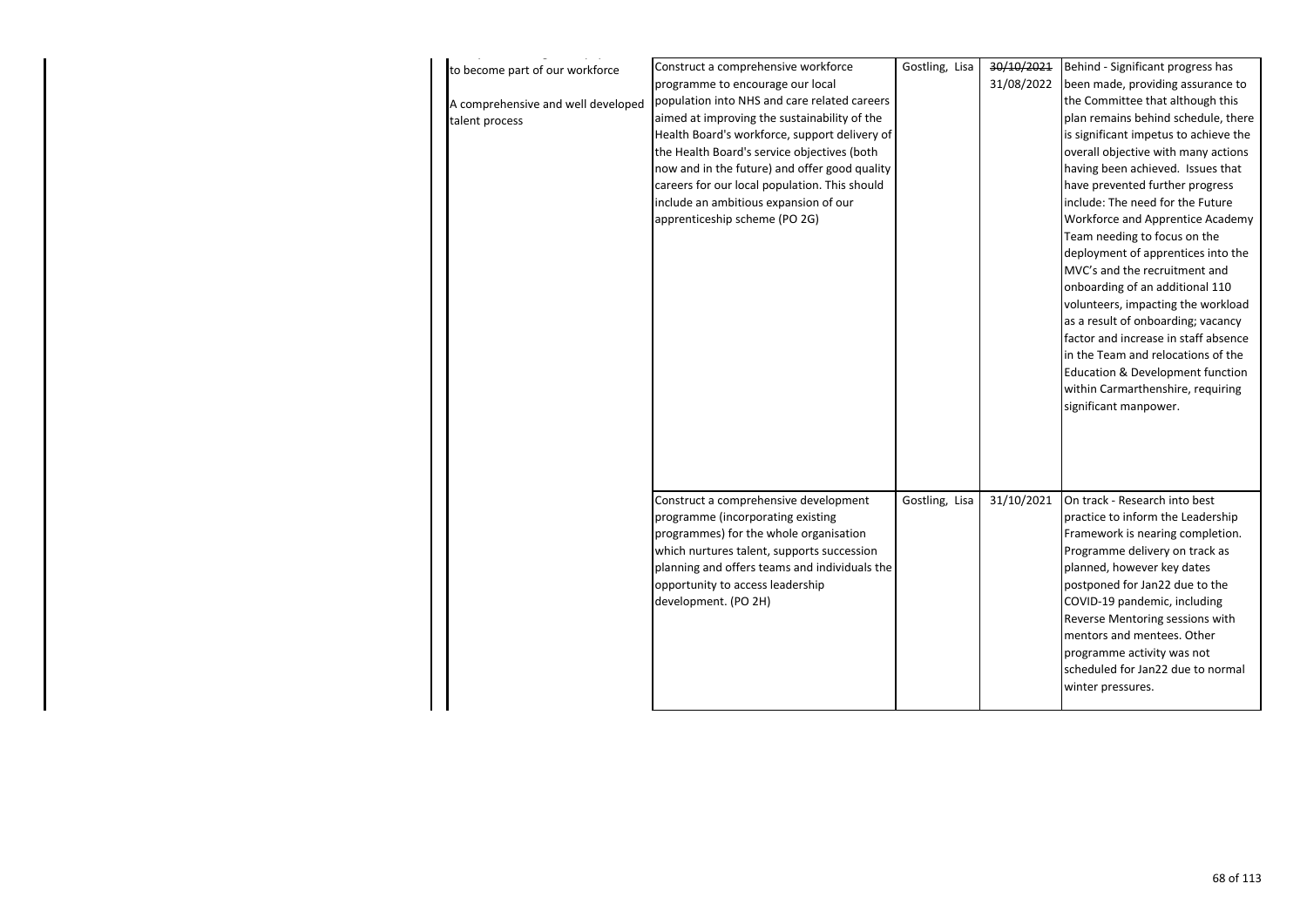|  | To develop and implement a comprehensive       | Thomas, Huw | 31/03/2022 | On track - Outcome measures           |
|--|------------------------------------------------|-------------|------------|---------------------------------------|
|  | approach to performance delivery and quality   |             |            | developed which are now a part of     |
|  | management that enables staff at all levels to |             |            | our Board Assurance Framework. We     |
|  | strive for excellence whilst effectively       |             |            | are working on the definitions which  |
|  | delivering the basics. This approach will      |             |            | will be available for the BAF in      |
|  | incorporate all performance requirements set   |             |            | March. Review the measures next       |
|  | by the Board, WG, regulators and inspectors    |             |            | year and agree the ambition and       |
|  | and will be fully rolled out to all staff with |             |            | linterim steps for each measure. IPAR |
|  | managerial responsibilities by 31st March      |             |            | measures have been mapped to each     |
|  | 2022. (PO 3A)                                  |             |            | Planning Objective. Work              |
|  |                                                |             |            | progressing on Executive              |
|  |                                                |             |            | Performance Dashboards.               |
|  |                                                |             |            |                                       |
|  |                                                |             |            |                                       |

|                                  | <b>ASSURANCE MAP</b>                                                                                                                                                                          |                                                   |                                                         | <b>Control RAG</b>                                                               | <b>Latest Papers</b>                                                             |                                                                  |                                                                                                                                               | <b>Gaps in ASSURANCES</b> |            |                                                                                                                                           |
|----------------------------------|-----------------------------------------------------------------------------------------------------------------------------------------------------------------------------------------------|---------------------------------------------------|---------------------------------------------------------|----------------------------------------------------------------------------------|----------------------------------------------------------------------------------|------------------------------------------------------------------|-----------------------------------------------------------------------------------------------------------------------------------------------|---------------------------|------------|-------------------------------------------------------------------------------------------------------------------------------------------|
| Performance<br><b>Indicators</b> | <b>Sources of ASSURANCE</b>                                                                                                                                                                   | Type of<br><b>Assurance</b><br>(1st, 2nd,<br>3rd) | Required<br><b>Assurance</b><br><b>Current</b><br>Level | <b>Rating (what</b><br>the assurance<br>is telling you<br>about your<br>controls | (Committee &<br>date)                                                            | in Assurance:                                                    | Identified Gaps How are the Gaps in<br><b>ASSURANCE will be</b><br><b>addressed</b><br><b>Further action necessary to</b><br>address the gaps | By Who                    | By When    | <b>Progress</b>                                                                                                                           |
| section on BAF<br>Dashboard      | See Our Outcomes Staff Survey results                                                                                                                                                         | 1st                                               |                                                         |                                                                                  | Strategic<br><b>Equality Plan</b><br>Annual Report -<br>PODCC (Aug21)<br>& Board | Measure<br>awareness of<br>Equality,<br>Diversity &<br>Inclusion | Provide an annual progress<br>report to Board on EqD&I<br>(PO 2B)                                                                             | Gostling, Lisa            | <b>TBC</b> | Re-prioritised due to our on-going<br>pandemic response. Timescale will<br>be confirmed to Board in Jan22 as<br>part of the IMTP process. |
|                                  | <b>Established Governance</b><br>framework for Improving<br>Together                                                                                                                          | 1st                                               |                                                         |                                                                                  | (Sep21)                                                                          | (EqD&l)<br>Measuring and<br>reporting                            |                                                                                                                                               |                           |            |                                                                                                                                           |
|                                  | Reports to People, OD and<br>Culture Committee<br>oversight of delivery of<br>Planning Objectives & other<br>sources of assurances such<br>as workforce performance &<br>staff survey results | 2nd                                               |                                                         |                                                                                  |                                                                                  | delivery on<br>continuous<br>engagement<br>strategy              |                                                                                                                                               |                           |            |                                                                                                                                           |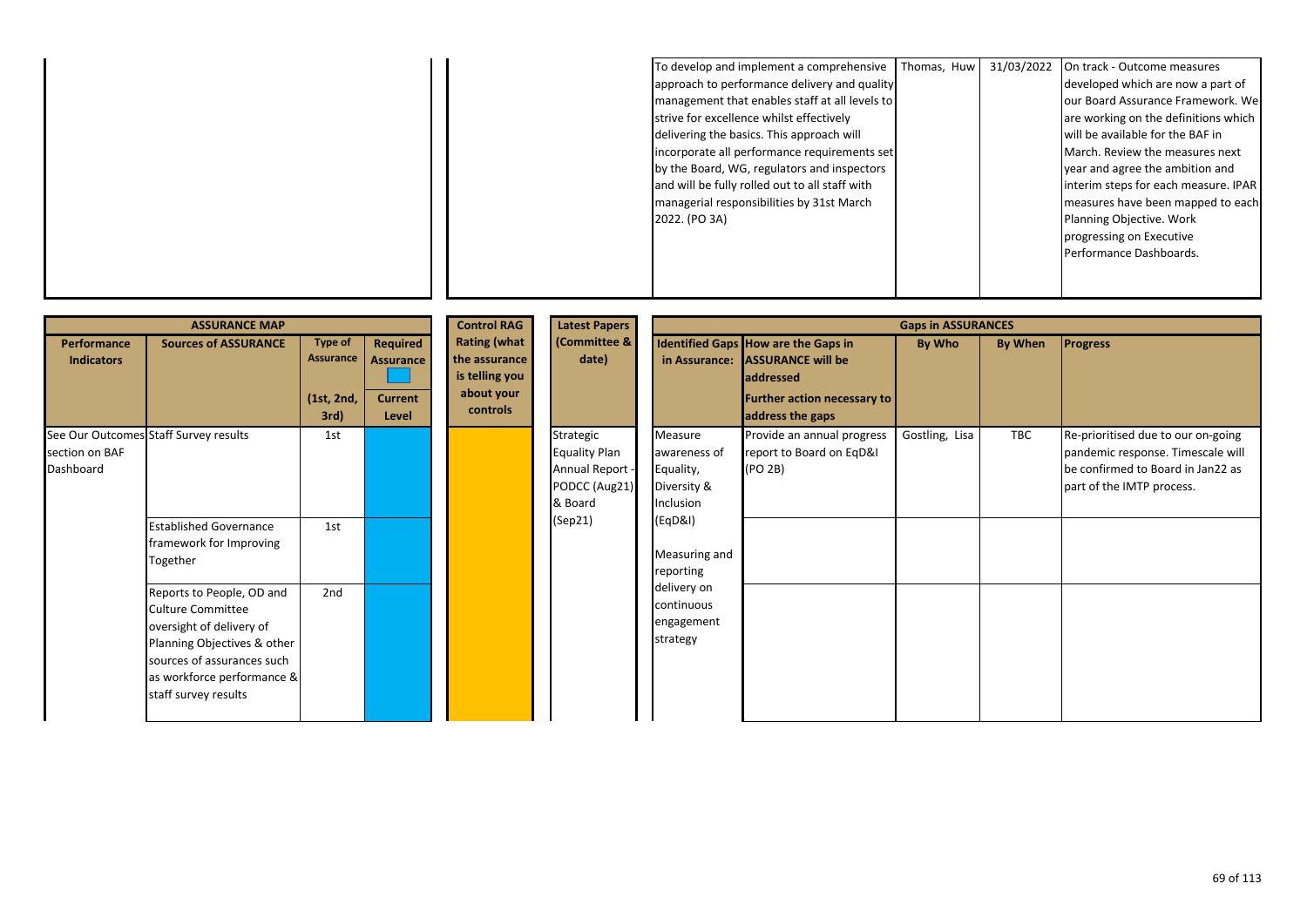| <b>Date Risk</b> | $Mav-21$                                            | <b>Executive Director Owner:</b> | Rayani, Mandy                         | <b>Date of Review:</b> | $Jan-22$ |
|------------------|-----------------------------------------------------|----------------------------------|---------------------------------------|------------------------|----------|
| Identified:      |                                                     |                                  |                                       |                        |          |
| <b>Strategic</b> | . Safe and sustainable and accessible and kind care | Lead Committee:                  | Strategic Development and Operational | <b>Date of Next</b>    | $Mar-22$ |
| Objective:       |                                                     |                                  | Delivery Committee                    | <b>Review:</b>         |          |

| <b>Risk ID:</b> | 1195 | <b>Principal Risk</b> There is a risk that the Health Board is not able to receive early indications |
|-----------------|------|------------------------------------------------------------------------------------------------------|
|                 |      | <b>Description:</b> across the breadth of its existing and new services of where they may fall       |
|                 |      | short of being safe as defined by the agreed standards. This is caused by no                         |
|                 |      | comprehensive and consistent way of measuring safety aligned to the                                  |
|                 |      | standards adopted by the Health Board for all the services we provide and                            |
|                 |      | commission on behalf of people requiring health care interventions. This                             |
|                 |      | could lead to an impact/affect on public and patient confidence,                                     |
|                 |      | organisational reputation, positive patient reported outcomes.                                       |
|                 |      |                                                                                                      |

|                            | <b>Risk Rating: (Likelihood x Impact)</b> |                   | 25       |           |          |          |                        |
|----------------------------|-------------------------------------------|-------------------|----------|-----------|----------|----------|------------------------|
| Domain:                    | Quality/Complaints/Audit                  |                   | 20       |           |          |          | Current Risk           |
|                            | <b>Inherent Risk Score (L x I):</b>       | $4 \times 4 = 16$ | 15       |           |          |          | Score                  |
|                            | Current Risk Score (L x I):               | $3\times 4=12$    | 10       |           |          |          | <b>Target Risk</b>     |
| Target Risk Score (L x I): |                                           | $2 \times 4 = 8$  |          |           |          |          | Score                  |
|                            |                                           |                   | 5        |           |          |          | <b>Tolerance Level</b> |
| <b>Tolerable Risk:</b>     |                                           | ጸ                 | $\Omega$ |           |          |          |                        |
| Trend:                     |                                           |                   |          | Aug- $21$ | $Oct-21$ | $Jan-22$ |                        |

**Does this risk link to any Directorate (operational) risks?** 

Systems are not yet established to enable easy triangulation of data and there are still some gaps in information collection.

## **Rationale for CURRENT Risk Score: Rationale for TARGET Risk Score:**

The target risk score is based on implementing a system to enable capture data across the breadth of our services with timely escalation reporting arrangements in place.

| <b>Key CONTROLS Currently in Place:</b>                                    | <b>Gaps in CONTROLS</b>                             |                                                                                  |             |            |                                      |  |  |  |
|----------------------------------------------------------------------------|-----------------------------------------------------|----------------------------------------------------------------------------------|-------------|------------|--------------------------------------|--|--|--|
| (The existing controls and processes in place to manage the risk)          | <b>Identified Gaps in Controls: (Where</b>          | How and when the Gap in control be                                               | By Who      | By When    | <b>Progress</b>                      |  |  |  |
|                                                                            | one or more of the key controls on                  | laddressed                                                                       |             |            |                                      |  |  |  |
|                                                                            |                                                     | which the organisation is relying is not Further action necessary to address the |             |            |                                      |  |  |  |
|                                                                            | effective, or we do not have evidence controls gaps |                                                                                  |             |            |                                      |  |  |  |
|                                                                            | that the controls are working)                      |                                                                                  |             |            |                                      |  |  |  |
|                                                                            |                                                     |                                                                                  |             |            |                                      |  |  |  |
|                                                                            |                                                     |                                                                                  |             |            |                                      |  |  |  |
| Range of performance measures/metrics in place                             | There is no standardised way of                     | To develop and implement a comprehensive                                         | Thomas, Huw | 31/03/2022 | On track - Outcome measures          |  |  |  |
|                                                                            | joining existing systems in place                   | approach to performance delivery and quality                                     |             |            | developed which are now a part of    |  |  |  |
| Updated Datix Incident reporting system                                    |                                                     | management that enables staff at all levels to                                   |             |            | our Board Assurance Framework. We    |  |  |  |
|                                                                            | Ability to triangulate sources of data              | strive for excellence whilst effectively                                         |             |            | are working on the definitions which |  |  |  |
| Standardised approach through a standard agenda in Quality                 | and provide meaningful analysis                     | delivering the basics. This approach will                                        |             |            | will be available for the BAF in     |  |  |  |
| Governance meetings                                                        |                                                     | incorporate all performance requirements set                                     |             |            | March. Review the measures next      |  |  |  |
|                                                                            | Not all services have clear pathways                | by the Board, WG, regulators and inspectors                                      |             |            | year and agree the ambition and      |  |  |  |
| CIVICA system is available and being rolled out to gain feedback to let us | and variance trackers in place to                   | and will be fully rolled out to all staff with                                   |             |            | interim steps for each measure. IPAR |  |  |  |
| know issues in services                                                    | enable consistent monitoring and                    | managerial responsibilities by 31st March                                        |             |            | measures have been mapped to each    |  |  |  |
|                                                                            | interpretation to enable rationale for 2022 (PO 3A) |                                                                                  |             |            | Planning Objective. Work             |  |  |  |
| Range of different mechanisms to capture feedback from service users       | variance.                                           |                                                                                  |             |            | progressing on Executive             |  |  |  |
| and staff                                                                  |                                                     |                                                                                  |             |            | Performance Dashboards.              |  |  |  |
|                                                                            | <b>Updated Datix Incident Reporting</b>             |                                                                                  |             |            |                                      |  |  |  |
| Speak Up Safely Arrangements are developing                                | system not fully embedded within                    |                                                                                  |             |            |                                      |  |  |  |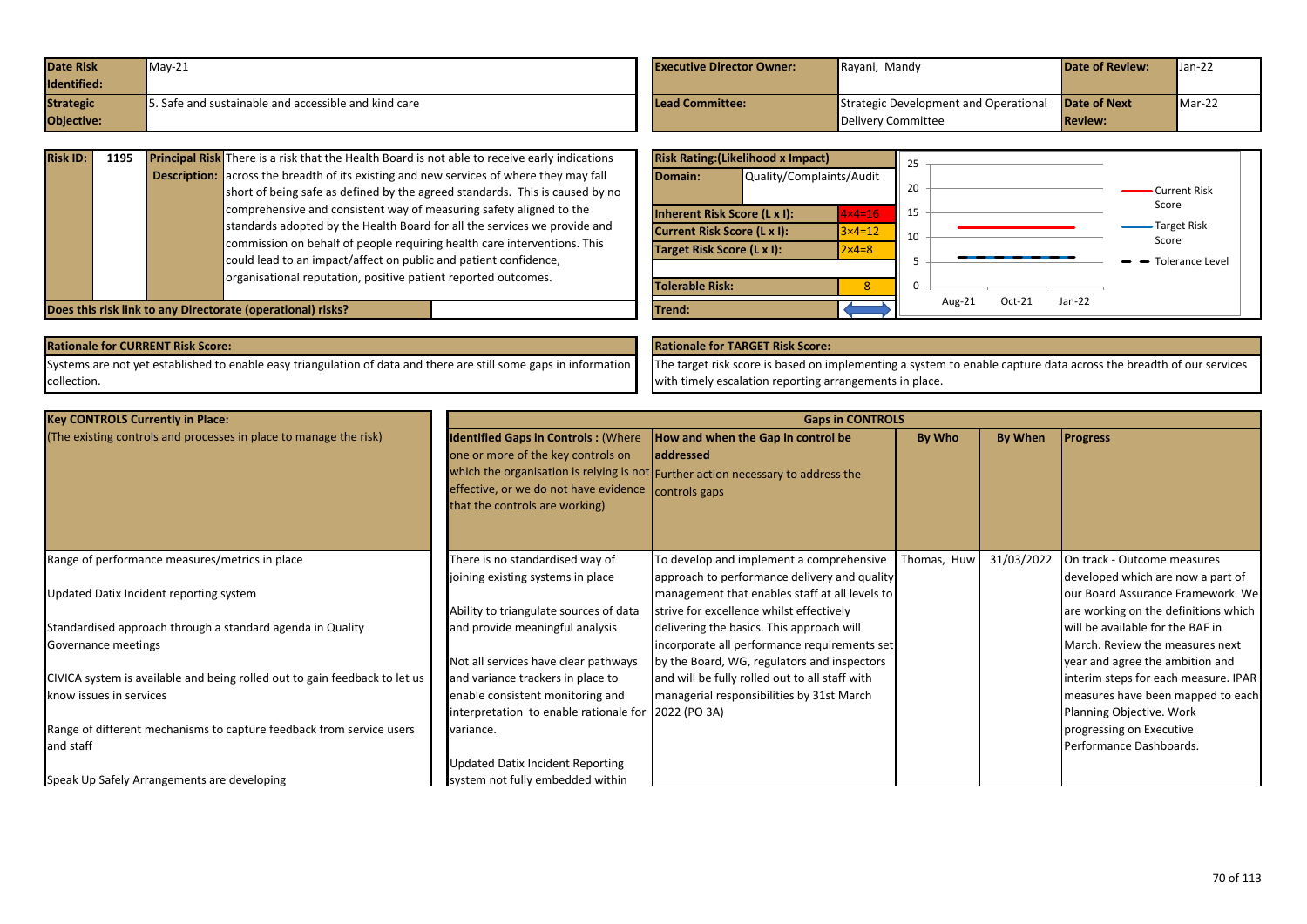| Listening and Learning Sub-Committee<br><b>Clinical Audits</b><br>Clinical Executive Clinical Panel<br><b>Quality Surveillance Meeting</b> | organisation<br>County and Service level Quality<br>Governance meetings need to be<br><b>Health Board</b><br>Not yet consistently using the | Develop and implement plans to deliver, on a<br>sustainable basis, NHS Delivery Framework<br>targets related to Quality & Safety, Primary<br>care, Secondary care and MH services within<br>established and embedded across the the next 3 years (see specific requirements<br>5.a.i). These plans must be consistent with<br>the Health Board's Strategy - "A Healthier<br>Mid and West Wales" (PO 5A) | Moore, Steve | 31/03/2024<br>TBA | Re-prioritised due to our on-going<br>pandemic response. Timescale will<br>be confirmed to Board as part of the<br>IMTP process for 2022/25. |
|--------------------------------------------------------------------------------------------------------------------------------------------|---------------------------------------------------------------------------------------------------------------------------------------------|---------------------------------------------------------------------------------------------------------------------------------------------------------------------------------------------------------------------------------------------------------------------------------------------------------------------------------------------------------------------------------------------------------|--------------|-------------------|----------------------------------------------------------------------------------------------------------------------------------------------|
| External reports (HIW, HSE, MWWFRS, Peer Reviews, etc)                                                                                     | information from PROMs, PREMs and<br>FROMs as part of triangulation                                                                         |                                                                                                                                                                                                                                                                                                                                                                                                         |              |                   |                                                                                                                                              |
| <b>Mortality Reviews</b>                                                                                                                   | process                                                                                                                                     | Develop and implement plans to deliver, on a<br>sustainable basis, locally prioritised<br>performance targets related to Quality &                                                                                                                                                                                                                                                                      | Moore, Steve | 31/03/2024        | Re-prioritised due to our on-going<br>pandemic response. Timescale will<br>be confirmed to Board as part of the                              |
| National Accreditation Standards for service specifications                                                                                |                                                                                                                                             | Safety, Primary care, Secondary care and MH<br>services within the next 3 years (see specific                                                                                                                                                                                                                                                                                                           |              |                   | IMTP process for 2022/25.                                                                                                                    |
| Healthcare Standards and Fundamentals of Care                                                                                              |                                                                                                                                             | requirements 5.b.i). These plans must be<br>consistent with the Health Board's Strategy -                                                                                                                                                                                                                                                                                                               |              |                   |                                                                                                                                              |
| <b>PROMS and PREMs</b>                                                                                                                     |                                                                                                                                             | "A Healthier Mid and West Wales" (PO 5B)                                                                                                                                                                                                                                                                                                                                                                |              |                   |                                                                                                                                              |
|                                                                                                                                            |                                                                                                                                             | Develop the capability for the routine capture Kloer, Dr Philip                                                                                                                                                                                                                                                                                                                                         |              | 31/03/2024        | On track - Programme advancing in                                                                                                            |
|                                                                                                                                            |                                                                                                                                             | of PROMS and implement in all clinical                                                                                                                                                                                                                                                                                                                                                                  |              |                   | line with agreed rollout plan. Initial                                                                                                       |
|                                                                                                                                            |                                                                                                                                             | services within 3 years. Establish the required                                                                                                                                                                                                                                                                                                                                                         |              |                   | heart failure review in October, with                                                                                                        |
|                                                                                                                                            |                                                                                                                                             | digital technology and clinical leadership and                                                                                                                                                                                                                                                                                                                                                          |              |                   | follow-up planned for February.                                                                                                              |
|                                                                                                                                            |                                                                                                                                             | engagement to facilitate pathway redesign                                                                                                                                                                                                                                                                                                                                                               |              |                   | Further reviews to take place this                                                                                                           |
|                                                                                                                                            |                                                                                                                                             | based on these insights and put in place<br>impact measurement processes to evaluate                                                                                                                                                                                                                                                                                                                    |              |                   | calendar year include lymphoedema,<br>trauma and orthopaedics, chronic                                                                       |
|                                                                                                                                            |                                                                                                                                             | changes at a pathway level (PO6D)                                                                                                                                                                                                                                                                                                                                                                       |              |                   | pain, age related macular                                                                                                                    |
|                                                                                                                                            |                                                                                                                                             |                                                                                                                                                                                                                                                                                                                                                                                                         |              |                   | degeneration.                                                                                                                                |
|                                                                                                                                            |                                                                                                                                             |                                                                                                                                                                                                                                                                                                                                                                                                         |              |                   |                                                                                                                                              |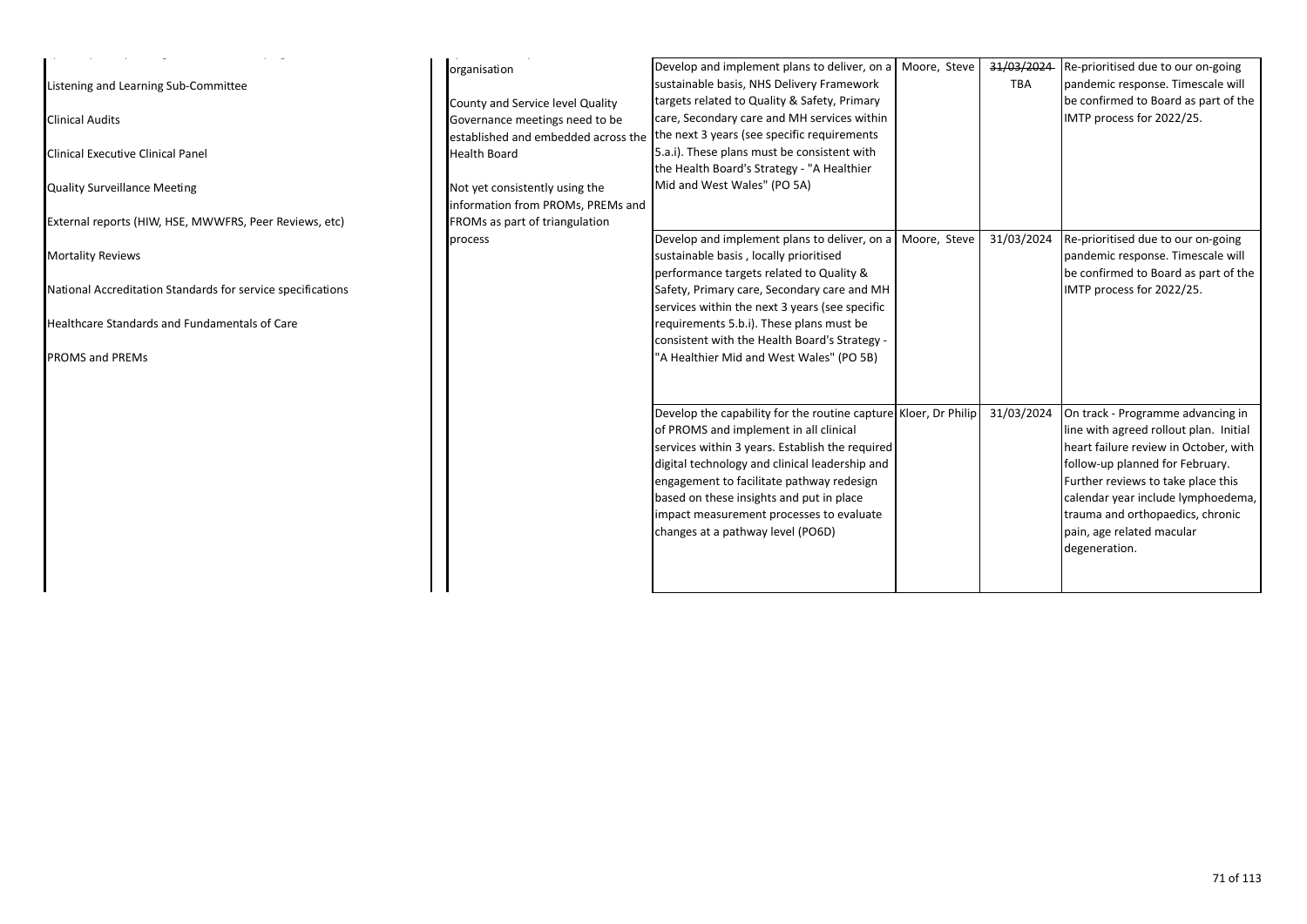|  | <b>Establish and embed Quality Governance</b> | Rayani, Mandy | 31/10/2021  | County Quality Governance meetings  |
|--|-----------------------------------------------|---------------|-------------|-------------------------------------|
|  | Meetings at County and Service level          |               | next review | are being arranged. These           |
|  |                                               |               | 31/03/2022  | arrangements have been paused in    |
|  |                                               |               |             | light of the increased operational  |
|  |                                               |               |             | pressures and capacity to put the   |
|  |                                               |               |             | arrangements in place. In the       |
|  |                                               |               |             | meantime the OQSEAC TOR have        |
|  |                                               |               |             | been reviewed and updated, plus     |
|  |                                               |               |             | Chairing arrangements amended to    |
|  |                                               |               |             | enable consistency of approach. The |
|  |                                               |               |             | OQSEAC workplan has also been       |
|  |                                               |               |             | updated. A further review will be   |
|  |                                               |               |             | undertaken in Mar22 with a view to  |
|  |                                               |               |             | determining whether the County      |
|  |                                               |               |             | arrangements are still required.    |
|  |                                               |               |             |                                     |
|  |                                               |               |             |                                     |
|  |                                               |               |             |                                     |
|  |                                               |               |             |                                     |

|                                                   | <b>ASSURANCE MAP</b>                               |                                                   | <b>Control RAG</b>                                      | <b>Latest Papers</b>                                                             | <b>Gaps in ASSURANCES</b>                                                                              |                                                                   |                                                                                                                                                  |               |            |                                                                   |
|---------------------------------------------------|----------------------------------------------------|---------------------------------------------------|---------------------------------------------------------|----------------------------------------------------------------------------------|--------------------------------------------------------------------------------------------------------|-------------------------------------------------------------------|--------------------------------------------------------------------------------------------------------------------------------------------------|---------------|------------|-------------------------------------------------------------------|
| <b>Performance</b><br><b>Indicators</b>           | <b>Sources of ASSURANCE</b>                        | <b>Type of</b><br>Assurance<br>(1st, 2nd,<br>3rd) | Required<br><b>Assurance</b><br><b>Current</b><br>Level | <b>Rating (what</b><br>the assurance<br>is telling you<br>about your<br>controls | (Committee &<br>date)                                                                                  | in Assurance:                                                     | Identified Gaps How are the Gaps in<br><b>ASSURANCE will be</b><br><b>laddressed</b><br><b>Further action necessary to  </b><br>address the gaps | By Who        | By When    | <b>Progress</b>                                                   |
| See Our Outcomes Directorate Quality<br>Dashboard | section of the BAF Governance Meetings in<br>place | 2 <sub>nd</sub>                                   |                                                         |                                                                                  | Patient<br>Experience<br>Report - Board<br>(Jan22)<br><b>Healthcare</b><br>Contracting<br>Update - SRC | Assurance on<br>triagulation of<br>Idata                          | Internal Audit to review<br><b>Quality Governance</b><br><b>Meetings</b>                                                                         | Rayani, Mandy | 31/03/2023 | To be considered for inclusion in<br>Internal Audit Plan 2022/23. |
|                                                   | Patient and staff feedback                         | 2nd                                               |                                                         |                                                                                  |                                                                                                        | <b>Early warning</b><br>metrics in<br>commissioned<br>services to | Internal Audit to review the Rayani, Mandy<br>triangulation of data in the<br><b>Health Board</b>                                                |               | 31/03/2023 | To be considered for inclusion in<br>Internal Audit Plan 2022/23. |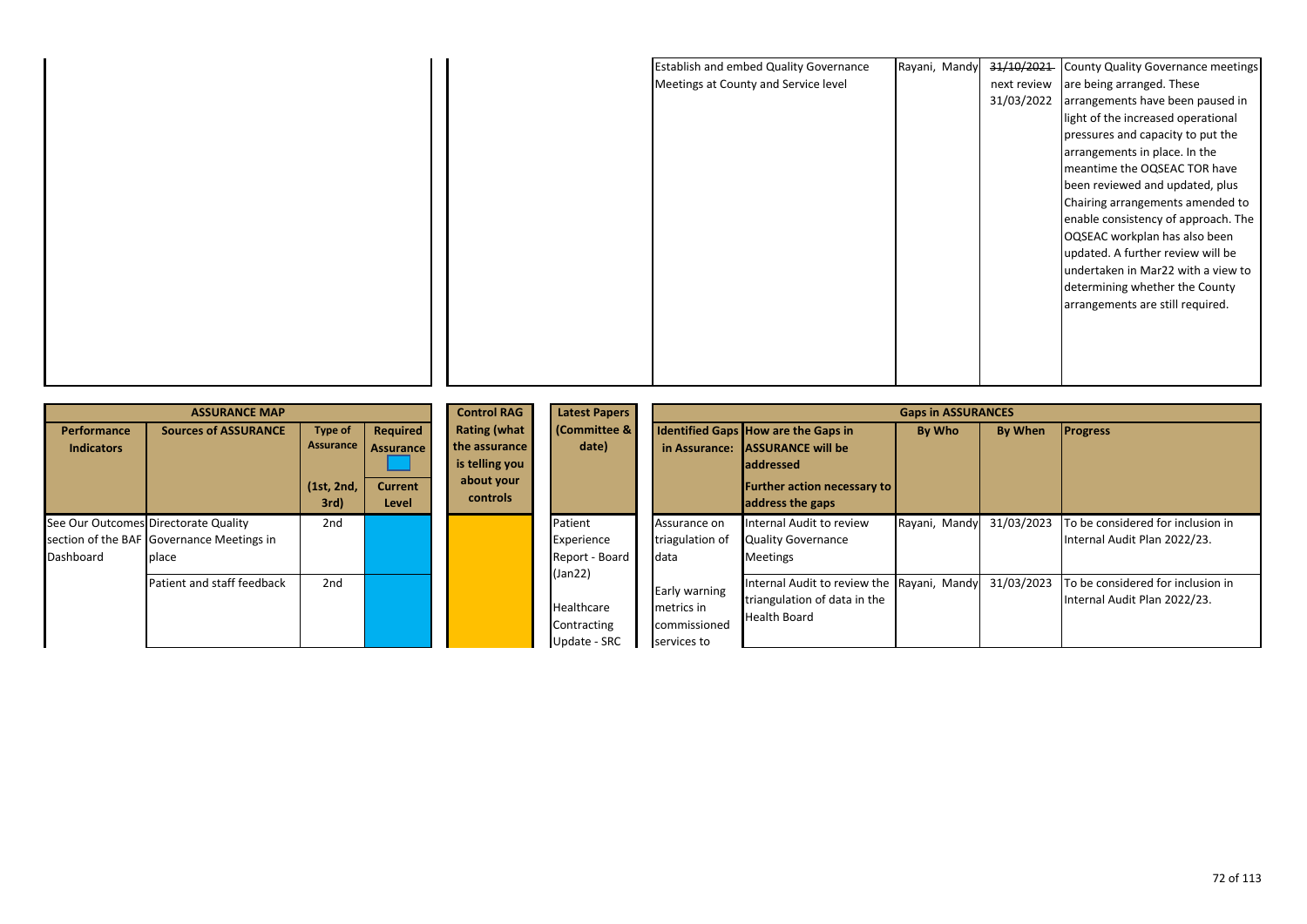| Performance reports<br>through power BI and<br>Committee reports                                                                | 2nd |  | (Feb22) | enable early<br>recognition of<br>emerging<br>safety, quality<br>and outcome<br>matters | Development of joint set of<br>metrics and Dashboard<br>report with Health Boards<br>relating to commissioned<br>services that will provide<br>earlier warning metrics | Ayres, Shaun | Completed | Work has started with Swansea Bay<br>UHB to utilise the Improving<br>Together metrics. Service and<br>business continuity issues are raised<br>via ARCH and Regional<br>Commissioning Group. The metrics<br>for monitoring a deteriorating<br>position would be via RTT<br>information and the sharing of<br>Nationally Reportable Incidents<br>(NRIs). This process will become part<br>of wider contracting and<br>commissioning arrangements.                                                                                                                                                                                                                                                                                     |
|---------------------------------------------------------------------------------------------------------------------------------|-----|--|---------|-----------------------------------------------------------------------------------------|------------------------------------------------------------------------------------------------------------------------------------------------------------------------|--------------|-----------|--------------------------------------------------------------------------------------------------------------------------------------------------------------------------------------------------------------------------------------------------------------------------------------------------------------------------------------------------------------------------------------------------------------------------------------------------------------------------------------------------------------------------------------------------------------------------------------------------------------------------------------------------------------------------------------------------------------------------------------|
| Points of Delivery and<br>Healthcare Resource Group<br>Analysis of Long Term<br>Agreements with other<br>Health Boards in Wales | 2nd |  |         |                                                                                         | Use of patient feedback and<br>MDS for feedback on<br><b>Commissioned Services</b>                                                                                     | Ayres, Shaun | Completed | The utilisation of CHKS with an<br>agreed Quality/KPI schedule of<br>metrics with Swansea Bay UHB has<br>progressed. It continues to be an<br>iterative process with good progress<br>to date. There will also be a focus in<br>the key areas of concern, namely; 1.<br>Cardiology 2.Neurology 3. Oral<br>Surgery 4. Spinal (within the wider<br>T&O waits).Furthermore, all<br>available tools are being utilised<br>(where applicable), and there is a<br>focus on Nationally Reportable<br>Incidents (NRI) within the LTAs<br>meetings. A specific patient will be<br>discussed within the quality section<br>of the Swansea Bay LTA. This<br>process will become part of wider<br>contracting and commissioning<br>arrangements. |
| Commissioning<br>arrangements overseen by<br><b>Sustainable Resources</b><br>Committee (SRC)                                    | 2nd |  |         |                                                                                         |                                                                                                                                                                        |              |           |                                                                                                                                                                                                                                                                                                                                                                                                                                                                                                                                                                                                                                                                                                                                      |
| HIW patient complaints                                                                                                          | 3rd |  |         |                                                                                         |                                                                                                                                                                        |              |           |                                                                                                                                                                                                                                                                                                                                                                                                                                                                                                                                                                                                                                                                                                                                      |
| <b>Quality Governance Follow</b><br>up Report (Oct21)                                                                           | 3rd |  |         |                                                                                         |                                                                                                                                                                        |              |           |                                                                                                                                                                                                                                                                                                                                                                                                                                                                                                                                                                                                                                                                                                                                      |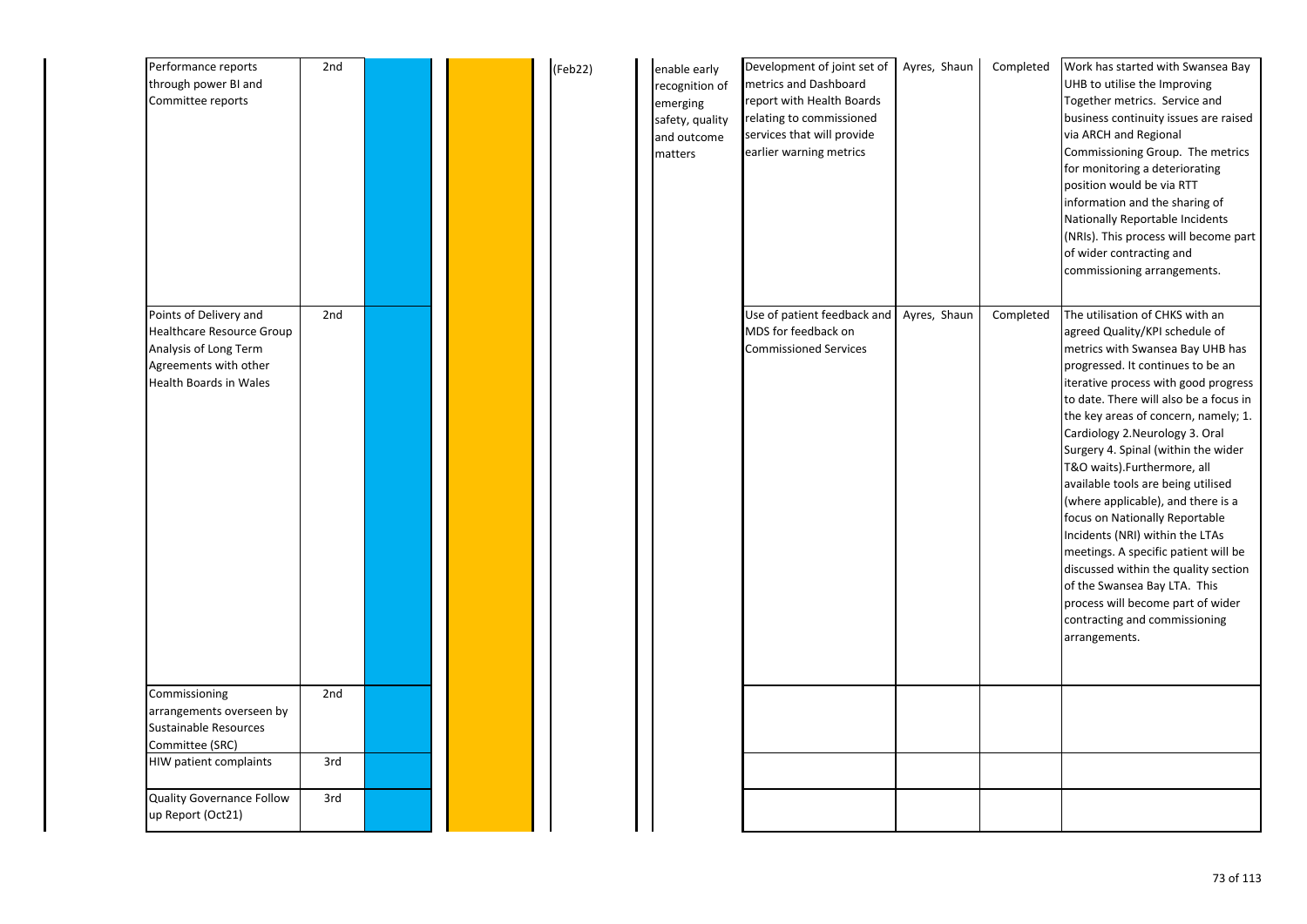| <b>Date Risk</b> | Apr-21                                                                                                              | <b>Executive Director Owner:</b> | Davies, Lee                                         | <b>Date of Review:</b> | $Mar-22$ |
|------------------|---------------------------------------------------------------------------------------------------------------------|----------------------------------|-----------------------------------------------------|------------------------|----------|
| Identified:      |                                                                                                                     |                                  |                                                     |                        |          |
| <b>Strategic</b> | 1. Putting people at the heart of everything we do and 2. Working together to be the best we <b>Lead Committee:</b> |                                  | People, Organisational Development and Date of Next |                        | $Mav-22$ |
| Objective:       | can be                                                                                                              |                                  | Culture Committee                                   | <b>Review:</b>         |          |

| <b>Risk ID:</b> | 1185 | <b>Principal Risk</b> There is a risk that the HB does not design and deliver services that take in the | <b>Risk Rating: (Likelihood x Impact)</b> |                              |                  | -25 |            |
|-----------------|------|---------------------------------------------------------------------------------------------------------|-------------------------------------------|------------------------------|------------------|-----|------------|
|                 |      | <b>Description:</b> views of the population. This is caused by a lack of a systematic approach and      | Domain:                                   | Business objectives/projects |                  |     |            |
|                 |      | capacity, capability and willingness, including awareness and understanding,                            |                                           |                              |                  | 20  |            |
|                 |      | within all levels of the workforce to undertake consistent and meaningful                               | Inherent Risk Score (L x I):              |                              | $4\times5=20$    | 15  |            |
|                 |      | engagement with the Hywel Dda population. This could lead to an                                         | Current Risk Score (L x I):               |                              | $3\times 4=12$   | 10  |            |
|                 |      | impact/affect on poorly designed services, lack of improvement in patient                               | Target Risk Score (L x I):                |                              | $2 \times 3 = 6$ |     |            |
|                 |      | outcomes and experience, lack of improvement in performance, reduction of                               |                                           |                              |                  |     |            |
|                 |      | public confidence, increased scrutiny from media, regulators and WG and                                 | <b>Tolerable Risk:</b>                    |                              |                  |     |            |
|                 |      | potential judicial review.                                                                              |                                           |                              |                  |     | Aug-21 Oct |
|                 |      |                                                                                                         |                                           |                              |                  |     |            |
|                 |      | Does this risk link to any Directorate (operational) risks?                                             | Trend:                                    |                              |                  |     |            |



A request has been submitted for an additional two dedicated posts to support engagement around 'A Healthier Mid and West Wales' (as part of the IMTP request for investment). Lack of resource will have an impact on the capacity of the team to deliver engagement expertise at a senior level and the operational capacity to deliver the full spectrum of engagement activities during this period, ensuring our communities have a real influence on strategic direction. **Rationale for CURRENT Risk Score: Rationale for TARGET Risk Score:**

The current annual plan is ambitious in delivering change. There is going to be a major requirement for continuous engagement around this work at the very least. Engagement always requires input from different departments and directorates, so the phasing of work is going to be important. The team continues to respond to demand for engagement and consultation around service changes as well as planned engagement work.

| <b>Key CONTROLS Currently in Place:</b>                              |                                                                                                                                                                           | <b>Gaps in CONTROLS</b>                                                                                                              |             |           |                                    |
|----------------------------------------------------------------------|---------------------------------------------------------------------------------------------------------------------------------------------------------------------------|--------------------------------------------------------------------------------------------------------------------------------------|-------------|-----------|------------------------------------|
| (The existing controls and processes in place to manage the risk)    | <b>Identified Gaps in Controls: (Where</b><br>one or more of the key controls on<br>effective, or we do not have evidence controls gaps<br>that the controls are working) | How and when the Gap in control be<br>laddressed<br>which the organisation is relying is not Further action necessary to address the | By Who      | By When   | <b>Progress</b>                    |
| Skills to Deliver Engagement                                         | Identified gaps in engagement team                                                                                                                                        | Review our capacity and capability for                                                                                               | Davies, Lee | Completed | Complete - This Planning Objective |
| A review has been undertaken around the capacity of the engagement   | capacity                                                                                                                                                                  | continuous engagement in light of COVID 19                                                                                           |             |           | has been completed as the capacity |
| <b>Iteam</b>                                                         |                                                                                                                                                                           | and the ambitions set out in the continuous                                                                                          |             |           | and capability to undertake        |
|                                                                      |                                                                                                                                                                           | Improved links with acute operational engagement strategy approved by Board in                                                       |             |           | continuous engagement has been     |
| Expert engagement team in place with ongoing training needs reviewed | teams                                                                                                                                                                     | January 2019, and implement improvements                                                                                             |             |           | reviewed. A new Planning Objective |
| regularly.                                                           |                                                                                                                                                                           | over the next 1 year (PO 2C)                                                                                                         |             |           | for 2022/23 will be in place - By  |
|                                                                      | Lack of understanding of operational                                                                                                                                      |                                                                                                                                      |             |           | March 2023, implement and embed    |
| Operational engagement led for each county.                          | teams on their role in terms of                                                                                                                                           |                                                                                                                                      |             |           | our approach to continuous         |
|                                                                      | engagement / continuous                                                                                                                                                   |                                                                                                                                      |             |           | engagement.                        |
| Engagement training provided to operational on an ad hoc/as required | engagement with a purpose                                                                                                                                                 |                                                                                                                                      |             |           |                                    |
| basis.                                                               |                                                                                                                                                                           |                                                                                                                                      |             |           |                                    |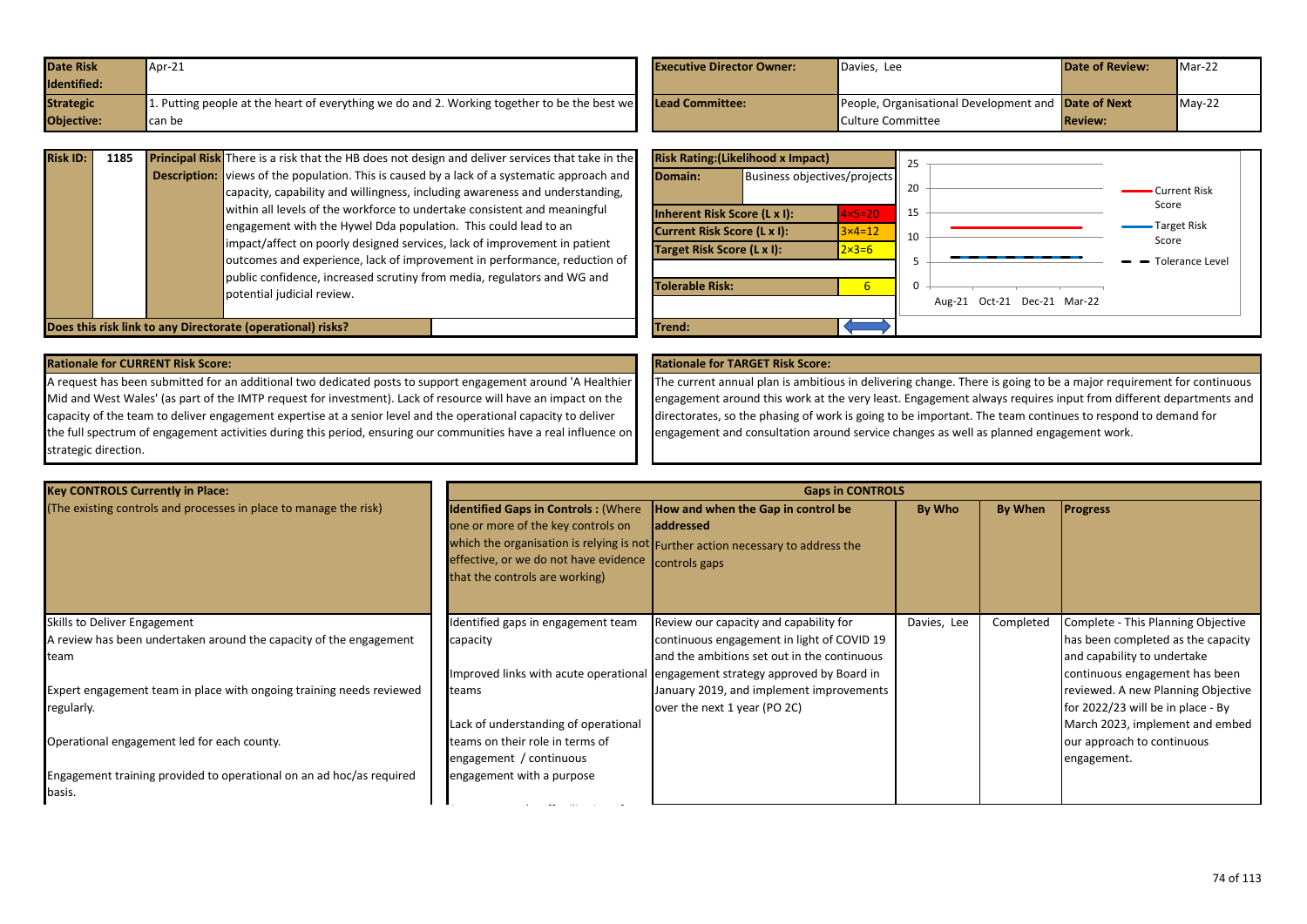|                                                                       | Awareness and staff utilisation of | Create continuous engagement modules that        | Davies, Lee | 31/03/2022 | As explained above, a refreshed      |
|-----------------------------------------------------------------------|------------------------------------|--------------------------------------------------|-------------|------------|--------------------------------------|
| Consultation Institute provide expert advice on request.              | available engagement tools         | fit within existing training provided within the |             | 30/06/2022 | planning objective for continuous    |
|                                                                       |                                    | organisation (e.g. New Consultant's Training,    |             | 31/03/2023 | engagement was approved by Board     |
| Organisational Structures to Support the Delivery of Engagement       |                                    | STAR, Managers Passport) to improve the          |             |            | in Q1 of 2022. One of the objectives |
| Stakeholder Reference Group provide oversight/input from an advisory  |                                    | awareness and skills of staff.                   |             |            | is to create a continuous            |
| group perspective around key HB priorities.                           |                                    |                                                  |             |            | engagement toolkit for use by the    |
|                                                                       |                                    |                                                  |             |            | wider organisation, including        |
| Close working relationship with CHC.                                  |                                    |                                                  |             |            | templates and guidance for staff on  |
|                                                                       |                                    |                                                  |             |            | how to embed continuous              |
| Voices of Children and Young People's Group                           |                                    |                                                  |             |            | engagement in work programmes        |
|                                                                       |                                    |                                                  |             |            | and projects or servce changes. This |
| Newly established 'improving the use of feedback across the           |                                    |                                                  |             |            | has been agreed as a more effective  |
| organisation' group to explore how the triangulation of feedback from |                                    |                                                  |             |            | way to embed and mainstream          |
| different parts of the organisation including engagement, corporate   |                                    |                                                  |             |            | continuous engagement than           |
| office, communications, diversity and inclusion, quality improvement, |                                    |                                                  |             |            | creating 'continuous engagement      |
| transformation, patient experience and workforce and organisational   |                                    |                                                  |             |            | modules', as planned prior to the    |
| development can be used to inform key pieces of work around service   |                                    |                                                  |             |            | pandemic. The engagement team        |
| change.                                                               |                                    |                                                  |             |            | may introduce training sessions on   |
|                                                                       |                                    |                                                  |             |            | how to use the toolkit if needed     |
| Engagement mechanisms to support the delivery of continuous           |                                    |                                                  |             |            | (toolkit to be completed by March    |
| engagement across the organisation include:                           |                                    |                                                  |             |            | $2023$ ).                            |
| - provision of engagement, advice, guidance and support around        |                                    |                                                  |             |            |                                      |
| continuous engagement and consultation to services across the HB      |                                    |                                                  |             |            |                                      |
| - management of the Siarad lechyd / Talking Health involvement and    |                                    |                                                  |             |            |                                      |
| engagement scheme                                                     |                                    |                                                  |             |            |                                      |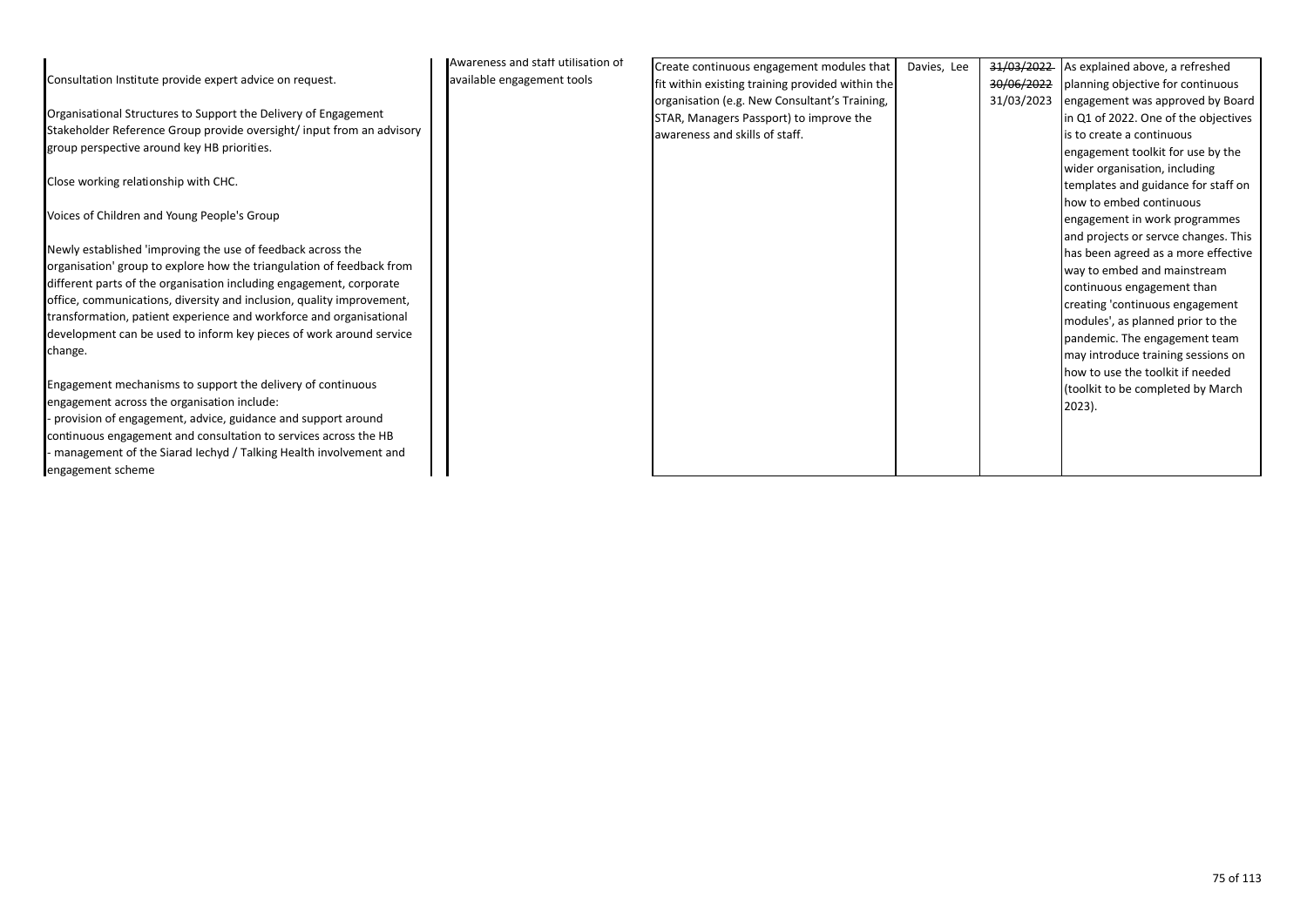| - management of the stakeholder management system Tractivity    |            | A refreshed planning objective for continuous | Davies, Lee | 31/03/2023 | Joint training for CHC Executives and |
|-----------------------------------------------------------------|------------|-----------------------------------------------|-------------|------------|---------------------------------------|
| - Management of the online engagement tool Have Your Say        |            | engagement was approved by board in Q1 of     |             |            | key members of the Strategic          |
| (EngagementHQ)                                                  |            | 2022. The scope of this new objectives        |             |            | Development and Operational           |
| - advice, guidance, support around the planning and delivery of |            | addresses the identified gap in assurance:    |             |            | Planning Directorate has been         |
| traditional engagement methods                                  |            | By March 2023, implement and embed our        |             |            | delivered as planned, delivered by    |
|                                                                 |            | approach to continuous engagement             |             |            | Consultation Institute, outlining the |
|                                                                 | through:   |                                               |             |            | law around requirements for           |
|                                                                 |            | • Providing training on continuous            |             |            | engagement and/ or consultation       |
|                                                                 |            | engagement and our duties to engage /         |             |            | around service changes. This will     |
|                                                                 |            | consult around service changes in keeping     |             |            | enable members of the directorate     |
|                                                                 |            | with The Consultation Institute's advice      |             |            | who are in regular contact with       |
|                                                                 |            | • Implementing structures and mechanisms      |             |            | operational/ acute services to raise  |
|                                                                 |            | to support continuous engagement, aligned     |             |            | awareness of these requirements for   |
|                                                                 |            | to the regional framework for continuous      |             |            | engagement and consultation. A        |
|                                                                 | engagement |                                               |             |            | detailed plan for continuous          |
|                                                                 |            | • Introducing a Continuous Engagement         |             |            | engagement is being drafted and will  |
|                                                                 |            | Toolkit, including guidance and templates to  |             |            | be presented to Board in Q2 of 2022.  |
|                                                                 |            | support wider teams and to promote good       |             |            | The plan includes details of training |
|                                                                 | practice   |                                               |             |            | to be delivered.                      |
|                                                                 |            |                                               |             |            |                                       |
|                                                                 |            |                                               |             |            |                                       |
|                                                                 |            |                                               |             |            |                                       |
|                                                                 |            |                                               |             |            |                                       |

|                   | <b>ASSURANCE MAP</b>        |            | <b>Control RAG</b>  | <b>Latest Papers</b> | <b>Gaps in ASSURANCES</b> |  |                                            |        |                |                 |
|-------------------|-----------------------------|------------|---------------------|----------------------|---------------------------|--|--------------------------------------------|--------|----------------|-----------------|
| Performance       | <b>Sources of ASSURANCE</b> | Type of    | Required            | <b>Rating (what</b>  | <b>Committee &amp;</b>    |  | <b>Identified Gaps How are the Gaps in</b> | By Who | <b>By When</b> | <b>Progress</b> |
| <b>Indicators</b> |                             |            | Assurance Assurance | the assurance        | date)                     |  | in Assurance: LASSURANCE will be           |        |                |                 |
|                   |                             |            |                     | is telling you       |                           |  | <b>laddressed</b>                          |        |                |                 |
|                   |                             | (1st, 2nd, | <b>Current</b>      | about your           |                           |  | <b>Further action necessary to  </b>       |        |                |                 |
|                   |                             | 3rd)       | Level /             | controls             |                           |  | address the gaps                           |        |                |                 |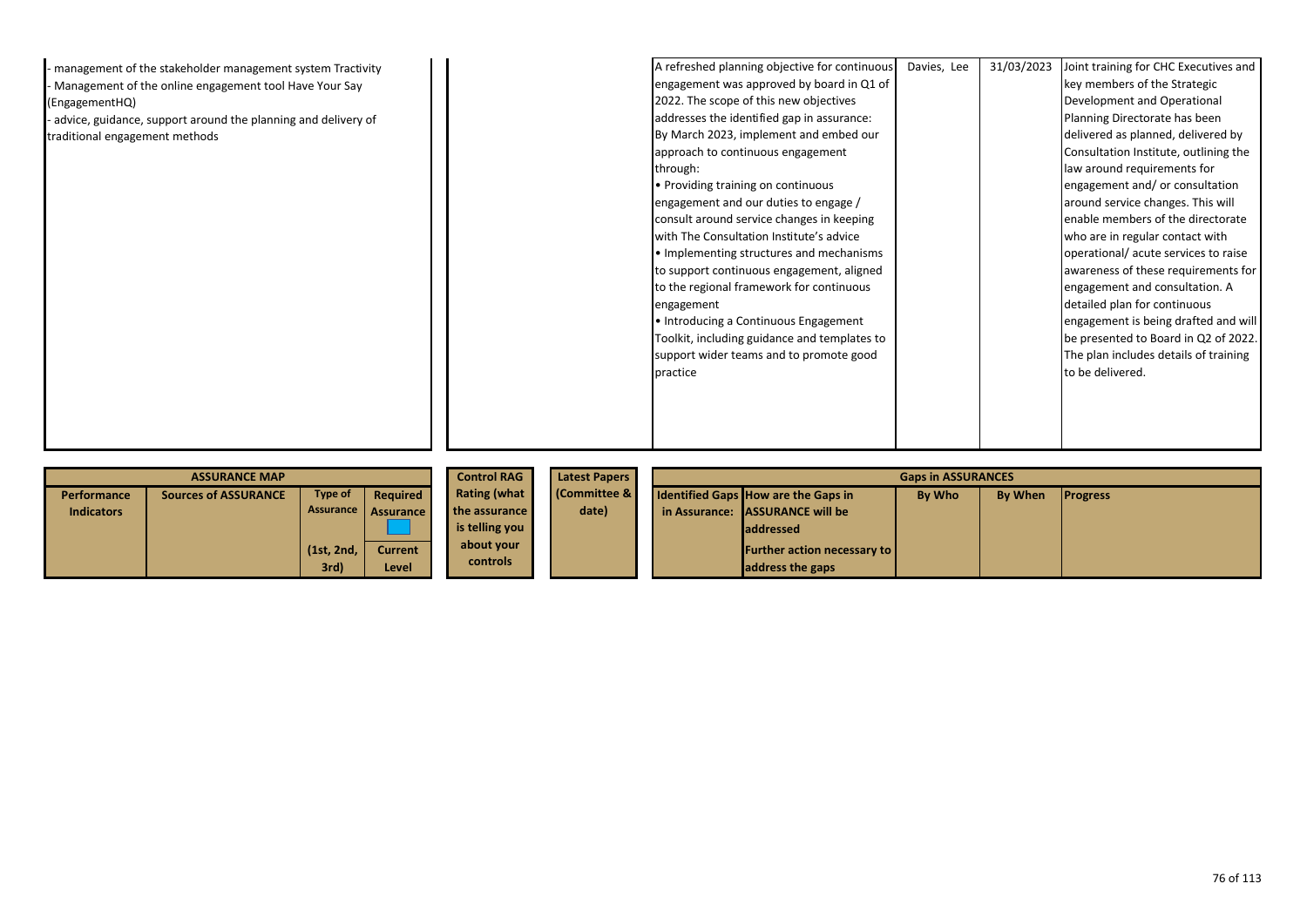| section on the BAF pace to monitor<br>Dashboard | See Our Outcomes Management process in<br><b>Engagement Team</b><br>objectives                                                                                                                              | 1st |  | There is<br>currently not a<br>to review the<br>efficiency and<br>effectiveness of<br>training<br>There is a gap in<br>terms of the<br>formal review of<br>engagement<br>activities after<br>completion | Develop a system for<br>recording training numbers<br>process in place and evaluation to assess the<br>effectiveness of the training                                                                                                                                                                                                                                                                                                                | Davies, Lee | 31/03/2022<br>31/03/2023 | 31/12/2021 As explained above, a continuous<br>engagement toolkit will be<br>implemented instead of creating<br>'continuous engagement modules'<br>(as planned prior to the pandemic).<br>Use / take-up of toolkit will be<br>monitored by engagement team. The<br>engagement team is also working<br>closely with the CHC and operations<br>around maintenance of a 'service<br>changes tracker' to ensure that all<br>service changes are recorded and<br>engagement or consultation<br>undertaken as required. |
|-------------------------------------------------|-------------------------------------------------------------------------------------------------------------------------------------------------------------------------------------------------------------|-----|--|---------------------------------------------------------------------------------------------------------------------------------------------------------------------------------------------------------|-----------------------------------------------------------------------------------------------------------------------------------------------------------------------------------------------------------------------------------------------------------------------------------------------------------------------------------------------------------------------------------------------------------------------------------------------------|-------------|--------------------------|-------------------------------------------------------------------------------------------------------------------------------------------------------------------------------------------------------------------------------------------------------------------------------------------------------------------------------------------------------------------------------------------------------------------------------------------------------------------------------------------------------------------|
|                                                 | Key projects / programmes<br>of work will be provided<br>with advice, guidance and<br>support around the design<br>and delivery of robust<br>engagement plans (and<br>where required consultation<br>plans) | 1st |  |                                                                                                                                                                                                         | Reflective review of the<br>engagement to ensure<br>learning from the process is<br>recorded and influences<br>future work. This will<br>include a programme /<br>project group review to<br>inform future learning and<br>delivery of engagement. The<br>operational reflection by<br>the Engagement Team will<br>form part of the team's<br>learning log, to ensure there<br>is continuous improvement<br>embedded within<br>engagement practice. | Davies, Lee | Completed                | This work was scheduled to<br>commence in Q2 and has been<br>completed. A list of lessons learnt<br>and recommendations for our future<br>practice has been circulated within<br>the team. The next step is to<br>implement our recommendations in<br>future pieces of engagement, during<br>Q3 and Q4. A regular debrief with<br>the team happens during weekly<br>team meetings, and reflective<br>reviews will take place after any<br>large piece of engagement in future.                                    |
|                                                 | SRG used a oversight<br>assurance mechanism                                                                                                                                                                 | 2nd |  |                                                                                                                                                                                                         |                                                                                                                                                                                                                                                                                                                                                                                                                                                     |             |                          |                                                                                                                                                                                                                                                                                                                                                                                                                                                                                                                   |
|                                                 | For major pieces of<br>engagement and<br>consultation work sign off<br>will be via Board                                                                                                                    | 2nd |  |                                                                                                                                                                                                         |                                                                                                                                                                                                                                                                                                                                                                                                                                                     |             |                          |                                                                                                                                                                                                                                                                                                                                                                                                                                                                                                                   |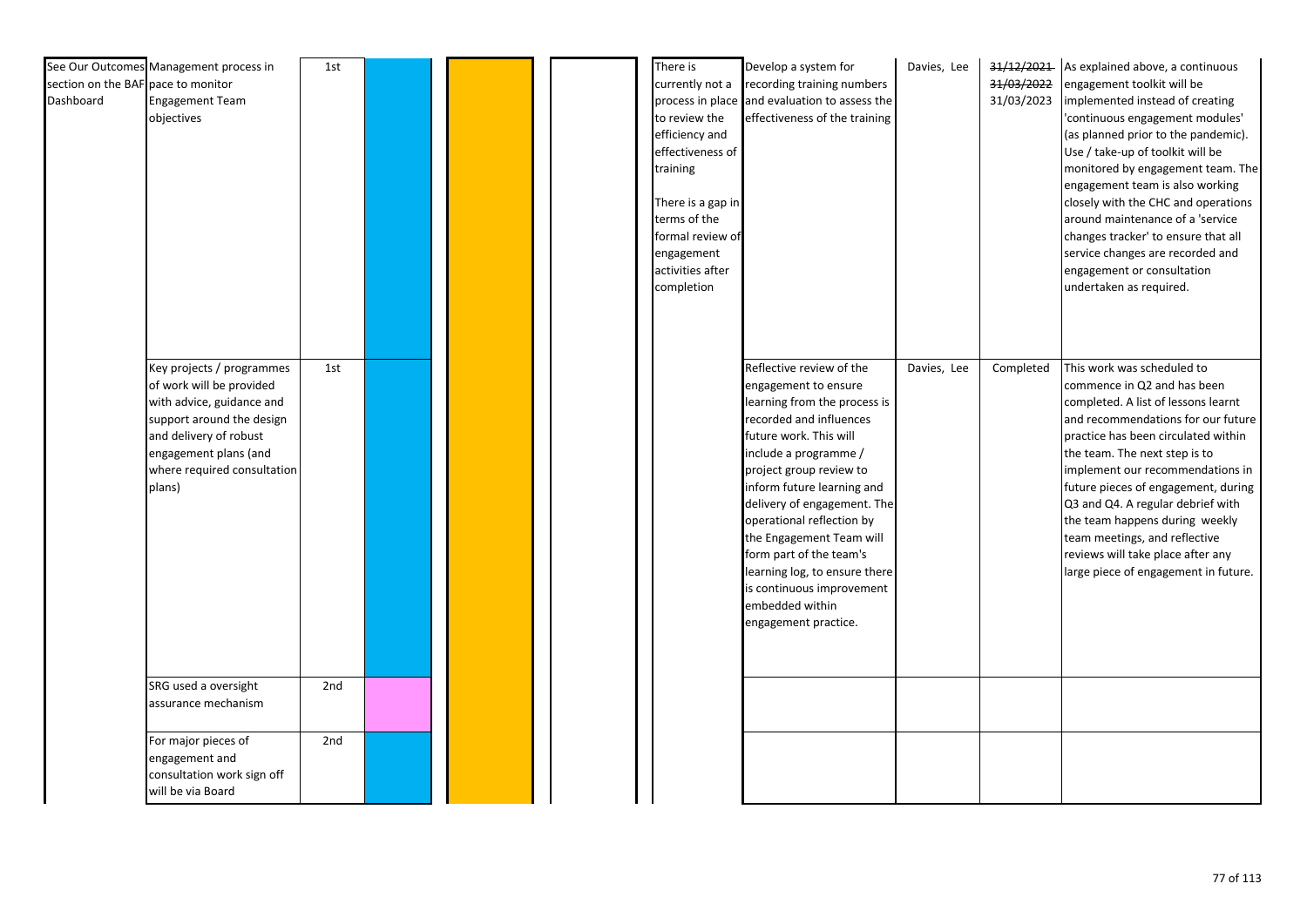| Where contentious               | 3rd |  |  |
|---------------------------------|-----|--|--|
| engagement / consultation       |     |  |  |
| is identified the organisation  |     |  |  |
| can seek external advice and    |     |  |  |
| guidance through                |     |  |  |
| Consultation Institute to       |     |  |  |
| minimise risk of judicial       |     |  |  |
| review                          |     |  |  |
|                                 |     |  |  |
|                                 |     |  |  |
| The Health Board and CHC        | 3rd |  |  |
| have key duties around          |     |  |  |
| changes to health services.     |     |  |  |
| Changes to health services      |     |  |  |
| should be presented to the      |     |  |  |
| <b>CHC at Services Planning</b> |     |  |  |
| Committee                       |     |  |  |
|                                 |     |  |  |
|                                 |     |  |  |
|                                 |     |  |  |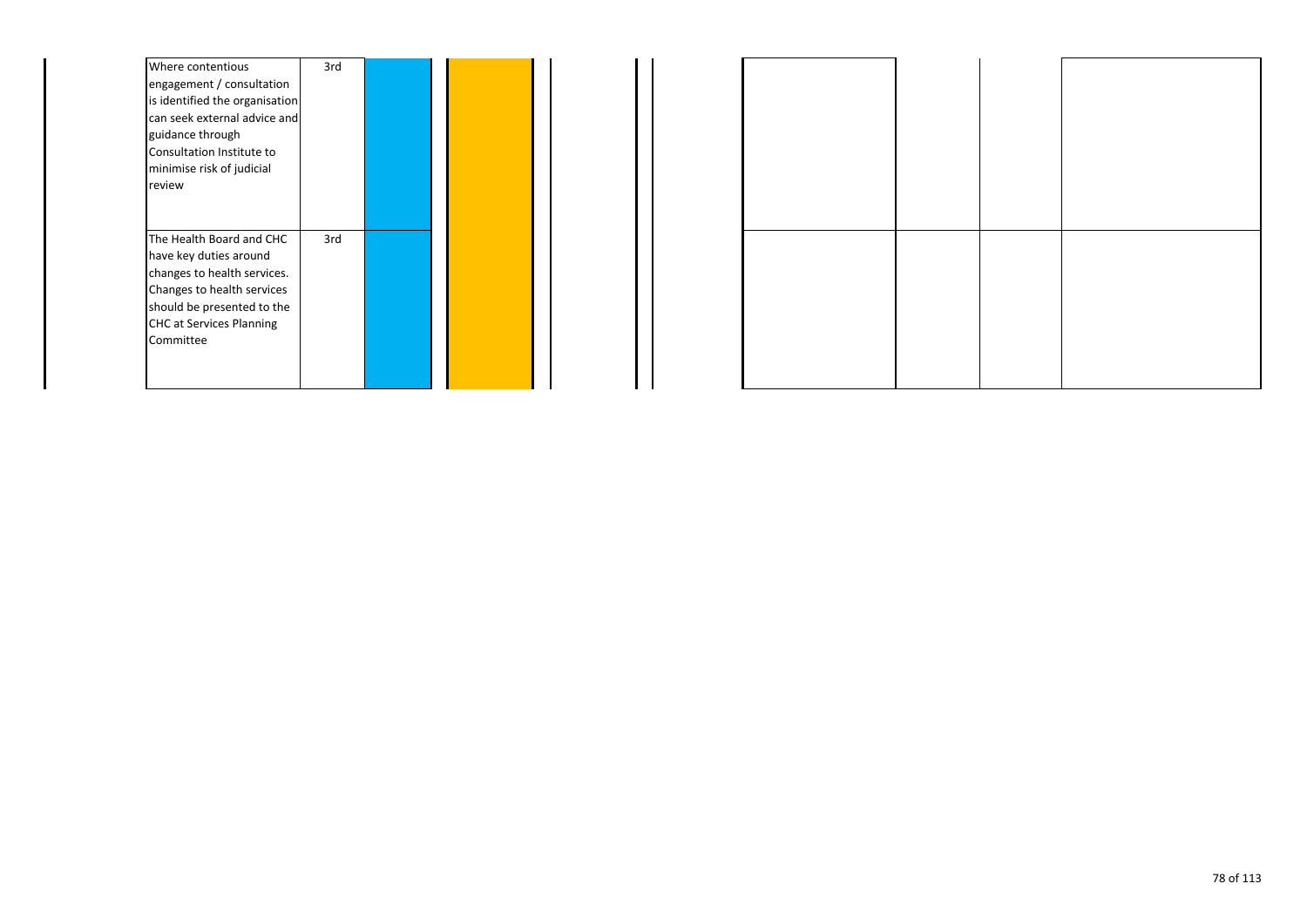| <b>Date Risk</b> | $May-21$                                             | <b>Executive Director Owner:</b> | Kloer, Dr Philip                                           | <b>Date of Review:</b> | Mar-22   |
|------------------|------------------------------------------------------|----------------------------------|------------------------------------------------------------|------------------------|----------|
| Identified:      |                                                      |                                  |                                                            |                        |          |
| <b>Strategic</b> | . Striving to deliver and develop excellent services | <b>Lead Committee:</b>           | People, Organisational Development and <b>Date of Next</b> |                        | $May-22$ |
| Objective:       |                                                      |                                  | Culture Committee                                          | <b>Review:</b>         |          |

| <b>Risk ID:</b> | 1191 | <b>Principal Risk</b> There is a risk that the Health Board has suboptimal ambition for our services.<br><b>Description:</b> This is caused by an underestimation of excellence by the Health Board. This<br>could lead to an impact/affect on relative deterioration in the quality of our | <b>Ris</b><br>lDo   |
|-----------------|------|---------------------------------------------------------------------------------------------------------------------------------------------------------------------------------------------------------------------------------------------------------------------------------------------|---------------------|
|                 |      | services in the future, inability to improve recruitment and retention of the<br>workforce, staff morale, poor patient experience or harm, poorer value<br>healthcare and reduction of confidence from our stakeholders.                                                                    | linh<br>lcu<br>lTar |
|                 |      | Does this risk link to any Directorate (operational) risks?                                                                                                                                                                                                                                 | lTol<br><b>Tre</b>  |

|                            | <b>Risk Rating: (Likelihood x Impact)</b> |                              | 25 |                                   |                             |
|----------------------------|-------------------------------------------|------------------------------|----|-----------------------------------|-----------------------------|
| Domain:                    |                                           | Business objectives/projects |    |                                   | Current Risk                |
|                            | <b>Inherent Risk Score (L x I):</b>       | $4x4=16$                     | 15 |                                   | Score                       |
|                            | Current Risk Score (L x I):               | $3 \times 4 = 12$            | 10 |                                   | <b>Target Risk</b><br>Score |
| Target Risk Score (L x I): |                                           | $2 \times 3 = 6$             |    |                                   |                             |
|                            |                                           |                              |    |                                   | - Tolerance Level           |
| <b>Tolerable Risk:</b>     |                                           | 6                            | 0  |                                   |                             |
| Trend:                     |                                           |                              |    | $Feb-22$<br>Aug- $21$<br>$Oct-21$ |                             |

### **Rationale for CURRENT Risk Score: Rationale for TARGET Risk Score:**

Whilst there is the ambition to strive for excellence, there are significant challenges to our ability to increase the number of investigators for research activities and to strengthen clinical engagement in embedding and maximising clinical effectiveness systems and processes, particularly at a time when the organisation is still responding to COVID and increasing its non-COVID activity against the backdrop of increased staffing and operational pressures. There is also an over-reliance on external funding for RDI activities and stretching cost recovery targets for developmental work.

Further work to strengthen clinical engagement in some areas is required to ensure that clinical effectiveness systems and processes are fully embedded and used to their maximum potential. From an RDI perspective, the Health Board needs to increase the number of lead investigators for research studies to continue to justify its status as a 'university' health board. There also needs to be a recurrent investment (staff time and financial resources) from the Health Board to support RDI activities and facilities to support the delivery of this objective. There is an over-reliance on external funding at present.

| <b>Key CONTROLS Currently in Place:</b>                                                                                                                                                                                                                                                                                                                                                                |                                                                                                                                                                                                                                                                     | <b>Gaps in CONTROLS</b>                                                                                                                                                                                                                                                                                        |                  |            |                                                                                                                                                                                                                                                                                                    |
|--------------------------------------------------------------------------------------------------------------------------------------------------------------------------------------------------------------------------------------------------------------------------------------------------------------------------------------------------------------------------------------------------------|---------------------------------------------------------------------------------------------------------------------------------------------------------------------------------------------------------------------------------------------------------------------|----------------------------------------------------------------------------------------------------------------------------------------------------------------------------------------------------------------------------------------------------------------------------------------------------------------|------------------|------------|----------------------------------------------------------------------------------------------------------------------------------------------------------------------------------------------------------------------------------------------------------------------------------------------------|
| (The existing controls and processes in place to manage the risk)                                                                                                                                                                                                                                                                                                                                      | <b>Identified Gaps in Controls: (Where</b><br>one or more of the key controls on<br>effective, or we do not have evidence controls gaps<br>that the controls are working)                                                                                           | How and when the Gap in control be<br>laddressed<br>which the organisation is relying is not Further action necessary to address the                                                                                                                                                                           | By Who           | By When    | <b>Progress</b>                                                                                                                                                                                                                                                                                    |
| # Quality Assurance System including Clinical effectiveness<br># Process re NICE and professional guidance.<br># National & Local Clinical Audits Programme<br># Peer Reviews<br># Healthcare standards<br># Major cause of harm<br># National Quality setting.<br># TSG to learn from best in World.<br># Advisory Board.<br># Clinical Director for Clinical Effectiveness - role to secure clinical | Being cognisant of patients'<br>perception of excellence<br>Board is growing but it still needs to<br>be strengthened in some areas to<br>ensure that clinical effectiveness<br>systems and processes are fully<br>embedded and used to their<br>maximum potential. | Develop and implement a 3 year strategic<br>plan to increase RDI activity, and number of<br>research investigators sufficient as a<br>Clinical engagement across the Health   minimum to deliver the Welsh Government<br>and Health and Care Research Wales<br>expectations and improvement targets (PO<br>3G) | Kloer, Dr Philip | 31/03/2024 | Behind - This work remains in<br>progress. A consideration of what<br>counts as impact has been<br>undertaken. A simple scoring system<br>for assessing study intensity is being<br>piloted. Sites are identifying their<br>unique selling points. Revised<br>completion date is end of Quarter 4. |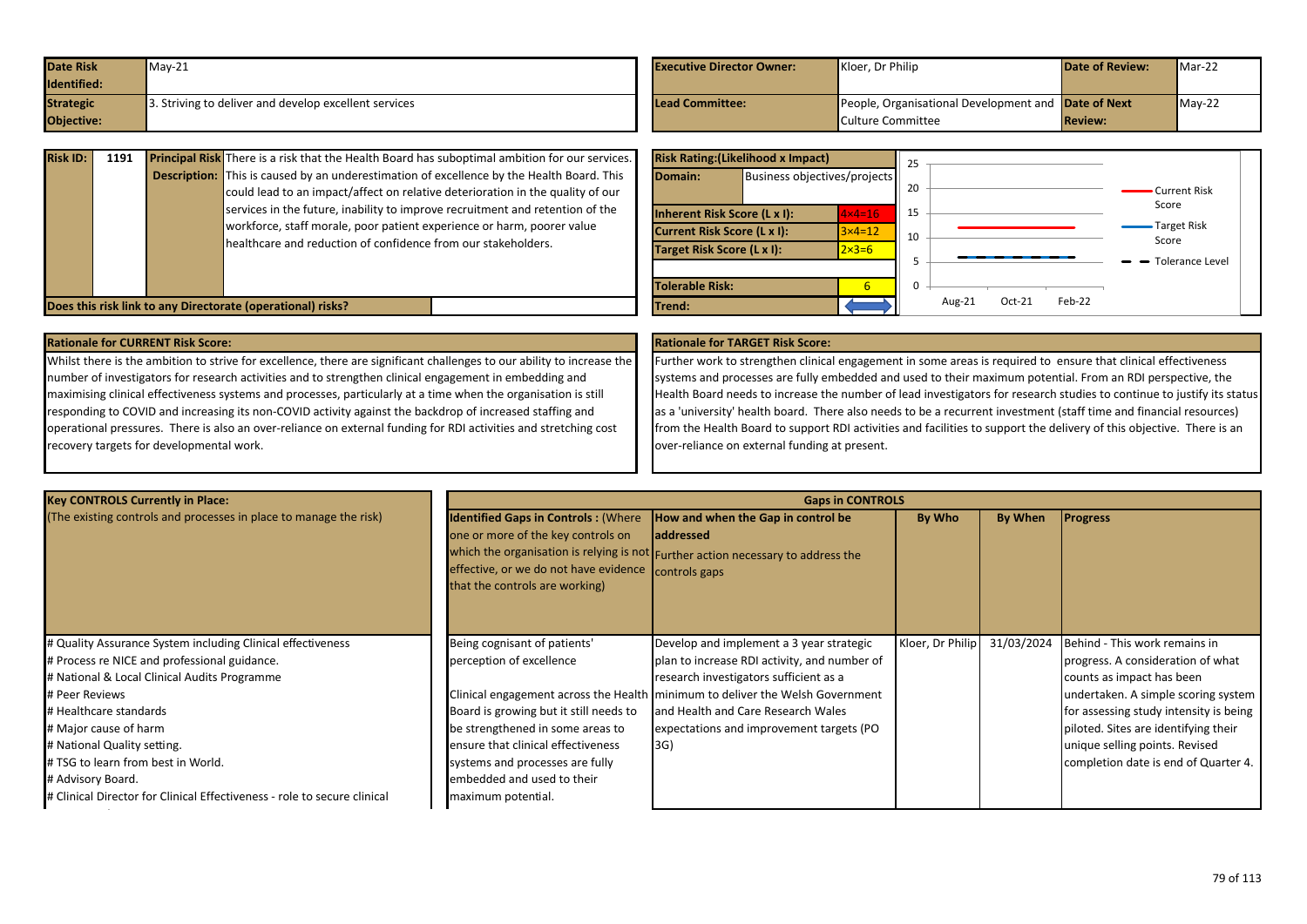| engagement.                                                             |                                         | Establish a new process that involves all                       | Kloer, Dr Philip | 31/03/2022 | Behind - A new audit and guidance             |
|-------------------------------------------------------------------------|-----------------------------------------|-----------------------------------------------------------------|------------------|------------|-----------------------------------------------|
| # Monitoring system in place for NICE guidance.                         | Systems for recording status against    | clinical service areas and individual clinical                  |                  |            | tracking system has been procured             |
| # QSEC Approved Research & Development (RDI) Strategy with              | clinical effectiveness standards are in |                                                                 |                  |            |                                               |
| <b>Implementation Plan</b>                                              | development, rather than in place.      | professionals, whereby we assess ourselves                      |                  |            | to support the delivery of the                |
| # Research & Innovation Sub Committee with strengthened membership      | There is not a complete historical      | against local and national clinical                             |                  |            | Planning Objective. Training on the           |
| for improved scrutiny                                                   | record relating to all NICE guidelines. | effectiveness standards/NHS Delivery                            |                  |            | system will take place from Feb22             |
| # Strengthened RDI Management Team                                      |                                         | Framework requirements and fully contribute                     |                  |            | and will inform the processes to be           |
| # Partnership and collaborative working initiatives - some joint funded | Ensuring alignment across service       | to all agreed national and local audits                         |                  |            | developed local.Review of existing            |
| posts and research and innovation projects in place.                    | level and Health Board-wide priorities. | (including mortality audits). All areas and                     |                  |            | policies is progressing, but final            |
| # University partnership arrangements in place.                         |                                         | clinicians will need to be able to demonstrate                  |                  |            | drafts cannot be produced until the           |
| # Strategic Enabling Groups                                             |                                         | their findings have been used to learn and                      |                  |            | underpinning processes are                    |
| # Value Based Health Care Sponsoring Group                              | Staffing fragility within the RDI Team  | improve and the process needs to be                             |                  |            | developed. Clinical Director for              |
|                                                                         | (both core team and lead                | embedded within the Health Boards Quality                       |                  |            | <b>Effective Clinical Practice recruited</b>  |
| # Value Based Health Care Programme Team                                |                                         | and Governance process (PO 5K)                                  |                  |            | and due to commence in post in                |
| # National Value Based Health Care Community of Practice                | investigators for research studies as   |                                                                 |                  |            | Feb22. Ongoing work to ensure                 |
| # Improving Together Programme                                          | focus on response to COVID/reducing     |                                                                 |                  |            | alignment with the Quality                    |
|                                                                         | backlog)                                |                                                                 |                  |            | Management System (PO3A), and                 |
|                                                                         |                                         |                                                                 |                  |            | development of the Effective Clinical         |
|                                                                         | Over-reliance on external funding for   |                                                                 |                  |            | Practice Strategic Plan as an                 |
|                                                                         | RDI and insufficient recurrent internal |                                                                 |                  |            | underpinning enabling/delivery                |
|                                                                         | financial investment, or resource       |                                                                 |                  |            | document within this wider strategic          |
|                                                                         | alignment (e.g. time for research) to   |                                                                 |                  |            | framework. Development of                     |
|                                                                         | support ambition within RDI strategy    |                                                                 |                  |            | <b>Effective Clinical Practice 'Strategic</b> |
|                                                                         |                                         |                                                                 |                  |            | Plan' anticipated for completion by           |
|                                                                         | Inadequate facilities to undertake      |                                                                 |                  |            | Mar22. Clinical Lead for Mortality            |
|                                                                         | research activities.                    |                                                                 |                  |            | and Mortality Review and                      |
|                                                                         |                                         |                                                                 |                  |            | Improvement Facilitator posts have            |
|                                                                         | Resources within the wider HB to        |                                                                 |                  |            | been appointed to.                            |
|                                                                         | deploy to servicing the university      |                                                                 |                  |            |                                               |
|                                                                         | partnership arrangements.               |                                                                 |                  |            |                                               |
|                                                                         |                                         |                                                                 |                  |            |                                               |
|                                                                         | Focused patient input into the use of   |                                                                 |                  |            |                                               |
|                                                                         | Value Based Health Care intelligence    |                                                                 |                  |            |                                               |
|                                                                         | in providing higher value services      | Develop the capability for the routine capture Kloer, Dr Philip |                  | 31/03/2024 | On track - Programme advancing in             |
|                                                                         |                                         | of PROMS and implement in all clinical                          |                  |            | line with agreed rollout plan. Initial        |
|                                                                         | Explicit Nursing input into the         | services within 3 years. Establish the required                 |                  |            | heart failure review in October, with         |
|                                                                         | programmatic implementation of          | digital technology and clinical leadership and                  |                  |            | follow-up planned for February.               |
|                                                                         | Value Based Health Care across the      | engagement to facilitate pathway redesign                       |                  |            | Further reviews to take place this            |
|                                                                         | Health Board                            | based on these insights and put in place                        |                  |            | calendar year include lymphoedema,            |
|                                                                         |                                         | impact measurement processes to evaluate                        |                  |            | trauma and orthopaedics, chronic              |
|                                                                         | Development of governance               | changes at a pathway level (PO 6D)                              |                  |            | pain, age related macular                     |
|                                                                         | arrangements to encompass the Value     |                                                                 |                  |            | degeneration.                                 |
|                                                                         | Based Health Care work being            |                                                                 |                  |            |                                               |
|                                                                         | undertaken as part of the Mid Wales     |                                                                 |                  |            |                                               |
|                                                                         | <b>Literature Calledonance</b>          |                                                                 |                  |            |                                               |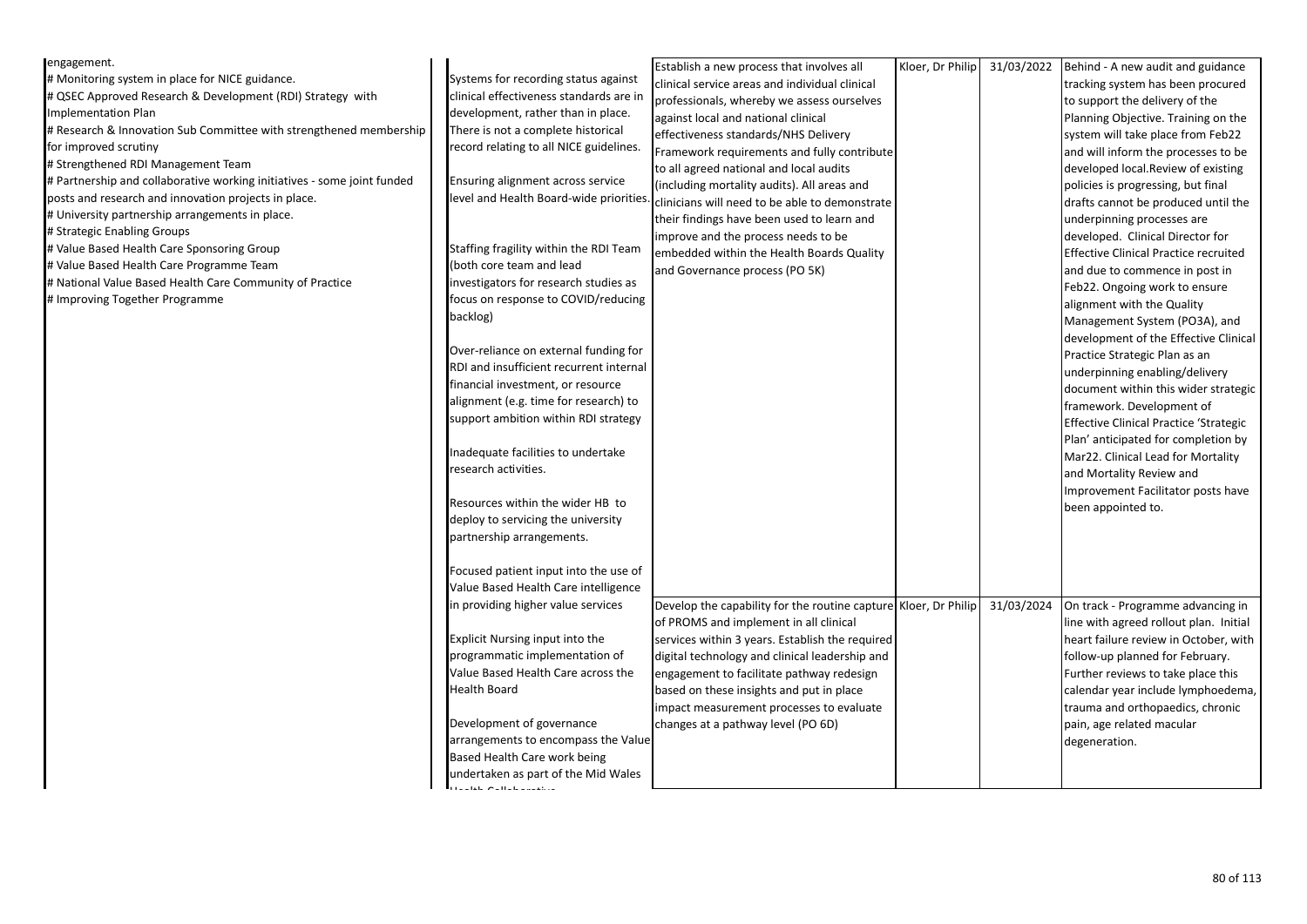| <b>Health Collaborative</b> | Design and implement a VBHC education<br>programme to be implemented with<br>academic institutions for managers and<br>clinicians that could also be offered to<br>partners (PO 6E)                      | Kloer, Dr Philip | Completed  | Complete - Third cohort of education<br>programme to take place in March<br>(virtually), with a focus on delivery of<br>value in rural areas. The course is<br>being undertaken collaboratively<br>with PTHB and BCUHB.                                                                                                                                                                                                                                                                                                                                                                         |
|-----------------------------|----------------------------------------------------------------------------------------------------------------------------------------------------------------------------------------------------------|------------------|------------|-------------------------------------------------------------------------------------------------------------------------------------------------------------------------------------------------------------------------------------------------------------------------------------------------------------------------------------------------------------------------------------------------------------------------------------------------------------------------------------------------------------------------------------------------------------------------------------------------|
|                             | Implement a VBHC pathway costing<br>programme for all clinical services that is<br>capable of being completed within 3 years,<br>and prioritised based on the likelihood of<br>generating change (PO 6F) | Kloer, Dr Philip | 31/03/2024 | On track - Well advanced and in line<br>with the PROM capture programme,<br>with current activity focusing on<br>trauma and orthopaedics. Regular<br>formal and informal conversations in<br>regional, national and indeed<br>European groups. A standard but<br>adaptive process has been put in<br>place to support pathway costing. As<br>an element of the overall VBHC<br>programme, the finance team<br>participate in early discussions with<br>clinical and operational leads and co-<br>produce the milestones and<br>objectives where a financial<br>perspective would be worthwhile. |

|                   | <b>ASSURANCE MAP</b>        |                    | <b>Control RAG</b>      | <b>Latest Papers</b>          | <b>Gaps in ASSURANCES</b> |  |                                                          |               |                |                 |
|-------------------|-----------------------------|--------------------|-------------------------|-------------------------------|---------------------------|--|----------------------------------------------------------|---------------|----------------|-----------------|
| Performance       | <b>Sources of ASSURANCE</b> | Type of            | Required                | <b>Rating (what</b>           | (Committee &              |  | <b>Identified Gaps How are the Gaps in</b>               | <b>By Who</b> | <b>By When</b> | <b>Progress</b> |
| <b>Indicators</b> |                             | Assurance          | <b>Assurance</b>        | the assurance                 | date)                     |  | in Assurance: ASSURANCE will be                          |               |                |                 |
|                   |                             |                    |                         | is telling you                |                           |  | <b>laddressed</b>                                        |               |                |                 |
|                   |                             | (1st, 2nd,<br>3rd) | <b>Current</b><br>Level | about your<br><b>controls</b> |                           |  | <b>Further action necessary to  </b><br>address the gaps |               |                |                 |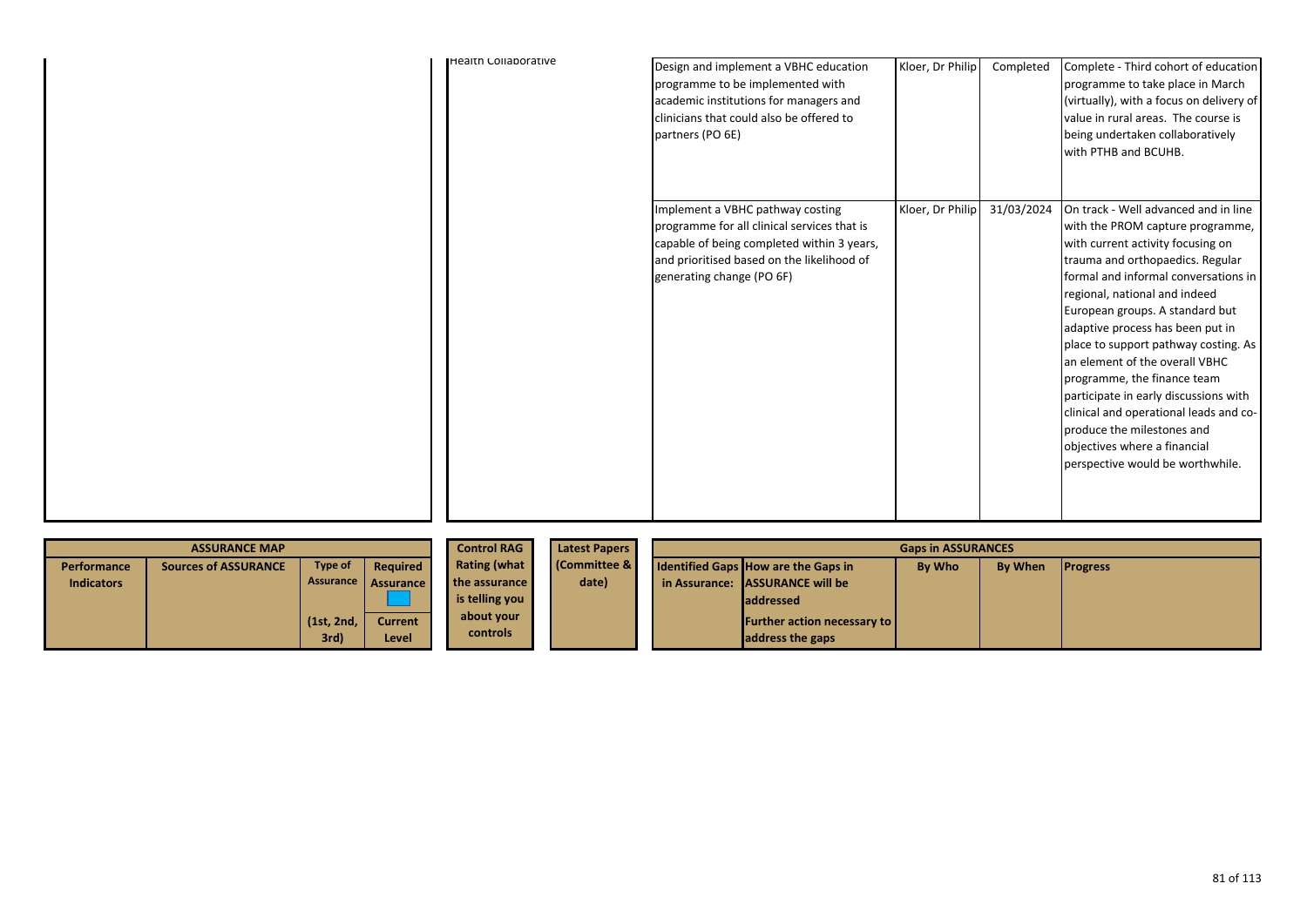|           | See Our Outcomes # Participation in the NICE | 1st |  |  | Planning                 |                       | Engagement is Develop relationship with   | Davies, Lisa |            | 31/12/2021 All Triumvirate Teams (Directorate |
|-----------|----------------------------------------------|-----|--|--|--------------------------|-----------------------|-------------------------------------------|--------------|------------|-----------------------------------------------|
|           | section on the BAF Welsh Health Network      |     |  |  | Objective 5K             | not yet               | Directorate/ County Quality               |              | 31/03/2022 | and County) have been contacted               |
| Dashboard | where specific guidelines                    |     |  |  | and the                  |                       | established with and Governance Groups to |              |            | with a request for a meeting to               |
|           | are proposed for review on                   |     |  |  | development              | all Directorate/      | improve engagement on                     |              |            | discuss Effective Clinical Practice,          |
|           | a national basis - to provide                |     |  |  | of an Effective          | <b>County Quality</b> | clinical effectiveness.                   |              |            | involving the Clinical Director for           |
|           | benchmark information                        |     |  |  | <b>Clinical Practice</b> | and Governance        |                                           |              |            | Effective Clinical Practice, and a            |
|           |                                              |     |  |  | Strategic                | Groups - in           |                                           |              |            | request to attend the Quality and             |
|           |                                              |     |  |  | Framework -              | particular            |                                           |              |            | Governance Groups to discuss the              |
|           |                                              |     |  |  | EFCAP (Aug21)            | County level -        |                                           |              |            | best ways to secure engagement.               |
|           |                                              |     |  |  |                          | for clinical          |                                           |              |            | There has been a very positive                |
|           |                                              |     |  |  | Review and               | effectiveness         |                                           |              |            | response to this and several                  |
|           |                                              |     |  |  | Assessment               | activities            |                                           |              |            | meetings are arranged from                    |
|           |                                              |     |  |  | against NICE             |                       |                                           |              |            | February onwards.                             |
|           |                                              |     |  |  | Guidance -               | Due to gaps in        |                                           |              |            |                                               |
|           |                                              |     |  |  | ECPAP (Feb22)            | the historic          |                                           |              |            |                                               |
|           | # Senior management Team                     | 1st |  |  |                          | system, it is not     | Implement a new system to                 | Davies, Lisa | 31/03/2022 | An Audit Management and Tracking              |
|           | meeting monitor delivery of                  |     |  |  |                          | always possible       | track compliance with key                 |              |            | system (AMaT) has been procured               |
|           | RDI activities and RDI                       |     |  |  |                          | to provide            | clinical guidelines                       |              |            | and training is underway. This                |
|           | Strategy/Plan                                |     |  |  |                          | assurance to          |                                           |              |            | system is in use in 3 other Health            |
|           |                                              |     |  |  |                          | DCMO re:              |                                           |              |            | Board's within Wales. There are               |
|           |                                              |     |  |  |                          | specific              |                                           |              |            | some delays with procurement and              |
|           |                                              |     |  |  |                          | guidelines            |                                           |              |            | IT which are impacting on ability to          |
|           |                                              |     |  |  |                          |                       |                                           |              |            | progress with training and add                |
|           |                                              |     |  |  |                          | Lack of               |                                           |              |            | Health Board data to the system, and          |
|           |                                              |     |  |  |                          | alignment for         |                                           |              |            | hence its full intended use. Pilot            |
|           |                                              |     |  |  |                          | RDI to formal         |                                           |              |            | areas are being identified currently          |
|           |                                              |     |  |  |                          | clinical              |                                           |              |            | and there is a good level of                  |
|           |                                              |     |  |  |                          | committee/            |                                           |              |            | engagement. Discussions are also              |
|           |                                              |     |  |  |                          | network               |                                           |              |            | underway regarding use of the                 |
|           |                                              |     |  |  |                          |                       |                                           |              |            | system to support HIW inspections             |
|           |                                              |     |  |  |                          |                       |                                           |              |            | tracking, and manage HSE inspection           |
|           |                                              |     |  |  |                          |                       |                                           |              |            | action plans.                                 |
|           |                                              |     |  |  |                          |                       |                                           |              |            | It is anticipated that the AMaT               |
|           |                                              |     |  |  |                          |                       |                                           |              |            | system will contribute valuable               |
|           |                                              |     |  |  |                          |                       |                                           |              |            | information to quality performance            |
|           |                                              |     |  |  |                          |                       |                                           |              |            | date, as part of the quality                  |
|           |                                              |     |  |  |                          |                       |                                           |              |            | management system.                            |
|           |                                              |     |  |  |                          |                       |                                           |              |            |                                               |
|           |                                              |     |  |  |                          |                       |                                           |              |            |                                               |
|           |                                              |     |  |  |                          |                       |                                           |              |            |                                               |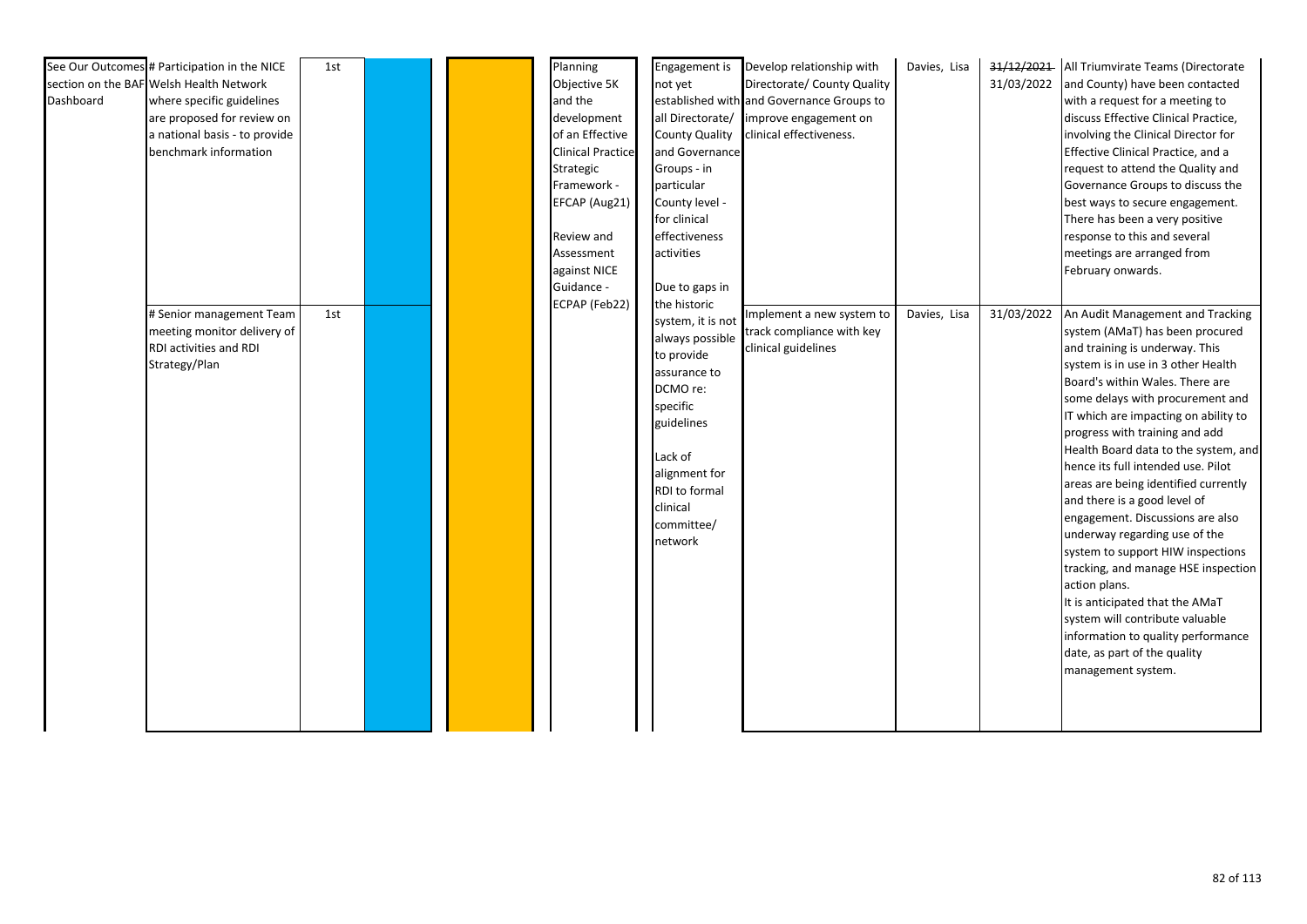| # VBHC Programme Plan for<br>rollout of PROM/PREM<br>collection and capture of<br>resource utilisation                                                    | 1st |  |  | Develop relationships with<br>new Quality Governance<br>Groups to strengthen<br>clinical involvement with<br><b>RDI</b> activities                    | Phillips,<br>Leighton | 31/12/2021<br>31/03/2022               | 31/10/2021 A successful interview process has<br>led to the appointment of clinical<br>leads for research covering oncology,<br>sexual health, and site based<br>leadership at GGH. These, alongside<br>other measures, will be brought<br>together as a clear plan to R&I Sub<br>Committee on 10Jan22. |
|-----------------------------------------------------------------------------------------------------------------------------------------------------------|-----|--|--|-------------------------------------------------------------------------------------------------------------------------------------------------------|-----------------------|----------------------------------------|---------------------------------------------------------------------------------------------------------------------------------------------------------------------------------------------------------------------------------------------------------------------------------------------------------|
| # VBHC facilitated Service<br>Review Meetings with<br>operational and clinical staff<br>followed by presentation to<br>Executive colleagues for<br>action | 2nd |  |  | <b>Explore other mechanisms</b><br>to engage with appropriate<br>clinical leads/teams to<br>strengthen clinical<br>involvement with RDI<br>activities | Phillips,<br>Leighton | 31/10/2021<br>30/11/2021<br>31/03/2022 | Performance framework for RDI<br>positively received by R&I Sub<br>Committee on 08Nov21. Final<br>version to be considered by Sub<br>Committee on 10Jan22.                                                                                                                                              |
| # Reporting through the<br><b>Effective Clinical Practice</b><br>Advisory Panel and NICE and<br>National Guidance Group                                   | 2nd |  |  |                                                                                                                                                       |                       |                                        |                                                                                                                                                                                                                                                                                                         |
| # Alignment with Health<br>Board Quality and<br>Governance Groups                                                                                         | 2nd |  |  |                                                                                                                                                       |                       |                                        |                                                                                                                                                                                                                                                                                                         |
| # Responses to letters from<br>Welsh Government (DCMO)<br>relating to specific<br>guidelines                                                              | 2nd |  |  |                                                                                                                                                       |                       |                                        |                                                                                                                                                                                                                                                                                                         |
| # RDI Sub Committee &<br>HCRW monitor delivery of<br>RDI Strategy/Plan                                                                                    | 2nd |  |  |                                                                                                                                                       |                       |                                        |                                                                                                                                                                                                                                                                                                         |
| # PODCC & SRC oversee<br>delivery of Planning<br>Objectives                                                                                               | 2nd |  |  |                                                                                                                                                       |                       |                                        |                                                                                                                                                                                                                                                                                                         |
| # Annual Performance<br>Review by WG/HCRW                                                                                                                 | 3rd |  |  |                                                                                                                                                       |                       |                                        |                                                                                                                                                                                                                                                                                                         |
| # RDI Activity overseen by<br>UK RD - Peer Review to<br>review arrangements in<br>place for research activities                                           | 3rd |  |  |                                                                                                                                                       |                       |                                        |                                                                                                                                                                                                                                                                                                         |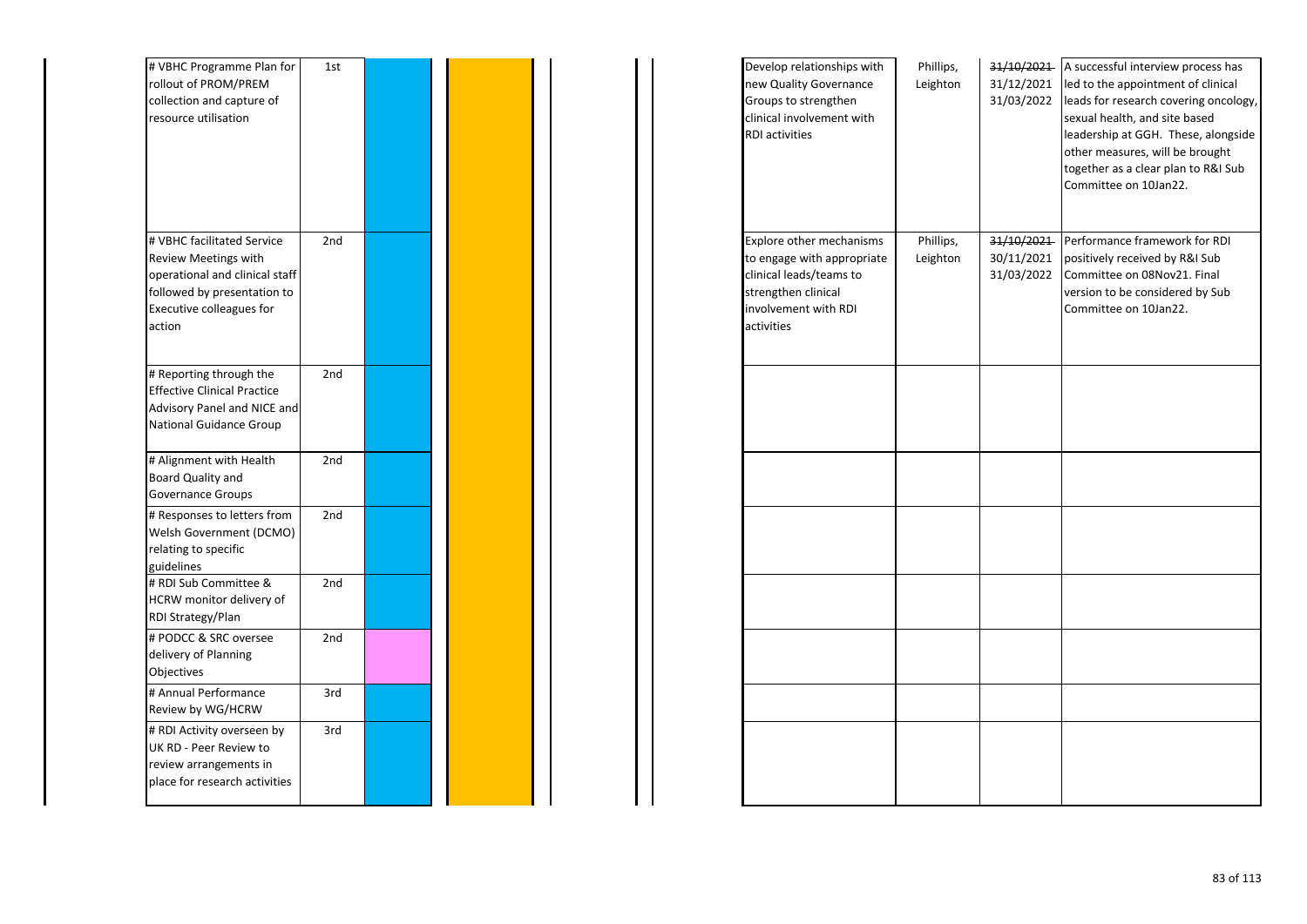| <b>Date Risk</b> | $May-21$                                            | <b>Executive Director Owner:</b> | Moore, Steve                          | <b>Date of Review:</b> | $Feb-22$ |
|------------------|-----------------------------------------------------|----------------------------------|---------------------------------------|------------------------|----------|
| Identified:      |                                                     |                                  |                                       |                        |          |
| <b>Strategic</b> | . Safe and sustainable and accessible and kind care | <b>Lead Committee:</b>           | Strategic Development and Operational | <b>Date of Next</b>    | Apr-22   |
| Objective:       |                                                     |                                  | Delivery Committee                    | <b>Review:</b>         |          |

| <b>Risk ID:</b> | 1197 | <b>Principal Risk</b> There is a risk that the Health Board will not deliver its strategic vision as set<br><b>Description:</b> out in A Healthier Mid and West Wales of delivering safe, sustainable,<br>accessible and kind services. This is caused by the models of care that do not              |
|-----------------|------|-------------------------------------------------------------------------------------------------------------------------------------------------------------------------------------------------------------------------------------------------------------------------------------------------------|
|                 |      | deliver the aspirations of the HB's strategy. This could lead to an<br>impact/affect on our ability to move care from secondary care settings to the<br>community, to move resources into preventative pathways, and to develop an<br>innovative and responsive social model of health and wellbeing. |
|                 |      | Does this risk link to any Directorate (operational) risks?                                                                                                                                                                                                                                           |

|                              | <b>Risk Rating: (Likelihood x Impact)</b> |                              | 25 |                                |                       |
|------------------------------|-------------------------------------------|------------------------------|----|--------------------------------|-----------------------|
| Domain:                      |                                           | Business objectives/projects |    |                                | Current Risk<br>Score |
| Inherent Risk Score (L x I): |                                           | $3\times 4=12$               | 15 |                                |                       |
| Current Risk Score (L x I):  |                                           | $3 \times 4 = 12$            | 10 |                                | Target Risk<br>Score  |
| Target Risk Score (L x I):   |                                           | $1 \times 4 = 4$             |    |                                | - Tolerance Level     |
| <b>Tolerable Risk:</b>       |                                           | 6                            | 0  |                                |                       |
| Trend:                       |                                           |                              |    | Oct-21 Jan-22 Feb-22<br>Aug-21 |                       |

The current risk score reflects where the Health Board is in terms of its implementation of A Healthier Mid & West Wales with plans in development but at an early stage and suffering some delays due to the rise in pressure in Q3. The Likelihood score will reduce as evidence of the shift towards preventative and community based care builds and will link strongly to those Planning Objectives underpinning the Roadmap to Recovery.

## **Rationale for CURRENT Risk Score: Rationale for TARGET Risk Score:**

The Likelihood score reflects the expectation that, through the successful delivery of existing Planning Objectives and new ones developed by the Transformation Steering Group and Strategic Enabling Group, the Health Board will be successful in reaching the clear ambitions set out within its strategy A Healthier Mid & West Wales. The Impact of failure to do so remains the same.

| <b>Key CONTROLS Currently in Place:</b>                                                               |                                                                                                                                                                           | <b>Gaps in CONTROLS</b>                                                                                                                                                    |               |            |                                                   |
|-------------------------------------------------------------------------------------------------------|---------------------------------------------------------------------------------------------------------------------------------------------------------------------------|----------------------------------------------------------------------------------------------------------------------------------------------------------------------------|---------------|------------|---------------------------------------------------|
| (The existing controls and processes in place to manage the risk)                                     | <b>Identified Gaps in Controls: (Where</b><br>one or more of the key controls on<br>effective, or we do not have evidence controls gaps<br>that the controls are working) | How and when the Gap in control be<br>laddressed<br>which the organisation is relying is not Further action necessary to address the                                       | By Who        | By When    | <b>Progress</b>                                   |
| Healthier Mid and West Wales Strategy approved by Board Nov18.<br>Delivery Groups and processes:      | Mid and West Wales Strategy                                                                                                                                               | Successful realisation of the Healthier Propose new planning objectives for the<br>following year to pilot and test innovate<br>approaches to offering people with complex | Paterson, Jil | 30/09/2021 | On track - Early discussions have<br>taken place. |
| 1. Programme Business Cases (PBC) steering groups                                                     |                                                                                                                                                                           | Successful realisation of the TMH and and/or rising health and care needs greater                                                                                          |               |            |                                                   |
| 2. Cluster groups & locality plans<br>3. Regional Partnership Board, ARCH and other regional/national | LD strategy                                                                                                                                                               | control over the choice of care and support<br>they need to improve the value (outcome vs                                                                                  |               |            |                                                   |
| collaboratives<br>4. Executive Team weekly review process                                             | Ability to shift investment into<br>primary and community settings and<br>realise the social model for health                                                             | cost) from the services we provide (PO 1D)                                                                                                                                 |               |            |                                                   |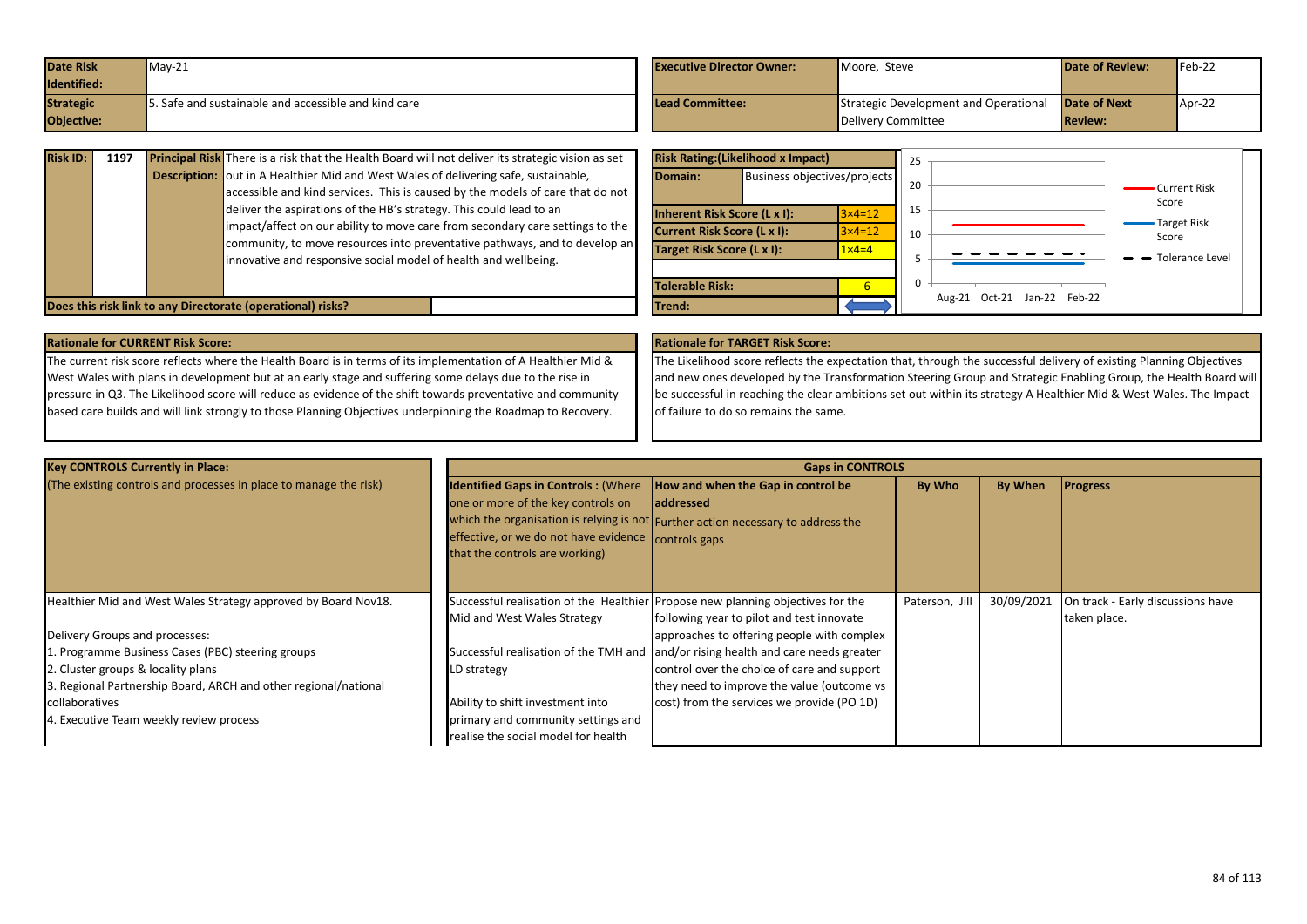| Planning Objectives related to:                                          | ambitions                            | Develop and implement plans to deliver, on a Moore, Steve                         |             | 31/03/2024 | Re-prioritised due to our on-going    |
|--------------------------------------------------------------------------|--------------------------------------|-----------------------------------------------------------------------------------|-------------|------------|---------------------------------------|
| 1. Delivery of the Transforming MH&LD programmes                         |                                      | sustainable basis, NHS Delivery Framework                                         |             | TBA        | pandemic response. Timescale will     |
| 2. Development of a Children's and Young People Plan for                 | Not having a comprehensive Children  | targets related to Quality & Safety, Primary                                      |             |            | be confirmed to Board as part of the  |
| implementation from 2022/23                                              |                                      | & Young People (CYP) services Plan to care, Secondary care and MH services within |             |            | IMTP process for 2022/25.             |
| 3. Development of plans to achieve the design assumptions underpinning   | address mental & physical health     | the next 3 years, that are consistent with the                                    |             |            |                                       |
| A Healthier Mid & West Wales                                             | needs for CYP                        | Health Board's Strategy (future PO 5A)                                            |             |            |                                       |
| 4. Delivery of the Bronglais Strategy                                    |                                      |                                                                                   |             |            |                                       |
| 5. Development of 24/7 out of hospital urgent and emergency care         | Ability to maximise the potential of |                                                                                   |             |            |                                       |
| services                                                                 | our local and regional partnerships  | Develop and implement plans to deliver, on a Moore, Steve                         |             | 31/03/2024 | Re-prioritised due to our on-going    |
| 6. Transformation Fund initiatives                                       |                                      | sustainable basis, locally prioritised                                            |             | TBA        | pandemic response. Timescale will     |
| 7. Cluster initiatives                                                   |                                      |                                                                                   |             |            | be confirmed to Board as part of the  |
| 8. Locality development plans and support for those with complex needs   |                                      | performance targets related to Quality &                                          |             |            | IMTP process for 2022/25.             |
| in our communities                                                       |                                      | Safety, Primary care, Secondary care and MH                                       |             |            |                                       |
| 9. Comprehensive patient outcome measurement and roll out of Value       |                                      | services within the next 3 years that are                                         |             |            |                                       |
| Based Healthcare analysis across all pathways                            |                                      | consistent with the Health Board's Strategy                                       |             |            |                                       |
| 10. Locality based resource mapping and planning                         |                                      | (future PO 5B)                                                                    |             |            |                                       |
| 11. Business Case development for a new hospital in the south of the     |                                      |                                                                                   |             |            |                                       |
| region and the repurposing of GGH & WGH                                  |                                      | Produce a final business case by March 2024                                       | Davies, Lee | 31/03/2024 | Behind - Board has approved the PBC   |
| 12. On going, continuous engagement and support for carers               |                                      | for the implementation of a new hospital in                                       |             |            | in Jan22. The PBC was formally        |
|                                                                          |                                      | the south of the Hywel Dda area for the                                           |             |            | submitted to WG for consideration     |
| Assurance provided to Board via scrutiny of delivery of the above by     |                                      | provision of urgent and planned care (PO 5C)                                      |             |            | and scrutiny on the 01Feb22. The      |
| relevant assurance committees.                                           |                                      |                                                                                   |             |            | timeline for the development of the   |
|                                                                          |                                      |                                                                                   |             |            | business cases associated with the    |
| Proposals for new Planning Objectives to take the HB further towards its |                                      |                                                                                   |             |            | PBC reported in the Board papers      |
| ambitions faster via the TSG & SEG process.                              |                                      |                                                                                   |             |            | and PBC document now indicate a       |
|                                                                          |                                      |                                                                                   |             |            | Mar26 Full Business Case (FBC)        |
|                                                                          |                                      |                                                                                   |             |            | submission. The service scenarios     |
|                                                                          |                                      |                                                                                   |             |            | included in the PBC include the       |
|                                                                          |                                      |                                                                                   |             |            | assumption regarding architectural    |
|                                                                          |                                      |                                                                                   |             |            | separation between urgent and         |
|                                                                          |                                      |                                                                                   |             |            | planned care at the new hospital.     |
|                                                                          |                                      |                                                                                   |             |            | The scenarios also include for        |
|                                                                          |                                      |                                                                                   |             |            | minimising the length of stay at the  |
|                                                                          |                                      |                                                                                   |             |            | hospital and also scenarios which     |
|                                                                          |                                      |                                                                                   |             |            | include longer length of stays to     |
|                                                                          |                                      |                                                                                   |             |            | maximise efficiency and reduce        |
|                                                                          |                                      |                                                                                   |             |            | clinical risk at the repurposed       |
|                                                                          |                                      |                                                                                   |             |            | Glangwili and Withybush hospitals.    |
|                                                                          |                                      |                                                                                   |             |            | These scenarios will be further       |
|                                                                          |                                      |                                                                                   |             |            | explored at the outline business case |
|                                                                          |                                      |                                                                                   |             |            | stage.                                |
|                                                                          |                                      |                                                                                   |             |            |                                       |
|                                                                          |                                      |                                                                                   |             |            |                                       |
|                                                                          |                                      |                                                                                   |             |            |                                       |
|                                                                          |                                      |                                                                                   |             |            |                                       |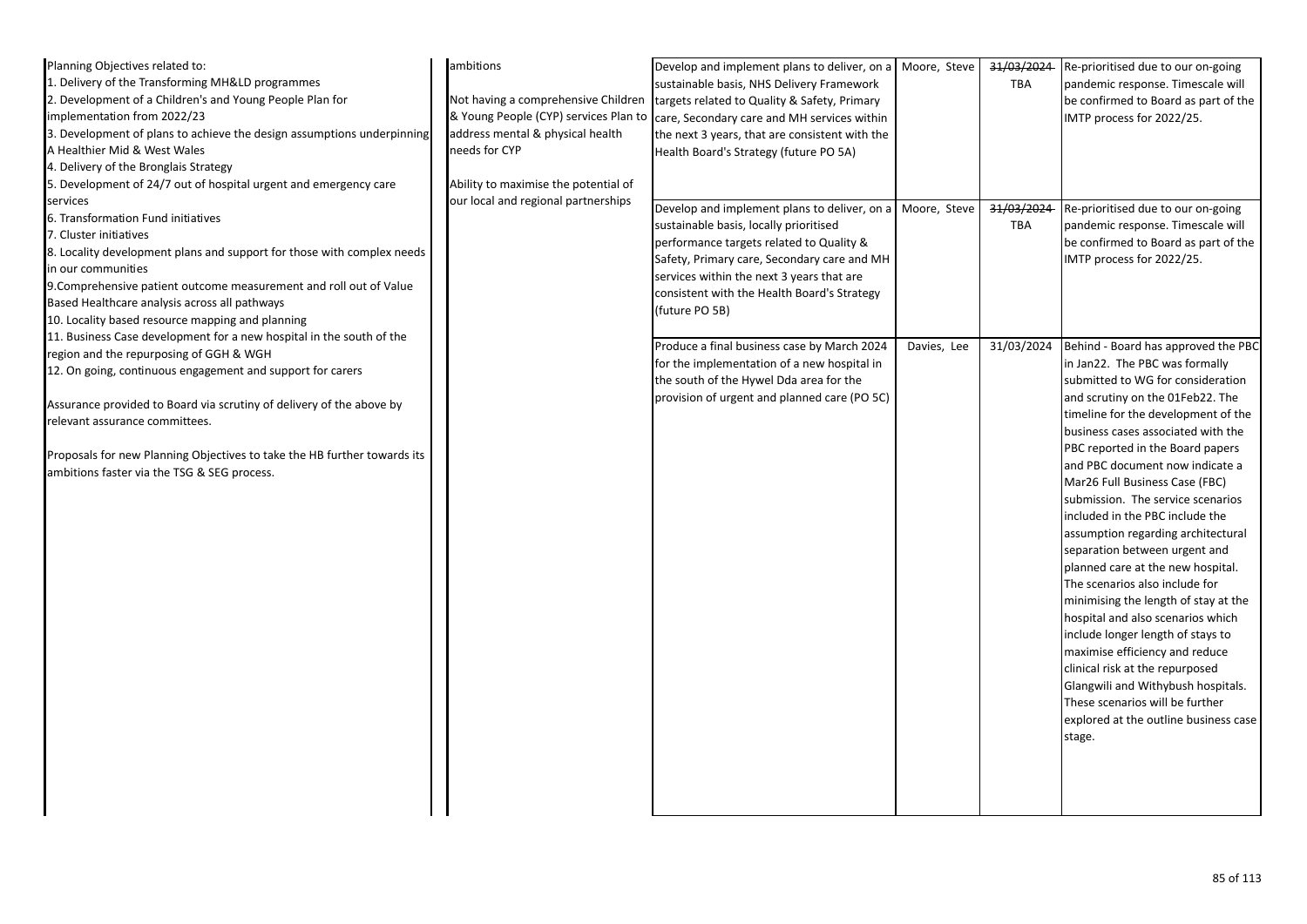| Produce and agree the final business case by<br>March 2024 for the repurposing of the<br>Glangwili and Withybush General Hospital<br>sites in line with the Health Board's strategy<br>(PO 5D)                                                                       | Davies, Lee           | 31/03/2024 | Behind - As per Planning Objective<br>5C.                                                                                                                                                                                                                                                                                                                                                                                                                                                                                                                                                                                                                                                                                                                               |
|----------------------------------------------------------------------------------------------------------------------------------------------------------------------------------------------------------------------------------------------------------------------|-----------------------|------------|-------------------------------------------------------------------------------------------------------------------------------------------------------------------------------------------------------------------------------------------------------------------------------------------------------------------------------------------------------------------------------------------------------------------------------------------------------------------------------------------------------------------------------------------------------------------------------------------------------------------------------------------------------------------------------------------------------------------------------------------------------------------------|
| With relevant partners, develop a plan by<br>2024 to address access, travel, transport and<br>the necessary infrastructure to support the<br>new hospital configuration taking into<br>account the learning from the COVID<br>pandemic (PO 5E)                       | Davies, Lee           | 31/03/2024 | Behind - As per Planning Objective<br>5C: In addition, the PBC includes a<br>transport annex which begins to set<br>out the transport and access<br>challenges which will need to be<br>overcome. This will need to address<br>access to community based services<br>but also very thoroughly for the new<br>urgent and planned care hospital.<br>This will be addressed in the timeline<br>for the production of the outline<br>business case for the new urgent &<br>planned care hospital and will be a<br>requirement for obtaining outline<br>planning permission for the new<br>hospital. The timeline in the PBC for<br>completion of the Outline Business<br>Case (OBC) for the new hospital is<br>Jan24. This assumes OBC activities<br>can commence in May22. |
| Fully implement the Bronglais Hospital<br>strategy agreed at Board in November 2019<br>taking into account the learning from the<br>COVID pandemic (PO 5F)                                                                                                           | Carruthers,<br>Andrew | 31/03/2024 | On track - The creation of an<br>Advisory Board made up of Service<br>users and interested parties has<br>been undertaken, which will provide<br>a sounding board for developments<br>going forward.                                                                                                                                                                                                                                                                                                                                                                                                                                                                                                                                                                    |
| Undertake a comprehensive assessment of all<br>Health Board CYP Services to identify areas<br>for improvement. From this, develop an<br>implementation plan to address the findings<br>and have clear links to the wider work being<br>progressed by the RPB (PO 5I) | Carruthers,<br>Andrew | 31/03/2024 | On track - Gaps in the services for<br>children have been identified. An<br>over-arching IMTP for all six<br>directorates that relate to children<br>will be shared with Children and<br>Young People Working Group Feb22.                                                                                                                                                                                                                                                                                                                                                                                                                                                                                                                                              |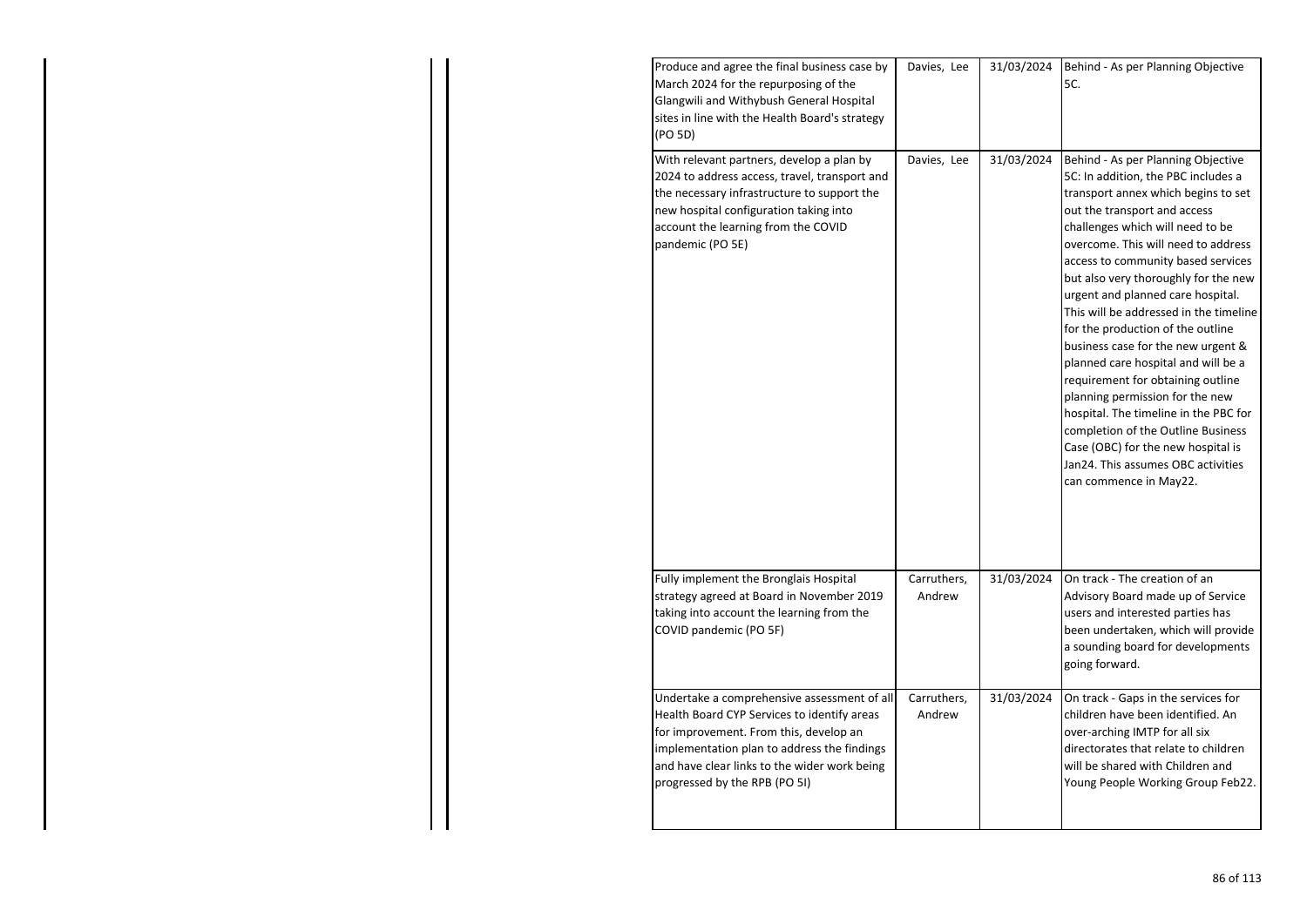| Develop and implement a comprehensive      | Paterson, Jill | 31/03/2024 | On track - Work progressing. UEC          |
|--------------------------------------------|----------------|------------|-------------------------------------------|
| and sustainable 24/7 community and primary |                | 30/07/2021 | Programme Management Office has           |
| care unscheduled care service model (PO    |                |            | been established with recruitment         |
| 5J)                                        |                |            | progressing in outstanding roles.         |
|                                            |                |            | Draft UEC Outcomes Framework and          |
|                                            |                |            | Performance Metrics have been             |
|                                            |                |            | developed and are awaiting final sign     |
|                                            |                |            | off through UEC Delivery Group in         |
|                                            |                |            | Feb22. 111 First MOU and are              |
|                                            |                |            | currently in final draft format           |
|                                            |                |            | pending agreement by both WAST            |
|                                            |                |            | and HDdUHB. 111 First 'Go Live' has       |
|                                            |                |            | been delayed by WAST and is               |
|                                            |                |            | anticipated in April 2022 (Q1).           |
|                                            |                |            | Achieved 78% sign up to the 'virtual'     |
|                                            |                |            | <b>Urgent Primary Care Centre from GP</b> |
|                                            |                |            | practices. Same Day Emergency Care        |
|                                            |                |            | (SDEC) models are enhanced across         |
|                                            |                |            | all 4 acute hospital Sites and Same       |
|                                            |                |            | Day Urgent Care (SDUC) operating in       |
|                                            |                |            | South Ceredigion community.               |
|                                            |                |            | <b>Technology Enabled Care and</b>        |
|                                            |                |            | Telehealth implementation has now         |
|                                            |                |            | been agreed. Those UEC policy goals       |
|                                            |                |            | associated with Discharge and Flow        |
|                                            |                |            | (Policy Goal 5 & 6) were postponed        |
|                                            |                |            | due to operational pressures.             |
|                                            |                |            |                                           |
|                                            |                |            |                                           |
|                                            |                |            |                                           |
|                                            |                |            |                                           |
|                                            |                |            |                                           |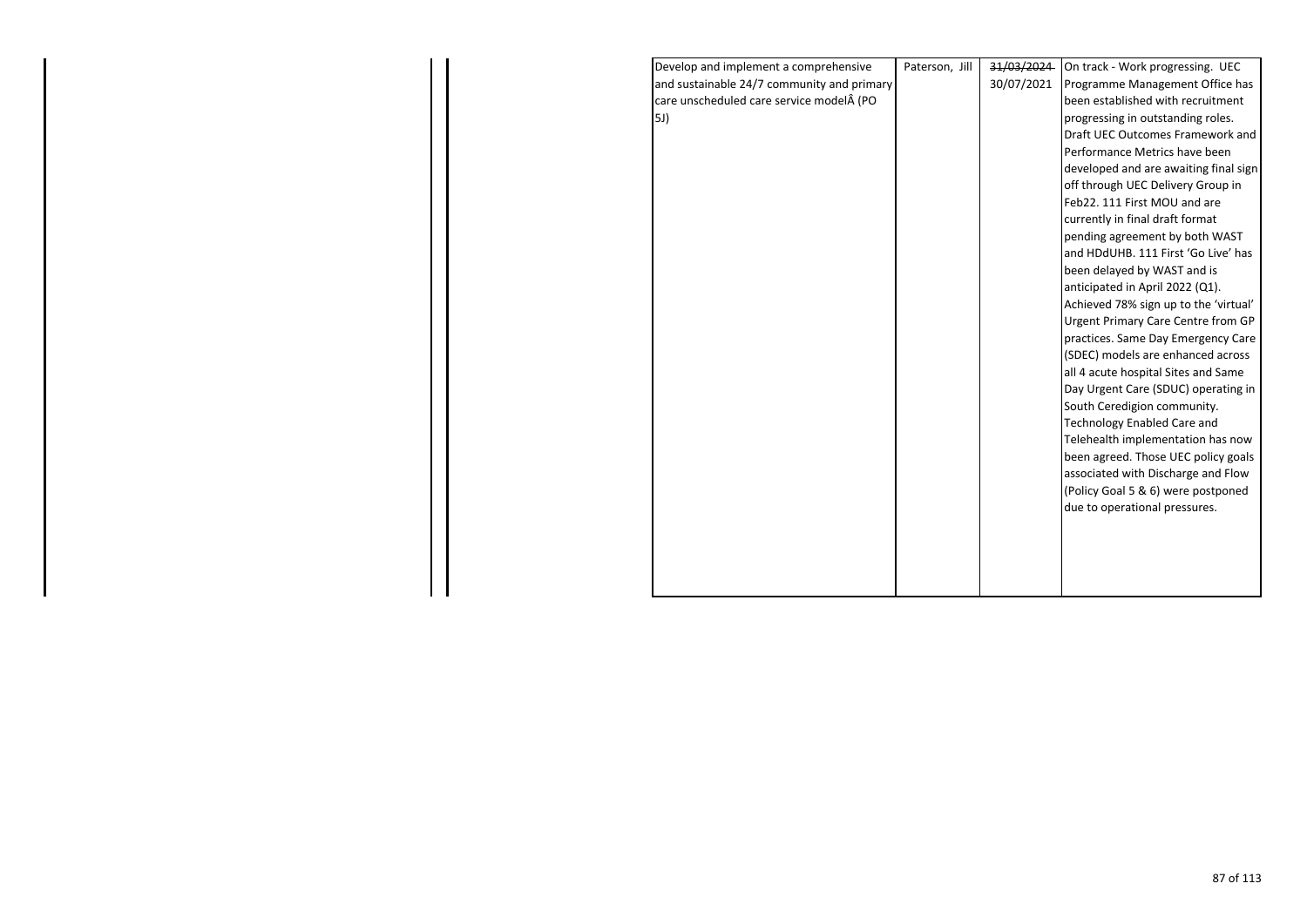|                   | Develop a comprehensive, systematic and       | Jervis, Ros | 30/09/2022 | Behind - Principles and standards |
|-------------------|-----------------------------------------------|-------------|------------|-----------------------------------|
|                   | coordinated social prescribing service across |             |            | draft complete and for engagement |
| Hywel Dda (PO 4O) |                                               |             |            | and feedback with stakeholder     |
|                   |                                               |             |            | Jan22. Investment needed for 2022 |
|                   |                                               |             |            | submitted as part of the IMTP     |
|                   |                                               |             |            | process. CRM commissioning        |
|                   |                                               |             |            | commenced through procurement -   |
|                   |                                               |             |            | approved through Operational      |
|                   |                                               |             |            | Planning and Delivery Group. New  |
|                   |                                               |             |            | planning objective to align this  |
|                   |                                               |             |            | model to the national programme   |
|                   |                                               |             |            | for Board consideration. Expected |
|                   |                                               |             |            | delivery by 31.03.2022.           |
|                   |                                               |             |            |                                   |
|                   |                                               |             |            |                                   |
|                   |                                               |             |            |                                   |
|                   |                                               |             |            |                                   |

|                                         | <b>ASSURANCE MAP</b>                                                                                          |                                                   |                                                         | <b>Control RAG</b>                                                               | <b>Latest Papers</b>                                                        | <b>Gaps in ASSURANCES</b> |                                                                                                                                               |        |         |                 |
|-----------------------------------------|---------------------------------------------------------------------------------------------------------------|---------------------------------------------------|---------------------------------------------------------|----------------------------------------------------------------------------------|-----------------------------------------------------------------------------|---------------------------|-----------------------------------------------------------------------------------------------------------------------------------------------|--------|---------|-----------------|
| <b>Performance</b><br><b>Indicators</b> | <b>Sources of ASSURANCE</b>                                                                                   | <b>Type of</b><br>Assurance<br>(1st, 2nd,<br>3rd) | Required<br><b>Assurance</b><br><b>Current</b><br>Level | <b>Rating (what</b><br>the assurance<br>is telling you<br>about your<br>controls | (Committee &<br>date)                                                       |                           | Identified Gaps How are the Gaps in<br>in Assurance: ASSURANCE will be<br><b>addressed</b><br>Further action necessary to<br>address the gaps | By Who | By When | <b>Progress</b> |
| Dashboard                               | See Our Outcomes Board and Committee<br>section in the BAF oversight of Planning<br>Objectives                | 2nd                                               |                                                         |                                                                                  | TMH Update -<br>Board (Jul21)<br>Three Yesr<br>Draft Plan for<br>Children's | None identified.          |                                                                                                                                               |        |         |                 |
|                                         | <b>QSEAC to measure harms</b>                                                                                 | 2nd                                               |                                                         |                                                                                  | Services -<br>Board (Jul21)                                                 |                           |                                                                                                                                               |        |         |                 |
|                                         | WG Gateway process re<br>accessing capital                                                                    | 2nd                                               |                                                         |                                                                                  | PBC -<br>Implementing<br>the Healthier<br>Mid and West                      |                           |                                                                                                                                               |        |         |                 |
|                                         | Internal Audit reviews of<br>Major Capital Programme                                                          | 3rd                                               |                                                         |                                                                                  | Wales Strategy<br>Board (Jan22)                                             |                           |                                                                                                                                               |        |         |                 |
|                                         | Audit Wales Structured<br><b>Assessment Process review</b><br>delivery of Health Board<br>Strategy & Planning | 3rd                                               |                                                         |                                                                                  | IMTP Update -<br>Board (Jan22)                                              |                           |                                                                                                                                               |        |         |                 |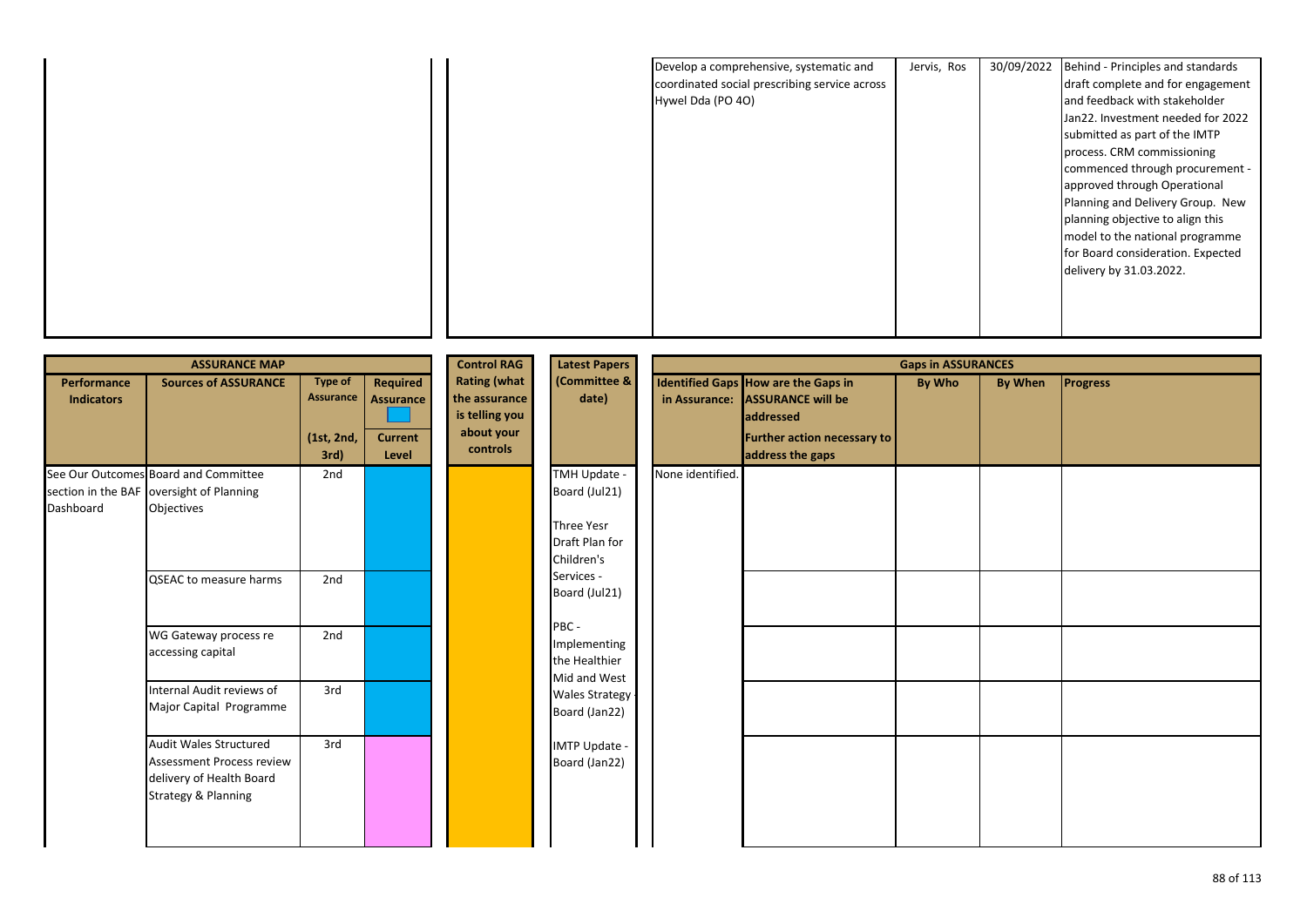| <b>Date Risk</b><br>Identified:       | Jun-21                          | <b>Executive Director Owner:</b> | Thomas. Huw                     | <b>Date of Review:</b>                | $Feb-22$ |
|---------------------------------------|---------------------------------|----------------------------------|---------------------------------|---------------------------------------|----------|
| <b>Strategic</b><br><b>Objective:</b> | 6. Sustainable use of resources | Lead Committee:                  | Sustainable Resources Committee | <b>Date of Next</b><br><b>Review:</b> | Apr-22   |

| <b>Risk ID:</b> | 1200 | <b>Principal Risk</b> There is a risk that the Health Board does not maximise the social value it<br><b>Description:</b> creates through adequately addressing the challenges faced by society as we<br>recover from COVID. This is caused by the Health Board not having a<br>framework in place to promote and measure social value. This could lead to |
|-----------------|------|-----------------------------------------------------------------------------------------------------------------------------------------------------------------------------------------------------------------------------------------------------------------------------------------------------------------------------------------------------------|
|                 |      | an impact/affect on population health within Hywel Dda over the long term,<br>with the Health Board not maximising its contribution to meeting the needs of<br>future generations and addressing wider determinants of health and well-<br>being.                                                                                                         |
|                 |      | Does this risk link to any Directorate (operational) risks?                                                                                                                                                                                                                                                                                               |

|                                     | <b>Risk Rating: (Likelihood x Impact)</b> |                  | 25 |                                |                      |
|-------------------------------------|-------------------------------------------|------------------|----|--------------------------------|----------------------|
| Domain:                             | Health Inequalities/ Equity               |                  | 20 |                                | Current Risk         |
| <b>Inherent Risk Score (L x I):</b> |                                           | $3\times 4=12$   | 15 |                                | Score                |
| Current Risk Score (L x I):         |                                           | $3\times3=9$     | 10 |                                | Target Risk<br>Score |
| Target Risk Score (L x I):          |                                           | $2 \times 3 = 6$ |    |                                |                      |
|                                     |                                           |                  |    |                                | Tolerance Level      |
| <b>Tolerable Risk:</b>              |                                           | 8                | 0  |                                |                      |
| Trend:                              |                                           |                  |    | Oct-21 Dec-21 Feb-22<br>Aug-21 |                      |

# **Rationale for CURRENT Risk Score: Rationale for TARGET Risk Score:**

The Health Board has not historically considered social value within its mainstream approach to designing and delivering services. This means that the current risk score is high. While the impact will not be immediate, the impact on the long term could be significant. The impact of climate change, environmental degradation and deprivation are known to all disproportionately impact the most vulnerable in society leading to long term adverse health impacts.

The long term impact remains unchanged, but following the actions taken below it is anticipated that the Health Board will reduce the risk of this impact materialising. It is unlikely that this risk will be experienced as an event, but a continuum of impact depending on the Health Board's appetite to address the issues with pace.

| <b>Key CONTROLS Currently in Place:</b>                           | <b>Gaps in CONTROLS</b>                                                              |                                                                                  |        |         |                 |  |  |
|-------------------------------------------------------------------|--------------------------------------------------------------------------------------|----------------------------------------------------------------------------------|--------|---------|-----------------|--|--|
| (The existing controls and processes in place to manage the risk) | <b>Identified Gaps in Controls:</b> (Where <b>How and when the Gap in control be</b> |                                                                                  | By Who | By When | <b>Progress</b> |  |  |
|                                                                   | one or more of the key controls on                                                   | laddressed                                                                       |        |         |                 |  |  |
|                                                                   |                                                                                      | which the organisation is relying is not Further action necessary to address the |        |         |                 |  |  |
|                                                                   | effective, or we do not have evidence controls gaps                                  |                                                                                  |        |         |                 |  |  |
|                                                                   | that the controls are working)                                                       |                                                                                  |        |         |                 |  |  |
|                                                                   |                                                                                      |                                                                                  |        |         |                 |  |  |
|                                                                   |                                                                                      |                                                                                  |        |         |                 |  |  |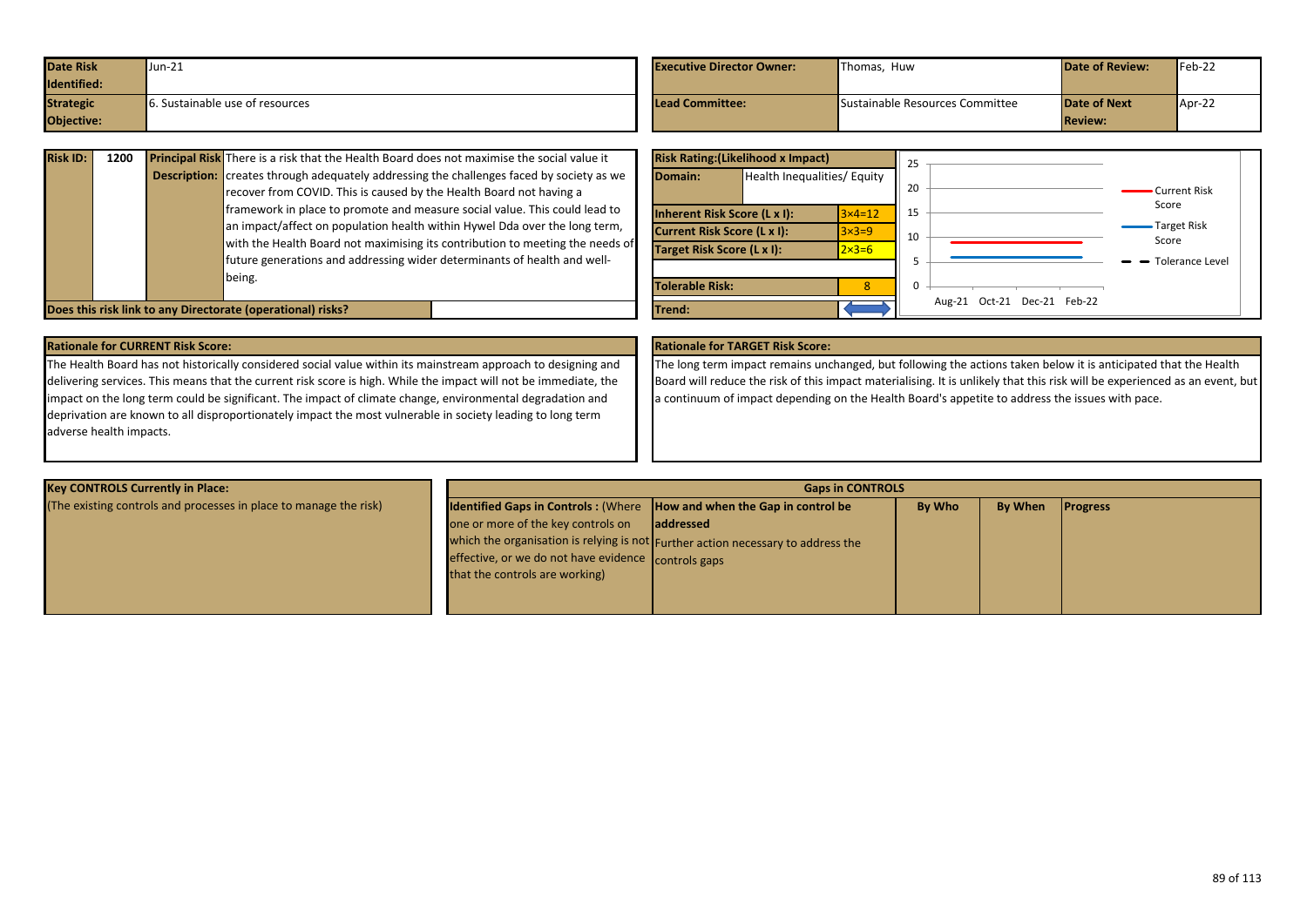| Health Board active participation within the Public Service Boards across | The controls are in their early stages,                                    | Development of a decarbonisation strategy       | Davies, Lee | 31/03/2022 | On track - By Q1 2022/23 develop        |
|---------------------------------------------------------------------------|----------------------------------------------------------------------------|-------------------------------------------------|-------------|------------|-----------------------------------------|
| Hywel Dda UHB region.                                                     | and we need to develop a system to                                         | (PO 6G: To develop a plan during 2021/22        |             |            | and endorse a strategic roadmap to      |
|                                                                           | embed social value into our decision                                       | and begin implementation within the next 3      |             |            | respond to the WG ambition for NHS      |
| Local Needs Analysis commisioned by the Social Value Portal which is      | making in key areas.                                                       | years to make all Health Board services         |             |            | Wales to contribute towards a public    |
| based on the Wellbeing Goals.                                             |                                                                            | carbon neutral by 2030 and establish Green      |             |            | sector wide net zero target by 2030.    |
|                                                                           | National framework agreements                                              | Health initiatives across the health board      |             |            | The UHB will set out a work             |
|                                                                           | might not be moving at the same pace estate building on the work currently |                                                 |             |            | programme and implement this plan       |
|                                                                           | as HDUHB in maximising Social Value                                        | underway. The aim will be to address the        |             |            | to meet the targets established in      |
|                                                                           | through procurement.                                                       | climate emergency at Health Board level,        |             |            | the NHS Wales Decarbonisation           |
|                                                                           |                                                                            | improve the natural environment and             |             |            | Strategic Delivery Plan in the areas of |
|                                                                           |                                                                            | support the wellbeing of our staff and public.) |             |            | carbon management, buildings,           |
|                                                                           |                                                                            |                                                 |             |            | transport, procurement, estate          |
|                                                                           |                                                                            |                                                 |             |            | planning and land use, and its          |
|                                                                           |                                                                            |                                                 |             |            | approach to healthcare including        |
|                                                                           |                                                                            |                                                 |             |            | promoting clinical sustainability.      |
|                                                                           |                                                                            |                                                 |             |            | Where feasible through the              |
|                                                                           |                                                                            |                                                 |             |            | opportunities presented via the         |
|                                                                           |                                                                            |                                                 |             |            | UHB's transformation journey it will    |
|                                                                           |                                                                            |                                                 |             |            | look to exceed targets and stablish     |
|                                                                           |                                                                            |                                                 |             |            | best practice models and pilots, as     |
|                                                                           |                                                                            |                                                 |             |            | exemplars for the NHS and wider         |
|                                                                           |                                                                            |                                                 |             |            | public sector. The overall aim will be  |
|                                                                           |                                                                            |                                                 |             |            | to reduce the Health Board's carbon     |
|                                                                           |                                                                            |                                                 |             |            | footprint to support the wider public   |
|                                                                           |                                                                            |                                                 |             |            | sector ambition to address the          |
|                                                                           |                                                                            |                                                 |             |            | climate emergency.                      |
|                                                                           |                                                                            |                                                 |             |            |                                         |
|                                                                           |                                                                            |                                                 |             |            |                                         |
|                                                                           |                                                                            |                                                 |             |            |                                         |
|                                                                           |                                                                            |                                                 |             |            |                                         |
|                                                                           |                                                                            |                                                 |             |            |                                         |
|                                                                           |                                                                            | Development of a procurement strategy           | Thomas, Huw | 30/11/2021 | In development                          |
|                                                                           |                                                                            | which addresses the need to build wealth        |             |            |                                         |
|                                                                           |                                                                            | within our communities.                         |             |            |                                         |
|                                                                           |                                                                            |                                                 |             |            |                                         |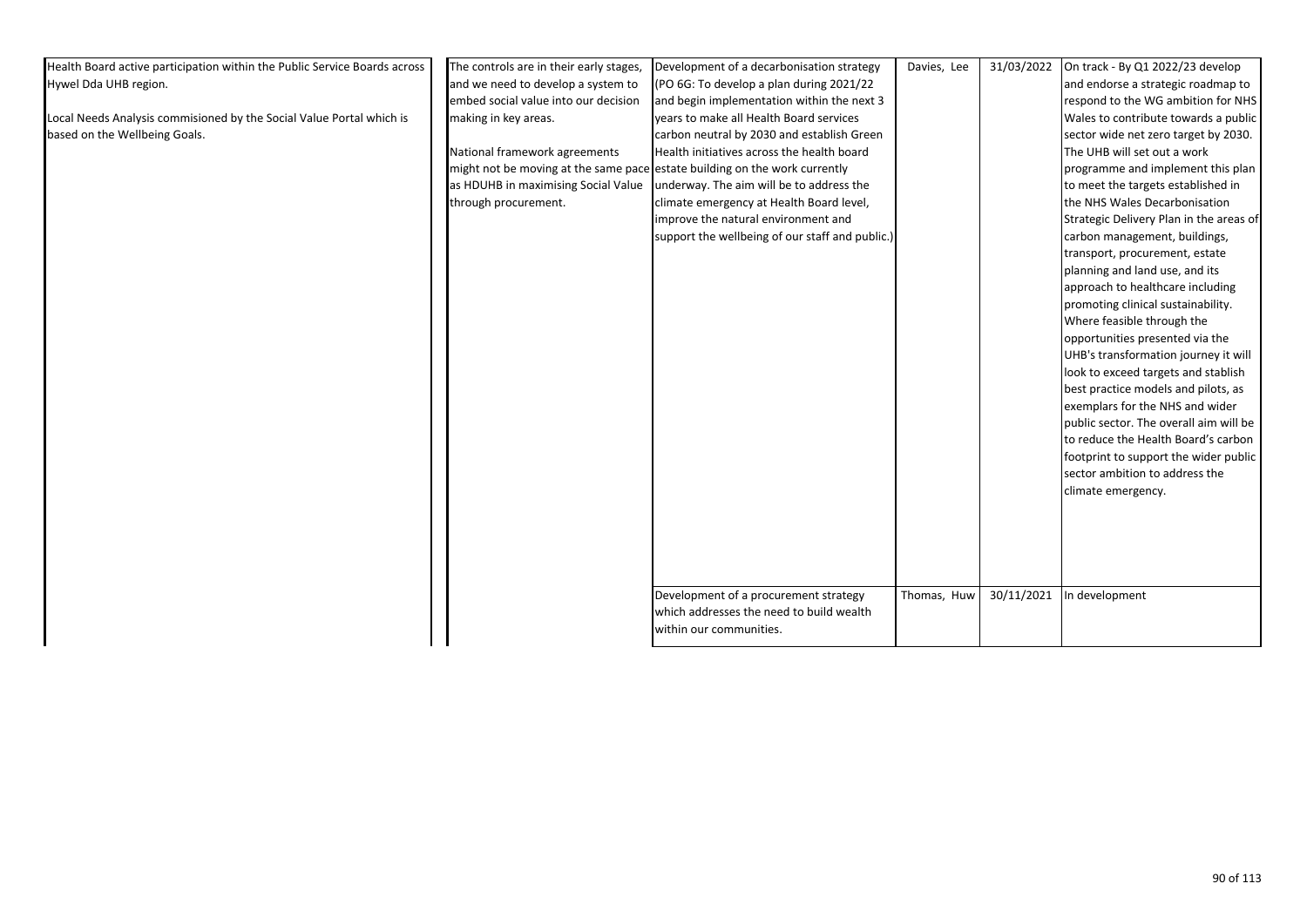| Development of a recruitment strategy which<br>supports those from our most deprived or<br>marginalised communities to gain<br>employment within the Health Board.<br>(Aligned to PO 1F).                                  | Gostling, Lisa             | 31/03/2022            | This action has strong alignment to<br>Strategic Planning Objective 1f. 1a.<br>Work has commenced on<br>researching best practice, candidate<br>surveys and focus groups to review<br>candidate attraction and widening<br>access including positive action and<br>pathways aligned to economic<br>recovery plan and community wealth<br>building approach. Barriers faced by<br>individuals in hard to reach<br>communities (homeless,<br>physical/mental disability, minority<br>groups) are being explored to inform<br>action plans. To date Mencap and<br>the Wales Council for Deaf People<br>have confirmed an interest in being<br>part of this work. |
|----------------------------------------------------------------------------------------------------------------------------------------------------------------------------------------------------------------------------|----------------------------|-----------------------|---------------------------------------------------------------------------------------------------------------------------------------------------------------------------------------------------------------------------------------------------------------------------------------------------------------------------------------------------------------------------------------------------------------------------------------------------------------------------------------------------------------------------------------------------------------------------------------------------------------------------------------------------------------|
| Development of a commercial strategy which<br>supports wealth building within our local<br>communities.<br>Development of Community Wealth Building<br>baseline assessment commissioned by the                             | Thomas, Huw<br>Thomas, Huw | 30/11/2021<br>Ongoing | Included as part of the procuement<br>strategy, partnership building with<br>key local suppliers and also lotting<br>strategies on national framework<br>agreements being implemented to<br>further increase use of locally<br>produced food stuffs drawn down by<br>Hywel Dda.<br>Initial strategy documents recieved<br>and approved.                                                                                                                                                                                                                                                                                                                       |
| Centre for Local Economic Strategies.<br>Continue to influence national procurement<br>strategies and activites through existing<br>procurement networks & raising the profile<br>of the Hywel Dda procurement strategies. | Thomas, Huw                | Ongoing               | Currently in train                                                                                                                                                                                                                                                                                                                                                                                                                                                                                                                                                                                                                                            |
| Develop and agree our outcome and<br>measures to track progress in relation to<br>Social Value                                                                                                                             | Thomas, Huw                | Ongoing               | Currently in train                                                                                                                                                                                                                                                                                                                                                                                                                                                                                                                                                                                                                                            |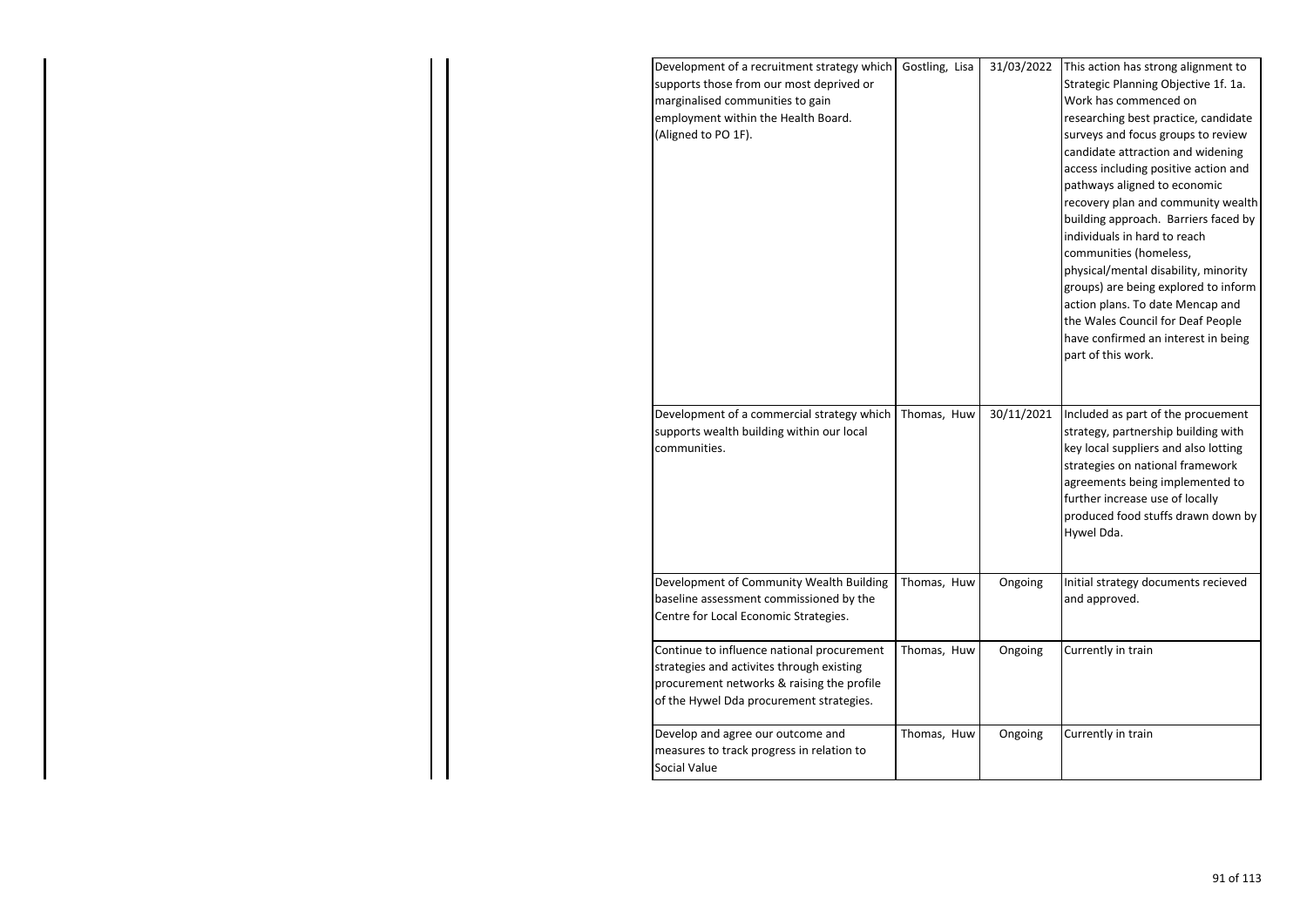| <b>Establishment of a Social Value Community</b> | Jervis, Ros | Ongoing | Currently being developed. |
|--------------------------------------------------|-------------|---------|----------------------------|
| of Practice with the Health Board leading and    |             |         |                            |
| convening the work alongside other public,       |             |         |                            |
| private and third sector partners, community     |             |         |                            |
| groups and citizens.                             |             |         |                            |
|                                                  |             |         |                            |

|                                                                                                                                                                                                                                                                     | <b>ASSURANCE MAP</b>                                                                                  |               | <b>Control RAG</b>                                                                                                                     | <b>Latest Papers</b>                      |            |                                    | <b>Gaps in ASSURANCES</b> |            |                                          |
|---------------------------------------------------------------------------------------------------------------------------------------------------------------------------------------------------------------------------------------------------------------------|-------------------------------------------------------------------------------------------------------|---------------|----------------------------------------------------------------------------------------------------------------------------------------|-------------------------------------------|------------|------------------------------------|---------------------------|------------|------------------------------------------|
| <b>Rating (what</b><br><b>Sources of ASSURANCE</b><br>Performance<br><b>Type of</b><br>Required<br>Assurance<br>the assurance<br><b>Indicators</b><br><b>Assurance</b><br>is telling you<br>about your<br><b>Current</b><br>(1st, 2nd,<br>controls<br>3rd)<br>Level | (Committee &<br>date)                                                                                 | in Assurance: | Identified Gaps How are the Gaps in<br><b>ASSURANCE will be</b><br><b>addressed</b><br>Further action necessary to<br>address the gaps | By Who                                    | By When    | <b>Progress</b>                    |                           |            |                                          |
| We are<br>establishing an<br>outcome measure                                                                                                                                                                                                                        | Social Value Steering Group<br>reporting into SEG                                                     | 1st           |                                                                                                                                        | Social Value<br>Workshop -<br>SEG (Oct21) | Evaluation | Consider options for<br>evaluation | Thomas, Huw               | 31/08/2022 | Update to be provided on next<br>report. |
| for Board in<br>relation to: Our<br>positive impact on                                                                                                                                                                                                              | SEG to provide monitoring/<br>oversight of steering group                                             | 2nd           |                                                                                                                                        | Social Value<br>Workshop -                |            |                                    |                           |            |                                          |
| society is<br>maximised                                                                                                                                                                                                                                             | Delivery of Planning<br>Objectives overseen by<br><b>Executive Team and Board</b><br>Committees       | 2nd           |                                                                                                                                        | SRC (Dec21)                               |            |                                    |                           |            |                                          |
|                                                                                                                                                                                                                                                                     | Board meetings to consider<br>the outcome measure (Our<br>positive impact on society is<br>maximised) | 2nd           |                                                                                                                                        |                                           |            |                                    |                           |            |                                          |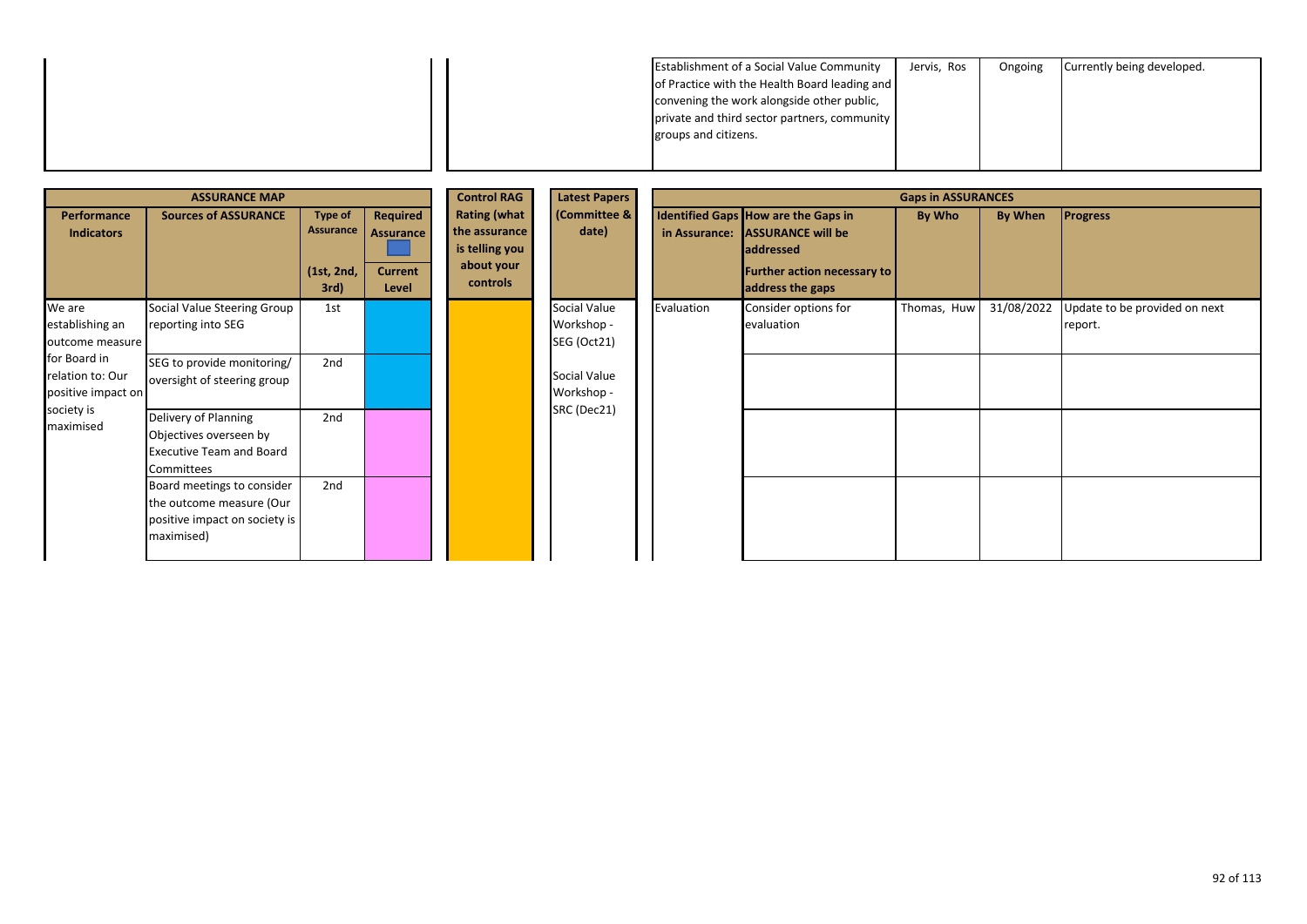| Date Risk        | $May-21$                                                                              | <b>Executive Director Owner:</b> | Jervis, Ros                           | <b>Date of Review:</b> | $\blacksquare$ Dec-21 |
|------------------|---------------------------------------------------------------------------------------|----------------------------------|---------------------------------------|------------------------|-----------------------|
| Identified:      |                                                                                       |                                  |                                       |                        |                       |
| <b>Strategic</b> | 4. The best health and wellbeing for our individuals and families and our communities | <b>Lead Committee:</b>           | Strategic Development and Operational | <b>Date of Next</b>    | $Feb-22$              |
| Objective:       |                                                                                       |                                  | Delivery Committee                    | <b>Review:</b>         |                       |

| <b>Risk ID:</b> | 1194 | <b>Principal Risk</b> There is a risk the Health Board will be unable to increase uptake and access<br><b>Description:</b> to public health interventions (such as vaccinations and immunisations,<br>screening, smoking cessation programmes). This is caused by a failure to<br>influence individual and community behaviours to maximum effect. This could<br>lead to an impact/affect on our ability to improve outcomes for individuals<br>and our population. | Domain:<br><b>Inherent Risk Score (L x I):</b><br><b>Current Risk Score (L x I):</b><br>Target Risk Score (L x I): | <b>Risk Rating: (Likelihood x Impact)</b><br>Health Inequalities/ Equity | $\frac{1}{4 \times 3} = 12$<br>$3\times3=9$<br>$2 \times 2 = 4$ | 20<br>15<br>10 |        |          |        | <b>Current Risk</b><br>Score<br>Target Risk<br>Score<br>$\rightarrow$ Tolerance Level |
|-----------------|------|---------------------------------------------------------------------------------------------------------------------------------------------------------------------------------------------------------------------------------------------------------------------------------------------------------------------------------------------------------------------------------------------------------------------------------------------------------------------|--------------------------------------------------------------------------------------------------------------------|--------------------------------------------------------------------------|-----------------------------------------------------------------|----------------|--------|----------|--------|---------------------------------------------------------------------------------------|
|                 |      | Does this risk link to any Directorate (operational) risks?                                                                                                                                                                                                                                                                                                                                                                                                         | <b>Tolerable Risk:</b><br>lTrend:                                                                                  |                                                                          |                                                                 |                | Aug-21 | $Oct-21$ | Dec-21 |                                                                                       |

### **Rationale for CURRENT Risk Score: Rationale for TARGET Risk Score:**

Possible x moderate risk. Some interventions will fair better than others such as universal services (such as the COVID vaccination programme and social prescribing) than targeted services, however equity of uptake and access needs constant analysis to determine appropriate improvement measures. Accuracy of risk scoring will improve over time as the new scoring impact domain of Health Inequalities becomes more sensitive.

Unlikely x minimal/no adverse impact. Ambitious target risk score for this long-term objective. We should be attempting to ensure that adverse impact on our attempts to reduce health inequalities or improve health equity is an unlikely or even rare event.

| <b>Key CONTROLS Currently in Place:</b>                             | <b>Gaps in CONTROLS</b>                                                                                                                                                   |                                                                                                                                            |             |            |                                       |  |  |  |
|---------------------------------------------------------------------|---------------------------------------------------------------------------------------------------------------------------------------------------------------------------|--------------------------------------------------------------------------------------------------------------------------------------------|-------------|------------|---------------------------------------|--|--|--|
| (The existing controls and processes in place to manage the risk)   | <b>Identified Gaps in Controls: (Where</b><br>one or more of the key controls on<br>effective, or we do not have evidence controls gaps<br>that the controls are working) | How and when the Gap in control be<br><b>addressed</b><br>which the organisation is relying is not Further action necessary to address the | By Who      | By When    | <b>Progress</b>                       |  |  |  |
| National screening programmes in place (including Breast, Bowel and | Gap in knowledge in terms of equity                                                                                                                                       | Develop and implement plans to deliver, on a                                                                                               | Jervis, Ros | 31/03/2024 | Action plans are in place to drive    |  |  |  |
| cervical)                                                           | of access/uptake to be triangulated                                                                                                                                       | sustainable basis, NHS Delivery Framework                                                                                                  |             |            | forward support for Homeless and      |  |  |  |
|                                                                     | with equity of outcome to be                                                                                                                                              | targets related public health within the next 3                                                                                            |             |            | Vulnerable groups and increasing      |  |  |  |
| Vaccination and immunisation programme in place                     | triangulated with potential targeted                                                                                                                                      | years (PO 4A)                                                                                                                              |             |            | accessible communication. The         |  |  |  |
|                                                                     | campaigns to improve both                                                                                                                                                 |                                                                                                                                            |             |            | <b>Community Development Outreach</b> |  |  |  |
| Local and National health promotion initiatives                     | access/uptake and outcome                                                                                                                                                 |                                                                                                                                            |             |            | Team have worked proactively to       |  |  |  |
|                                                                     |                                                                                                                                                                           |                                                                                                                                            |             |            | provide support to Vaccination        |  |  |  |
|                                                                     | Evidence based actions that improve                                                                                                                                       |                                                                                                                                            |             |            | Outreach clinics and encourage        |  |  |  |
|                                                                     | individual and community behaviours                                                                                                                                       |                                                                                                                                            |             |            | update of vaccination and public      |  |  |  |
|                                                                     |                                                                                                                                                                           |                                                                                                                                            |             |            | health interventions.                 |  |  |  |
|                                                                     |                                                                                                                                                                           |                                                                                                                                            |             |            |                                       |  |  |  |
|                                                                     |                                                                                                                                                                           |                                                                                                                                            |             |            |                                       |  |  |  |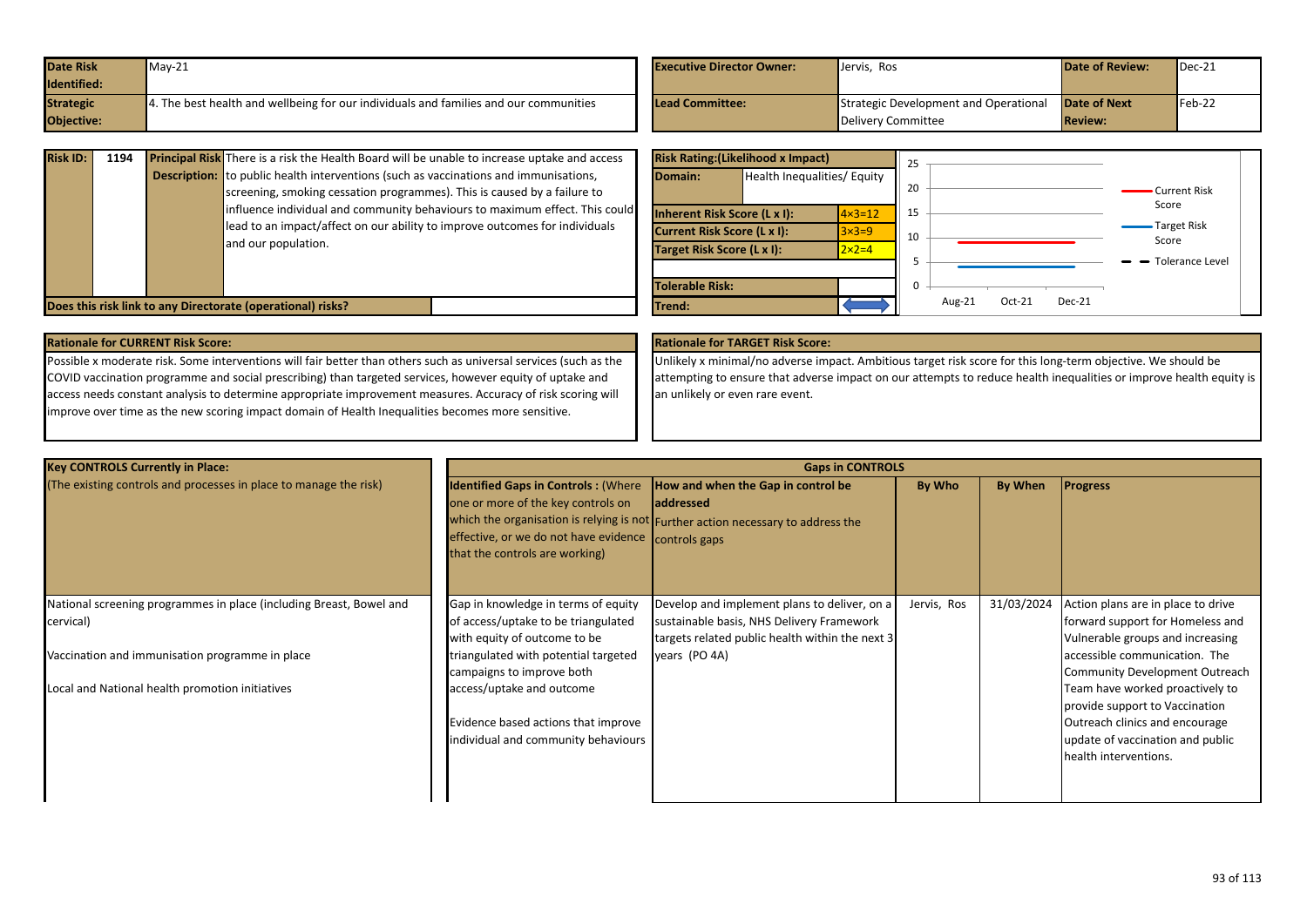| Develop and implement plans to deliver, on a<br>sustainable basis, locally prioritised<br>performance targets related to public health<br>within the next 3 years (PO 4B)                                                                                         | Jervis, Ros    | 31/03/2024<br><b>TBA</b> | Re-prioritised due to our on-going<br>pandemic response. Timescale will<br>be confirmed to Board in Jan22 as<br>part of the IMTP process.                                                                                                                                                                                       |
|-------------------------------------------------------------------------------------------------------------------------------------------------------------------------------------------------------------------------------------------------------------------|----------------|--------------------------|---------------------------------------------------------------------------------------------------------------------------------------------------------------------------------------------------------------------------------------------------------------------------------------------------------------------------------|
| For each of the three WG supported<br>Transformation Fund schemes, develop and<br>implement a plan to enhance, continue,<br>modify or stop. These initiatives must form<br>part of the planning objective to develop<br>locality plans (5i) by March 2022 (PO 4C) | Paterson, Jill | 31/03/2022               | On track - A new Planning Objective<br>for 2022/23 has been developed: To<br>evaluate the impact and benefits of<br>the three WG supported<br><b>Transformation Funds on our</b><br>systems in order to help in the<br>development of proposals to support<br>the new funding streams that will<br>become available from Apr22. |
| Develop and implement plans to deliver, on a<br>sustainable basis, national performance<br>targets related to bowel, breast and cervical<br>screening within the next 3 years (PO 4D)                                                                             | Jervis, Ros    | 31/03/2024<br>TBA        | Re-prioritised due to our on-going<br>pandemic response. Timescale will<br>be confirmed to Board in Jan22 as<br>part of the IMTP process.                                                                                                                                                                                       |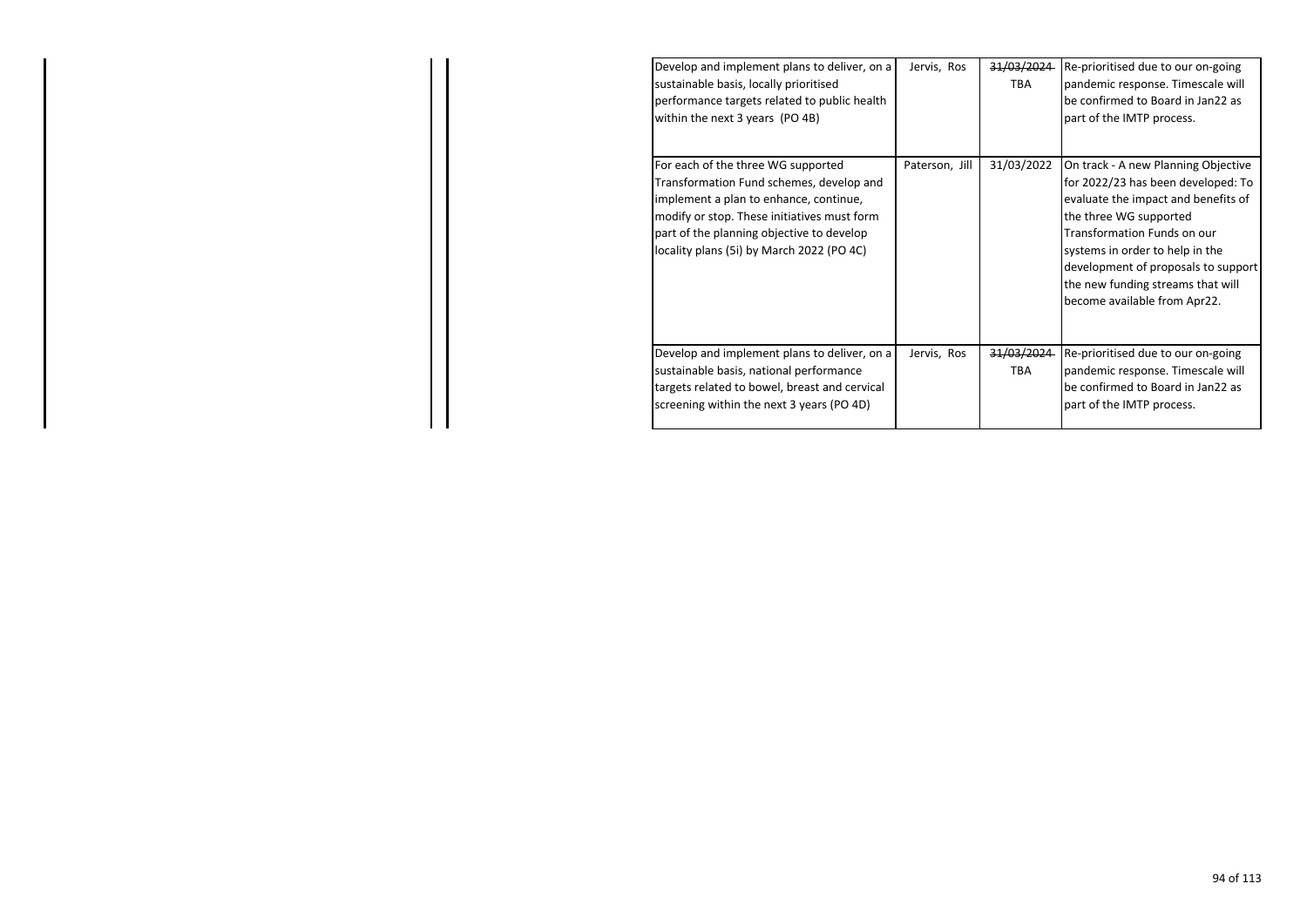| Develop a local plan to deliver "Healthy | Jervis, Ros | 31/03/2022 | On track - In line with the plan        |  |
|------------------------------------------|-------------|------------|-----------------------------------------|--|
| Weight: Healthy Wales" and implement by  |             |            | submitted to Welsh Government,          |  |
| March 2022 (PO 4G)                       |             |            | recruitment to Weight Management        |  |
|                                          |             |            | MDT posts for the Level 3 (L3)          |  |
|                                          |             |            | service for adults is on track and will |  |
|                                          |             |            | be completed by Marc22. The newly       |  |
|                                          |             |            | appointed pathway lead will now         |  |
|                                          |             |            | progress work on developing the         |  |
|                                          |             |            | Level 2 weight management service       |  |
|                                          |             |            | offer for adults and will work with     |  |
|                                          |             |            | colleagues in maternal and early        |  |
|                                          |             |            | years to develop the model for          |  |
|                                          |             |            | children and families                   |  |
|                                          |             |            | (services/interventions). This work is  |  |
|                                          |             |            | slightly behind due to delays in        |  |
|                                          |             |            | recruitment. Work on publicising the    |  |
|                                          |             |            | L3 service and adapting the service     |  |
|                                          |             |            | model to 'on line' appointments is on   |  |
|                                          |             |            | track. Work is underway with            |  |
|                                          |             |            | Swansea Bay UHB to develop a            |  |
|                                          |             |            | regional team to implement the          |  |
|                                          |             |            | 'systems leadership' elements of the    |  |
|                                          |             |            | national strategy. This work has        |  |
|                                          |             |            | been impacted by COVID-19 but it is     |  |
|                                          |             |            | hoped that recruitment to posts will    |  |
|                                          |             |            | take place in early 2022.               |  |
|                                          |             |            |                                         |  |
|                                          |             |            |                                         |  |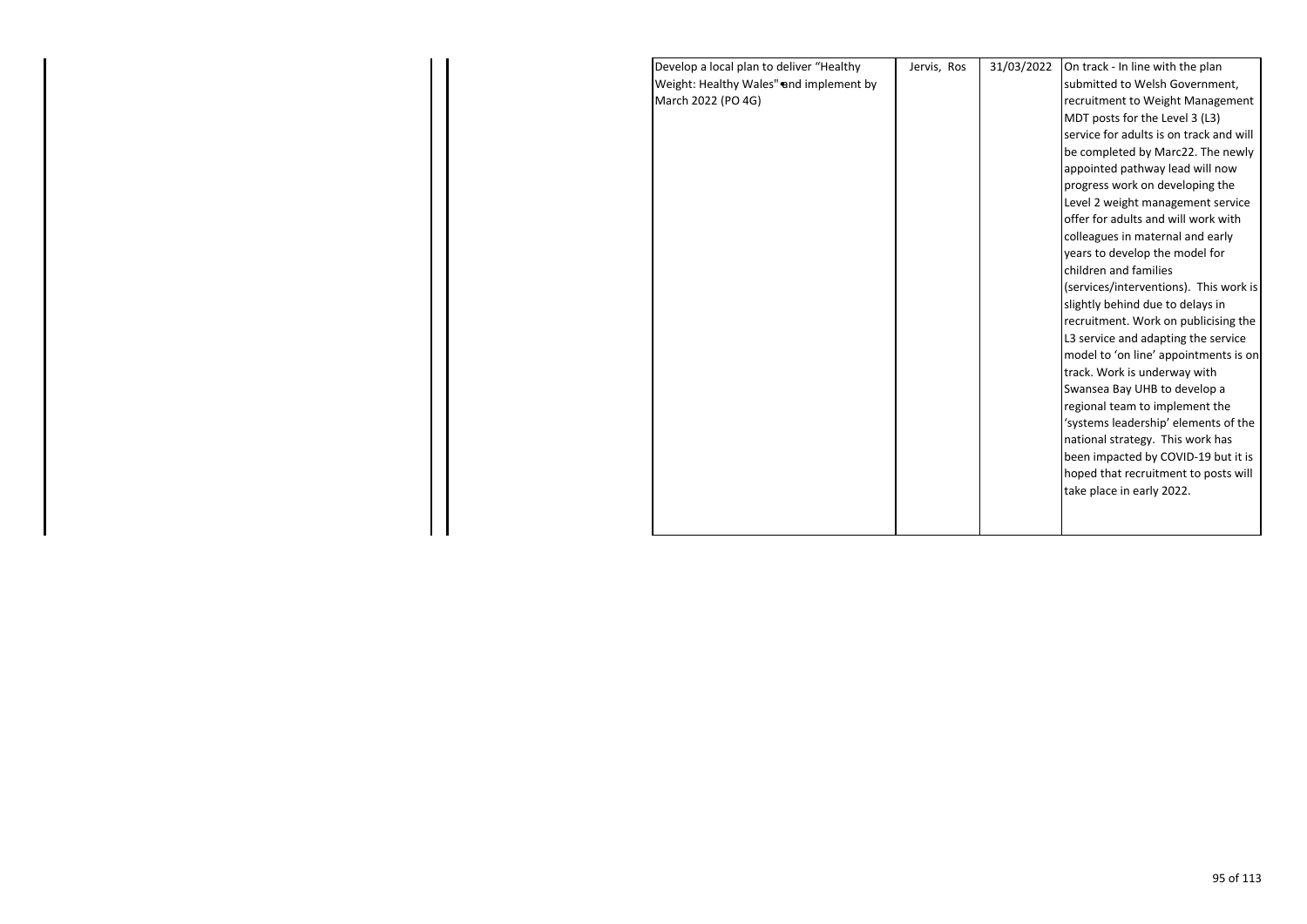|  | To develop an initial set of integrated locality | Paterson, Jill | 30/09/2021 | Behind - Planning process now         |
|--|--------------------------------------------------|----------------|------------|---------------------------------------|
|  | plans by September 2021 incorporating the        |                |            | aligned to the Health Boards          |
|  | plans developed by our clusters, based on        |                |            | planning cycle. Cluster plans,        |
|  | population health and wellbeing and which        |                |            | unscheduled care and County team      |
|  | are focused on the principles of sustainable     |                |            | plans aligned as first part of        |
|  | and resilient services, timely advice and        |                |            | integrated plan for 21-22.            |
|  | support to the local community on health         |                |            | Standardised template agreed.         |
|  | and wellbeing, maintaining social connection,    |                |            | Standardised regional priorities      |
|  | and independence and activity. This will         |                |            | agreed. 3 ILPs have been submitted    |
|  | require co-production with Local Authority       |                |            | October and December - next           |
|  | Partners and the Third Sector. The scope of      |                |            | submission date 13.02.2022. IMTP      |
|  | this will include all Community, Primary Care,   |                |            | and Plan on Page submitted.           |
|  | Third sector, Local Authority and other Public   |                |            | Business Partnering support action in |
|  | Sector partners. (PO 5H)                         |                |            | progress. Governance framework        |
|  |                                                  |                |            | and alignment to nation ACD           |
|  |                                                  |                |            | programme in progress in readiness    |
|  |                                                  |                |            | for Apr22. Financial system           |
|  |                                                  |                |            | information in progress. New          |
|  |                                                  |                |            | planning objective for 2022/23 has    |
|  |                                                  |                |            | been drafted.                         |
|  |                                                  |                |            |                                       |
|  |                                                  |                |            |                                       |

|                                                                                       | <b>ASSURANCE MAP</b>                                                                                                              |                                               |                                                         | <b>Control RAG</b>                                                               | <b>Latest Papers</b>            |                                                                                                | <b>Gaps in ASSURANCES</b>                                                                                                                      |             |            |                                                                                                                                                                                                  |
|---------------------------------------------------------------------------------------|-----------------------------------------------------------------------------------------------------------------------------------|-----------------------------------------------|---------------------------------------------------------|----------------------------------------------------------------------------------|---------------------------------|------------------------------------------------------------------------------------------------|------------------------------------------------------------------------------------------------------------------------------------------------|-------------|------------|--------------------------------------------------------------------------------------------------------------------------------------------------------------------------------------------------|
| Performance<br><b>Indicators</b>                                                      | <b>Sources of ASSURANCE</b>                                                                                                       | Type of<br>Assurance<br>(1st, 2nd,<br>$3rd$ ) | Required<br><b>Assurance</b><br><b>Current</b><br>Level | <b>Rating (what</b><br>the assurance<br>is telling you<br>about your<br>controls | <b>Committee &amp;</b><br>date) | in Assurance:                                                                                  | Identified Gaps How are the Gaps in<br><b>ASSURANCE will be</b><br><b>laddressed</b><br><b>Further action necessary to</b><br>address the gaps | By Who      | By When    | <b>Progress</b>                                                                                                                                                                                  |
| Dashboard<br>Wellbeing, Public<br><b>Health Outcome</b><br>and Health<br>$\mathbf{I}$ | See Our Outcomes Oversight of delivery of<br>section on the BAF delivery of Planning<br>Objectives at Executive<br>Team and SDODC | 2nd                                           |                                                         |                                                                                  |                                 | Currently<br>awaiting<br>publication of<br>health<br>inequality<br>indicators by<br><b>PHW</b> | Currently awaiting<br>publication of health<br>inequality indicators by<br><b>PHW</b>                                                          | Jervis, Ros | 31/03/2022 | PHW have committed to looking at<br>key health inequality indicators.<br>Information received is being shared<br>with the PSBs to feed into the<br>development of the Well-being<br>Assessments. |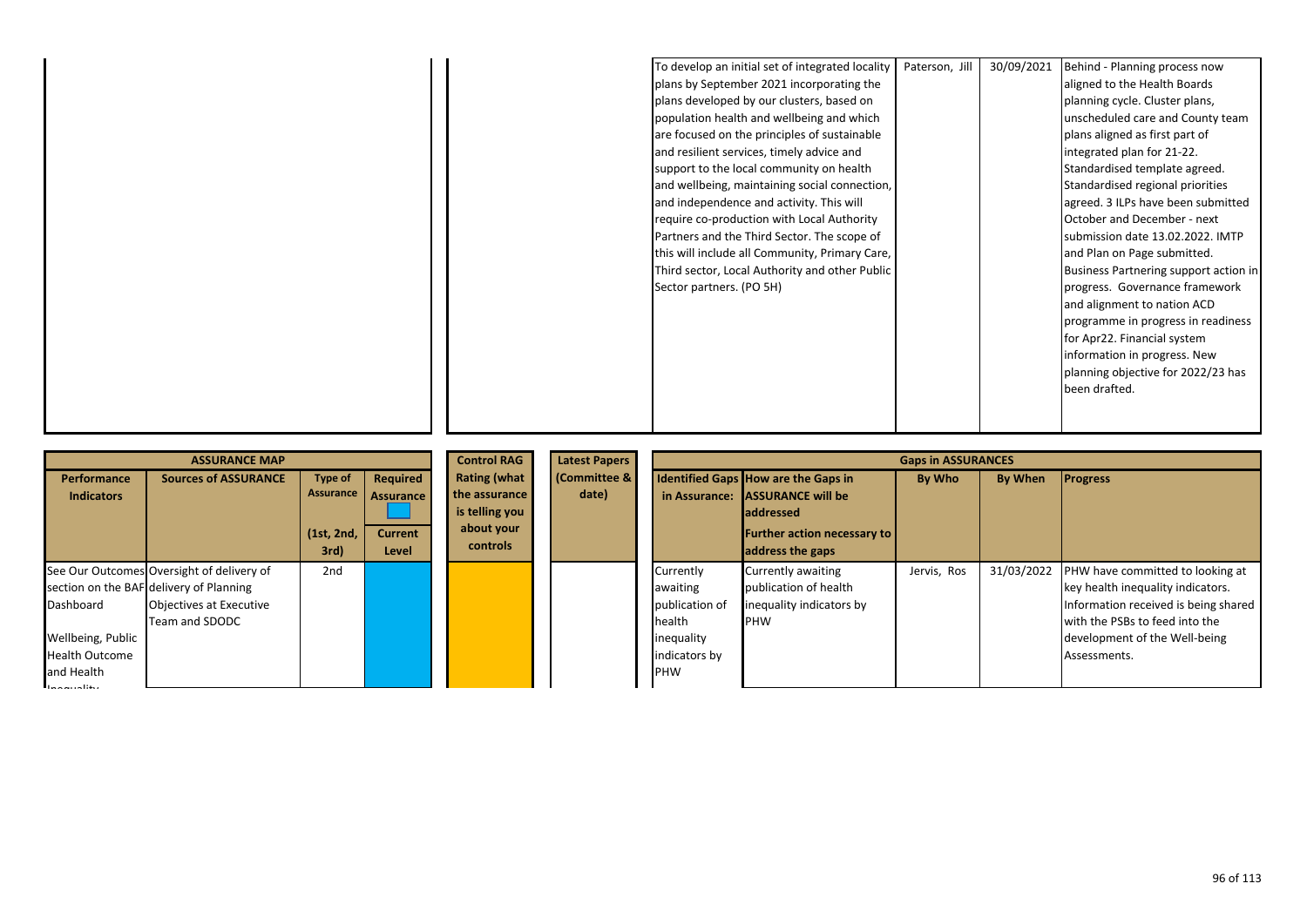| mequanty,<br>Deprivation<br>metrics to aid<br>baseline setting to<br>map progress | All Wales Wellbeing and<br><b>Public Health Outcome</b><br>indicators published by PHW<br>Observatory. QA<br>responsibility of PHW.<br>Relevant ONS data -<br>published resources. Other<br>ad hoc published<br>works/resources from<br>various recognised and<br>credible bodies/foundations | 3rd |  |  |  |
|-----------------------------------------------------------------------------------|-----------------------------------------------------------------------------------------------------------------------------------------------------------------------------------------------------------------------------------------------------------------------------------------------|-----|--|--|--|
|-----------------------------------------------------------------------------------|-----------------------------------------------------------------------------------------------------------------------------------------------------------------------------------------------------------------------------------------------------------------------------------------------|-----|--|--|--|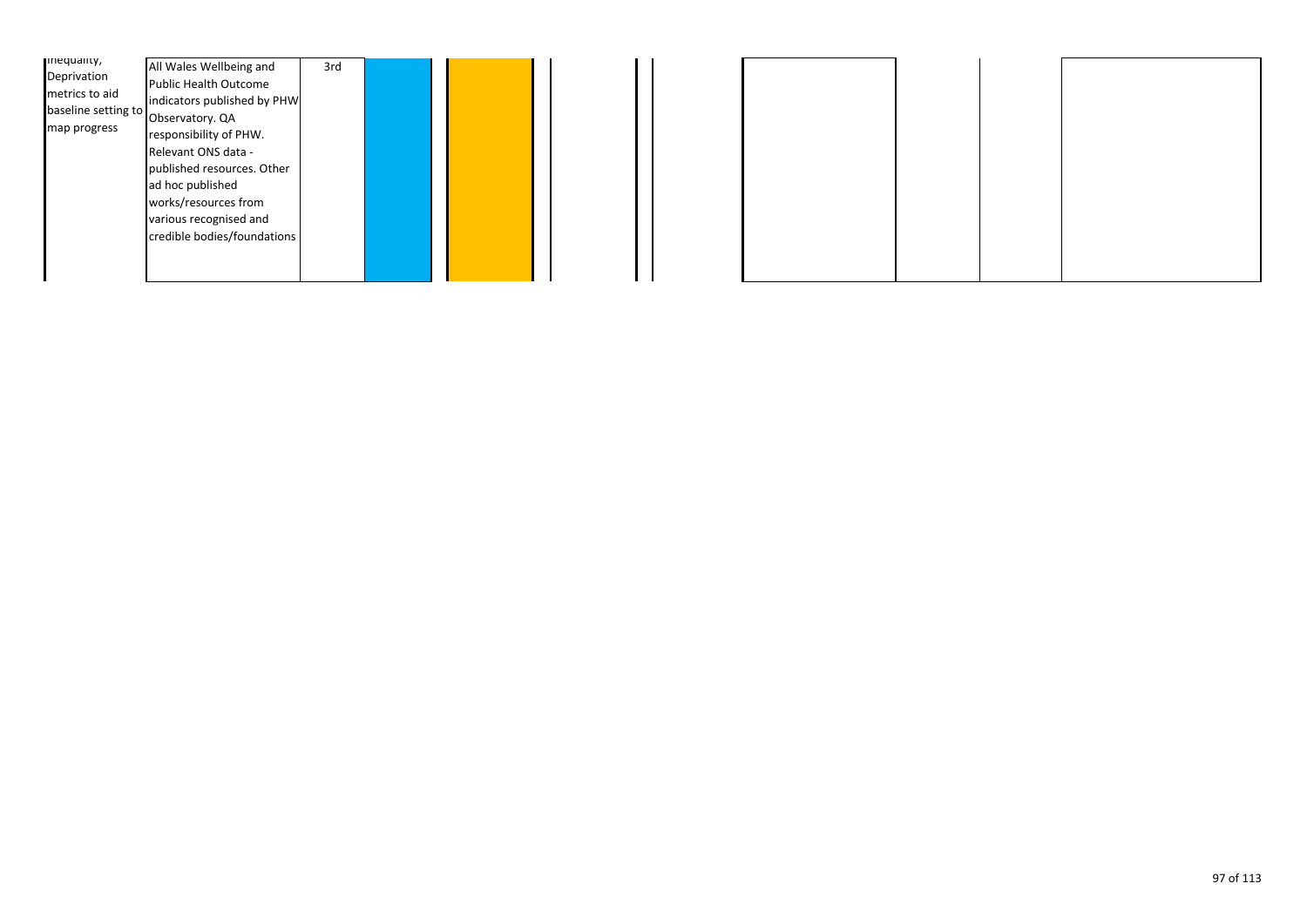| <b>Date Risk</b> | $May-21$                                     | <b>Executive Director Owner:</b> | Jervis, Ros                                         | <b>Date of Review:</b> | Mar-22 |
|------------------|----------------------------------------------|----------------------------------|-----------------------------------------------------|------------------------|--------|
| Identified:      |                                              |                                  |                                                     |                        |        |
| <b>Strategic</b> | ?. Working together to be the best we can be | <b>Lead Committee:</b>           | People, Organisational Development and Date of Next |                        | Sep-22 |
| Objective:       |                                              |                                  | Culture Committee                                   | <b>Review:</b>         |        |

| <b>Risk ID:</b> | 1188 |                     | <b>Principal Risk</b> There is a risk that the Health Board is not effectively leveraging within our                                                                                                                                                                                                                                                                      |  |
|-----------------|------|---------------------|---------------------------------------------------------------------------------------------------------------------------------------------------------------------------------------------------------------------------------------------------------------------------------------------------------------------------------------------------------------------------|--|
|                 |      | <b>Description:</b> | partnerships (and carers). This is caused by a lack of clarity about what we<br>want to achieve together. This could lead to an impact/affect on the Health<br>Board missing out on opportunities, duplication of effort as various<br>partnerships not streamlined, and not realising the shared value/benefits of<br>achieving more together than as separate entities. |  |
|                 |      |                     | Does this risk link to any Directorate (operational) risks?                                                                                                                                                                                                                                                                                                               |  |

|                                    | <b>Risk Rating: (Likelihood x Impact)</b> |                   | 25                             |
|------------------------------------|-------------------------------------------|-------------------|--------------------------------|
| Domain:                            | Business objectives/projects              |                   | 20<br>Current Risk             |
|                                    | <b>Inherent Risk Score (L x I):</b>       | $4 \times 4 = 16$ | Score<br>15                    |
| <b>Current Risk Score (L x I):</b> |                                           | $3\times3=9$      | Target Risk<br>10<br>Score     |
| Target Risk Score (L x I):         |                                           | $1 \times 3 = 3$  | <b>Tolerance Level</b>         |
| <b>Tolerable Risk:</b>             |                                           | 6                 | 0                              |
| Trend:                             |                                           |                   | Oct-21 Dec-21 Mar-22<br>Aug-21 |

The Health Board is an active partner in a number of strategic and statutory partnerships: Public Services Boards; Regional Partnership Board; Area Planning Board for Substance Misuse; ARCH partnership; Emergency Ambulance Services Committee; Mid Wales Joint Committee; Community Safety Partnerships; Mid and West Wales Regional Safeguarding Children Board; Mid and West Wales Regional Safeguarding Adults Board. Partnership arrangements are well established and have been in place for many years. This provides a reasonable degree of confidence that partnership actions are being leveraged effectively with minimal duplication of effort.

### **Rationale for CURRENT Risk Score: Rationale for TARGET Risk Score:**

The Health Board approved a Partnership Governance Framework and Toolkit in September 2017. This has not been reviewed or actively utilised for a number of years so will need to be refreshed in order to contribute to the assurance process and to mitigate against this risk.

| <b>Key CONTROLS Currently in Place:</b>                                 |                                                                               | <b>Gaps in CONTROLS</b>                                                          |             |                |                                       |
|-------------------------------------------------------------------------|-------------------------------------------------------------------------------|----------------------------------------------------------------------------------|-------------|----------------|---------------------------------------|
| (The existing controls and processes in place to manage the risk)       | <b>Identified Gaps in Controls: (Where How and when the Gap in control be</b> |                                                                                  | By Who      | <b>By When</b> | <b>Progress</b>                       |
|                                                                         | one or more of the key controls on                                            | <b>laddressed</b>                                                                |             |                |                                       |
|                                                                         |                                                                               | which the organisation is relying is not Further action necessary to address the |             |                |                                       |
|                                                                         | effective, or we do not have evidence controls gaps                           |                                                                                  |             |                |                                       |
|                                                                         | that the controls are working)                                                |                                                                                  |             |                |                                       |
|                                                                         |                                                                               |                                                                                  |             |                |                                       |
|                                                                         |                                                                               |                                                                                  |             |                |                                       |
| The Health Board is a key member of strategic and statutory partnership | Fully comprehending and exploiting                                            | Review and refresh the Partnership                                               | Jervis, Ros | 31/03/2023     | Strategic Partnerships, Diversity and |
| groups.                                                                 | the opportunities of true partnership                                         | Governance Framework and toolkit to ensure                                       |             |                | Inclusion Team to commence review     |
|                                                                         | working in order to deliver the                                               | that it is fit for purpose and supports the                                      |             |                | and refresh of Partnership            |
| The Health Board approved a Partnership Governance Framework and        |                                                                               | ambitions within our Health and Care Health Board to provide assurance that      |             |                | Governance Framework in 2022/23       |
| Toolkit in September 2017 to provide a mechanism to ensure effective    | Strategy.                                                                     | partnerships are being effectively leveraged.                                    |             |                | and complete this by Mar23.           |
| arrangements are in place for the governance of partnerships.           |                                                                               |                                                                                  |             |                |                                       |
|                                                                         | Understanding the gancin of                                                   |                                                                                  |             |                |                                       |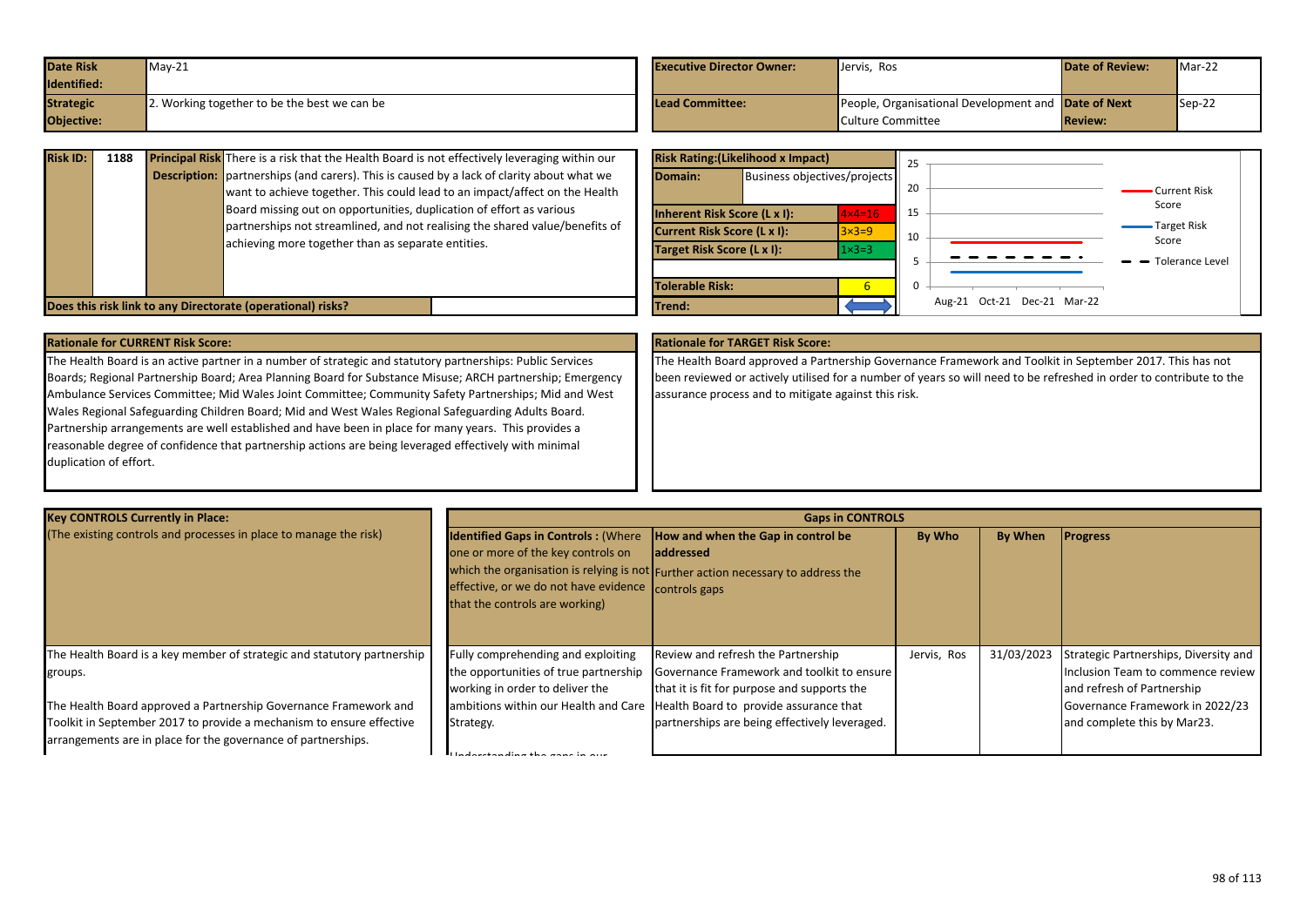| The Health Board is working to implement the Regional Carers Strategy<br>and has a Action Plan detailing the Health Board commitment to this.<br>This work is being lead via the Health Board Carers Strategy Group.<br>(PO2A) | Understanding the gaps in our<br>knowledge particularly how we<br>prioritise action across the<br>partnership to respond to the<br>increased number of unpaid Carers<br>identified during the pandemic and<br>through the 2021 Census. | Review membership of key statutory and<br>strategic Partnership groups to ensure a clear<br>understanding by the Executive Team of the<br>opportunities to leverage partnership<br>working through representation on the<br>various groups.                                                     | Jervis, Ros | Completed  | Completed - Strategic Partnerships,<br>Diversity and Inclusion Team<br>provided a review of memberships of<br>PSB groups which was shared with<br>Medical Director/Deputy CEO and<br>Director of WOD to inform<br>discussions at Executive Team.                                                                                                                                                                                                                   |
|--------------------------------------------------------------------------------------------------------------------------------------------------------------------------------------------------------------------------------|----------------------------------------------------------------------------------------------------------------------------------------------------------------------------------------------------------------------------------------|-------------------------------------------------------------------------------------------------------------------------------------------------------------------------------------------------------------------------------------------------------------------------------------------------|-------------|------------|--------------------------------------------------------------------------------------------------------------------------------------------------------------------------------------------------------------------------------------------------------------------------------------------------------------------------------------------------------------------------------------------------------------------------------------------------------------------|
|                                                                                                                                                                                                                                |                                                                                                                                                                                                                                        | Participation in Population Needs Assessment<br>refresh drawing on data and information<br>gathered during Carers Week and other<br>engagement activity to improve our<br>understanding of the current needs of carers<br>and how these may have changed as a result<br>of the pandemic (PO4J). | Jervis, Ros | 31/03/2022 | On track - Strategic Partnership,<br>Diversity and Inclusion Team are<br>supporting the refresh of the RPB<br>Population Needs Assessment.<br>Progress is reported within the<br>Strategic Partnerships Update to<br>each Board meeting. The Population<br>Assessment was presented to SDODC<br>on 24/2/22 and is due to be<br>submitted for approval by Board on<br>31/3/22 to meet statutory<br>timescales for publication by the<br>Regional Partnership Board. |
|                                                                                                                                                                                                                                |                                                                                                                                                                                                                                        | Implementation of the Carers Action Plan<br>(PO2A) overseen by the Carers Strategy<br>Group.                                                                                                                                                                                                    | Jervis, Ros | 31/03/2024 | On track - The UHB Carers Strategy<br>Group is meeting on a regular basis<br>with broad attendance from officers<br>across the HDdUHB. A detailed<br>update report on progress was<br>presented to PODCC in February<br>2022. The Carers Team are working<br>with the Value Based Healthcare<br>Team to develop Carer Reported<br>Outcome Measures and hope to<br>implement these by Apr22.                                                                        |
|                                                                                                                                                                                                                                |                                                                                                                                                                                                                                        | Partnership Governance Framework takes<br>account of the Health Board Planning<br>Objectives to ensure opportunities are being<br>maximised to deliver these in partnership                                                                                                                     | Jervis, Ros | 31/03/2023 | Plan to commence work during<br>2022/23.                                                                                                                                                                                                                                                                                                                                                                                                                           |

|                                  | <b>ASSURANCE MAP</b>        |                             | <b>Control RAG</b>           | <b>Latest Papers</b>                            | <b>Gaps in ASSURANCES</b> |                                                                                                     |               |                |                 |
|----------------------------------|-----------------------------|-----------------------------|------------------------------|-------------------------------------------------|---------------------------|-----------------------------------------------------------------------------------------------------|---------------|----------------|-----------------|
| Performance<br><b>Indicators</b> | <b>Sources of ASSURANCE</b> | Type of<br><b>Assurance</b> | Required<br><b>Assurance</b> | Rating (what<br>the assurance<br>is telling you | (Committee &<br>date)     | <b>Identified Gaps How are the Gaps in</b><br>in Assurance: LASSURANCE will be<br><b>laddressed</b> | <b>By Who</b> | <b>By When</b> | <b>Progress</b> |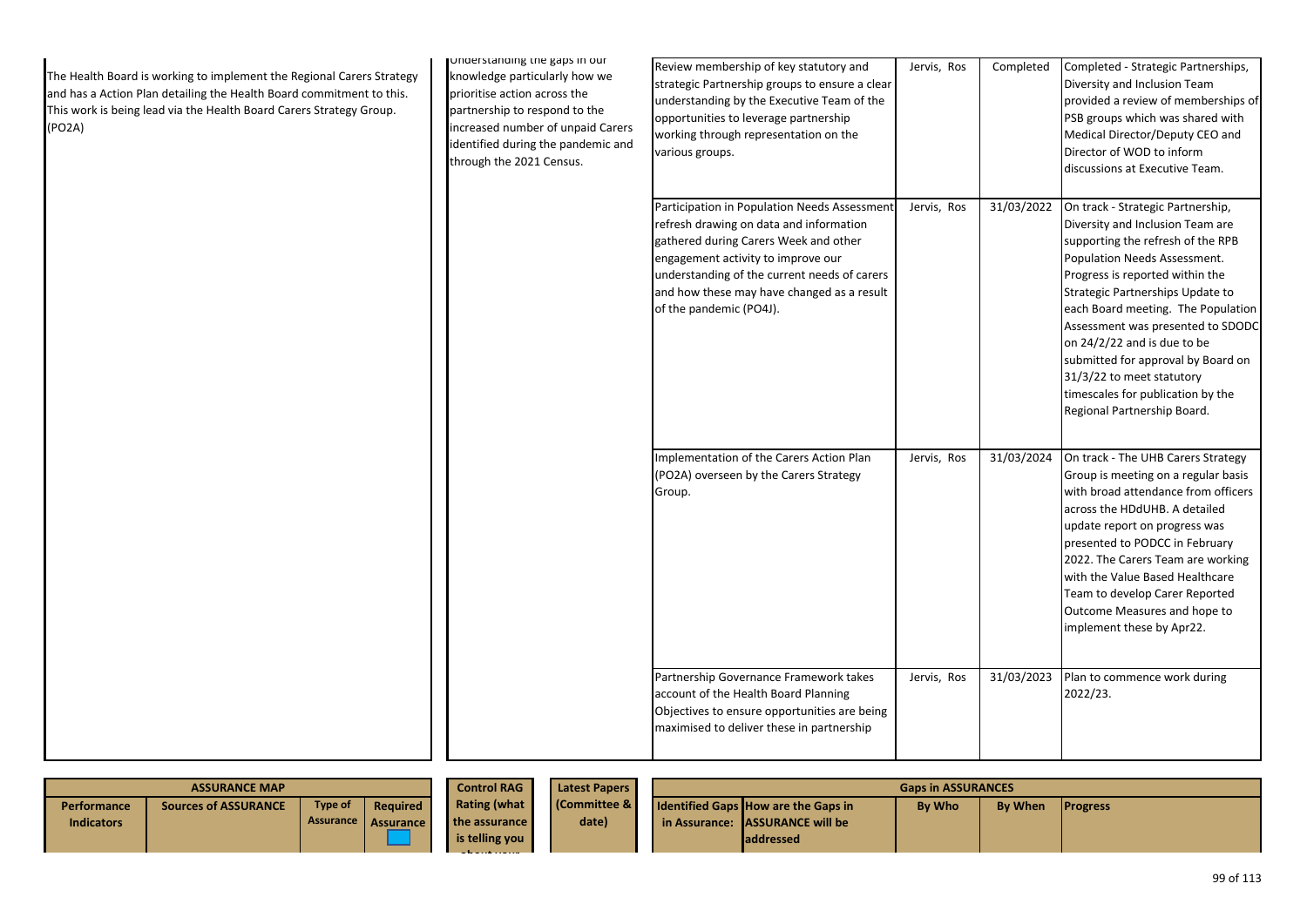|                             |                                                                                                                                                              | (1st, 2nd,<br>3rd) | <b>Current</b><br>Level | about your<br>controls |                                                                                |                                                                                                         | Further action necessary to<br>address the gaps |  |  |
|-----------------------------|--------------------------------------------------------------------------------------------------------------------------------------------------------------|--------------------|-------------------------|------------------------|--------------------------------------------------------------------------------|---------------------------------------------------------------------------------------------------------|-------------------------------------------------|--|--|
| section in BAF<br>Dashboard | See Our Outcomes Carers Action Plan is<br>overseen by the Carers<br>Strategy Group and an<br>Annual Report provided to<br>Public Board on an annual<br>basis | 1st                |                         |                        | Strategic<br>Partnerships<br>Update - Board<br>(Jul21, Sep21,<br>Nov21, Jan22) | Ability to<br>understand<br>whether<br>opportunities<br>within<br>partneships are<br>being<br>maximised |                                                 |  |  |
|                             | <b>Statutory Partnerships</b><br>Update to Board                                                                                                             | 2nd                |                         |                        | <b>Carers Annual</b><br>Report and<br>Update - Board<br>(Jul21). Update        |                                                                                                         |                                                 |  |  |
|                             | Chief Executive and Chair<br>Reports to Board                                                                                                                | 2nd                |                         |                        | PODCC (Feb22)                                                                  |                                                                                                         |                                                 |  |  |
|                             | Delivery of Planning<br>Objectives are being<br>overseen by Executive Team<br>and Board Committees                                                           | 2nd                |                         |                        |                                                                                |                                                                                                         |                                                 |  |  |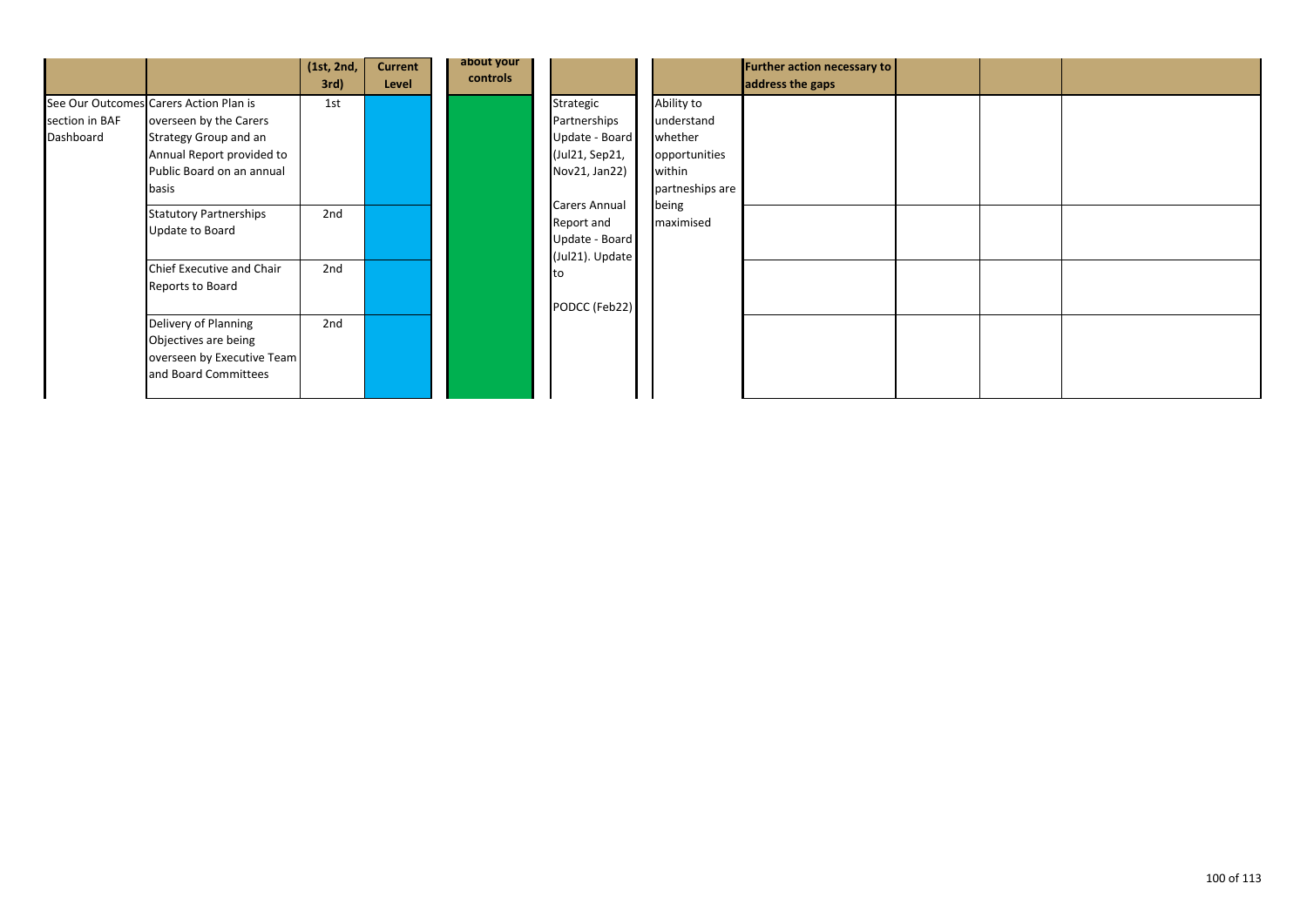| <b>Date Risk</b> | $Mav-21$                                             | <b>Executive Director Owner:</b> | Moore. Steve                                        | <b>Date of Review:</b> | $Feb-22$ |
|------------------|------------------------------------------------------|----------------------------------|-----------------------------------------------------|------------------------|----------|
| Identified:      |                                                      |                                  |                                                     |                        |          |
| <b>Strategic</b> | . Striving to deliver and develop excellent services | Lead Committee:                  | People, Organisational Development and Date of Next |                        | Apr-22   |
| Objective:       |                                                      |                                  | Culture Committee                                   | <b>Review:</b>         |          |

| <b>Risk ID:</b>                                             | 1189 |  | <b>Principal Risk</b> There is a risk that services fail to learn, innovate and improve to a sufficient |         | <b>Risk Rating: (Likelihood x Impact)</b>      |  |                  |                             |  |                       |
|-------------------------------------------------------------|------|--|---------------------------------------------------------------------------------------------------------|---------|------------------------------------------------|--|------------------|-----------------------------|--|-----------------------|
|                                                             |      |  | <b>Description:</b> level in a timely manner. This is caused by a culture that does not facilitate      |         | <b>Business objectives/projects</b><br>Domain: |  | 20               |                             |  |                       |
|                                                             |      |  | learning, innovation and improvement. This could lead to an impact/affect on $\parallel$                |         |                                                |  |                  |                             |  | Current Risk<br>Score |
|                                                             |      |  | services failing to see evidence of continuous improvement.                                             |         | Inherent Risk Score (L x I):                   |  | $3\times 4=12$   | 15                          |  |                       |
|                                                             |      |  |                                                                                                         |         | Current Risk Score (L x I):                    |  | $3\times3=9$     | 10                          |  | Target Risk<br>Score  |
|                                                             |      |  |                                                                                                         |         | Target Risk Score (L x I):                     |  | $1 \times 3 = 3$ |                             |  | $ -$ Tolerance Level  |
|                                                             |      |  |                                                                                                         |         |                                                |  |                  |                             |  |                       |
|                                                             |      |  |                                                                                                         |         | <b>Tolerable Risk:</b>                         |  |                  |                             |  |                       |
| Does this risk link to any Directorate (operational) risks? |      |  |                                                                                                         | lTrend: |                                                |  |                  | Aug-21 Oct-21 Jan-22 Feb-22 |  |                       |

|  |  |  | <b>Rationale for CURRENT Risk Score:</b> |  |
|--|--|--|------------------------------------------|--|
|--|--|--|------------------------------------------|--|

The current risk score reflects the fact that the organisation has existing processes in place to value and embed learning but that it is not comprehensive. This means we may miss opportunities to enhance the care we provide and create a supportive environment for staff to develop and grow.

# **Rationale for TARGET Risk Score:**

3 of our 6 strategic objectives are people-focussed and are aimed at making the Health Board a great place to work and receive care. The Board will be focussing on this for the long term which would result in an organisation which has learning, innovation and improvement threaded through everything it does

| <b>Key CONTROLS Currently in Place:</b>                                                                               |                                                                                                                                                             | <b>Gaps in CONTROLS</b>                                                                                                                               |             |            |                                                                                                       |
|-----------------------------------------------------------------------------------------------------------------------|-------------------------------------------------------------------------------------------------------------------------------------------------------------|-------------------------------------------------------------------------------------------------------------------------------------------------------|-------------|------------|-------------------------------------------------------------------------------------------------------|
| (The existing controls and processes in place to manage the risk)                                                     | <b>Identified Gaps in Controls: (Where</b><br>one or more of the key controls on<br>effective, or we do not have evidence<br>that the controls are working) | How and when the Gap in control be<br>laddressed<br>which the organisation is relying is not Further action necessary to address the<br>controls gaps | By Who      | By When    | <b>Progress</b>                                                                                       |
| Risk Management Framework and Board Assurance Framework (BAF)                                                         | Staff not being clear of the<br>expectation of their contribution to                                                                                        | To develop and implement a comprehensive<br>approach to performance delivery and quality                                                              | Thomas, Huw | 31/03/2022 | On track - Outcome measures<br>developed which are now a part of                                      |
| Established governance structures                                                                                     | the delivery of the strategic<br>objectives/planning objectives                                                                                             | management that enables staff at all levels to<br>strive for excellence whilst effectively                                                            |             |            | our Board Assurance Framework. We<br>are working on the definitions which                             |
| Established Assurance Trackers for audits, inspectorates & regulators,                                                |                                                                                                                                                             | delivering the basics. This approach will                                                                                                             |             |            | will be available for the BAF in                                                                      |
| Welsh Health Circulars, Ministerial Directions                                                                        | Ability to address our audit,<br>inspectorate and regulatory                                                                                                | incorporate all performance requirements set<br>by the Board, WG, regulators and inspectors                                                           |             |            | March. Review the measures next<br>year and agree the ambition and                                    |
| Healthcare Standards (HCS) embedded within governance framework to<br>improve clinical quality and patient experience | requirements at pace<br>Understanding our position against                                                                                                  | and will be fully rolled out to all staff with<br>managerial responsibilities by 31st March<br>2022. (PO 3A)                                          |             |            | interim steps for each measure. IPAR<br>measures have been mapped to each<br>Planning Objective. Work |
| Transformation Steering Group (TSG) and Strategic Enabling Group (SEG)                                                | HCS and having an effective plan to<br>ensure we comply with them                                                                                           |                                                                                                                                                       |             |            | progressing on Executive<br>Performance Dashboards.                                                   |
| Research, Development and Innovation Strategy approved by QSEAC                                                       | Having an effective process to find                                                                                                                         |                                                                                                                                                       |             |            |                                                                                                       |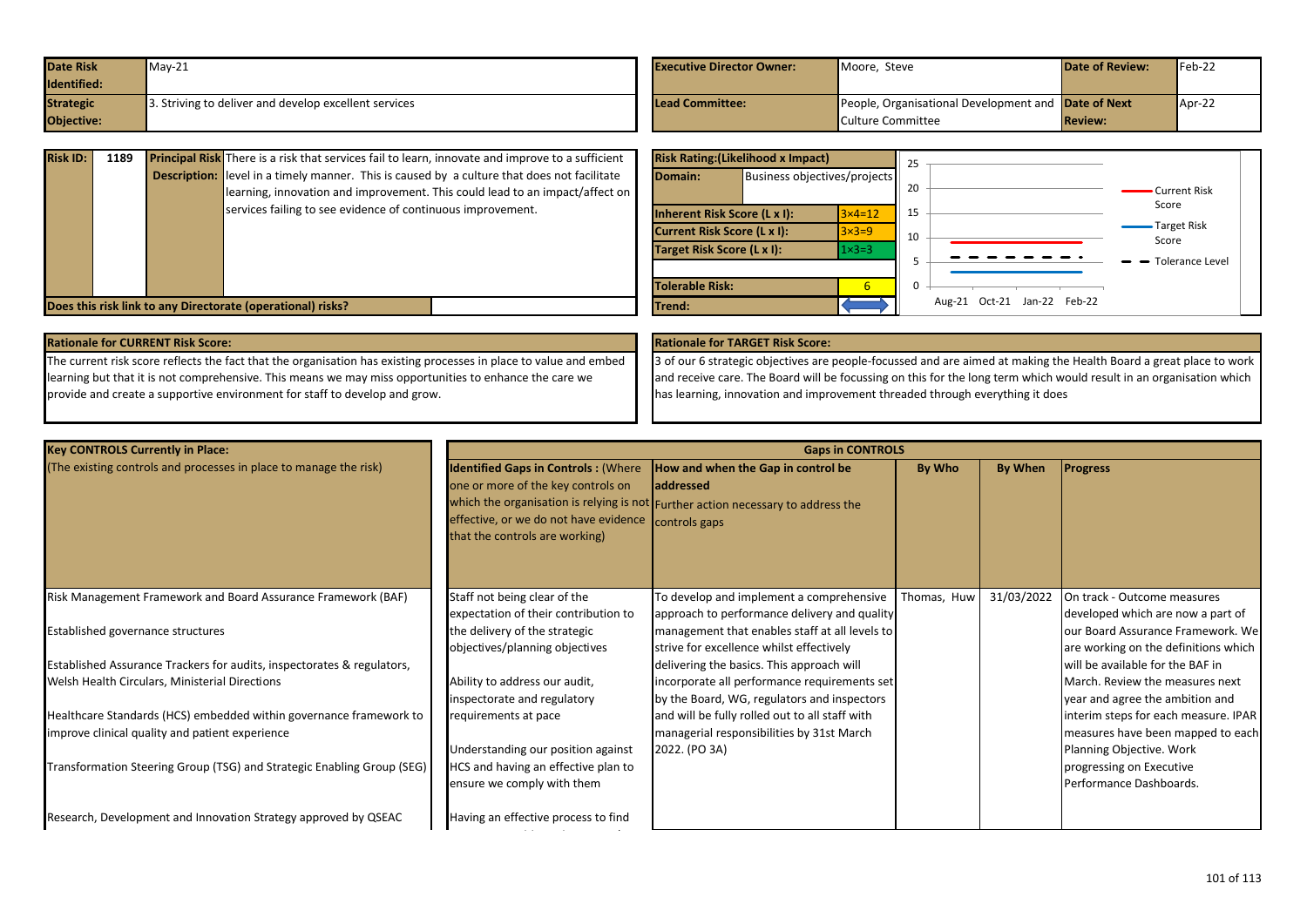| The Improving Together programme which aims to shift the organisation<br>from one that manages performance to one that manages quality and<br>embeds an improvement culture into all of its working arrangements | new opportunities to improve what<br>the HB does and how it does it<br>through new POs and enablers<br>Having comprehensive approach to<br>use of data - operational, tactical and<br>strategic<br>Alignment of BAF to strategic<br>objectives<br>Having ambitious comprehensive RDI<br>programme<br>Having an effective process to collate<br>and disseminate learnign across the<br>organisation | Deliver the requirements arising from our<br>regulators, WG and professional bodies (PO<br>3B)                                                                  | Moore, Steve  | 31/03/2024 Behind - This Planning Objective was<br>not included in the proposed set of<br>Planning Objectives for 2022/23<br>submitted to Board in Jan22.<br>There is a process in place for how<br>we manage, track, escalate and<br>report on compliance on<br>requirements/ recommendations<br>from our auditors, inspectorates,<br>regulators, with assurance on this<br>process received through the annual<br>Structured Assessment process, this<br>is part of routine 'business as usual'<br>work.                                                                                                |
|------------------------------------------------------------------------------------------------------------------------------------------------------------------------------------------------------------------|----------------------------------------------------------------------------------------------------------------------------------------------------------------------------------------------------------------------------------------------------------------------------------------------------------------------------------------------------------------------------------------------------|-----------------------------------------------------------------------------------------------------------------------------------------------------------------|---------------|-----------------------------------------------------------------------------------------------------------------------------------------------------------------------------------------------------------------------------------------------------------------------------------------------------------------------------------------------------------------------------------------------------------------------------------------------------------------------------------------------------------------------------------------------------------------------------------------------------------|
|                                                                                                                                                                                                                  |                                                                                                                                                                                                                                                                                                                                                                                                    | Complete a review of all HCS including<br>evidence of compliance. From this review,<br>propose new Planning Objectives for<br>implementation in 2022/23 (PO 3C) | Rayani, Mandy | 30/09/2021 On track - Findings from the Health<br>Board wide Audit of the Welsh<br>Nursing Clinical Record (WNCR) was<br>presented to QSEC in Dec21.<br>Automation of data collection,<br>collation and analysis through<br>maximising use of digital<br>technology/Business intelligence has<br>progressed. The pilot of Nursing<br>metrics from WNCR is progressing<br>and will be reported to the Senior<br>Nursing Management Team in<br>Feb22. This work is progressing in<br>line with the national workstreams<br>implementation of the Quality<br>Engagement Act. New PO for<br>2022/23 proposed. |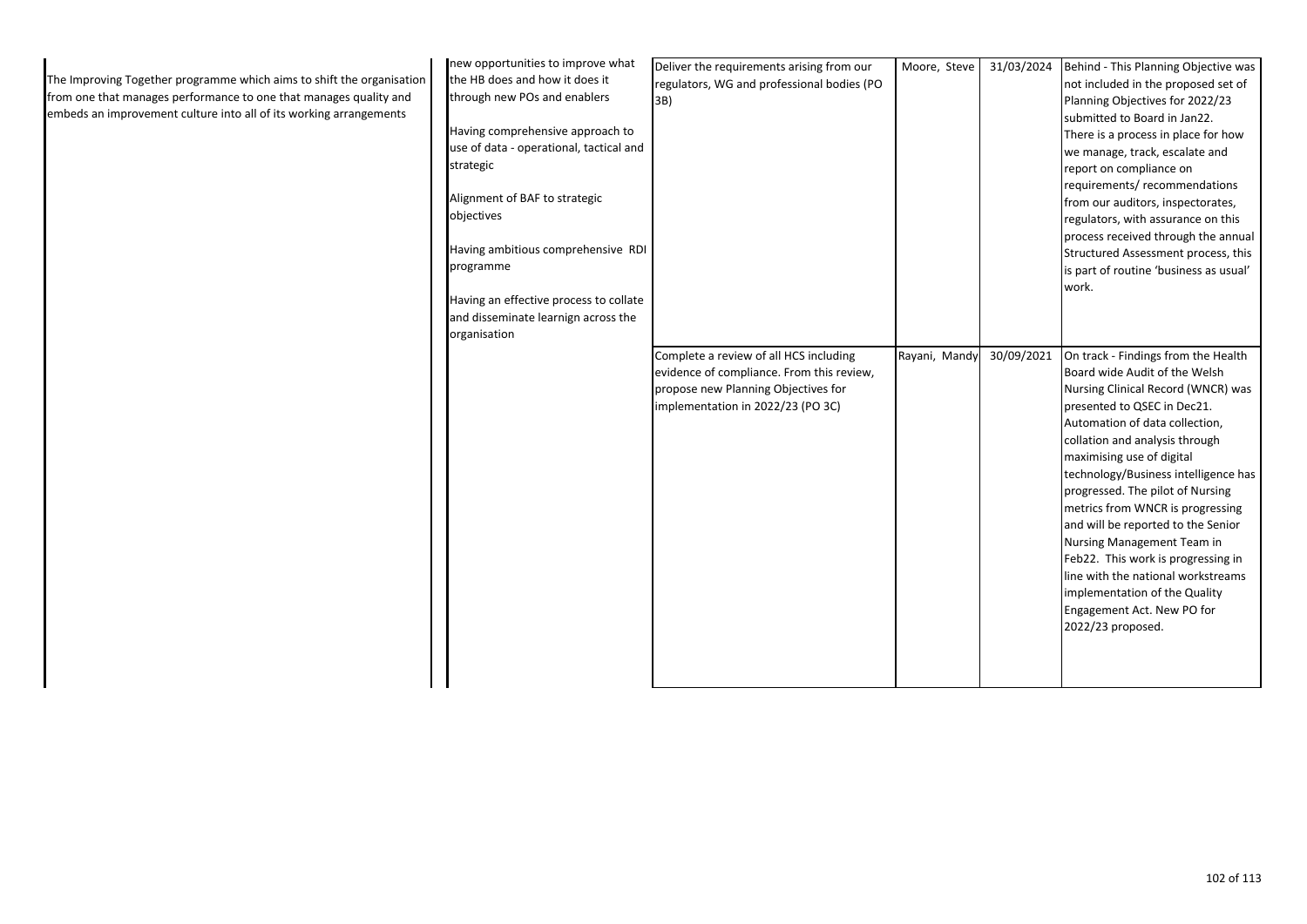| Establish a new process to continuously<br>identify and propose new planning objectives<br>for Board and Statutory Partner's<br>consideration which enhance and accelerate<br>the delivery of the Board's 6 strategic<br>objectives. (PO 3D)                                                                                                                                                                                                                                                                | Moore, Steve      | Completed  | This will be superseded by a new<br>Planning Objective: By March 2023<br>establish a process to gather and<br>disseminate learning from the<br>delivery of all Planning Objectives as<br>part of the organisation's formal<br>governance systems with equal<br>importance placed on this as is<br>placed on risk management and<br>assurance. This learning will come<br>from both within the organisation as<br>it implements objectives and from<br>our local population in their<br>experience of the services delivered<br>as a result of the objective being<br>achieved. |
|-------------------------------------------------------------------------------------------------------------------------------------------------------------------------------------------------------------------------------------------------------------------------------------------------------------------------------------------------------------------------------------------------------------------------------------------------------------------------------------------------------------|-------------------|------------|--------------------------------------------------------------------------------------------------------------------------------------------------------------------------------------------------------------------------------------------------------------------------------------------------------------------------------------------------------------------------------------------------------------------------------------------------------------------------------------------------------------------------------------------------------------------------------|
| To establish real-time, integrated (across the<br>patient pathway), easily accessible and<br>comprehensible data to support our clinicians<br>and managers with day to day operational<br>planning as well as support the organisation's<br>strategic objective to improve value of its<br>services and shift resources into primary and<br>community settings. Initial phase involving as<br>a minimum hospital data (Sep21) Phase 2 all<br>health and social care data (as a minimum)<br>by Mar24 (PO 3E) | Thomas, Huw       | 31/03/2024 | Ahead - Preliminary work on the<br><b>Advanced Analytics Platform is</b><br>underway. The datasets for Admitted<br>Episodes and ED Attendances are<br>currently being explored by the TSA<br>and Pathway Analysis dashboards.<br>Current Status - In development.<br>Anticipated beta application to be<br>available in May/Jun22. Work is<br>continuing with social care to embed<br>NHS number within their core<br>demographic system, to allow<br>matching of patients/citizens within<br>both systems.                                                                    |
| Develop a Board Assurance Framework to<br>support the delivery of the Health Board<br>strategic objectives over the 3 years (PO 3F)                                                                                                                                                                                                                                                                                                                                                                         | Wilson,<br>Joanne | Completed  | Complete - The refreshed Board<br>Assurance Framework Dashboard<br>was presented to the Board in<br>September 2021.                                                                                                                                                                                                                                                                                                                                                                                                                                                            |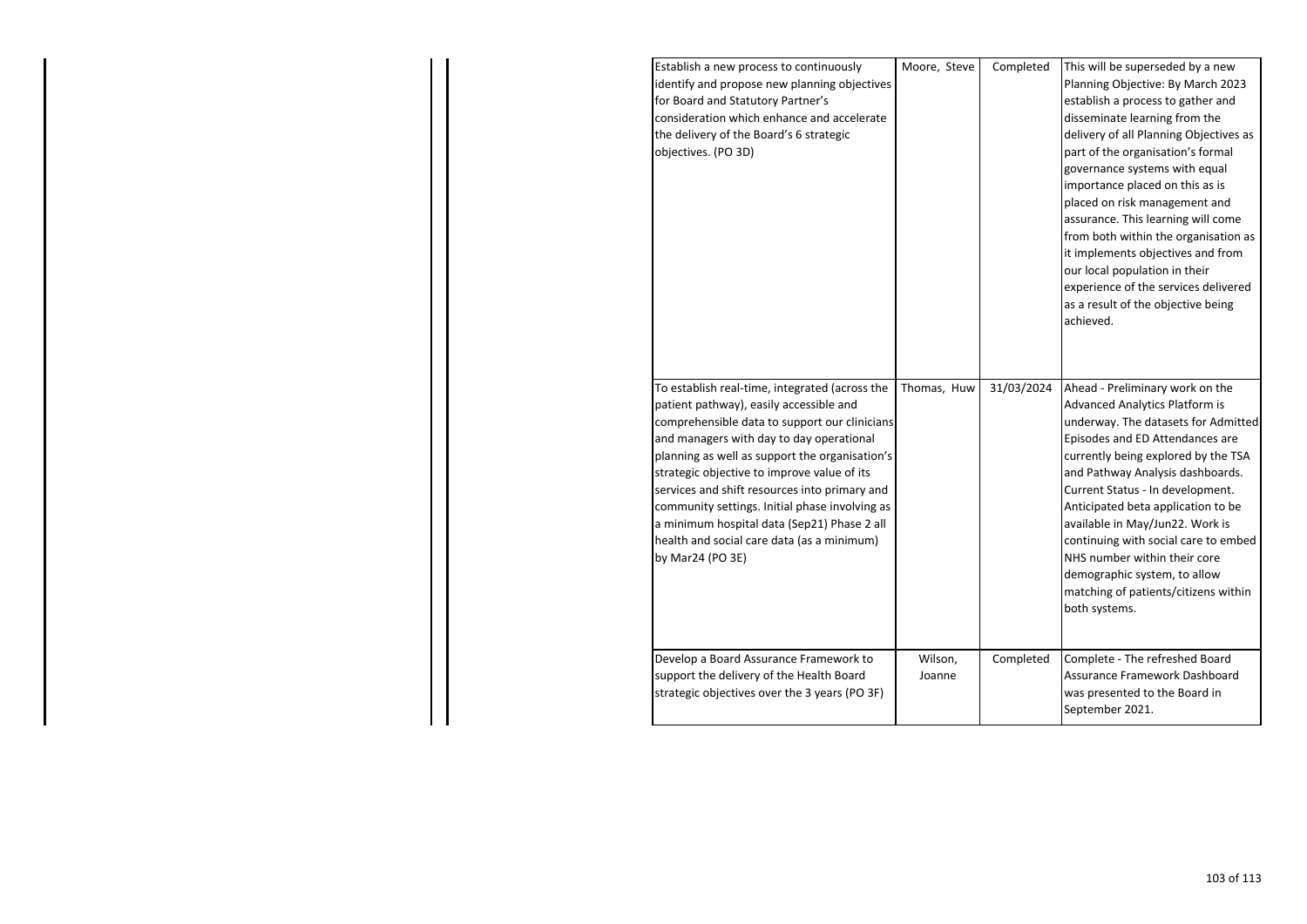| Develop and implement a 3 year strategic       | Kloer, Dr Philip | 31/03/2024 | Behind - This work remains in          |
|------------------------------------------------|------------------|------------|----------------------------------------|
| plan to increase research, development, and    |                  |            | progress. A consideration of what      |
| innovation (RDI) activity, and number of       |                  |            | counts as impact has been              |
| research investigators sufficient as a         |                  |            | undertaken. A simple scoring system    |
| minimum to deliver the Welsh Government        |                  |            | for assessing study intensity is being |
| and Health and Care Research Wales             |                  |            | piloted. Sites are identifying their   |
| expectations and improvement targets (PO       |                  |            | unique selling points. Revised         |
| 3G)                                            |                  |            | completion date is end of Quarter 4.   |
|                                                |                  |            |                                        |
|                                                |                  |            |                                        |
| Establish a process to gather and disseminate  | Wilson,          | 31/03/2021 | Re-prioritised due to our on-going     |
| learning from the delivery of all Planning     | Joanne           | <b>TBA</b> | pandemic response. Timescale will      |
| Objectives as part of the organisation's       |                  |            | be confirmed to Board as part of the   |
| formal governance systems with equal           |                  |            | IMTP process.                          |
| importance placed on this as is placed on risk |                  |            |                                        |
| management and assurance (future PO 3H)        |                  |            |                                        |
|                                                |                  |            |                                        |
|                                                |                  |            |                                        |
| Develop and implement a plan to address        | Carruthers,      | 31/08/2024 | Re-prioritised due to our on-going     |
| Health Board specific fragile services, which  | Andrew           | <b>TBA</b> | pandemic response. Timescale will      |
| maintains and develops safe services until the |                  |            | be confirmed to Board as part of the   |
| new hospital system is established (PO 50)     |                  |            | IMTP process.                          |
|                                                |                  |            |                                        |
|                                                |                  |            |                                        |

|                                                                     |                                                                                                 |                                                   |                                                         | <b>Control RAG</b>                                                               | <b>Latest Papers</b>                                                             | <b>Gaps in ASSURANCES</b>                                                                      |                                                                                                                                                      |                   |            |                                           |
|---------------------------------------------------------------------|-------------------------------------------------------------------------------------------------|---------------------------------------------------|---------------------------------------------------------|----------------------------------------------------------------------------------|----------------------------------------------------------------------------------|------------------------------------------------------------------------------------------------|------------------------------------------------------------------------------------------------------------------------------------------------------|-------------------|------------|-------------------------------------------|
| <b>Performance</b><br><b>Indicators</b>                             | <b>Sources of ASSURANCE</b>                                                                     | <b>Type of</b><br>Assurance<br>(1st, 2nd,<br>3rd) | Required<br><b>Assurance</b><br><b>Current</b><br>Level | <b>Rating (what</b><br>the assurance<br>is telling you<br>about your<br>controls | (Committee &<br>date)                                                            | in Assurance:                                                                                  | <b>Identified Gaps How are the Gaps in</b><br><b>ASSURANCE will be</b><br><b>addressed</b><br><b>Further action necessary to</b><br>address the gaps | By Who            | By When    | <b>Progress</b>                           |
| See Our Outcomes Tracker Performance<br>section of BAF<br>Dashboard | reports issued to Lead<br>Directors on bi-monthly<br>basis                                      | 1st                                               |                                                         |                                                                                  | Tracker Report<br>ARAC (Feb22)<br>Strategic<br><b>Business</b><br>intelligence - | Assurance<br>arrangements<br>for overseeing<br>development<br>and delivery of<br><b>BI</b> and | Assurance arrangements on<br>monitoring delivery of<br>future Planning Objectives<br>to be agreed as part of IMTP<br>process                         | Wilson,<br>Joanne | 31/03/2022 | To be considered when developing<br>IMTP. |
|                                                                     | Committee oversight of<br>delivery of WHCs and MDs<br><b>ARAC oversight of Audit</b><br>Tracker | 2 <sub>nd</sub><br>2nd                            |                                                         |                                                                                  | Board (Aug21)                                                                    | modelling<br>Assurance<br>arrangements<br>for collating<br>learning from<br>delivery of        |                                                                                                                                                      |                   |            |                                           |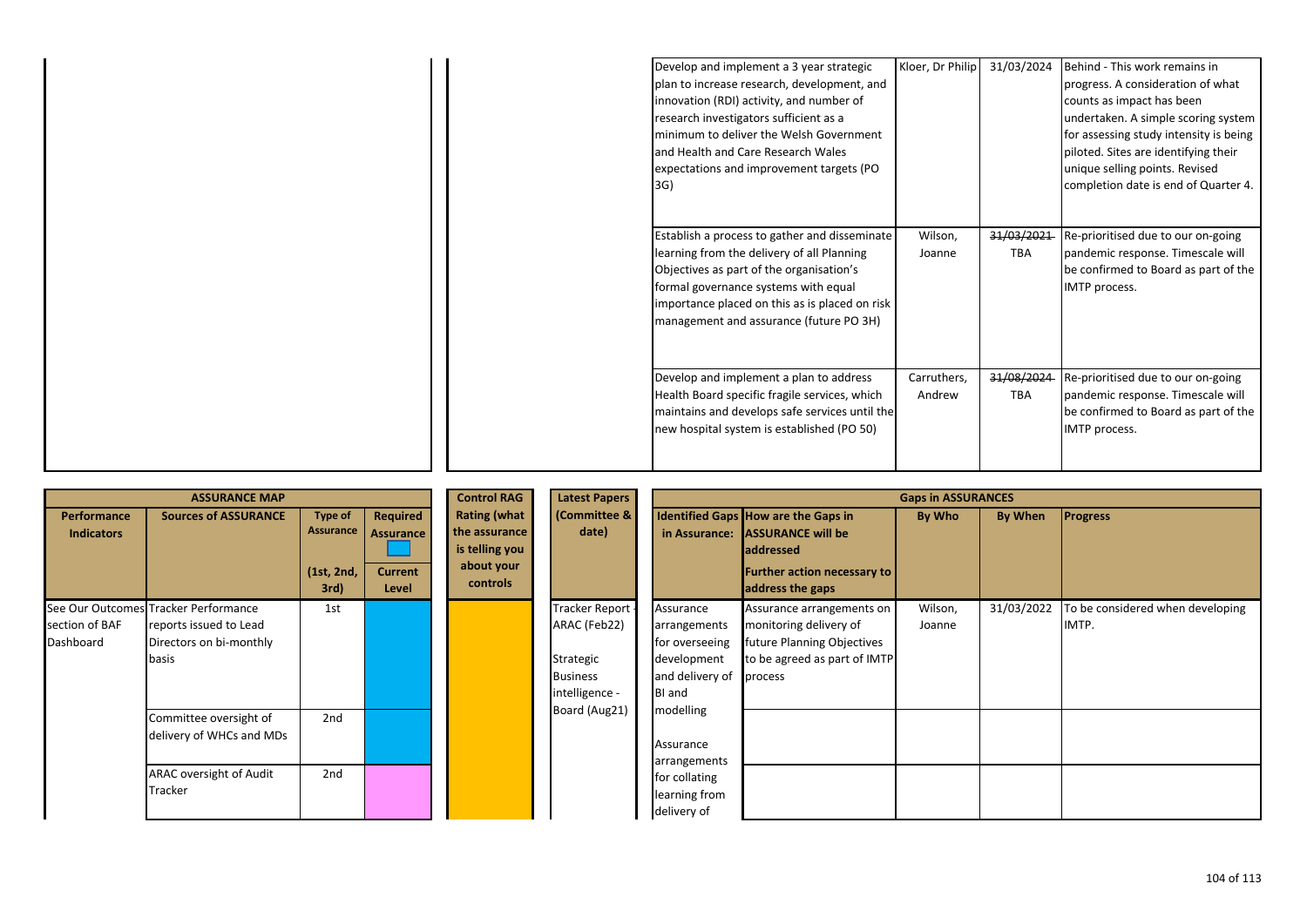| RD&I Sub Committee             | 2 <sub>nd</sub> |  |  |
|--------------------------------|-----------------|--|--|
| overseeing delivery and        |                 |  |  |
| success of RDI Strategy        |                 |  |  |
| AW & IA Plan includes          | 2nd             |  |  |
| annual review of risk          |                 |  |  |
| management arrangements        |                 |  |  |
| & BAF                          |                 |  |  |
| <b>IA Health and Care</b>      | 3rd             |  |  |
| Standards to review            |                 |  |  |
| adequate procedures in         |                 |  |  |
| place to ensure, and           |                 |  |  |
| monitor, effective utilisation |                 |  |  |
| of the standards to improve    |                 |  |  |
| clinical quality and patient   |                 |  |  |
| experience -Reasonable         |                 |  |  |
| Assurance (Feb21)              |                 |  |  |
|                                |                 |  |  |

| Planning         |  |  |
|------------------|--|--|
| Objectives       |  |  |
| (future PO 3H)   |  |  |
|                  |  |  |
| Assurance        |  |  |
| arrangements     |  |  |
| on delivery of   |  |  |
| Stroke & Rehab   |  |  |
| and Paediatric   |  |  |
| Plans (future PO |  |  |
| 5O)              |  |  |
|                  |  |  |
|                  |  |  |
|                  |  |  |
|                  |  |  |
|                  |  |  |
|                  |  |  |
|                  |  |  |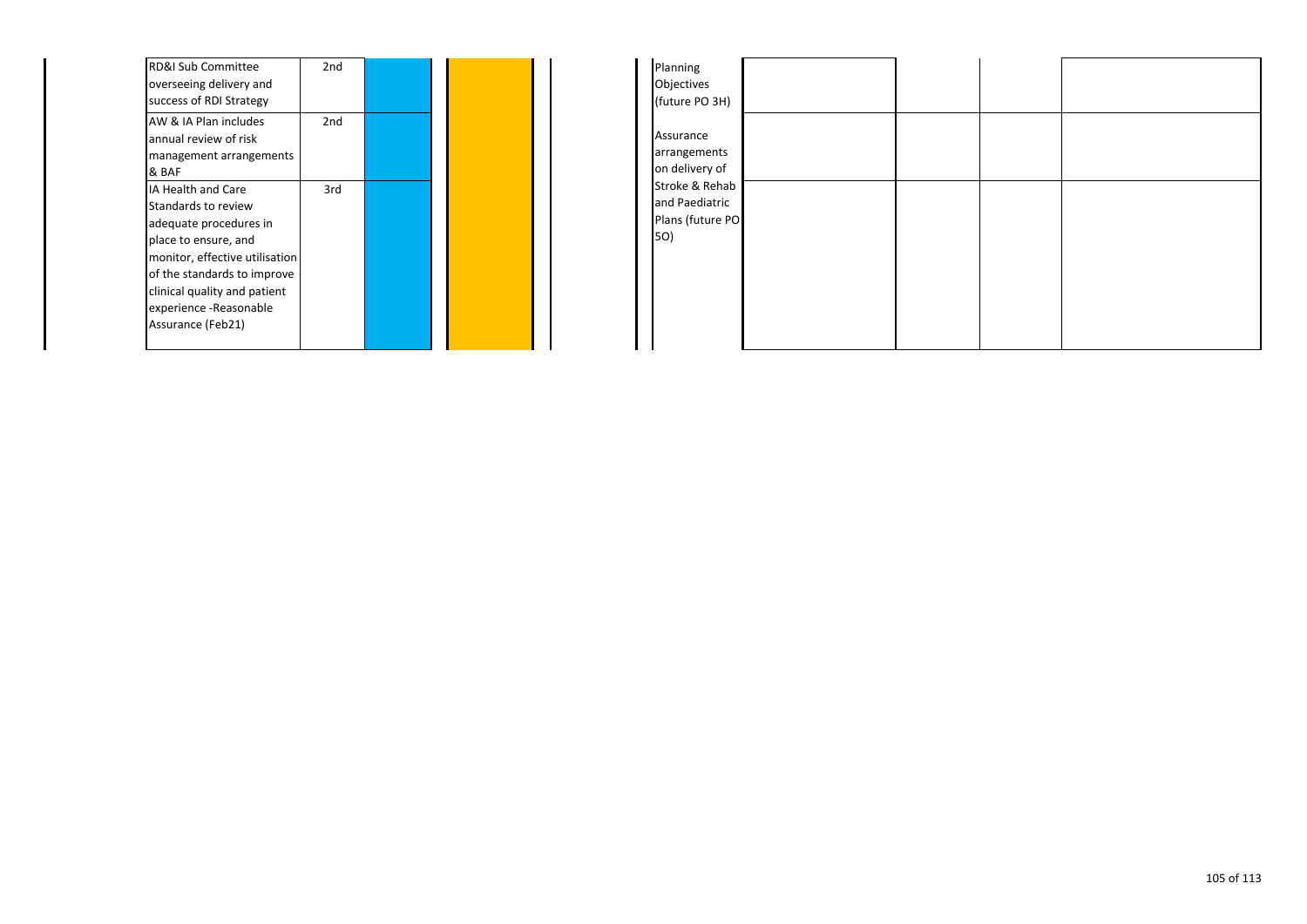| <b>Date Risk</b> | $May-21$                                                                             | <b>Executive Director Owner:</b> | Jervis, Ros                           | <b>Date of Review:</b> | $\blacksquare$ Dec-21 |
|------------------|--------------------------------------------------------------------------------------|----------------------------------|---------------------------------------|------------------------|-----------------------|
| Identified:      |                                                                                      |                                  |                                       |                        |                       |
| <b>Strategic</b> | . The best health and wellbeing for our individuals and families and our communities | <b>Lead Committee:</b>           | Strategic Development and Operational | <b>Date of Next</b>    | $Feb-22$              |
| Objective:       |                                                                                      |                                  | Delivery Committee                    | <b>Review:</b>         |                       |

| <b>Risk ID:</b> | 1193 | Principal Risk There is a risk that the Health Board broadens or fails to address health<br><b>Description:</b> inequalities within our community. This is caused by a lack of understanding<br>or consideration of the health inequalities that are across our communities<br>when redesigning services. This could lead to an impact/affect on the most<br>disadvantaged within our community continue to have poorer or worse<br>outcomes from service changes. | Domain:<br>Inherent Risk Score (L x I):<br><b>Current Risk Score (L x I):</b><br>Target Risk Score (L x I): | <b>Risk Rating: (Likelihood x Impact)</b><br>Health Inequalities/ Equity | $\vert 4 \times 3 = 12 \vert$<br>$3\times3=9$<br>$ 2 \times 1 = 2$ | 20<br>15<br>10 |                            | • Current Risk<br>Score<br>Target Risk<br>Score<br>$\rightarrow$ Tolerance Level |
|-----------------|------|--------------------------------------------------------------------------------------------------------------------------------------------------------------------------------------------------------------------------------------------------------------------------------------------------------------------------------------------------------------------------------------------------------------------------------------------------------------------|-------------------------------------------------------------------------------------------------------------|--------------------------------------------------------------------------|--------------------------------------------------------------------|----------------|----------------------------|----------------------------------------------------------------------------------|
|                 |      | Does this risk link to any Directorate (operational) risks?                                                                                                                                                                                                                                                                                                                                                                                                        | Tolerable Risk:<br>Trend:                                                                                   |                                                                          |                                                                    |                | Oct-21<br>Dec-21<br>Aug-21 |                                                                                  |

Possible x moderate impact. Indications emerging that we are having little or no impact on health equity and certainly nothing of significance that would demonstrate that we are addressing the widening the gap. **Rationale for CURRENT Risk Score: Rationale for TARGET Risk Score:**

Unlikely x minimal/no adverse impact. Ambitious target risk score for this long-term objective. We should be attempting to ensure that adverse impact on our attempts to reduce health inequalities or improve health equity is an unlikely or even rare event.

| <b>Key CONTROLS Currently in Place:</b>                                                                                                                                                                                                                                                                                                                                                                                                                                                                                             | <b>Gaps in CONTROLS</b>                                                                                                                                                   |                                                                                                                                                                                                                                                                                                                                                                                                                                                                                                                                                                                                   |             |                          |                                                                                                                 |  |  |
|-------------------------------------------------------------------------------------------------------------------------------------------------------------------------------------------------------------------------------------------------------------------------------------------------------------------------------------------------------------------------------------------------------------------------------------------------------------------------------------------------------------------------------------|---------------------------------------------------------------------------------------------------------------------------------------------------------------------------|---------------------------------------------------------------------------------------------------------------------------------------------------------------------------------------------------------------------------------------------------------------------------------------------------------------------------------------------------------------------------------------------------------------------------------------------------------------------------------------------------------------------------------------------------------------------------------------------------|-------------|--------------------------|-----------------------------------------------------------------------------------------------------------------|--|--|
| (The existing controls and processes in place to manage the risk)                                                                                                                                                                                                                                                                                                                                                                                                                                                                   | <b>Identified Gaps in Controls: (Where</b><br>one or more of the key controls on<br>effective, or we do not have evidence controls gaps<br>that the controls are working) | How and when the Gap in control be<br>laddressed<br>which the organisation is relying is not Further action necessary to address the                                                                                                                                                                                                                                                                                                                                                                                                                                                              | By Who      | By When                  | <b>Progress</b>                                                                                                 |  |  |
| Wellbeing Plans in place, developed and agreed by Public Service Boards<br>identifying key priorities for population well being (these will be<br>refreshed in Apr22)<br>Director of Public Health and Director of Finance currently engaging with<br>Social Value Portal (SVP). Analytical work being undertaken by the SVP to<br>aid understanding of key issues affecting the most disadvantaged areas<br>as described by the domains in the Index of Multiple Deprivation (IMD)<br>and system wide data sources being collated. | Currently no formal process in place<br>that considers impact of health<br>inequity/equity of outcomes across<br>our population                                           | By September 2022, arrange a facilitated<br>discussion at Board which is aimed at<br>agreeing our approach to reducing Health<br>Inequalities. This must include an analysis of<br>current health inequalities, trends and<br>causes, potential options to address the<br>inequalities (e.g. Allocate disproportionate<br>resource to the most disadvantaged or by<br>"Proportionate Universalismâ€) and identify<br>tools and interventions aimed at addressing<br>the causes. Develop specific planning<br>objectives by September 2023 in preparation<br>for implementation in 2024/5. (PO 4K) | Jervis, Ros | 30/09/2022<br><b>TBA</b> | Re-prioritised due to our on-going<br>pandemic response. Timescale<br>confirmed as part of the IMTP<br>process. |  |  |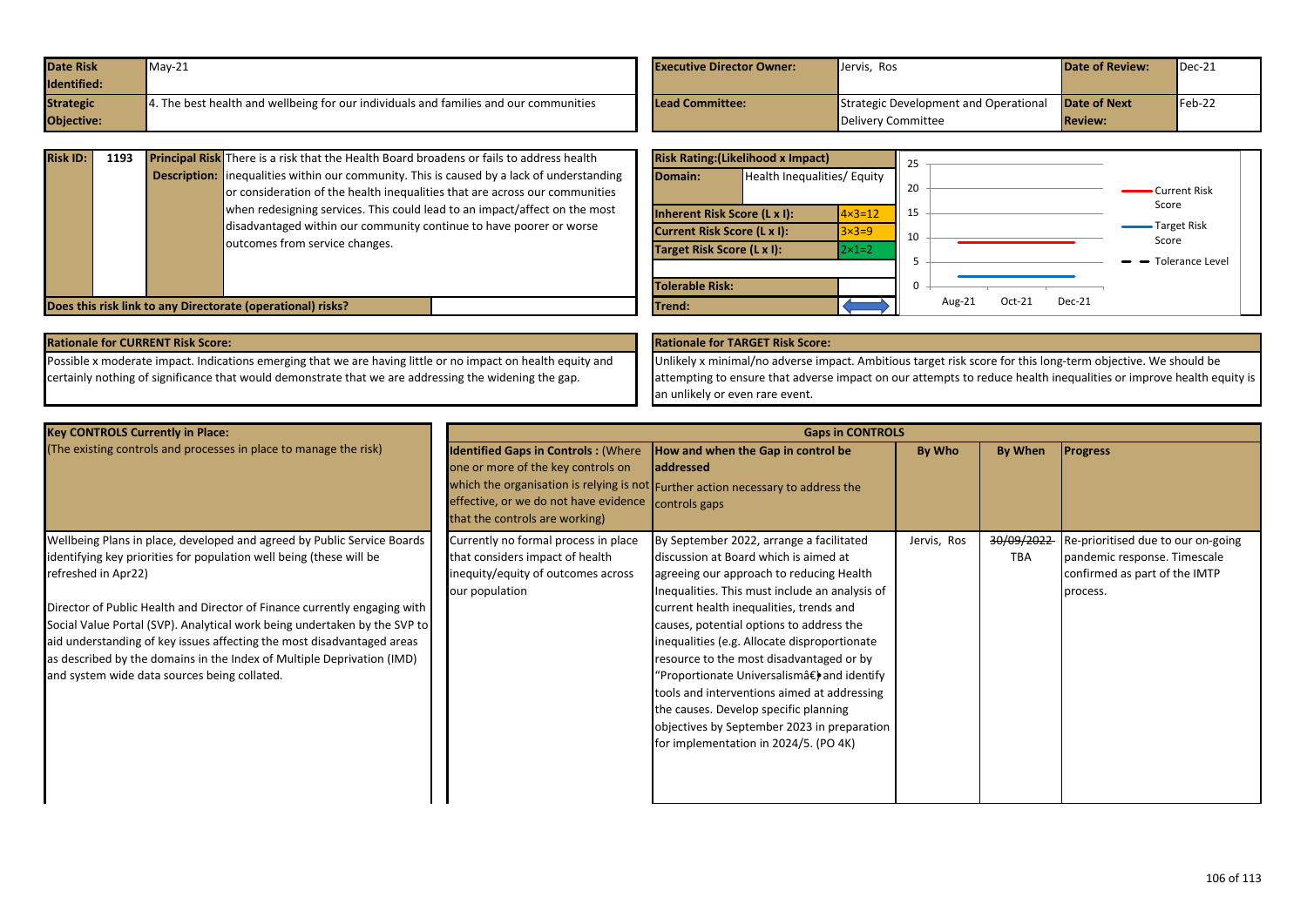| Work in partnership through the RPB to<br>develop a plan by March 2023 to improve the<br>life chances of children and young people.<br>This will be achieved working with the<br>"Children's Task Force"Âend begin<br>implementation in April 2023, prioritised on<br>the basis of the opportunity to improve the<br>lives of the most deprived (PO 4F) | Carruthers,<br>Andrew | 30/09/2021<br>TBA | Re-prioritised due to our on-going<br>pandemic response. Children's Task<br>Force meeting scheduled for Jan22<br>to reinvigorate this work.                                                                                                                                                                                                                                                                                                                                                                                                                                                                                                                                                                                                                                                                                                                                                                                                                               |
|---------------------------------------------------------------------------------------------------------------------------------------------------------------------------------------------------------------------------------------------------------------------------------------------------------------------------------------------------------|-----------------------|-------------------|---------------------------------------------------------------------------------------------------------------------------------------------------------------------------------------------------------------------------------------------------------------------------------------------------------------------------------------------------------------------------------------------------------------------------------------------------------------------------------------------------------------------------------------------------------------------------------------------------------------------------------------------------------------------------------------------------------------------------------------------------------------------------------------------------------------------------------------------------------------------------------------------------------------------------------------------------------------------------|
| Develop a local plan to deliver "Healthy<br>Weight: Healthy Walesâ€end implement by<br>March 2022 (PO 4G)                                                                                                                                                                                                                                               | Jervis, Ros           | 31/03/2022        | On track - In line with the plan<br>submitted to Welsh Government,<br>recruitment to Weight Management<br>MDT posts for the Level 3 (L3)<br>service for adults is on track and will<br>be completed by Marc22. The newly<br>appointed pathway lead will now<br>progress work on developing the<br>Level 2 weight management service<br>offer for adults and will work with<br>colleagues in maternal and early<br>years to develop the model for<br>children and families<br>(services/interventions). This work is<br>slightly behind due to delays in<br>recruitment. Work on publicising the<br>L3 service and adapting the service<br>model to 'on line' appointments is on<br>track. Work is underway with<br>Swansea Bay UHB to develop a<br>regional team to implement the<br>'systems leadership' elements of the<br>national strategy. This work has<br>been impacted by COVID-19 but it is<br>hoped that recruitment to posts will<br>take place in early 2022. |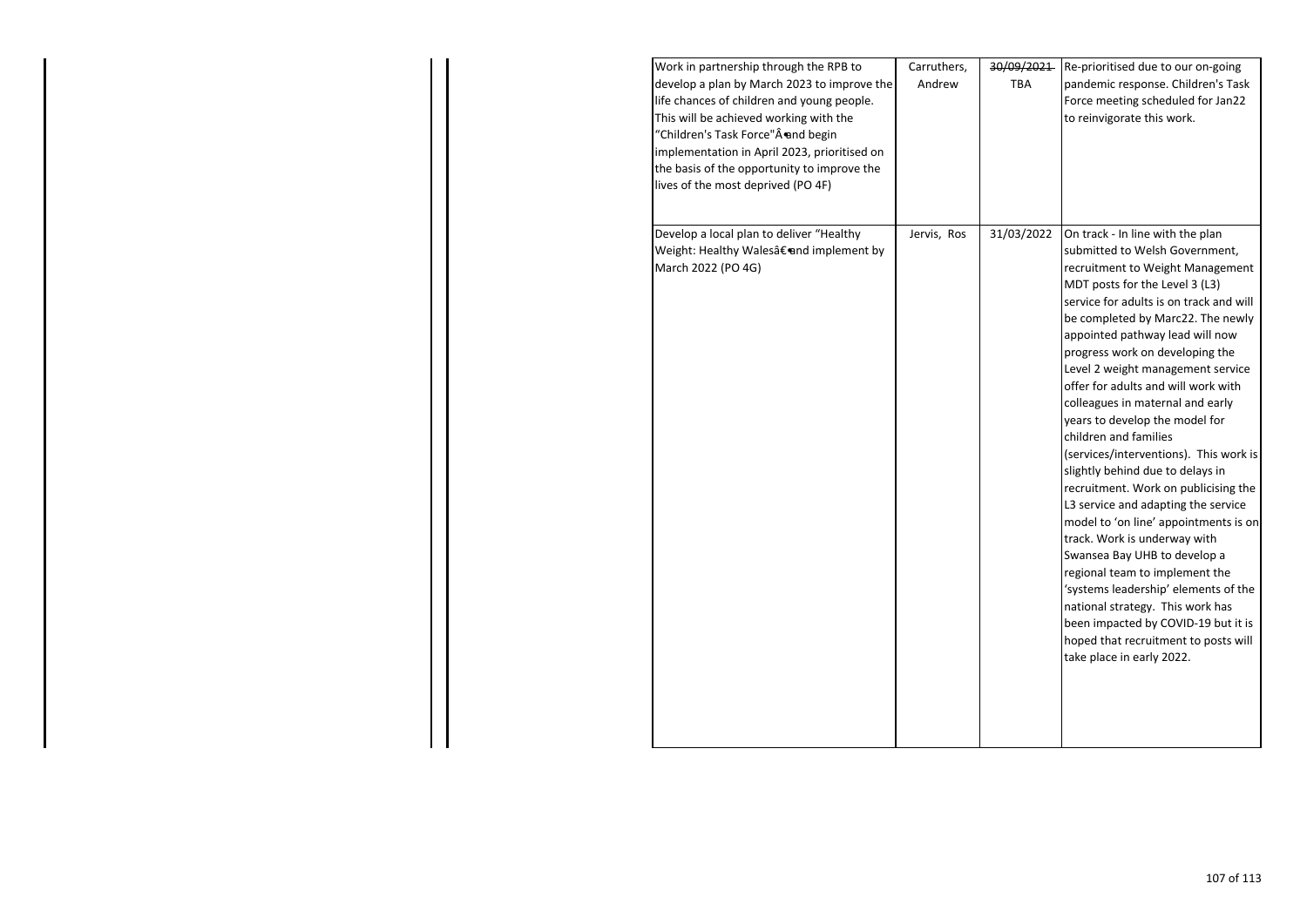|  | Contribute to the development and<br>publication of a comprehensive needs<br>assessment by April 2022, which meets the<br>requirements of the Well-being of Future<br>Generations Act and Social Services and Well-<br>being Act. Based on these assessments,<br>contribute to the setting of PSB and RPB<br>objectives and the publication by April 2023<br>of a revised Area Plan and Well-being Plan for | Jervis, Ros | 31/03/2023 | The Strategic Partnership, Diversity<br>and Inclusion Team and Local Public<br>Health Team are supporting the<br>refresh of the PSB Well-being<br>Assessments. Progress is reported<br>within the Strategic Partnerships<br>Update to each Board meeting. The<br>Well-being Assessments will be<br>presented to SDODC on 24/2/22 and |
|--|-------------------------------------------------------------------------------------------------------------------------------------------------------------------------------------------------------------------------------------------------------------------------------------------------------------------------------------------------------------------------------------------------------------|-------------|------------|--------------------------------------------------------------------------------------------------------------------------------------------------------------------------------------------------------------------------------------------------------------------------------------------------------------------------------------|
|  | each local authority area (PO 4J)<br>Establish sustainable funding for the<br>Community Development Outreach Team to                                                                                                                                                                                                                                                                                        | Jervis, Ros | 31/03/2024 | for approval by Board on 31/3/22 to<br>meet statutory timescales for<br>publication by the three PSBs.<br>Community Development Outreach<br>Team established as a pilot project                                                                                                                                                      |
|  | continue their work to engage with minority<br>ethnic communities and those who face<br>barriers to accessing health and care services.<br>Providing valuable intelligence about needs<br>of these communities to support action to<br>address health inequalities and improve<br>population health and wellbeing.                                                                                          |             |            | funded from NHS Charities Together<br>and P&EY funding. 639 individuals<br>have been supported between April-<br>November 2021,; information has<br>been translated into 13 community<br>languages to increase accessibility<br>and there has been a significant<br>increase in the number of<br>stakeholder details which have been |
|  |                                                                                                                                                                                                                                                                                                                                                                                                             |             |            | shared which will inform future<br>engagement activities. IMTP<br>Investment plan submited to secure<br>on-going funding to ensure<br>permanency of this resource.                                                                                                                                                                   |

| <b>Control RAG</b><br><b>ASSURANCE MAP</b> |                      |            |                     | <b>Latest Papers</b> | <b>Gaps in ASSURANCES</b> |                                                                                    |
|--------------------------------------------|----------------------|------------|---------------------|----------------------|---------------------------|------------------------------------------------------------------------------------|
| <b>Performance</b>                         | Sources of ASSURANCE | Type of    | Required            | Rating (what         | <b>Committee &amp;</b>    | <b>By When</b><br><b>Identified Gaps How are the Gaps in</b><br>By Who<br>Progress |
| <b>Indicators</b>                          |                      |            | Assurance Assurance | the assurance        | date)                     | in Assurance: LASSURANCE will be                                                   |
|                                            |                      |            |                     | is telling you       |                           | laddressed                                                                         |
|                                            |                      | (1st, 2nd, | <b>Current</b>      | about your           |                           | <b>Further action necessary to</b>                                                 |
|                                            |                      | 3rd)       | Level               | <b>controls</b>      |                           | address the gaps                                                                   |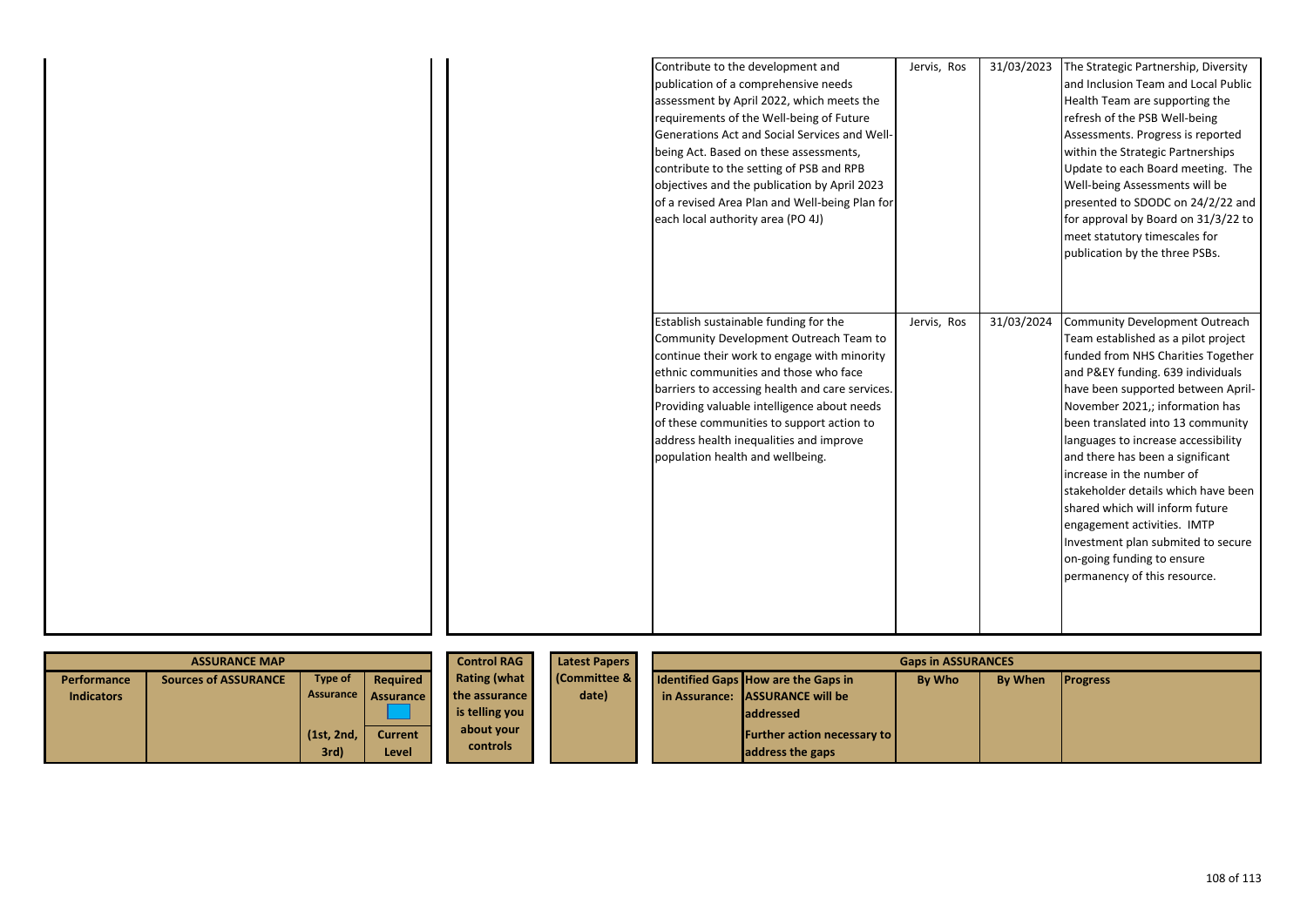| Dashboard                           | See Our Outcomes Oversight of delivery of<br>section of the BAF delivery of Planning<br>Objectives at Executive<br>Team and SDODC | 2nd |  | Currently<br>awaiting<br>publication of<br>health | Liaising with Director of<br>Knowledge at PHW in terms<br>of timelines for the<br>publication of this | Jervis, Ros | 31/03/2022 | PHW have committed to looking at<br>key health inequality indicators.<br>Information received is being shared<br>with the PSBs to feed into the |
|-------------------------------------|-----------------------------------------------------------------------------------------------------------------------------------|-----|--|---------------------------------------------------|-------------------------------------------------------------------------------------------------------|-------------|------------|-------------------------------------------------------------------------------------------------------------------------------------------------|
| Wellbeing, Public                   |                                                                                                                                   |     |  | inequality                                        | data/intelligence                                                                                     |             |            | development of the Well-being                                                                                                                   |
| <b>Health Outcome</b>               |                                                                                                                                   |     |  | indicators by                                     |                                                                                                       |             |            | Assessments.                                                                                                                                    |
| and Health                          |                                                                                                                                   |     |  | <b>PHW</b>                                        |                                                                                                       |             |            |                                                                                                                                                 |
| Inequality,                         | All Wales wellbeing and                                                                                                           | 3rd |  |                                                   |                                                                                                       |             |            |                                                                                                                                                 |
| Deprivation                         | <b>Public Health Outcome</b>                                                                                                      |     |  |                                                   |                                                                                                       |             |            |                                                                                                                                                 |
| metrics to aid                      | indicators published by PHW                                                                                                       |     |  |                                                   |                                                                                                       |             |            |                                                                                                                                                 |
| baseline setting to Observatory. QA |                                                                                                                                   |     |  |                                                   |                                                                                                       |             |            |                                                                                                                                                 |
| map progress                        | responsibility of PHW                                                                                                             |     |  |                                                   |                                                                                                       |             |            |                                                                                                                                                 |
|                                     | Relevant ONS data -                                                                                                               |     |  |                                                   |                                                                                                       |             |            |                                                                                                                                                 |
|                                     | published sources. Other ad                                                                                                       |     |  |                                                   |                                                                                                       |             |            |                                                                                                                                                 |
|                                     | hoc published                                                                                                                     |     |  |                                                   |                                                                                                       |             |            |                                                                                                                                                 |
|                                     | works/resources from                                                                                                              |     |  |                                                   |                                                                                                       |             |            |                                                                                                                                                 |
|                                     | various recognised and                                                                                                            |     |  |                                                   |                                                                                                       |             |            |                                                                                                                                                 |
|                                     | credible bodies/foundations                                                                                                       |     |  |                                                   |                                                                                                       |             |            |                                                                                                                                                 |
|                                     |                                                                                                                                   |     |  |                                                   |                                                                                                       |             |            |                                                                                                                                                 |
|                                     |                                                                                                                                   |     |  |                                                   |                                                                                                       |             |            |                                                                                                                                                 |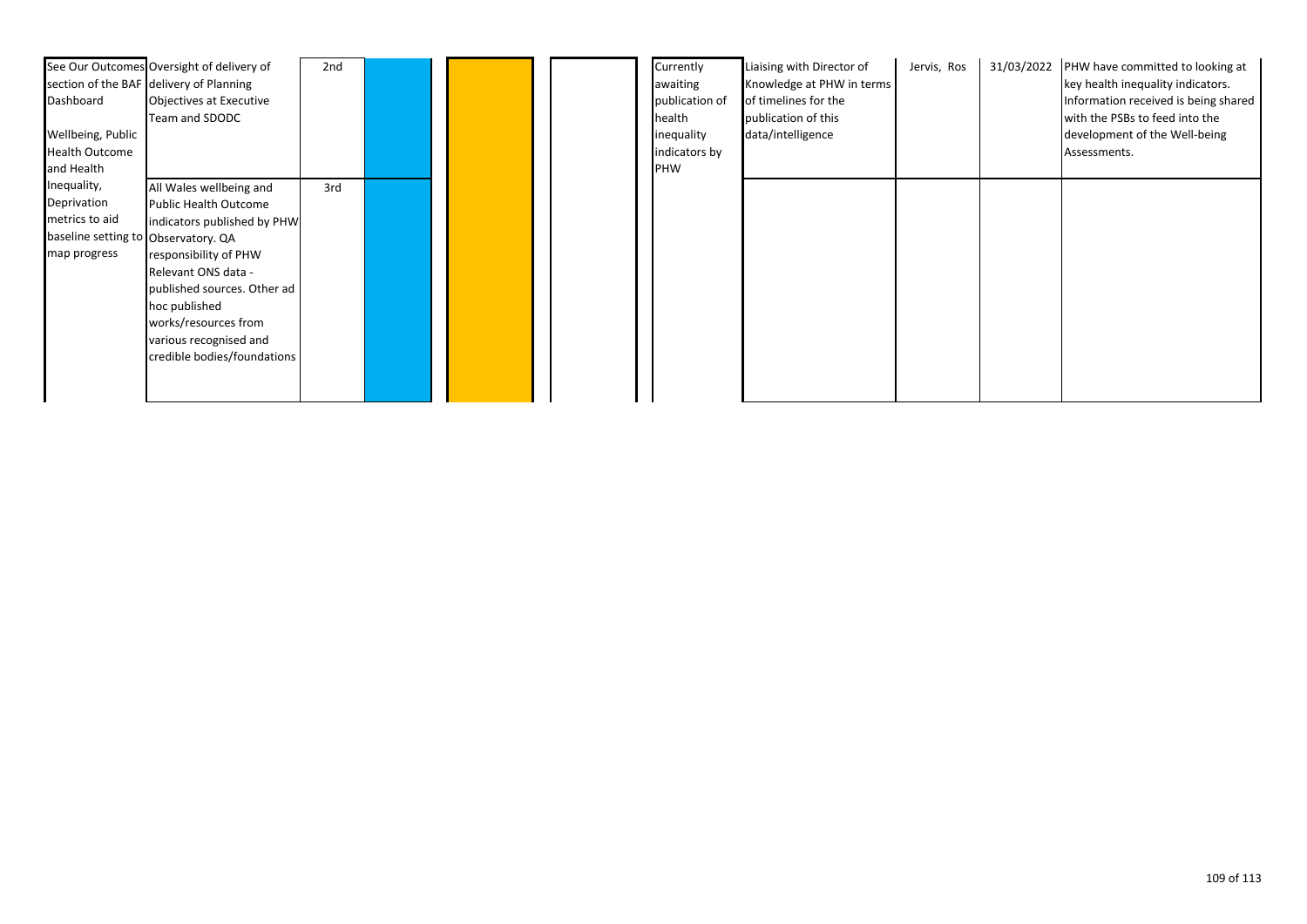| <b>Date Risk</b> | $M$ Apr-21                                        | <b>Executive Director Owner:</b> | Rayani, Mandy                                       | <b>Date of Review:</b> | $\mathsf{Uan-21}$ |
|------------------|---------------------------------------------------|----------------------------------|-----------------------------------------------------|------------------------|-------------------|
| Identified:      |                                                   |                                  |                                                     |                        |                   |
| <b>Strategic</b> | . Putting people at the heart of everything we do | Lead Committee:                  | People, Organisational Development and Date of Next |                        | $Mar-22$          |
| Objective:       |                                                   |                                  | Culture Committee                                   | <b>Review:</b>         |                   |

| <b>Risk ID:</b> | 1184 | <b>Principal Risk</b> There is a risk risk that the Health Board will not be able to measure whether |
|-----------------|------|------------------------------------------------------------------------------------------------------|
|                 |      | <b>Description:</b> the transformational changes it is investing in are improving the experience     |
|                 |      | for our workforce and the delivery of care, and will enable it to meet or                            |
|                 |      | exceed patient and families expectations. This is caused by the lack of an                           |
|                 |      | effective, systematic way to continuously engage with and capture feedback                           |
|                 |      | from our workforce, patients and public across the breadth of our services.                          |
|                 |      | This could lead to an impact/affect on poor patient experience, public                               |
|                 |      | confidence, lost opportunities and inability to offer patients and staff a great                     |
|                 |      | experience.                                                                                          |
|                 |      |                                                                                                      |



**Does this risk link to any Directorate (operational) risks?** Trend: **Trend:** Trend:

| <b>Rationale for CURRENT Risk Score:</b>                                                                         | <b>Rationale for TARGET Risk Score:</b> |
|------------------------------------------------------------------------------------------------------------------|-----------------------------------------|
| The current risk score reflects the current lack of formal mechanism to triangulate different sources of         | Target score is predicated on obta      |
| engagement and feedback from public, patients and staff across Hywel Dda. There is also uncertainty regarding    | strategy which will create and sust     |
| sustainable funding, the interim nature of current staffing arrangements and the current IT infrastructure which | are also in place to establish forma    |
| facilitates feedback from staff and patients.                                                                    |                                         |

Target score is predicated on obtaining appropriate level of long term funding, implementation of the digital strategy which will create and sustain the required IT infrastructure, clinical and patient/public engagement. Plans are also in place to establish formal mechanisms for creating and triangulating feedback.

| <b>Key CONTROLS Currently in Place:</b>                           | <b>Gaps in CONTROLS</b>                                                       |                                                                                  |               |                |                 |  |
|-------------------------------------------------------------------|-------------------------------------------------------------------------------|----------------------------------------------------------------------------------|---------------|----------------|-----------------|--|
| (The existing controls and processes in place to manage the risk) | <b>Identified Gaps in Controls: (Where How and when the Gap in control be</b> |                                                                                  | <b>By Who</b> | <b>By When</b> | <b>Progress</b> |  |
|                                                                   | one or more of the key controls on                                            | laddressed                                                                       |               |                |                 |  |
|                                                                   |                                                                               | which the organisation is relying is not Further action necessary to address the |               |                |                 |  |
|                                                                   | effective, or we do not have evidence controls gaps                           |                                                                                  |               |                |                 |  |
|                                                                   | that the controls are working)                                                |                                                                                  |               |                |                 |  |
|                                                                   |                                                                               |                                                                                  |               |                |                 |  |
|                                                                   |                                                                               |                                                                                  |               |                |                 |  |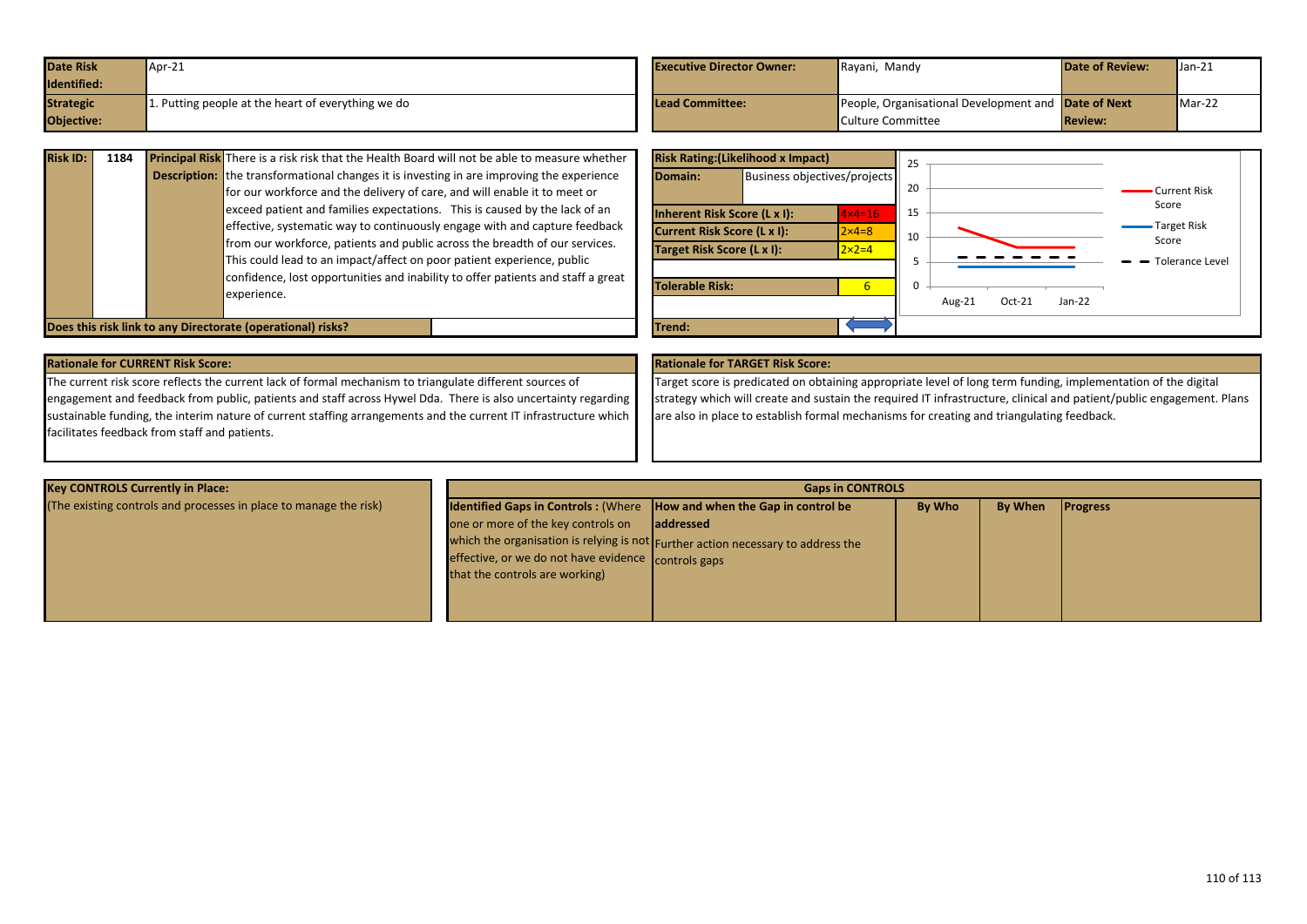| Command Centre Plan in place with workstreams established               | Ability to fund the required workforce     | Building on the success of the command                                            | Rayani, Mandy | 31/03/2024 | Work back on track - Scoping          |
|-------------------------------------------------------------------------|--------------------------------------------|-----------------------------------------------------------------------------------|---------------|------------|---------------------------------------|
|                                                                         | with the appropriate skills and            | centre, develop a longer-term sustainable                                         |               |            | exercise of UHB wide call handling    |
| Command Centre Programme lead appointed on interim basis                | experience within the Command              | model to cover the following: single point of                                     |               |            | functions complete. Prioritisation    |
|                                                                         | Centre                                     | contact, switchboard/single call handling                                         |               |            | plan for integration into the         |
| Civica system capturing feedback from patients                          |                                            | system, online booking and call handlers,                                         |               |            | Communication Hub being               |
|                                                                         |                                            | Ability to source suitable environment surveillance cell to support TTP, incident |               |            | developed, based on risk,             |
| Change mechanisms established through improvement and                   | to host the Command Centre & WLSP          | response and management cell for COVID-19                                         |               |            | operational value and capacity        |
| transformation programmes with direct impact on how clinical services   |                                            | response, sharepoint function and patients                                        |               |            | release by Steering Group for         |
| are structured                                                          | Physical capacity to expand telecoms       | access to own records and appointments.                                           |               |            | agreement at Oversight Group.         |
|                                                                         | infrastructure to support the              | Develop and implement a plan to roll out                                          |               |            | Integration of Dental Calls being     |
| Organisational Development Relationship Managers to influence the       | Command Centre and WLSP                    | access for all patients to their own records                                      |               |            | piloted in January 2022 (Delayed      |
| culture change journey and support the creation of transformational and |                                            | and appointments within 3 years (PO 1B)                                           |               |            | from December 2021). Funding for      |
| compassionate culture within the Health Board                           | Ability to get the right level of clinical |                                                                                   |               |            | staff for CCC co-ordinators, call     |
|                                                                         | engagement to support the full role        |                                                                                   |               |            | handlers and email                    |
| Methodology to manage change with services to facilitate clinical       | out and ambition of the single point of    |                                                                                   |               |            | screeners/responders terminates in    |
| engagement and pace of delivery                                         | contact                                    |                                                                                   |               |            | March 2022. IMTP submission for       |
|                                                                         |                                            |                                                                                   |               |            | planning objective submitted. Digital |
| Waiting List Support Programme (WLSP) Plan with workstreams             | Infrastructure to support the delivery     |                                                                                   |               |            | Director establishing a T&F Group to  |
| established                                                             | of WLSP programme and workforce to         |                                                                                   |               |            | identify and implement appropriate    |
|                                                                         | deliver the WLSP                           |                                                                                   |               |            | telephony and digital infrastructure  |
| WLSP Phased Iterative Implementation Plan                               |                                            |                                                                                   |               |            | for the Communication Hub.            |
|                                                                         | No systematic mechanism yet                |                                                                                   |               |            | Expansion and upgrading of Netcall    |
| Evaluation of first cohort of patients involved in the WLSP to inform   | developed to triangulate data on staff     |                                                                                   |               |            | system in progress. The Board have    |
| future development of the programme                                     | and patient experience and other           |                                                                                   |               |            | approved an alternative               |
|                                                                         | clinical incident data                     |                                                                                   |               |            | accommodation plan for the CCC/       |
| Power BI Performance dashboards on IRIS                                 |                                            |                                                                                   |               |            | permanent Communication Hub -         |
|                                                                         |                                            |                                                                                   |               |            | Predicting relocation by the end of   |
| Good engagement in place with CHC                                       |                                            |                                                                                   |               |            | the financial year (2021/22).         |
|                                                                         |                                            |                                                                                   |               |            |                                       |
| <b>Staff Partnership Forum</b>                                          |                                            |                                                                                   |               |            |                                       |
|                                                                         |                                            |                                                                                   |               |            |                                       |
|                                                                         |                                            |                                                                                   |               |            |                                       |
|                                                                         |                                            |                                                                                   |               |            |                                       |
|                                                                         |                                            |                                                                                   |               |            |                                       |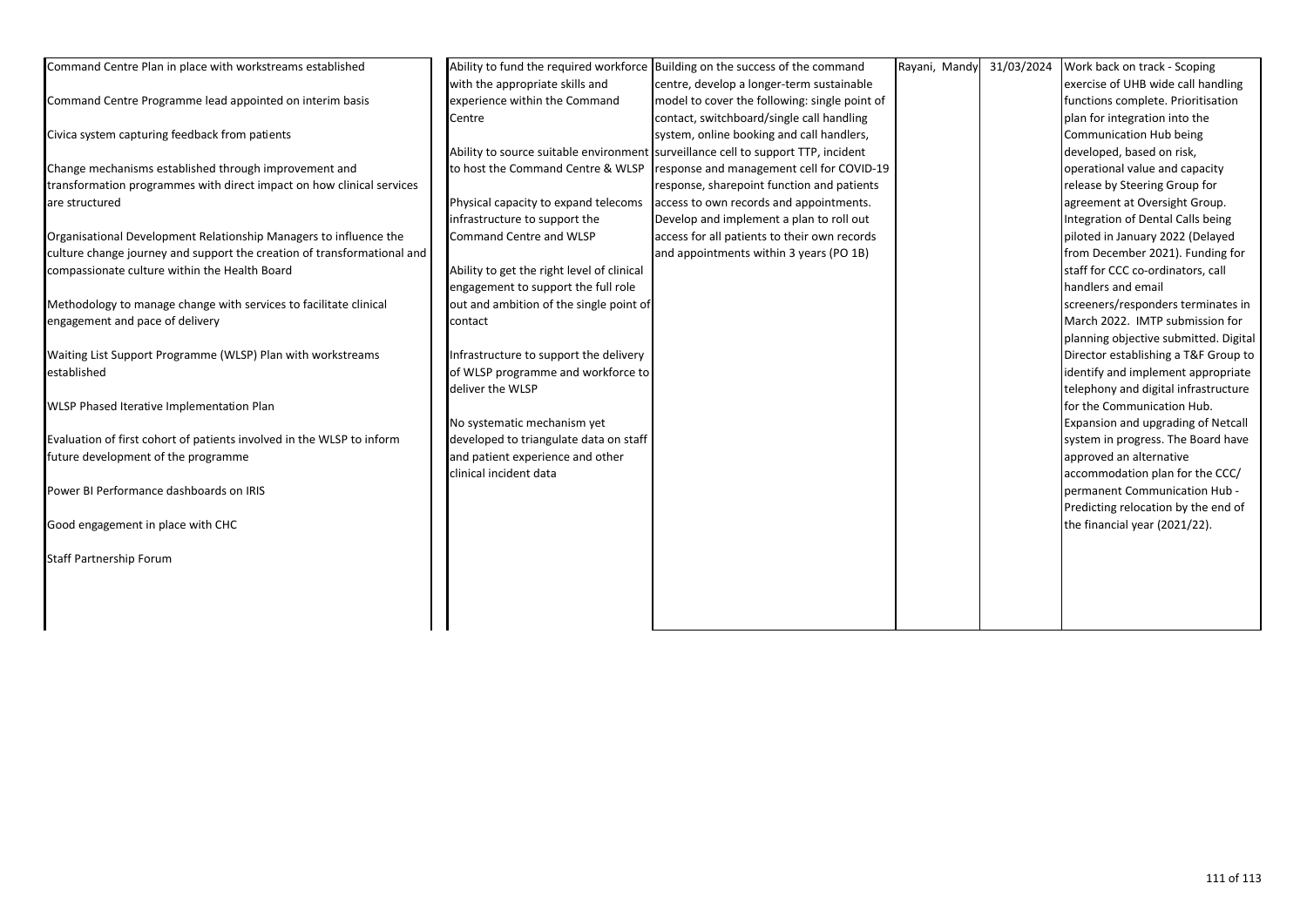| maintain personalised contact with<br>described in Dec21 report. Letter<br>all patients currently waiting for elective care<br>issued Stage 4 adult Ear, Nose and<br>for roll out through 2021/22 (PO 1E)<br>Throat (ENT) patients early Dec21<br>inviting contact with Waiting List<br>Support Service (WLSS) by telephone<br>or email via Command Centre (CCC)<br>systems. Due to the volume of<br>Vaccination enquiries to the CCC and<br>risk that patients offered support<br>from WLSS would not be able to<br>have calls answered, the WLSS Team<br>called patients directly during<br>Dec021 and early Jan22. An attempt<br>to contact all patients has been<br>made. The Patient, Advice and<br>Liaison (PALS) team are in process of<br>contacting ENT patients to evaluate<br>their experience of the service. |
|---------------------------------------------------------------------------------------------------------------------------------------------------------------------------------------------------------------------------------------------------------------------------------------------------------------------------------------------------------------------------------------------------------------------------------------------------------------------------------------------------------------------------------------------------------------------------------------------------------------------------------------------------------------------------------------------------------------------------------------------------------------------------------------------------------------------------|
|                                                                                                                                                                                                                                                                                                                                                                                                                                                                                                                                                                                                                                                                                                                                                                                                                           |
|                                                                                                                                                                                                                                                                                                                                                                                                                                                                                                                                                                                                                                                                                                                                                                                                                           |
|                                                                                                                                                                                                                                                                                                                                                                                                                                                                                                                                                                                                                                                                                                                                                                                                                           |
|                                                                                                                                                                                                                                                                                                                                                                                                                                                                                                                                                                                                                                                                                                                                                                                                                           |
|                                                                                                                                                                                                                                                                                                                                                                                                                                                                                                                                                                                                                                                                                                                                                                                                                           |
|                                                                                                                                                                                                                                                                                                                                                                                                                                                                                                                                                                                                                                                                                                                                                                                                                           |
|                                                                                                                                                                                                                                                                                                                                                                                                                                                                                                                                                                                                                                                                                                                                                                                                                           |
|                                                                                                                                                                                                                                                                                                                                                                                                                                                                                                                                                                                                                                                                                                                                                                                                                           |
|                                                                                                                                                                                                                                                                                                                                                                                                                                                                                                                                                                                                                                                                                                                                                                                                                           |
|                                                                                                                                                                                                                                                                                                                                                                                                                                                                                                                                                                                                                                                                                                                                                                                                                           |
|                                                                                                                                                                                                                                                                                                                                                                                                                                                                                                                                                                                                                                                                                                                                                                                                                           |
|                                                                                                                                                                                                                                                                                                                                                                                                                                                                                                                                                                                                                                                                                                                                                                                                                           |
|                                                                                                                                                                                                                                                                                                                                                                                                                                                                                                                                                                                                                                                                                                                                                                                                                           |
|                                                                                                                                                                                                                                                                                                                                                                                                                                                                                                                                                                                                                                                                                                                                                                                                                           |
|                                                                                                                                                                                                                                                                                                                                                                                                                                                                                                                                                                                                                                                                                                                                                                                                                           |
|                                                                                                                                                                                                                                                                                                                                                                                                                                                                                                                                                                                                                                                                                                                                                                                                                           |
|                                                                                                                                                                                                                                                                                                                                                                                                                                                                                                                                                                                                                                                                                                                                                                                                                           |
|                                                                                                                                                                                                                                                                                                                                                                                                                                                                                                                                                                                                                                                                                                                                                                                                                           |
|                                                                                                                                                                                                                                                                                                                                                                                                                                                                                                                                                                                                                                                                                                                                                                                                                           |
|                                                                                                                                                                                                                                                                                                                                                                                                                                                                                                                                                                                                                                                                                                                                                                                                                           |
|                                                                                                                                                                                                                                                                                                                                                                                                                                                                                                                                                                                                                                                                                                                                                                                                                           |
|                                                                                                                                                                                                                                                                                                                                                                                                                                                                                                                                                                                                                                                                                                                                                                                                                           |
| Rayani, Mandy<br>31/03/2022<br>Work to be initiated in the Autumn.<br>Develop a workplan that ensures that the                                                                                                                                                                                                                                                                                                                                                                                                                                                                                                                                                                                                                                                                                                            |
| metrics required to flag/provide an early                                                                                                                                                                                                                                                                                                                                                                                                                                                                                                                                                                                                                                                                                                                                                                                 |
| warning system are developed. This will                                                                                                                                                                                                                                                                                                                                                                                                                                                                                                                                                                                                                                                                                                                                                                                   |
| include the provision of routine reports.                                                                                                                                                                                                                                                                                                                                                                                                                                                                                                                                                                                                                                                                                                                                                                                 |
| By July 2021 conduct a second 'Discovery'<br>Gostling, Lisa<br>31/07/2023<br>On track - Discovery Report Action                                                                                                                                                                                                                                                                                                                                                                                                                                                                                                                                                                                                                                                                                                           |
| phase of the pandemic learning to<br>Plan signed of at PODCC in                                                                                                                                                                                                                                                                                                                                                                                                                                                                                                                                                                                                                                                                                                                                                           |
| understand more about staff experience so<br>December 2021 with key actions                                                                                                                                                                                                                                                                                                                                                                                                                                                                                                                                                                                                                                                                                                                                               |
| that approaches to rest, recovery and<br>now in progress. Intelligence used to                                                                                                                                                                                                                                                                                                                                                                                                                                                                                                                                                                                                                                                                                                                                            |
| recuperation can be shaped over the next 2<br>inform new Plans on a Page for                                                                                                                                                                                                                                                                                                                                                                                                                                                                                                                                                                                                                                                                                                                                              |
| years including a 'thank you offering' to staff<br>2022/23. You Said, We Did                                                                                                                                                                                                                                                                                                                                                                                                                                                                                                                                                                                                                                                                                                                                              |
| (PO 1H).<br>communications being prepared for                                                                                                                                                                                                                                                                                                                                                                                                                                                                                                                                                                                                                                                                                                                                                                             |
| Spring launch with staff.                                                                                                                                                                                                                                                                                                                                                                                                                                                                                                                                                                                                                                                                                                                                                                                                 |
|                                                                                                                                                                                                                                                                                                                                                                                                                                                                                                                                                                                                                                                                                                                                                                                                                           |
|                                                                                                                                                                                                                                                                                                                                                                                                                                                                                                                                                                                                                                                                                                                                                                                                                           |
| Explore use of Greatix to encourage sharing<br>Rayani, Mandy<br>31/03/2022<br>Initial discussions have taken place                                                                                                                                                                                                                                                                                                                                                                                                                                                                                                                                                                                                                                                                                                        |
| with workforce and clinical<br>and learning from example                                                                                                                                                                                                                                                                                                                                                                                                                                                                                                                                                                                                                                                                                                                                                                  |
| effectiveness.                                                                                                                                                                                                                                                                                                                                                                                                                                                                                                                                                                                                                                                                                                                                                                                                            |
| Consider use of PROMS/PREMS to as a<br>Rayani, Mandy<br>31/12/2021<br>Meeting arranged to triangulate                                                                                                                                                                                                                                                                                                                                                                                                                                                                                                                                                                                                                                                                                                                     |
| mechanism for measuring impact of<br>feedback from patients, public and                                                                                                                                                                                                                                                                                                                                                                                                                                                                                                                                                                                                                                                                                                                                                   |
| transformation<br>staff with an invitation extended to                                                                                                                                                                                                                                                                                                                                                                                                                                                                                                                                                                                                                                                                                                                                                                    |
| the VBHC Team.                                                                                                                                                                                                                                                                                                                                                                                                                                                                                                                                                                                                                                                                                                                                                                                                            |
|                                                                                                                                                                                                                                                                                                                                                                                                                                                                                                                                                                                                                                                                                                                                                                                                                           |